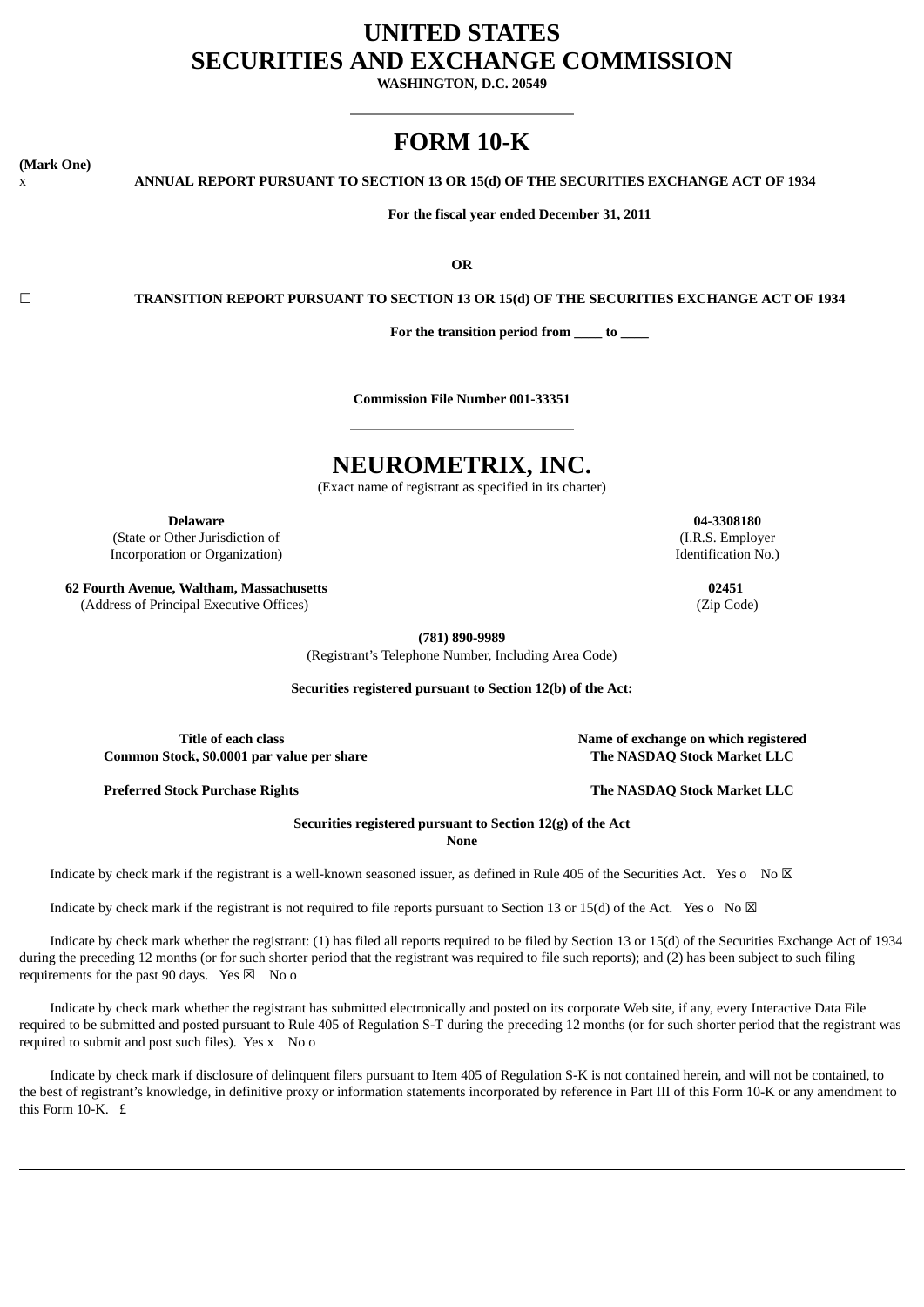Indicate by check mark whether the registrant is a large accelerated filer, an accelerated filer, a non-accelerated filer or a smaller reporting company. See the definitions of "large accelerated filer," "accelerated filer" and "smaller reporting company" in Rule 12b-2 of the Exchange Act (check one):

Large accelerated filer o  $\alpha$  Accelerated filer o  $\alpha$  Non-accelerated filer o Smaller reporting company x (Do not check if a smaller reporting company)

Indicate by check mark whether the registrant is a shell company (as defined in Rule 12b-2 of the Exchange Act). Yes o No  $\boxtimes$ 

As of June 30, 2011, the last business day of the registrant's most recently completed second fiscal quarter, the aggregate market value of the voting stock held by non-affiliates of the registrant was approximately \$9,138,841 based on the closing sale price of the common stock as reported on the NASDAQ Capital Market on June 30, 2011.

As of February 15, 2012, there were 12,430,905 shares of Common Stock outstanding.

## **DOCUMENTS INCORPORATED BY REFERENCE**

The following documents (or parts thereof) are incorporated by reference into the following parts of this Form 10-K: Certain information required by Item 11 in Part III of this Annual Report on Form 10-K is incorporated from the Registrant's Proxy Statement for the Annual Meeting of Stockholders to be held on May 14, 2012, or the 2012 Annual Meeting of Stockholders.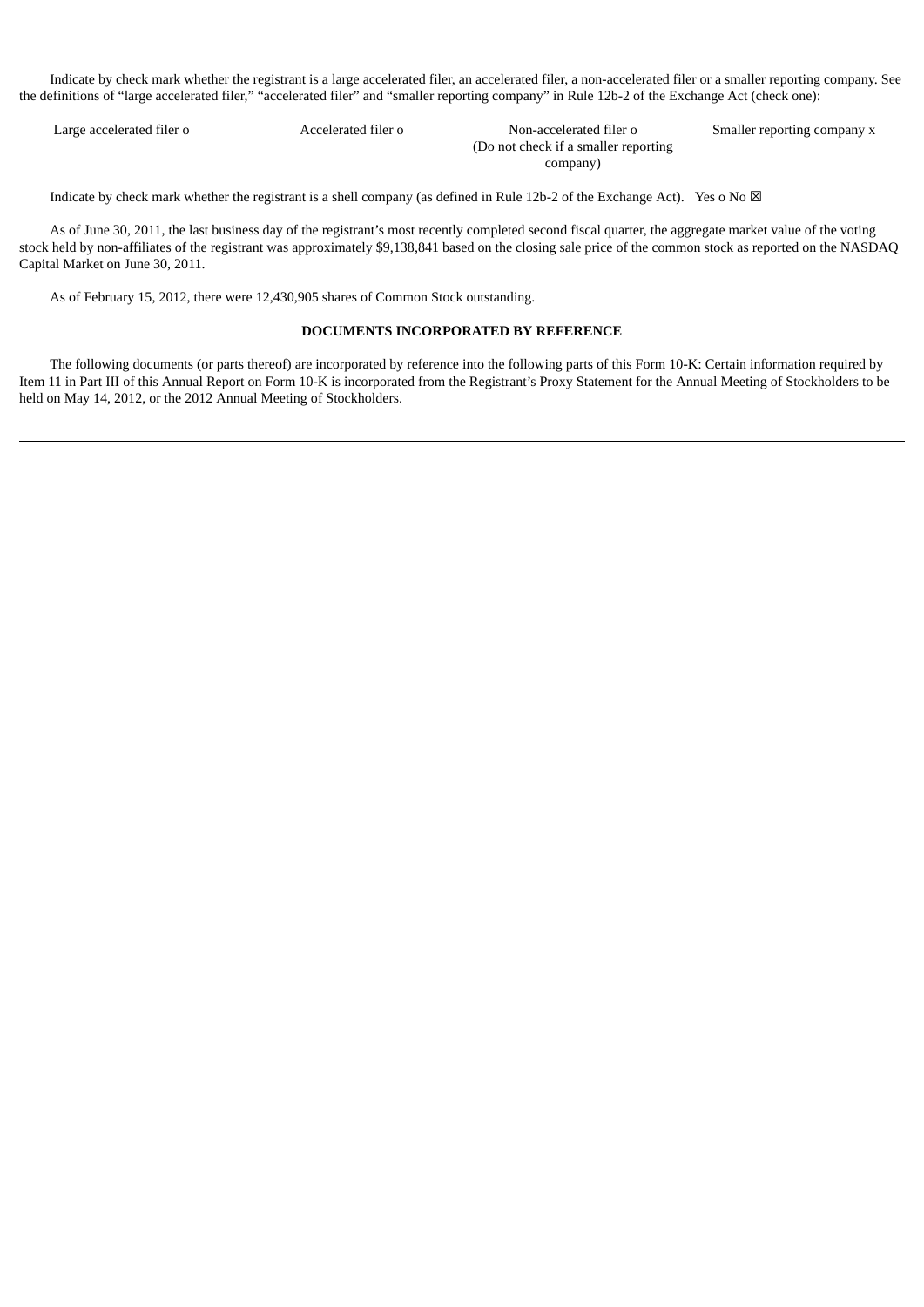## **NEUROMETRIX, INC. ANNUAL REPORT ON FORM 10-K FOR THE YEAR ENDED DECEMBER 31, 2011 TABLE OF CONTENTS**

| PART I            |                                                                                                              |    |
|-------------------|--------------------------------------------------------------------------------------------------------------|----|
| Item 1.           | <b>Business</b>                                                                                              | 3  |
| Item 1A.          | <b>Risk Factors</b>                                                                                          | 15 |
| Item 1B.          | <b>Unresolved Staff Comments</b>                                                                             | 28 |
| Item 2.           | Properties                                                                                                   | 28 |
| Item 3.           | <b>Legal Proceedings</b>                                                                                     | 28 |
| Item 4.           | <b>Mine Safety Disclosures</b>                                                                               | 28 |
| PART II           |                                                                                                              |    |
| Item 5.           | Market for Registrant's Common Equity, Related Stockholder Matters and Issuer Purchases of Equity Securities | 29 |
| Item 6.           | Selected Financial Data                                                                                      | 31 |
| Item 7.           | Management's Discussion and Analysis of Financial Condition and Results of Operations                        | 32 |
| Item 7A.          | Quantitative and Qualitative Disclosures About Market Risk                                                   | 41 |
| Item 8.           | <b>Financial Statements and Supplementary Data</b>                                                           | 41 |
| Item 9.           | Changes in and Disagreements with Accountants on Accounting and Financial Disclosure                         | 42 |
| Item 9A.          | <b>Controls and Procedures</b>                                                                               | 42 |
| Item 9B.          | Other Information                                                                                            | 42 |
| <b>PART III</b>   |                                                                                                              |    |
| Item 10.          | Directors, Executive Officers and Corporate Governance                                                       | 43 |
| Item $11$ .       | <b>Executive Compensation</b>                                                                                | 46 |
| Item 12.          | Security Ownership of Certain Beneficial Owners and Management and Related Stockholder Matters               | 46 |
| Item 13.          | Certain Relationships and Related Transactions and Director Independence                                     | 48 |
| Item 14.          | <b>Principal Accounting Fees and Services</b>                                                                | 49 |
| <b>PART IV</b>    |                                                                                                              |    |
| Item 15.          | <b>Exhibits and Financial Statement Schedule</b>                                                             | 50 |
| <b>Signatures</b> |                                                                                                              | 54 |
|                   |                                                                                                              |    |

"NEUROMETRIX", "NC-STAT", "onCall", "ADVANCE" and "NC-stat DPNCHECK" are the subject of either a trademark registration or application for registration in the United States. Other brands, names and trademarks contained in this Annual Report on Form 10-K are the property of their respective owners.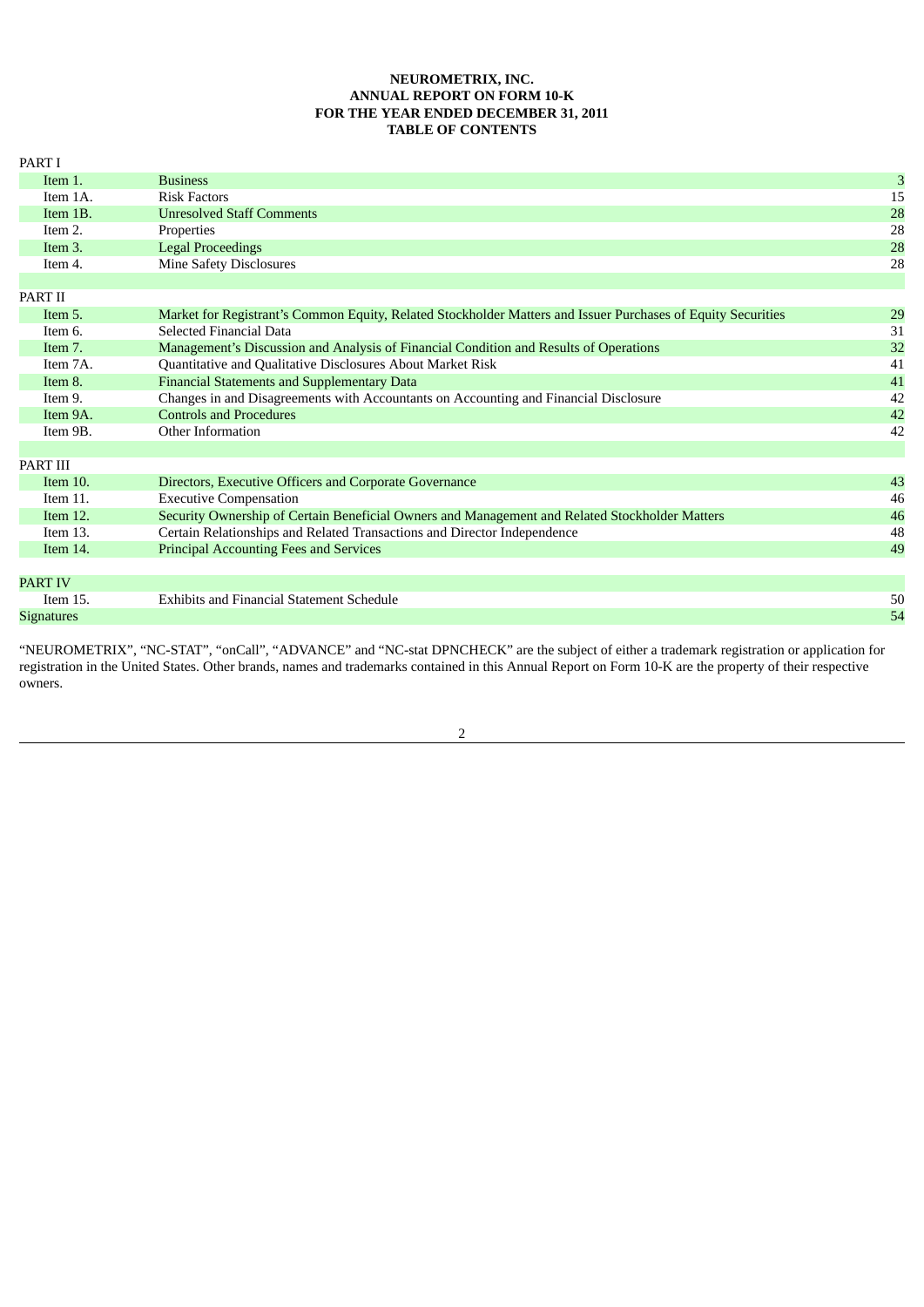## **PART I**

The statements contained in this Annual Report on Form 10-K, including under the section titled "Management's Discussion and Analysis of Financial Condition and Results of Operations" and other sections of this Annual Report, include forward-looking statements within the meaning of Section 27A of the Securities Act of 1933, as amended, and Section 21E of the Securities Exchange Act of 1934, as amended, or the Exchange Act, including, without limitation, statements regarding our or our management's expectations, hopes, beliefs, intentions or strategies regarding the future, such as our estimates regarding anticipated operating losses, future revenues and projected expenses; our liquidity and our expectations regarding our needs for and ability to raise additional capital; our ability to manage our expenses effectively and raise the funds needed to continue our business; our belief that there are unmet needs in the diagnosis and treatment of diabetic neuropathy and our expectations surrounding NC-stat DPNCheck; our plans to develop and commercialize our products; the success and timing of our studies; our ability to obtain and maintain regulatory approval of our existing products and any future products we may develop; regulatory and legislative developments in the United States and foreign countries; the performance of our third-party manufacturers; our ability to obtain and maintain intellectual property protection for our products; the successful development of our sales and marketing capabilities; the size and growth of the potential markets for our products and our ability to serve those markets; the rate and degree of market acceptance of any future products; our reliance on key scientific management or personnel; the reimbursement methods used by private or governmental third-party payers; and other factors discussed elsewhere in this Annual Report on Form 10-K or any document incorporated by reference herein or therein. The words "believe," "may," "will," "estimate," "continue," "anticipate," "intend," "expect," "plan" and similar expressions may identify forward-looking statements, but the absence of these words does not mean that a statement is not forward-looking. The forward-looking statements contained in this annual report are based on our current expectations and beliefs concerning future developments and their potential effects on us. There can be no assurance that future developments affecting us will be those that we have anticipated. These forward-looking statements involve a number of risks, uncertainties (some of which are beyond our control) or other assumptions that may cause actual results or performance to be materially different from those expressed or implied by these forward-looking statements. These risks and uncertainties include, but are not limited to, those factors described in the section titled "Risk Factors." Should one or more of these risks or uncertainties materialize, or should any of our assumptions prove incorrect, actual results may vary from those projected in these forward-looking statements. We undertake no obligation to update or revise any forward-looking statements, whether as a result of new information, future events or otherwise, except as may be required under applicable securities laws. Unless the context otherwise requires, all references to "we", "us", the "Company", or "NeuroMetrix" in this Annual Report on Form 10-K refer to NeuroMetrix, Inc.

#### **ITEM 1. BUSINESS**

#### **Our Business-An Overview**

We are a medical device company focused on the diagnosis and treatment of the neurological complications of diabetes. People with diabetes do not effectively regulate their blood glucose, or sugar, levels leading to chronically high levels of glucose in the blood, called hyperglycemia, and occasionally bouts of low glucose in the blood, called hypoglycemia. The primary reason that glucose levels are not effectively regulated in people with diabetes is that those with the disease do not produce insulin (Type I diabetes) or are resistant to the normal physiological action of insulin (Type II diabetes). Many Type II diabetics eventually require insulin because production of the hormone by their pancreas decreases with time. Type I diabetes usually affects children and teenagers whereas Type II diabetes has typically been a disease of adults over the age of 50. However, over the past decade, Type II diabetes is occurring in younger adults, which can probably be attributed to higher levels of obesity in this age group.

Diabetes is a worldwide epidemic. Recent studies estimate the worldwide prevalence of diabetes to be over 350 million people, of which approximately 90% of such population is of the Type II variety. Within the United States, there are over 25 million people with diabetes and another 80 million people with pre-diabetes, which represents a constellation of conditions such as obesity and high triglyceride levels that are likely to progress to diabetes. In the United States, the annual cost of treating diabetes is over \$100 billion. Although there are dangerous acute manifestations of diabetes, the primary burden of the disease is in the long term complications of chronic high blood sugar, or hyperglycemia. These complications include among other things cardiovascular disease, nerve disease and resulting pathological conditions such as foot ulcers and amputation, eye disease leading to blindness, and kidney failure.

The most common long**-**term complication of diabetes, which affects over 50% of the diabetic population, is nerve disease or diabetic neuropathy. There are different forms of diabetic neuropathy; the most common are diabetic peripheral neuropathy, or DPN, carpal tunnel syndrome, or CTS, and autonomic neuropathy. DPN is a systemic nerve disease that is worse in the feet and lower legs. It may lead to loss of sensation in the feet, severe pain in the feet and legs, and increased risk of falling. DPN is the primary trigger for diabetic foot ulcers which may progress to the point where amputation is required. People with diabetes have a 15% to 25% lifetime risk of developing a foot ulcer and 15% of foot ulcers lead to amputation. Foot ulcers are among the most expensive complications of diabetes, with a typical cost of \$5,000 to \$50,000 per episode. CTS is caused by focal damage to the median nerve as it passes from the forearm into the hand, through the wrist. When the median nerve is compressed it can lead to symptoms in the hand including pain, numbness, and loss of strength. Autonomic neuropathy is a systemic disease of the autonomic nerves, which regulate the heart, digestion, sexual function, and other essential bodily functions. Damage to these nerves leads to a host of clinical complications that include an increased risk of sudden death, elevated risk of stroke, digestion difficulties and impotence.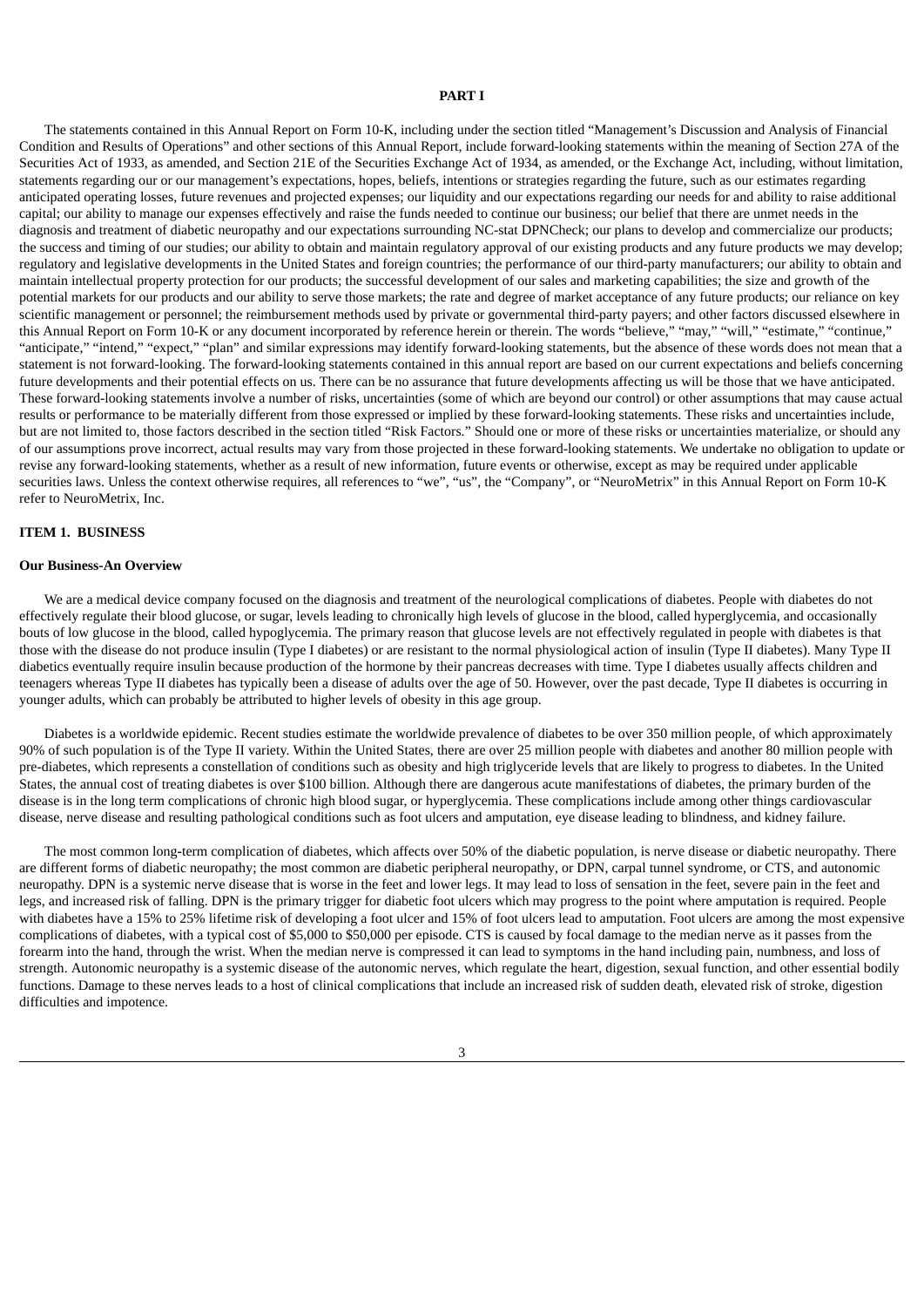Most people with diabetes receive health care attention in primary care settings where physicians have limited access to sophisticated diagnostic tools to detect diabetic neuropathy early and monitor its progress and response to treatment. As a result, they rely primarily on clinical examination of patients, which although it is an important part of the evaluation of a patient with diabetes, has limited sensitivity and specificity and can usually only detect later stage disease where treatment options and efficacy are compromised.

Early detection of DPN is particularly important because there are no treatment options once the nerves have degenerated. At the present time, the most widely used and recommended diagnostic method for DPN is the 5.07/10-g monofilament test. This test assesses the patient's ability to detect focal pressure application in the foot. The inability to detect a monofilament indicates that the patient lacks adequate sensation to protect their feet from mechanical insults that can lead to foot ulcers; a condition known as loss of protection sensation, or LOPS. Although the monofilament is an important clinical test, it is insensitive to early DPN where interventions may slow or even halt further nerve damage. Nerve conduction studies, or NCS, are objective electrical tests of nerve function. They are widely considered the gold standard diagnostic method for DPN and can even detect mild nerve damage before it is expressed as clinical symptoms. NCS have typically been provided by specialists using expensive equipment and therefore access has been limited, particularly for common conditions such as DPN.

Currently, there are limited treatment options for diabetic neuropathies. There are no approved disease modifying treatments for DPN, although a few pharmacological candidates are in clinical trials. Several large studies have shown that reducing hyperglycemia lowers the risk of developing DPN and decreases its severity. There is also observational data that suggests that reductions in triglyceride levels slows the progression of DPN. Several drugs, such as duloxetine, gabepentin, and pregabalin, have been approved to treat the pain associated with DPN, which is referred to as painful diabetic neuropathy. Unfortunately, these drugs, which are also anti-depressants or anti-seizure medications, have systemic effects and are therefore often associated with intolerable side effects. Like DPN, autonomic neuropathies are difficult to manage, however early identification may allow physicians to lower cardiovascular risk. Mild to moderate CTS is effectively treated with conservative measures such as splinting and local steroid injections. More advanced CTS is usually managed surgically. In either case, it is essential to intervene before extensive nerve degeneration has occurred.

## **Our Strategy**

We believe that there are large and important unmet needs in both the diagnosis and treatment of diabetic neuropathies. As a medical device company with both unique and substantial experience in devices to measure and alter peripheral nerve function, we believe we are in the unique position to address these unmet needs through the development of novel proprietary medical devices. Therefore, we are focused on developing and marketing medical devices for the diagnosis and treatment of diabetic neuropathies. We believe that we are the only medical device company with a strategic focus on the diabetic neuropathy vertical market and our goal is to be the dominant player in this field.

Our key business strategies by which we intend to meet our objectives in diabetic neuropathy include:

Drive Adoption of NC-stat DPNCheck, Our Initial Product for Diabetic Neuropathy, in the United States. NC-stat DPNCheck was launched in September 2011. Our initial target market is endocrinologists and podiatrists in the United States. We believe that this market represents approximately 15,000 physicians who are viewed as leaders in the detection and management of DPN. We initiated sales into this market through a direct, specialty sales force that we hired, trained and deployed during the third quarter of 2011.

Over 100,000 primary care physicians provide front-line care to approximately 85% of people with diabetes in the United States. We believe this is the most attractive sector of the United States market for NC-stat DPNCheck. Due to the size of the market and the large number of potential call points, we believe that the most effective sales approach is through national and/or regional third party distributors. Our strategy is to first establish product credibility in the endocrinology/podiatry market before negotiating arrangements with distributors to address the United States primary care market.

We believe that there may be an opportunity to sell NC-stat DPNCheck for use in retail medical clinics such as those in chain drug stores and department store pharmacies. There are approximately 1,200 retail medical clinics in the United States, a number growing at a double digit rate.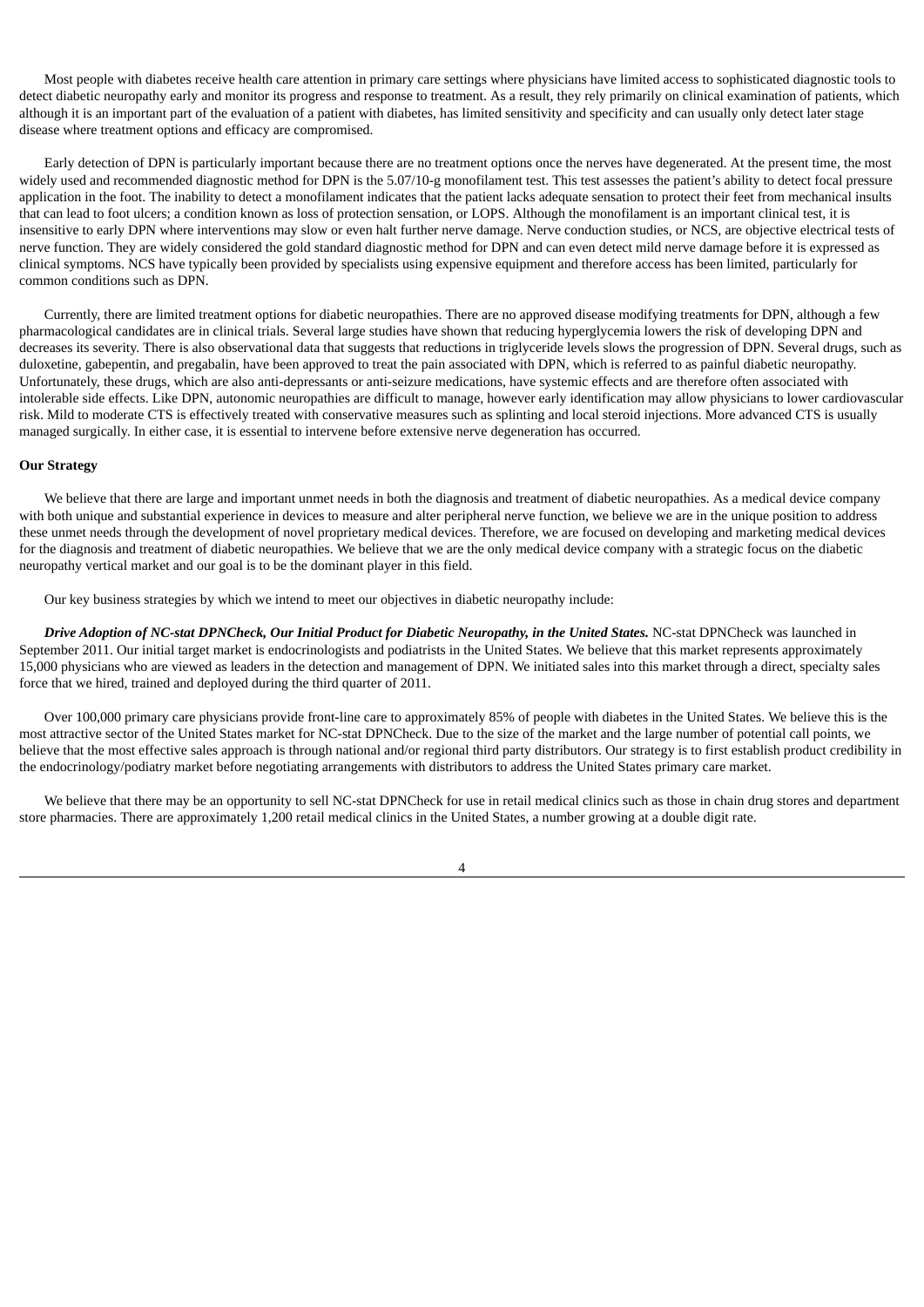We believe that corporate accounts, including managed care organizations, companies that self-insure the health care risks of their employee populations, and governmental entities represent an attractive opportunity because of their focus on prevention and on health care costs over long durations. We plan to hire internal sales resources to market NC-stat DPNCheck directly to these corporate accounts.

*Commercialize NC-stat DPNCheck in Select International Markets Using a Distribution Network.* We have gained some experience in international markets with our ADVANCE System, which is currently used in the United Kingdom, Netherlands and India, among other countries, and which we sell through a distribution network. While international markets are a secondary priority at present, we believe we can leverage our distribution network to either sell NC-stat DPNCheck or to help us identify more appropriate distributors.

Expand Our Diabetic Neuropathy Products in the Near Term to Include SENSUS, a Pain Therapy Device. We are developing SENSUS, a pain therapy device which is a transcutaneous electrical nerve stimulator designed specifically for use in treating painful diabetic neuropathy. We believe that our unique expertise in peripheral nerve stimulation will expedite product development resulting in a product that is attractive to endocrinologists, podiatrists, and primary care physicians that are challenged with trying to manage pain in their patients with diabetes.

Initiate Clinical Studies to Further Validate the Clinical and Economic Benefits of Our Diabetes Products. We appointed a Chief Medical Officer in September 2011 who is responsible for developing and managing our diabetes-related clinical programs. These include studies to further validate the clinical and economic benefits of NC-stat DPNCheck testing, and various clinical and research and development activities in support of new diabetic neuropathy focused products, including SENSUS. This work should provide important support to our commercialization efforts and our efforts to obtain third party reimbursement for physicians using our products.

*Obtain Coverage and Payment for NC-stat DPNCheck.* While payers are not our direct customers, their coverage and reimbursement policies influence medical practice. We believe that NC-stat DPNCheck is appropriately described under the existing Category I CPT Code 95905; however, we expect only limited third-party reimbursement for health care providers using the device to detect and monitor diabetic neuropathy. We believe that the low cost of testing with NC-stat DPNCheck combined with its clinical utility will result in the development of an out-of-pocket payment model. We intend to initiate the type of clinical studies that may lead to expanded third party coverage over time.

*Manage Our Legacy Neurodiagnostics Business to Optimize Cash Flow.* Our neurodiagnostics business currently accounts for nearly all of our revenue. We restructured this portion of our business in January 2011 when we shifted our strategic focus toward more attractive opportunities in diabetes care. Accordingly, the legacy business is managed for cash and not growth and it is our intention to continue to carefully manage this business in order to optimize its future cash contribution.

#### **Our Business Model**

We develop and market neurodiagnostic systems which typically consist of a medical device plus single-use biosensors or electrodes. Other accessories are also offered to our customers. Our goal for these systems is to build an installed base of active customer accounts that regularly reorder consumables to meet their clinical practice needs. We successfully implemented this model when we started our business with the NC-stat System, applied it to subsequent product generations and, more recently, to the ADVANCE System. The planning for our diabetes care pipeline including NC-stat DPNCheck and products in development such as SENSUS**,** is based on the device plus consumables business model.

#### **Marketed Products**

## NC-stat**®** DPNCheck**TM**

NC-stat DPNCheck is a fast, accurate, and quantitative nerve conduction test that is used to evaluate systemic neuropathies such as DPN. It is designed to be used by primary care physicians, endocrinologists, podiatrists and other clinicians at the point-of-care to objectively detect, stage, and monitor DPN. The device measures nerve conduction velocity and response amplitude of the sural nerve, a nerve in the lower leg and ankle. These parameters are widely recognized as sensitive and specific biomarkers of DPN.

NC-stat DPNCheck is comprised of: (1) an electronic hand-held device and (2) a single patient use biosensor. In addition, we provide users with PCbased software that links to the device via a USB connection. This PC software allows physicians to generate reports and manage their sural nerve conduction data.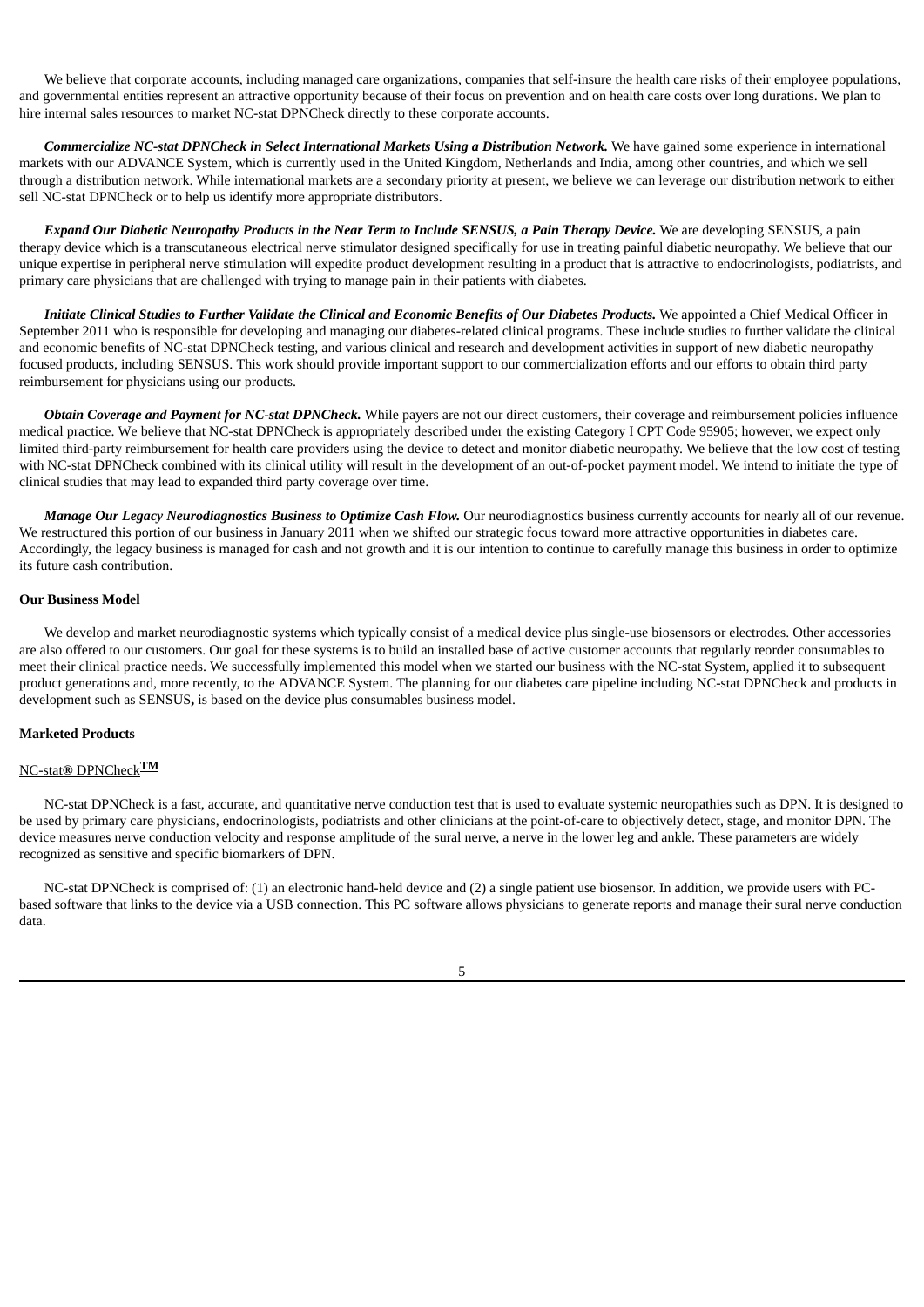NC-stat DPNCheck is a modified version of our previously marketed NC-stat nerve testing device, and has the same clinical indications with respect to DPN. The modified device has the same functionality with respect to sural nerve testing as the original device, however the cost of the electronic hand-held unit and the consumable biosensors have been reduced by approximately 50%. The original NC-stat System was launched in 1999, and new sales of the device were discontinued in the third quarter of 2010. It will not be supported beyond the first quarter of 2012. Nearly 1.7 million patient studies have been performed with the NC-stat technology, including nearly 700,000 sural nerve tests. It has been the subject of many published studies, including several studies specifically addressing the accuracy and clinical utility of the device in assessment of DPN.

#### ADVANCE System

The ADVANCE NCS/EMG System, or the ADVANCE System, is a comprehensive platform for the performance of traditional nerve conduction studies and invasive electromyography procedures. The ADVANCE System is comprised of: (1) various types of electrodes and needles, (2) the ADVANCE device and related modules, and (3) a communication hub that enables the physician's office to network their device to their personal computers and our servers for data archiving, report generation, and other network services. The ADVANCE System is most commonly used with proprietary nerve specific electrode arrays. These electrode arrays combine multiple individual electrodes and embedded microelectronic components into a single patient-use disposable unit. We currently market seven different nerve specific electrode arrays.

Historically, the ADVANCE System has been marketed to a broad range of physician specialties including neurologists, orthopedic surgeons, primary care physicians, and endocrinologists, and utilized for a variety of different clinical indications including assessment of CTS, low back and leg pain, and DPN. It is most commonly used in the assessment of CTS. Numerous papers have been published on the use of this technology in this clinical application. With our focus on diabetic neuropathies, we intend to target new sales of ADVANCE Systems for use by endocrinologists and primary care physicians who evaluate patients with diabetes and upper extremity symptoms suggestive of CTS.

#### **Products in Development**

## SENSUS **TM**

The SENSUS pain therapy device is a transcutaneous electrical nerve stimulator, or TENS, designed specifically for use in treating painful diabetic neuropathy, or PDN. A recent evidence based review by the American Academy of Neurology determined that TENS was a useful modality for managing this form of pain. TENS may reduce pain in patients with PDN without significant side effects and we believe that a PDN-specific TENS device that is effective, easy to use and low cost could improve management of pain in patients with PDN. We further believe that currently available TENS devices do not meet this need because they are not optimized for PDN, but are instead targeted at low back pain, sports medicine, and rehabilitation applications. Furthermore, they are difficult to administer and tend to be complicated for clinicians and patients.

We are using our unique expertise in peripheral nerve stimulation to develop a PDN optimized TENS device with several proprietary features that we believe will make it attractive to endocrinologists, podiatrists, and primary care physicians that are challenged with trying to manage pain in their patients with diabetes.

TENS devices are regulated as Class II devices and require a 510(k) premarket notification prior to commercial distribution. When medically indicated and supported by proper documentation, TENS are generally reimbursed by Medicare and many commercial insurance companies under the durable medical equipment, or DME, benefit.

## ADVANCE **TM** CTS

We are currently exploring the market for a version of the ADVANCE device dedicated to detection of CTS in people with diabetes. The second most common form of diabetic neuropathy is focal damage to the median nerve, or CTS. We are currently investigating this market opportunity by creating a "diabetes CTS" package consisting of the ADVANCE NCS/EMG device and the combined median and ulnar nerve specific electrode, both of which are commercially available. If we determine that an attractive market exists for this clinical indication, then we will invest in development of an easier to use and lower cost version of the ADVANCE system dedicated specifically to detection of CTS in diabetes. This effort will consist primarily of modifying the device hardware and form factor to lower costs and enhance manufacturability. We also expect to simplify the software to eliminate support for non-CTS related functions. We believe that these modifications will not require a new 510(k), under the guidance issued by the Food and Drug Administration, or the FDA, on when new 510(k) submissions are required for modified devices. However, we will make a final determination on whether to file a 510(k) when the engineering work has been completed. We do not believe that these modifications will alter the appropriateness of billing for studies performed with ADVANCE CTS under CPT 95905 or the likelihood of obtaining reimbursement from Medicare and other third party insurers.

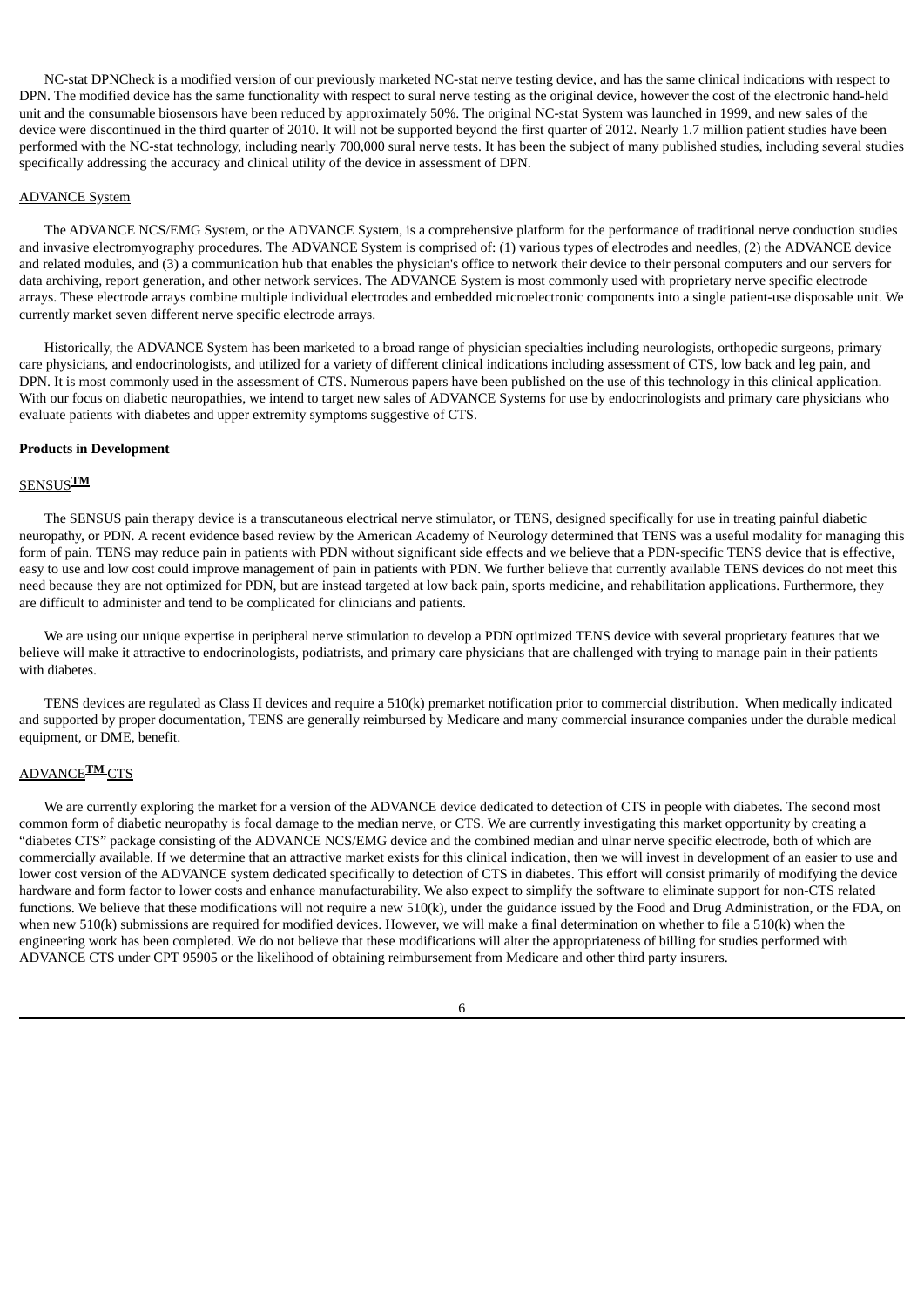The following chart summarizes our marketed products and products in development as of December 31, 2011.

| <b>Product</b>     | <b>Time on Market</b> | <b>Technology</b>                              | <b>Primary Clinical Indications</b>                                                                    | <b>No. Patients</b><br><b>Tested/Treated</b> |
|--------------------|-----------------------|------------------------------------------------|--------------------------------------------------------------------------------------------------------|----------------------------------------------|
| $NC$ -stat*        | $Q2$ 1999 - $Q3$ 2010 | Nerve Conduction                               | Diagnosis and evaluation of CTS, low back pain,<br>peripheral neuropathies (including DPN)             | nearly 1,700,000                             |
| <b>ADVANCE</b>     | Q2 2008 - present     | <b>Nerve Conduction</b><br>Invasive Needle EMG | Diagnosis and evaluation of CTS, low back pain,<br>peripheral neuropathies (including DPN)             | >103,000                                     |
| NC-stat DPNCheck   | Q3 2011 - present     | Nerve Conduction                               | Diagnosis and evaluation of peripheral neuropathies,<br>such as DPN                                    | $1.000 - 3.000$                              |
| <b>SENSUS</b>      | Target Q4 2012        | <b>Nerve Stimulation</b>                       | Transcutaneous Electrical Relief for chronic, intractable pain, such as painful<br>diabetic neuropathy | N/A                                          |
| <b>ADVANCE CTS</b> | Target Q4 2012        | <b>Nerve Conduction</b>                        | Diagnosis and evaluation of CTS                                                                        | N/A                                          |

\* Support to be discontinued in the first quarter of 2012.

#### **Customers**

Our customers include physicians, clinics, and hospitals. As of December 31, 2011, we had an installed base of approximately 3,000 active customers using our ADVANCE and NC-stat Systems. These customers include primary care, internal medicine, orthopedic and hand surgeons, pain medicine physicians, neurologists, physical medicine and rehabilitation, or PM&R, physicians, and neurosurgeons. Our NC-stat DPNCheck device was launched into the endocrinology/podiatry market in the third quarter of 2011. No single customer accounted for more than 10% of our revenues in 2011, 2010, or 2009.

#### **Geographic Information**

Substantially all of our assets, revenues, and expenses for the years ended December 31, 2011, 2010, and 2009 were located at or derived from operations in the United States. In addition, we have had limited but growing sales through distributors in the United Kingdom, the Netherlands, India, and various other countries. For each of the years ended December 31, 2011, 2010, and 2009, international revenues accounted for approximately 6%, 2%, and 2%, respectively, of our total revenues.

#### **Sales, Marketing, and Distribution**

NC-stat DPNCheck was launched in September 2011. Our initial target market is the United States endocrinology/podiatry market. We initiated sales into that market through a direct, specialty sales force that we hired, trained and deployed during the third quarter of 2011. This specialty sales organization consists of a Sales Director and eight field sales representatives who cover thirty states selected on the basis of diabetes population, number of endocrinologists and podiatrists, and income levels. Sales in the remaining states are covered by our team of field-based clinical educators.

Our installed base of ADVANCE and NC-stat accounts in the United States are supported by our clinical educators which include a Director of Clinical Education and nine field clinical educators. Our direct sales force which targeted new accounts was discontinued in January 2011 and we are not actively pursuing new ADVANCE customers. Interest expressed in new ADVANCE systems by potential customers is handled by our clinical educators and our marketing department. Internationally, ADVANCE sales and account support is handled by our network of independent distributors who are directed by our European Sales Manager and our Chief Operating Officer.

Our marketing support for NC-stat DPNCheck and for ADVANCE is provided by our Vice President, Marketing, our Marketing Manager, Diabetes and two marketing staff.

We invest significant effort in technical, clinical, and business practices training for our sales organization, clinical educators, marketing staff and independent sales representatives. We also require attendance at periodic sales and product training programs. Promotion and sales of medical devices are highly regulated not only by the FDA, but also by the Federal Trade Commission and, outside the United States, by other international bodies, and are subject to federal and state fraud and abuse enforcement activities.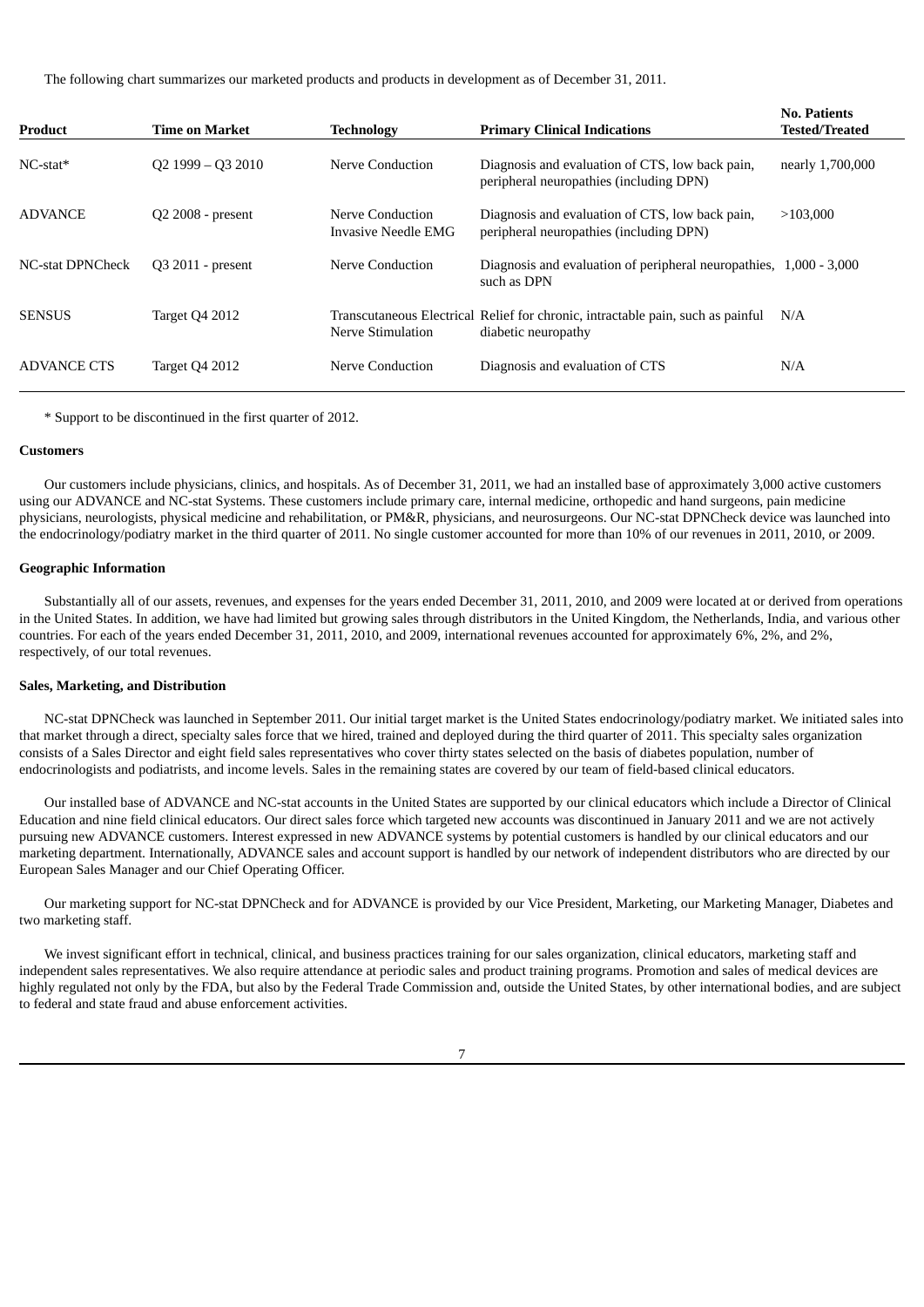## **Manufacturing and Supply**

We rely on outside contractors for the manufacture and servicing of our products and their components, and we do not currently maintain alternative manufacturing sources for our NC-stat DPNCheck and ADVANCE devices, communication hubs, biosensors/electrodes, or any other finished goods products. In outsourcing, we target companies that meet FDA, International Organization for Standardization, or ISO, and other quality standards supported by internal policies and procedures. Supplier performance is maintained and managed through a corrective action program ensuring all product requirements are met or exceeded. We believe these manufacturing relationships minimize our capital investment, provide us with manufacturing expertise, and help control costs.

Following the receipt of products or product components from our third-party manufacturers, we conduct the necessary inspection, final assembly, kitting, packaging, and labeling at our corporate headquarters facility. We may consider manufacturing certain products or product components internally, if and when demand or quality requirements make it appropriate to do so. We currently have no plans to manufacture any products or product components internally.

Sunburst EMS, Inc., or Sunburst, has been manufacturing our NC-stat devices and docking stations since November 2005. We entered into a supply agreement with Sunburst during 2006 for the manufacturing and supply of our neurodiagnostic devices. Sunburst currently manufactures the current generation of our ADVANCE and NC-stat DPNCheck devices at a facility in Massachusetts.

Polymer Flexible Circuits, Inc., or Parlex, has been manufacturing our nerve specific electrodes since early 1999. In the second quarter of 2011, Parlex began manufacturing the NC-stat DPNCheck biosensors. In August 2006, we entered into a mutually exclusive manufacturing and supply agreement with Parlex pursuant to which Parlex will manufacture and supply to us, and we will purchase from Parlex, at agreed upon prices per unit, all of our requirements of nerve conduction testing electrodes for resale in the United States. Under the agreement, Parlex has agreed not to manufacture electrodes to be used to measure nerve conduction for any other company during the term of the agreement and, in some cases, for a period of one year thereafter. Either party may terminate the agreement at any time upon not less than 18 months prior written notice. Parlex manufactures our electrodes at a facility in Massachusetts and also has the ability to perform certain manufacturing steps for our electrodes at a second site located in the United Kingdom.

We and our third-party manufacturers are registered with the FDA and subject to compliance with FDA quality system regulations. We are also ISO registered and undergo frequent quality system audits by European agencies. Our ADVANCE System is cleared for marketing within the United States, Canada, and the European Union. Our facility and the facility of our contract device manufacturer are subject to periodic inspections by regulatory authorities, and may undergo compliance inspections conducted by the FDA and corresponding state agencies. As a registered device manufacturer, we and our manufacturer will undergo regularly scheduled FDA quality system inspections. However, additional FDA inspections may occur if deemed necessary by the FDA.

#### **Research and Development**

We believe that we have research and development capability that is unique to the industry. Key members of our research and development, or R&D, management team have worked together for over a decade. This team includes the extensive involvement of our founder and Chief Executive Officer who holds both M.D. and Ph.D. degrees. The R&D group consists of 15 people, including 5 who hold Ph.D. or M.D. degrees. The group has extensive experience in neurophysiology, biomedical instrumentation, signal processing, biomedical sensors, and information systems. The R&D group works closely with our marketing group and our customers to design products that are focused on improving clinical outcomes. Our clinical programs are led by our Chief Medical Officer who is a board-certified endocrinologist with extensive diabetes management experience.

Our research and development efforts are primarily focused in two areas:

- · *Enhancements to our first generation NC-stat DPNCheck device*. We are focused on improving NC-stat DPNCheck's clinical utility, enhancing device usability, and lowering manufacturing costs. We are also in the process of evaluating the design of a second generation NC-stat DPNCheck device.
- · *Development of a first generation version of our SENSUS pain therapy device.* This device is based on many of the same electronic and neurophysiological principles as our neurodiagnostic devices and therefore we believe that we can efficiently develop a commercial product that may be useful in the treatment of painful diabetic neuropathy.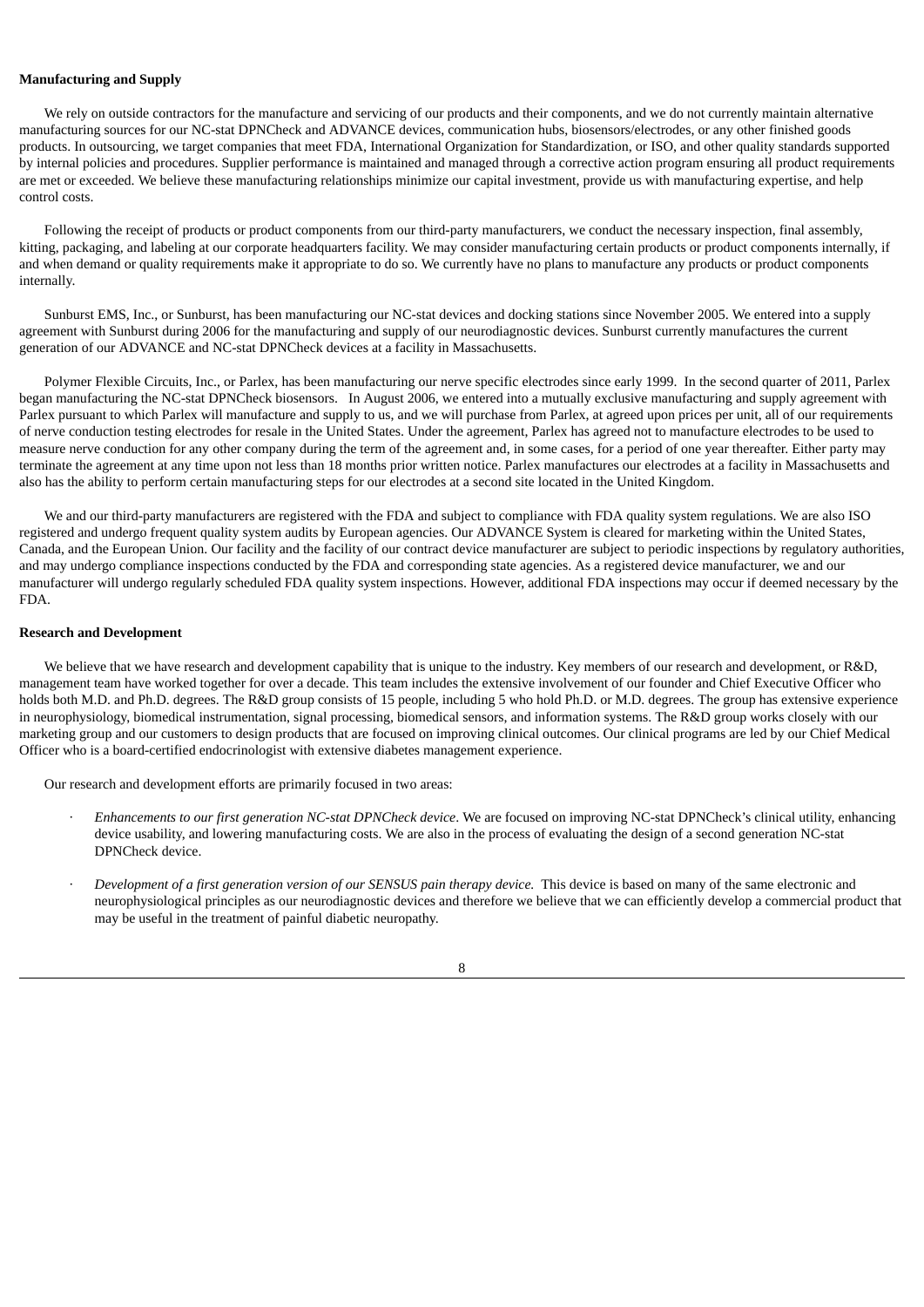In addition to these core areas of research and development focus, we are also exploring additional clinical applications within the diagnosis and treatment of diabetic neuropathy for our core technology and expertise. We believe that we are well positioned to develop additional point-of-care diagnostic devices such as for autonomic neuropathy and therapies that aid in the management of both mild and advanced forms of DPN.

Research and development expenses were approximately \$3.9 million, \$5.9 million, and \$5.6 million for the years ended December 31, 2011, 2010, and 2009, respectively.

#### **Clinical Programs**

We maintain an active clinical program under the direction of our Chief Medical Officer, who is a board certified endocrinologist with extensive experience in diabetes. Our clinical programs are comprised of internal, collaborative, and external clinical studies. Internal clinical studies are designed and implemented directly by us for the purposes of product design and early clinical validation. Collaborative studies are conducted together with leading researchers around the world to provide clinical validation and to explore the clinical utility of our products. External studies are entirely independent of us, although in many cases the researchers request unrestricted grants for financial and/or material support, such as for devices and consumables. External studies may examine the clinical performance and utility of our products or our products may be used as outcomes measures. For example, the National Institute of Health, or NIH, has funded large scale epidemiological studies of occupational carpal tunnel syndrome using our NC-stat device as a key component of the case definition.

We actively seek to publish our clinical study results in leading peer-reviewed journals while also encouraging our clinical collaborators and clinical study grant recipients to do the same.

## **Competition**

We believe that there is currently no objective and standardized test for DPN widely available at the point-of-care. The American Diabetes Association, or ADA, and other organizations recommend at least annual evaluation of all people with diabetes for DPN. Due to cost and availability, this screen is typically performed with a simple (5.07/10g) monofilament. This subjective method identifies late stage neuropathy where intervention is generally limited to foot care. Experts in the field have indicated that there is a large unmet need for a practical, objective, and sensitive test for diabetic neuropathy that can be widely deployed in the regular care of all people with diabetes. Monofilaments (5.07/10g) are a commodity sold by a number of medical supply companies.

There are a number of companies that sell neurodiagnostic devices. These companies include CareFusion Corporation, Cadwell Laboratories, Inc., and Natus Medical Incorporated. CareFusion Corporation has substantially greater financial resources than we do. CareFusion Corporation and Cadwell Laboratories, Inc. have established a reputation as having effective worldwide distribution channels for medical instruments to neurologists and PM&R physicians.

With respect to SENSUS, there are numerous manufactures of transcutaneous electrical nerve stimulation devices. We believe that the largest company is Empi, Inc. which is part of DJO Incorporated. We further believe that most of the current manufacturers are focused on low back pain, sports medicine, and rehabilitation rather than on painful diabetic neuropathy. As a result, we are not aware of any devices that are uniquely optimized for use in treating painful diabetic neuropathy. There are a few companies that claim that their devices have specific utility for painful diabetic neuropathy, however we do not believe that these claims have been widely validated through adequate clinical studies.

## **Intellectual Property**

We rely on a combination of patents, trademarks, copyrights, trade secrets, and other intellectual property laws, nondisclosure agreements and other measures to protect our proprietary technology, intellectual property rights, and know-how. We hold issued utility patents covering a number of important aspects of our NC-stat, ADVANCE, and NC-stat DPNCheck. We believe that in order to have a competitive advantage, we must develop and maintain the proprietary aspects of our technologies. We also require our employees, consultants and advisors, whom we expect to work on our products, to agree to disclose and assign to us all inventions conceived, developed using our property, or which relate to our business. Despite any measures taken to protect our intellectual property, unauthorized parties may attempt to copy aspects of our products or to obtain and use information that we regard as proprietary.

#### *Patents*

As of December 31, 2011, we had 34 issued U.S. patents, 11 issued foreign patents, and 24 pending patent applications, including 17 U.S. applications, 3 international PCT applications, and 4 foreign national applications. We have filed a utility patent application for NC-stat DPNCheck and a provisional patent for SENSUS.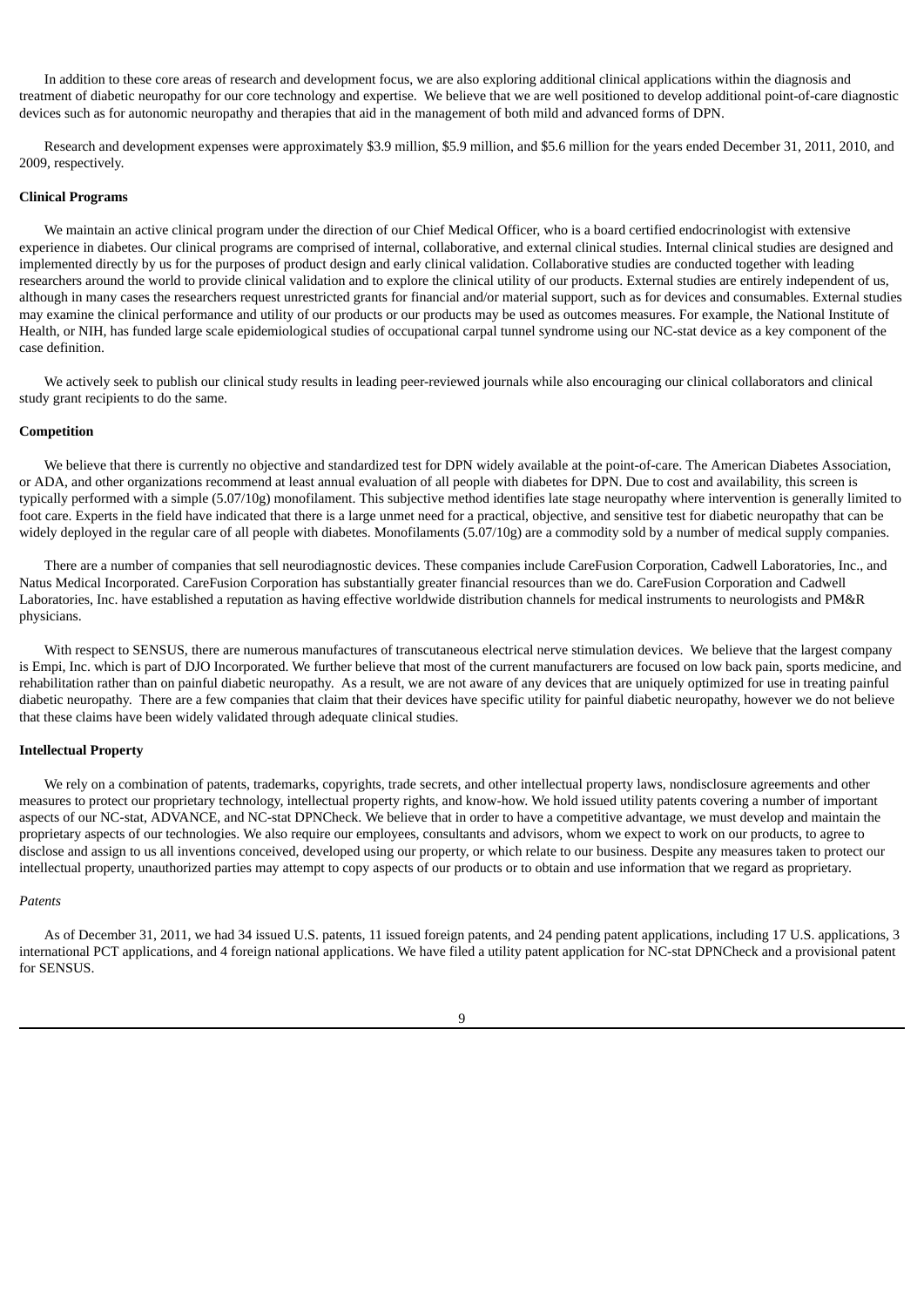Our issued design patents begin to expire in 2015, and our issued utility patents begin to expire in 2017. In particular, seven of our issued U.S. utility patents covering various aspects of our current products will expire on the same date in 2017. Although the patent protection for material aspects of our products covered by the claims of the patents will be lost at that time, we have additional patents and patent applications directed to other novel inventions that will have patent terms extending beyond 2017.

The medical device industry is characterized by the existence of a large number of patents and frequent litigation based on allegations of patent infringement. Patent litigation can involve complex factual and legal questions, and its outcome is uncertain. Any claim relating to infringement of patents that is successfully asserted against us may require us to pay substantial damages. Even if we were to prevail, any litigation could be costly and timeconsuming and would divert the attention of our management and key personnel from our business operations. Our success will also depend in part on our not infringing patents issued to others, including our competitors and potential competitors. If our products are found to infringe the patents of others, our development, manufacture, and sale of these potential products could be severely restricted or prohibited. In addition, our competitors may independently develop similar technologies. Because of the importance of our patent portfolio to our business, we may lose market share to our competitors if we fail to protect our intellectual property rights.

A patent infringement suit brought against us may force us or any strategic partners or licensees to stop or delay developing, manufacturing, or selling potential products that are claimed to infringe a third-party's intellectual property, unless that party grants us rights to use its intellectual property. In such cases, we may be required to obtain licenses to patents or proprietary rights of others in order to continue to commercialize our products. However, we may not be able to obtain any licenses required under any patents or proprietary rights of third parties on acceptable terms, or at all. Even if we were able to obtain rights to the third-party's intellectual property, these rights may be non-exclusive, thereby giving our competitors access to the same intellectual property. Ultimately, we may be unable to commercialize some of our potential products or may have to cease some of our business operations as a result of patent infringement claims, which could severely harm our business.

#### *Trademarks*

We hold domestic registrations for the marks NEUROMETRIX, NC-STAT and onCall. We use a trademark for ADVANCE and NC-stat DPNCHECK. We hold certain foreign trademark registrations for the marks NEUROMETRIX and NC-STAT.

#### **Third-Party Reimbursement**

Procedures performed with our neurodiagnostic medical devices may be paid for by third-party payers, including government health programs, such as Medicare, and private insurance and managed care organizations. The 2012 Physicians Fee Schedule published by the U.S. Centers for Medicare and Medicaid Services, or CMS, includes CPT 95905 for nerve conduction studies performed with pre-configured electrode arrays such as are used with the NCstat DPNCheck device and the ADVANCE System.

We believe that physicians are generally receiving reimbursement under CPT 95905 from Medicare for nerve conduction studies performed using preconfigured electrode arrays that meet the medical necessity requirements in their local Medicare region. We also believe that physicians are receiving reimbursement for CPT 95905 from a few commercial insurers. We are working with reimbursement experts to expand coverage for CPT 95905 and with physicians for their adoption of patient advance beneficiary notices where they believe that nerve conduction testing may not be covered by commercial insurers. Reimbursement by third-party payers is an important element of success for medical device companies. We do not foresee a significant near-term improvement in reimbursement for procedures performed with our neurodiagnostic devices.

NC-stat DPNCheck was launched in September 2011. Although we believe that NC-stat DPNCheck is appropriately described by CPT 95905, we expect only limited third-party reimbursement for health care providers using the device to diagnose and evaluate DPN. However, given the anticipated low costs involved combined with clinical upside of this test to people with diabetes and to physicians caring for them, we believe that an out-of-pocket payment model will develop. We intend to initiate the type of clinical studies that will lead to broad third party coverage. We do not expect this coverage to develop in the near term and cannot be sure of our eventual success in obtaining such coverage.

In the United States, some insured individuals are receiving their medical care through managed care programs, which monitor and often require preapproval of the services that a member will receive. Some managed care programs are paying their providers on a per capita basis, which puts the providers at financial risk for the services provided to their patients by paying these providers a predetermined payment per member per month, and consequently, may limit the willingness of these providers to use our products.

We believe that the overall escalating cost of medical products and services has led to, and will continue to lead to, increased pressures on the healthcare industry to reduce the costs of products and services.

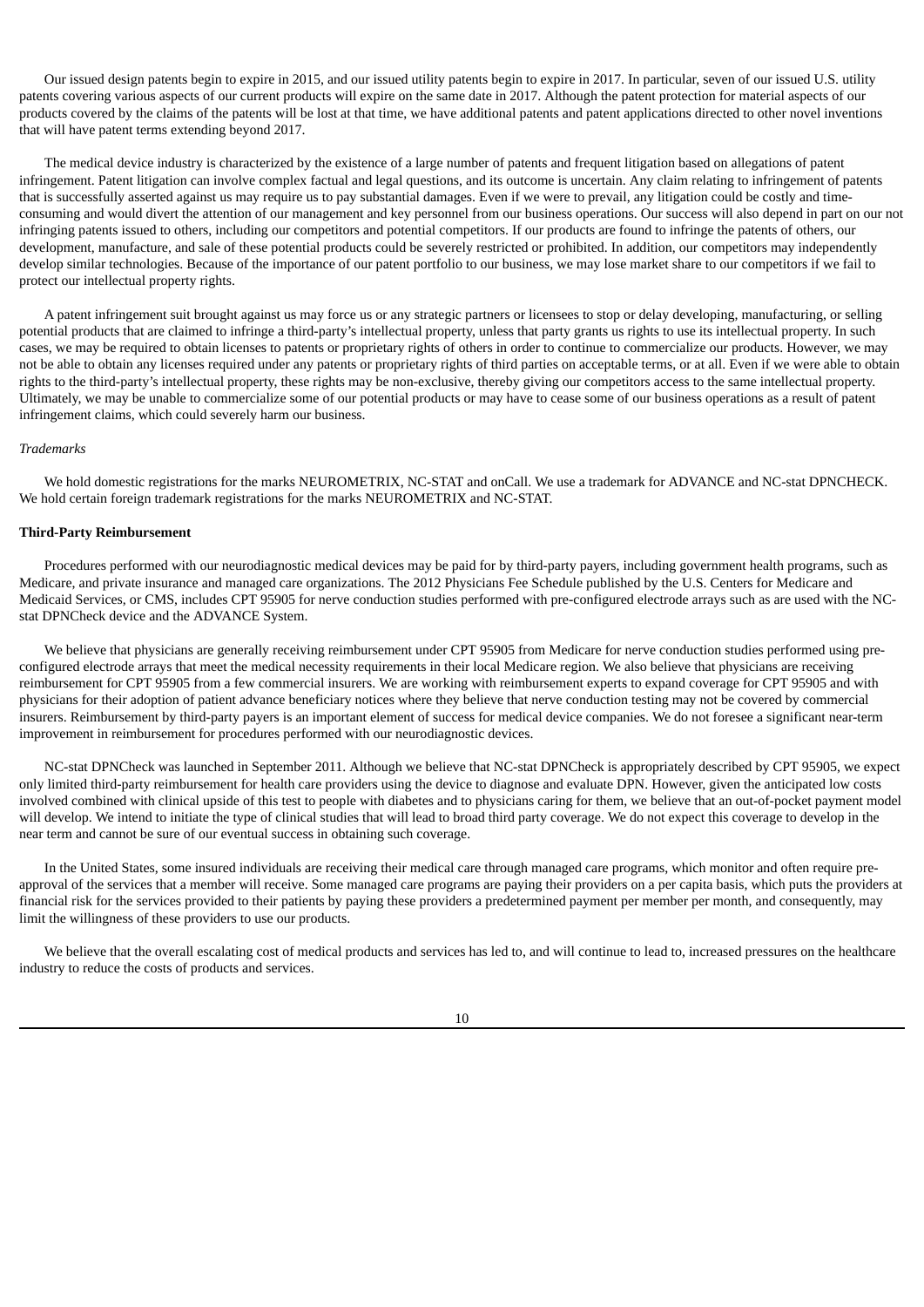Our success in selling the NC-stat DPNCheck device and ADVANCE System, however, will depend upon, among other things, our customers receiving, and our potential customers' expectation that they will receive sufficient reimbursement from third-party payers or directly from patients for performing procedures using these products. See Item 1A, "Risk Factors," "If physicians or other health care providers are unable to obtain sufficient reimbursement from third-party health care payers for procedures performed using our products, the adoption of our products and our future product sales will continue to *be materially adversely affected."*

#### **FDA and Other Governmental Regulation**

## *FDA Regulation*

Our products are medical devices subject to extensive regulation by the FDA under the Federal Food, Drug, and Cosmetic Act, or FDCA, and the regulations promulgated thereunder, as well as by other regulatory bodies in the United States and abroad. The FDA classifies medical devices into one of three classes on the basis of the amount of risk associated with the medical device and the controls deemed necessary to reasonably ensure their safety and effectiveness:

- Class I, requiring general controls, including labeling, device listing, reporting and, for some products, adherence to good manufacturing practices through the FDA's quality system regulations and pre-market notification;
- Class II, requiring general controls and special controls, which may include performance standards and post-market surveillance; and
- Class III, requiring general controls and pre-market approval, or PMA, which may include post-approval conditions and post-market surveillance.

Before being introduced into the market, our products must obtain market clearance or approval through the 510(k) pre-market notification process, the *de novo* review process or the PMA process, unless they qualify for an exemption from these processes. See Item 1A, "Risk Factors," *"We are subject to* extensive regulation by the FDA which could restrict the sales and marketing of ADVANCE and NC-stat DPNCheck, as well as other products for which we *may seek FDA clearance or approval, and could cause us to incur significant costs."*

## *510(k) Pre-Market Notification Process*

To obtain 510(k) clearance, we must submit a pre-market notification demonstrating that the proposed device is substantially equivalent to a legally marketed Class I or II medical device or to a Class III device marketed prior to May 28, 1976 for which the FDA has not required the submission of a PMA application. In some cases, we may be required to perform clinical trials to support a claim of substantial equivalence. If clinical trials are required, we must submit an application for an investigational device exemption, or IDE, which must be cleared by the FDA prior to the start of a clinical investigation, unless the device and clinical investigation are considered non-significant risk by the FDA or are exempt from the IDE requirements. It generally takes three months from the date of the pre-market notification submission to obtain a final 510(k) decision, but it can be significantly longer.

After a medical device receives 510(k) clearance, any modification that could significantly affect its safety or effectiveness, or that would constitute a major change in its intended use, requires the submission of a new 510(k) clearance or could require *de novo* classification or PMA. The FDA allows each company to make this determination, but the FDA can review the decision. If the FDA disagrees with a company's decision not to seek FDA authorization, the FDA may require the company to seek 510(k) clearance or PMA. The FDA also can require the company to cease marketing and/or recall the medical device in question until its regulatory status is resolved.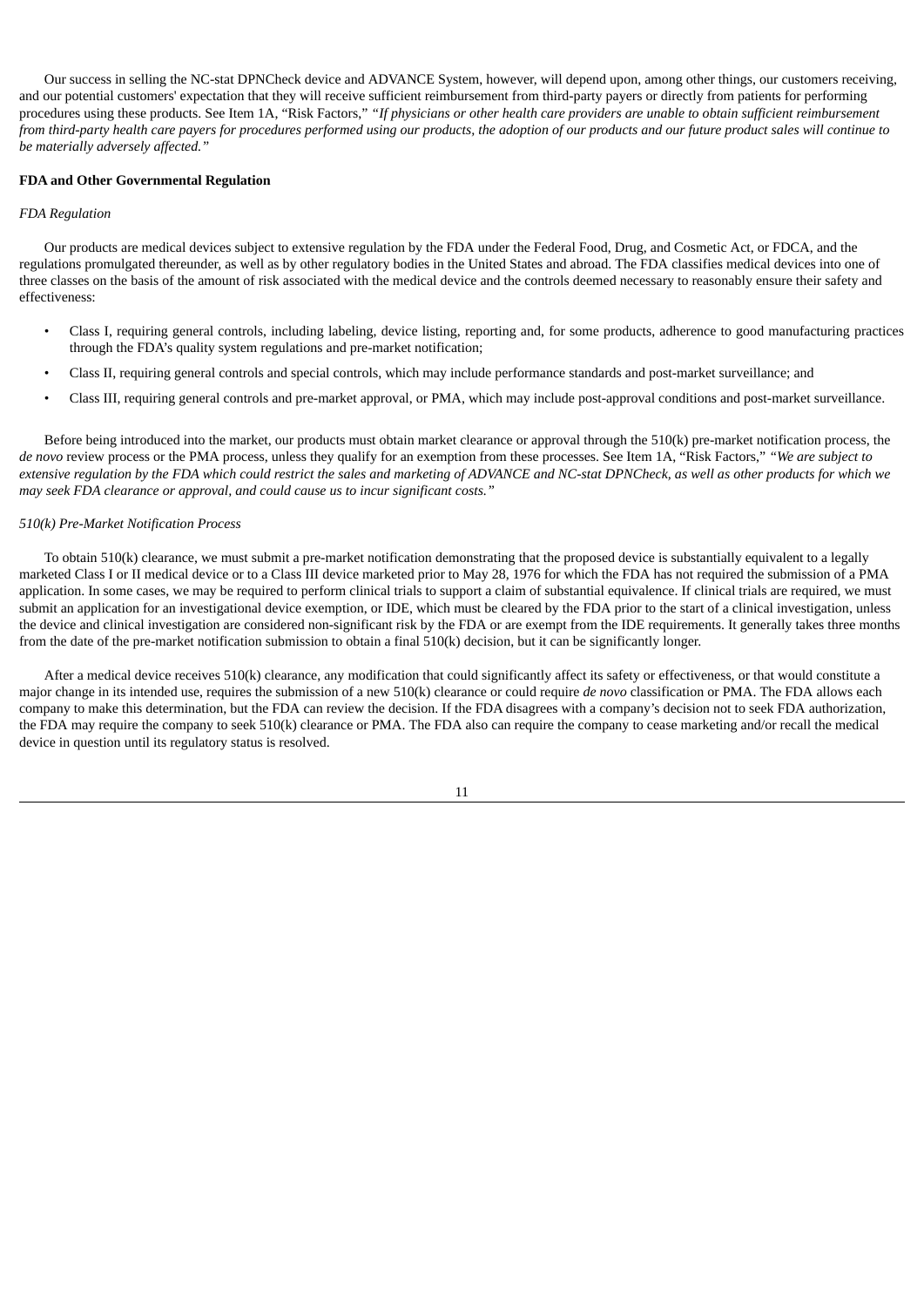## *De Novo Review Process*

If a previously unclassified new medical device does not qualify for the 510(k) pre-market notification process because there is no predicate device to which it is substantially equivalent, and if the device may be adequately regulated through general controls or special controls, the device may be eligible for *de novo* classification through what is called the *de novo* review process. In order to use the *de novo* review process, a company must receive a letter from the FDA stating that, because the device has been found not substantially equivalent to a legally marketed Class I or II medical device or to a Class III device marketed prior to May 28, 1976 for which the FDA has not required the submission of a PMA application, it has been placed into Class III. After receiving this letter, the company, within 30 days, must submit to the FDA a request for a risk based down classification of the device from Class III to Class I or II based on the device's moderate or low risk profile which meets the definition of a Class I or Class II medical device. The FDA then has 60 days in which to decide whether to down classify the device. If the FDA agrees that a lower classification is warranted, it will issue a new regulation describing the device type and, for a Class II device, publish a Special Controls guidance document. The Special Controls guidance document specifies the scope of the device type and the recommendations for submission of subsequent devices for the same intended use. If a product is classified as Class II through the *de novo* review process, then that device may serve as a predicate device for subsequent 510(k) pre-market notifications.

#### *PMA Process*

If a medical device does not qualify for the 510(k) pre-market notification process and is not eligible for clearance through the *de novo* review process, a company must submit a PMA application. The PMA requires more extensive pre-filing testing than is required in the 510(k) and is more costly, lengthy and uncertain. The FDA will decide within 45 days of receiving a PMA whether it is sufficiently complete to permit a substantive review and if the PMA is complete, the FDA will notify the applicant that the PMA has been filed. The PMA process can take one to three years or longer, from the time the PMA application is filed with the FDA. The PMA process requires the company to prove that the medical device is safe and effective for its intended purpose. A PMA typically includes extensive pre-clinical and clinical trial data, and information about the device, its design, manufacture, labeling and components. Before approving a PMA, the FDA generally also performs an on-site inspection of manufacturing facilities for the product to ensure compliance with the FDA's quality system regulation, or QSR.

If FDA approves the PMA, the approved indications may be more limited than those originally sought. In addition, FDA's approval order may include post-approval conditions that the FDA believes necessary to ensure the safety and effectiveness of the device, including, among other things, restrictions on labeling, promotion, sale and distribution and post-market study requirements. Failure to comply with the post-approval conditions can result in adverse enforcement or administrative actions, including the withdrawal of the approval. Approval of a new PMA application or a PMA supplement may be required in the event of modifications to the device, including to its labeling, intended use or indication, or its manufacturing process that affect safety and effectiveness.

#### *Post-Approval Obligations*

After a device is placed on the market, numerous regulatory requirements continue to apply. These include:

- the FDA's QSR, which requires manufacturers, including third-party manufacturers, to follow stringent design, testing, control, documentation and other good manufacturing practice and quality assurance procedures during all aspects of the manufacturing process;
- labeling regulations and FDA prohibitions against the promotion of products for uncleared or unapproved uses (known as off-label uses), as well as requirements to provide adequate information on both risks and benefits;
- medical device reporting regulations, which require that manufacturers report to FDA any device that may have caused or contributed to a death or serious injury or malfunctioned in a way that would likely cause or contribute to a death or serious injury if the malfunction were to recur;
- correction and removal reporting regulations, which require that manufacturers report to the FDA field corrections and device recalls or removals if undertaken to reduce a risk to health posed by the device or to remedy a violation of the FDCA caused by the device which may present a risk to health;
- post-market surveillance regulations, which apply to Class II or III devices if the FDA has issued a post-market surveillance order and the failure of the device would be reasonably likely to have serious adverse health consequences, the device is expected to have significant use in the pediatric population, the device is intended to be implanted in the human body for more than one year, or the device is intended to be used to support or sustain life and to be used outside a user facility;
- regular and for cause inspections by FDA to review a manufacturer's facilities and their compliance with applicable FDA requirements; and
- the FDA's recall authority, whereby it can ask, or order, device manufacturers to recall from the market a product that is in violation of applicable laws and regulations.

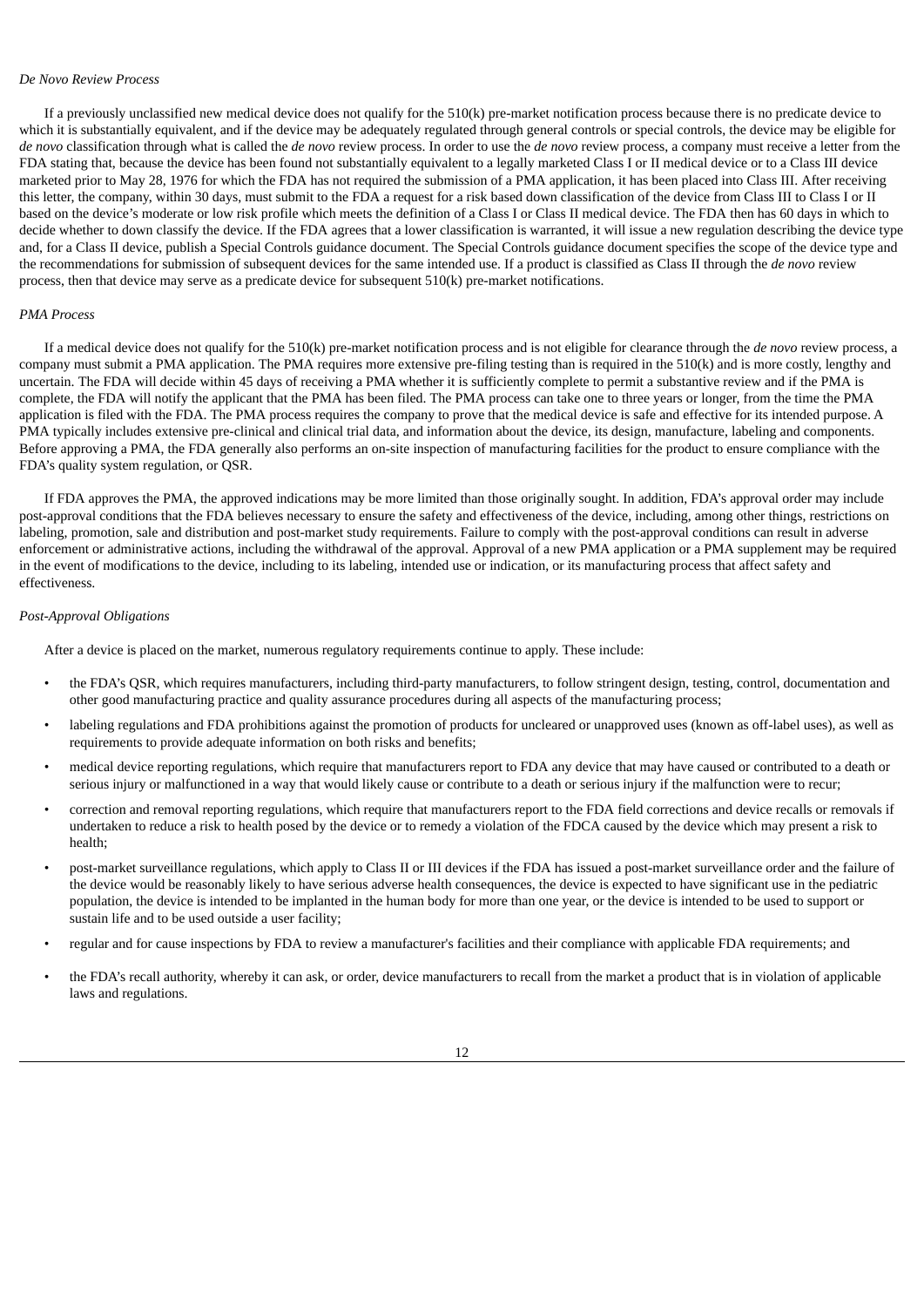#### *Regulatory Approvals and Clearances*

The ADVANCE System received 510(k) clearance as a Class II medical device in April 2008 for its intended use by physicians to perform nerve conduction studies and needle electromyography procedures.

The NC-stat System is also a Class II medical device and has been the subject of several 510(k) clearances, the most recent in July 2006 (K060584). The NC-stat System is cleared for use to stimulate and measure neuromuscular signals that are useful in diagnosing and evaluating systemic and entrapment neuropathies. We believe our NC-stat DPNCheck device is a technical modification to the 510(k) cleared NC-stat device and has the same intended use, and therefore does not raise safety or effectiveness questions. Under the FDA's published guidance on 510(k) requirements for modified devices, we do not believe that a 510(k) submission is required for NC-stat DPNCheck.

During the fourth quarter of 2006, at the request of the FDA, we submitted a 510(k) relating to portions of our onCall Information System, or onCall, that are currently in use in the NC-stat System. In June 2010 we received a not substantially equivalent, or NSE, determination from the FDA regarding this 510(k) submission. We appealed the decision to the FDA's next level supervisor who upheld the NSE determination. In February 2011 we notified the FDA that we have implemented a program to transition users of NC-stat devices to our 510(k) cleared ADVANCE System that does not use the portions of onCall referenced in the NSE decision. This transition program will be completed by February 2012, after which we will no longer provide NC-stat customers with access to onCall. The NC-stat DPNCheck device does not use those portions of onCall referenced in the NSE decision.

We believe that as a transcutaneous electrical nerve stimulator, the SENSUS pain therapy device is a Class II medical device which will require a 510(k) premarket notification prior to commercial distribution. The FDA has issued a draft special controls guidance document for transcutaneous electrical nerve stimulators for pain relief. This document outlines the FDA's expectations with respect to the 510(k) submission, including requirements for bench top and clinical data.

#### *Manufacturing Facilities*

Our facility, and the facility utilized by Sunburst, our contract device manufacturer, have each been inspected by FDA in the past, and observations were noted. There were no findings that involved a significant violation of regulatory requirements. The responses to these observations have been accepted by the FDA and we believe that we and our contract manufacturer are in substantial compliance with the QSR. We expect that our facility and the facility utilized by our contract manufacturer will be inspected again as required by the FDA. If the FDA finds significant violations, we or our contract device manufacturer could be subject to fines, recalls, requirements to halt manufacturing, or other administrative or judicial sanctions.

#### *U.S. Anti-Kickback and False Claims Laws*

In the United States, the federal Anti-Kickback Statute, as well as numerous state anti-kickback laws, prohibit the offer, payment, solicitation or receipt of kickbacks, bribes or other remuneration, whether direct or indirect, overt or covert, in cash or in kind, intended, among other things, to induce the purchase or recommendation of healthcare products and services. While the federal law applies only to products and services for which payment may be made by a federal healthcare program, the state laws may apply regardless of whether any public healthcare funds are involved. Violations of these laws can lead to severe civil and criminal penalties, including exclusion from participation in federal healthcare programs. These laws are potentially applicable to manufacturers of medical devices, such as us, and to hospitals, physicians and other potential purchasers of our products.

Also, the federal False Claims Act, as well as many state false claims statutes, provides civil and criminal penalties for presenting, or causing to be presented, to third-party payers for reimbursement, claims that are false or fraudulent, or which are for items or services that were not provided as claimed. Under the federal False Claims Act, in addition to actions initiated by federal law enforcement authorities, the statute authorizes "qui tam" actions to be brought on behalf of the federal government by a private party in certain circumstances and, if successful, that private party can share in any monetary recovery. Any challenge by federal or state enforcement officials or others under these laws, could have a material adverse effect on our business, financial condition, and results of operations.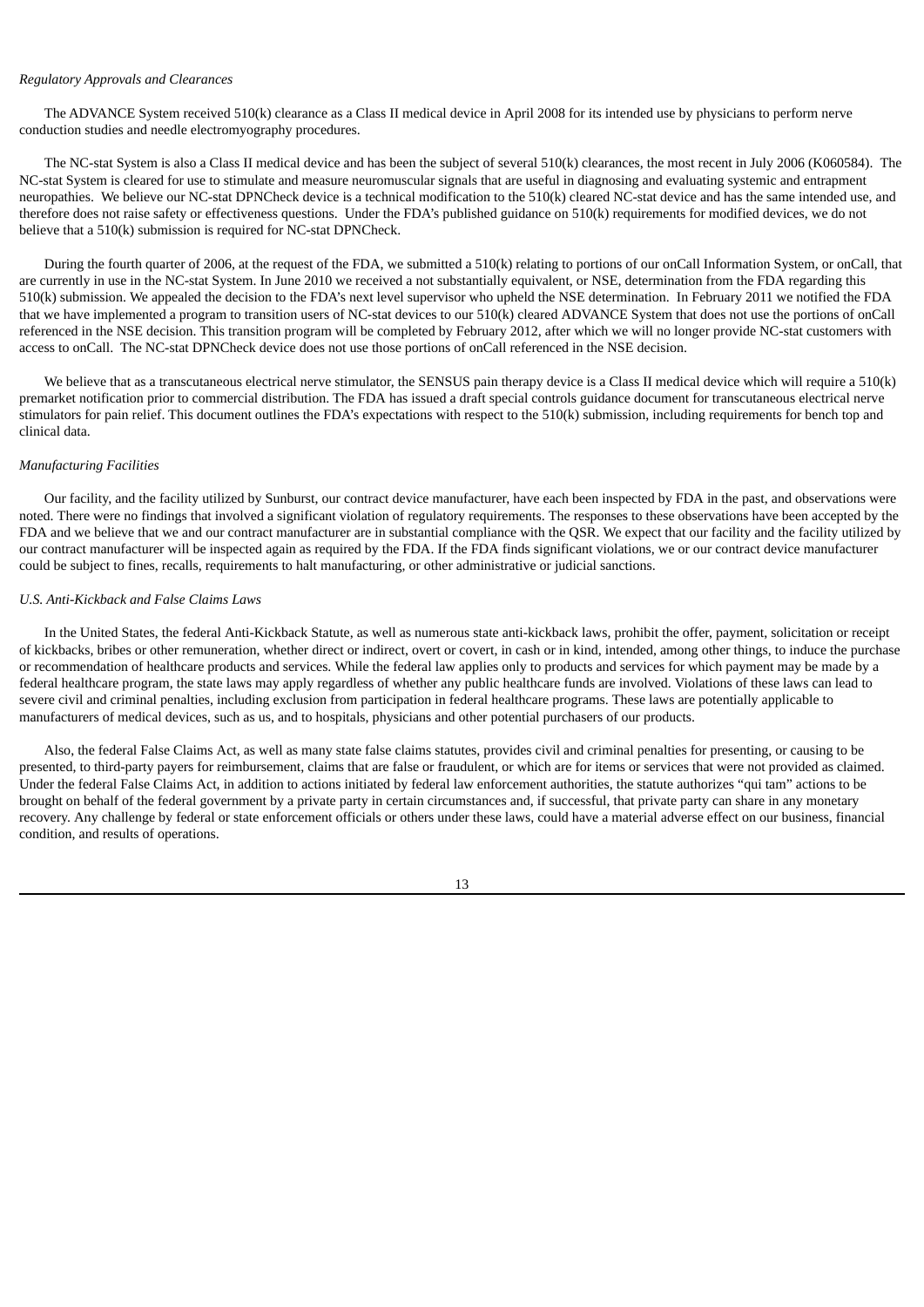#### **Legacy Neurodiagnostics Business**

We were founded in 1996 as a science-based health care company. Our focus had been the development of innovative products for the detection, diagnosis, and monitoring of peripheral nerve and spinal cord disorders, such as those associated with carpal tunnel syndrome, lumbosacral disc disease and spinal stenosis, and diabetes. Our NC-stat System for the performance of nerve conduction studies at the point-of-care was commercially launched in 1999. The second generation NC-stat was released in 2002. In 2008 we brought to market the more sophisticated ADVANCE System for nerve conduction testing and performance of invasive needle electromyography. These systems were general purpose with broad application in evaluating and diagnosing nerve disorders. Numerous studies demonstrating the clinical accuracy and utility of these devices have been conducted and published in high quality peer-reviewed journals. Furthermore, these devices have been used in FDA sanctioned clinical trials for pharmacological agents and large scale epidemiological studies sponsored by the NIH, Center for Disease Control, or CDC, and other governmental agencies. The products have been cleared by the FDA, field tested for over a decade and highly regarded for their ease of use, accuracy and reproducibility of results.

Following launch of NC-stat in 1999, we experienced rapid revenue growth, which lead to our initial public offering in 2004. The health market, particularly the physician office segment, embraced the opportunity to perform nerve conduction tests which previously had always required referral to specialists. Point-of-care nerve testing was seen to provide a combination of improved patient care and patient convenience. The success of point-of-care nerve testing, a market which we created, was met with resistance in some sectors of the medical community, particularly by neurologists and physical medicine and rehabilitation physicians, both of which had traditionally provided nerve testing services. As a consequence of successful lobbying by these specialists, physicians using our technology experienced increased denials of coverage by third party payers resulting in their discontinuing usage and our difficulty in accruing new customer accounts. In late 2009 CMS included in the Physician Fee Schedule a new Category I CPT Code, CPT 95905, for nerve conduction studies performed using preconfigured electrode such as those employed with our products. During 2010 most Medicare fiscal intermediaries assumed coverage for CPT 95905 for at least some clinical indications; however, the health care environment has been such that we have been unable to secure broad coverage among private payers, which is essential to the success of our products. This experience was reflected in our revenues for the legacy Neurodiagnostics business, which peaked in 2006 at \$55.3 million. We reported revenue of \$10.3 million, \$13.9 million, and \$26.1 million in 2011, 2010, and 2009, respectively, for the legacy Neurodiagnostics business.

As we managed our general purpose neurodiagnostic business to improve reimbursement and minimize customer erosion, we increasingly became aware of the unmet medical need for improved diagnostic tools and therapies in the specific area of diabetic neuropathy, or nerve damage caused by diabetes. Diabetes care is one of the fasted growing sectors of health care as discussed above*.* We believe that our tools and therapies for addressing diabetic neuropathy represent a significant market opportunity. Consequently, in January 2011 we announced a shift to diabetes care as our primary business focus. We also restructured our neurodiagnostics business to consolidate functions and to eliminate our direct sales force. We emphasized our commitment to supporting our neurodiagnostic products and installed base of physician accounts. Our objective for our legacy neurodiagnostics business is to maintain a high standard of product support while managing the business to optimize cash flow.

#### **Employees**

As of December 31, 2011, we had a total of 58 employees, 55 of which were full-time employees. Of these employees, 15 were in research and development, 31 in sales and marketing, 2 in distribution and 10 in general and administrative services. One employee holds both M.D. and Ph.D. degrees, three additional employees hold a Ph.D. degree, and two additional employees hold an M.D. degree.

Our employees are not represented by a labor union and are not subject to a collective bargaining agreement. We have never experienced a work stoppage. We believe that we have good relations with our employees.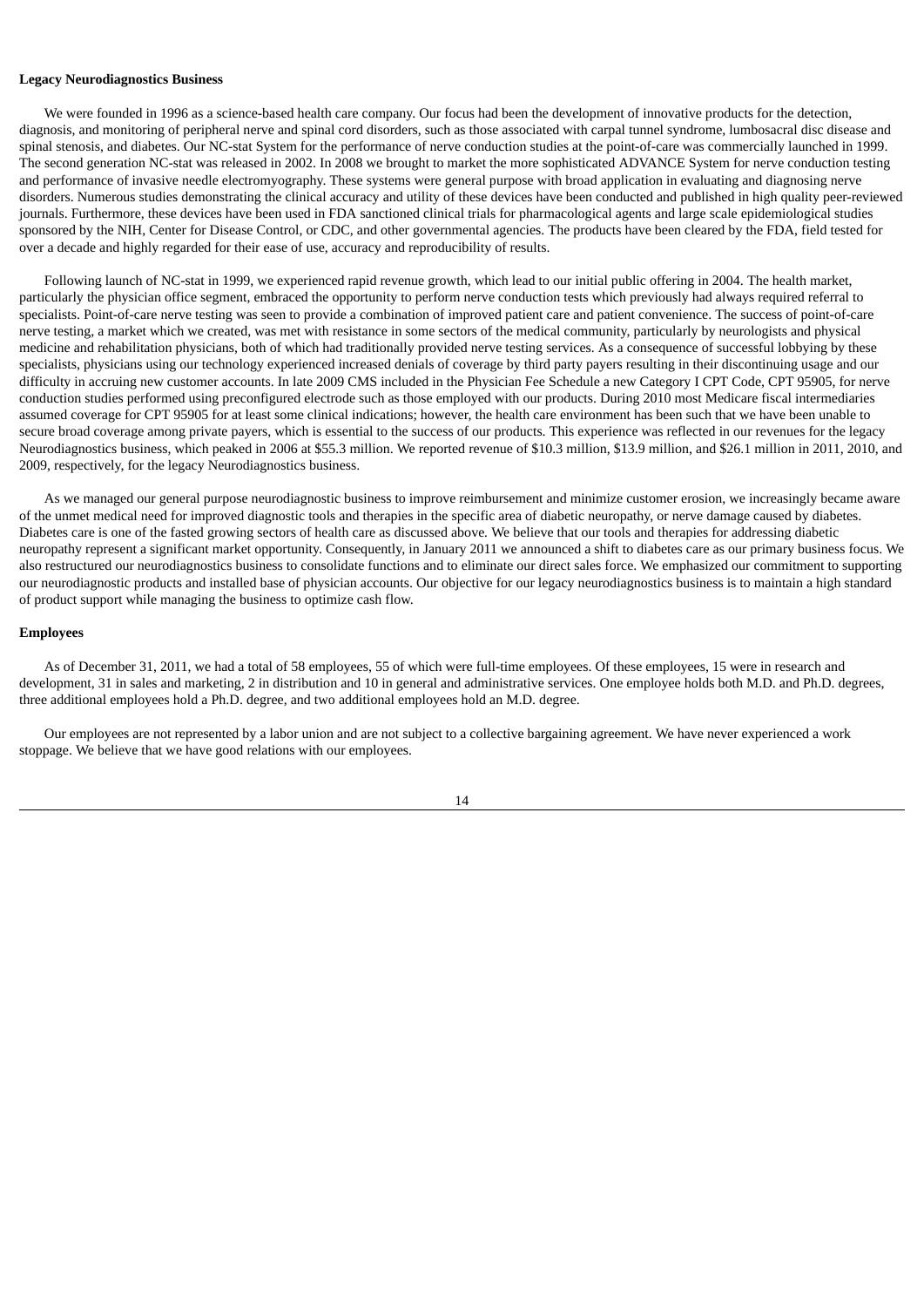#### **Available Information**

Access to our Annual Report on Form 10-K, Quarterly Reports on Form 10-Q, Current Reports on Form 8-K, and amendments to these reports filed with or furnished to the Securities and Exchange Commission, or SEC, may be obtained through the Investor Relations section of our website at www.neurometrix.com/investor as soon as reasonably practical after we electronically file or furnish these reports. We do not charge for access to and viewing of these reports. Information on our Investor Relations page and on our website is not part of this Annual Report on Form 10-K or any of our other securities filings unless specifically incorporated herein by reference. In addition, the public may read and copy any materials that we file with the SEC at the SEC's Public Reference Room at 100 F Street, NE, Washington, D.C. 20549. The public may obtain information on the operation of the Public Reference Room by calling the SEC at 1-800-SEC-0330. Also, our filings with the SEC may be accessed through the SEC's website at www.sec.gov. All statements made in any of our securities filings, including all forward-looking statements or information, are made as of the date of the document in which the statement is included, and we do not assume or undertake any obligation to update any of those statements or documents unless we are required to do so by law.

#### **Corporate Information**

NeuroMetrix was founded in June 1996 by our President and Chief Executive Officer, Shai N. Gozani, M.D., Ph.D. We originally were incorporated in Massachusetts in 1996, and we reincorporated in Delaware in 2001. Our principal offices are located at 62 Fourth Avenue, Waltham, Massachusetts 02451.

## **ITEM 1A. Risk Factors**

You should carefully consider the following risks and all other information contained in this Annual Report on Form 10-K and our other public filings before making any investment decisions with respect to our common stock. If any of the following risks occurs, our business, prospects, reputation, results of operations, or financial condition could be harmed. In that case, the trading price of our common stock could decline, and our stockholders could lose all or part of their investment. This Annual Report also contains forward-looking statements that involve risks and uncertainties. Our actual results could differ materially from those anticipated in the forward-looking statements as a result of specific factors, including the risks described below and elsewhere in this *Annual Report on Form 10-K.*

#### We have incurred significant operating losses since inception and cannot assure you that we will again achieve profitability.

The extent of our future operating income or losses is highly uncertain, and we may not be able to reach and sustain profitability. We have incurred significant cumulative net losses since our inception. Our net losses for the years ended December 31, 2011, 2010, and 2009 were approximately \$10.0 million, \$16.9 million, and \$11.9 million, respectively, reflecting a decline in revenues. At December 31, 2011, we had an accumulated deficit of approximately \$128.6 million. We cannot assure you that we will be able to reach or sustain profitability.

#### We have shifted our business focus to diabetes care. We cannot assure you that we will be successful in diabetes care or that our initial commercial product, NC-stat DPNCheck, for diagnosis and evaluation of systemic neuropathies, such as DPN, will be successful.

Our strategic focus is now on diabetes care. Our initial diabetes care product, NC-stat DPNCheck, is a rapid, cost-effective, quantitative test for systemic neuropathies, such as DPN. NC-stat DPNCheck is a modified version of our existing NC-stat device, designed specifically for the assessment of sural nerve conduction, a biomarker for DPN, at the point of care. We initiated commercial shipments of NC-stat DPNCheck in the third quarter of 2011. Our future prospects are closely tied to our success with NC-stat DPNCheck which, in turn, depends upon market acceptance and growth in future revenues. We cannot assure you that our diabetes care strategy, including the commercialization of NC-stat DPNCheck and other products in our development pipeline, will be successful. If our diabetes care strategy is not successful, it could materially affect our revenues and results of operations.

Our future success could be adversely affected by a number of factors, including:

- inability of physicians to obtain patient payment for nerve testing using NC-stat DPNCheck;
- inability to secure broad-based third party reimbursement to physicians for nerve testing using NC-stat DPNCheck;
- decreased rates of patient visits to physicians;
- unfavorable experiences by physicians using NC-stat DPNCheck;
- physicians' reluctance to alter their existing practices; and
- the failure of other companies' existing drug development programs to produce an effective treatment for large fiber diabetic peripheral neuropathy, which may limit the perceived need for and the actual use of NC-stat DPNCheck and thereby limit or delay our growth in the diabetes market.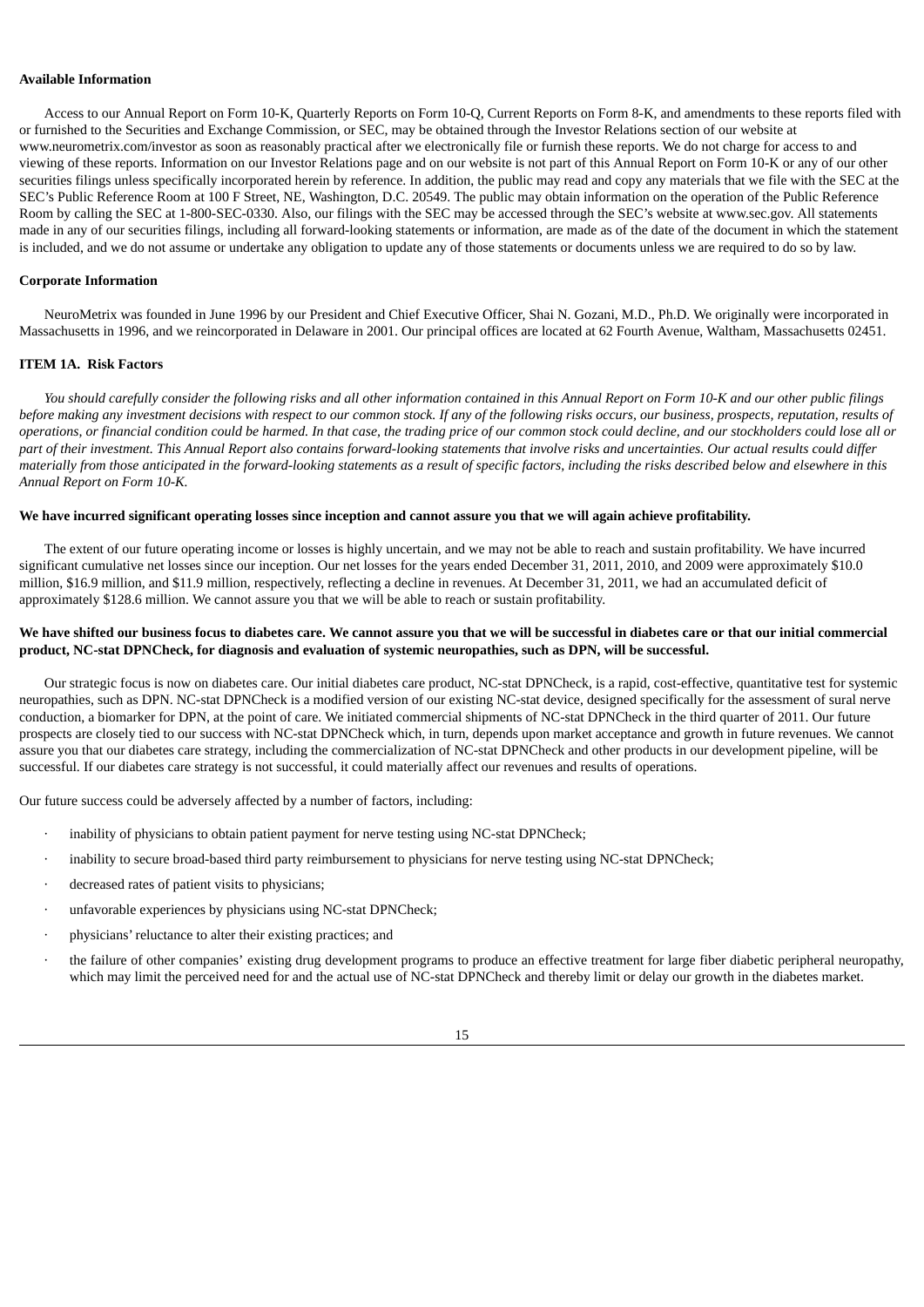If we are unable to expand the market for the NC-stat DPNCheck product, our ability to increase our revenues will be limited and our business prospects will be adversely affected.

## We currently rely on sales of the products that comprise the ADVANCE and NC-stat Systems to generate substantially all of our revenues. Any factors that negatively impact our sales of these products, including our plans to discontinue support of NC-stat in the first quarter of 2012, could **significantly reduce our ability to generate revenues.**

We launched the NC-stat System in May 1999 and introduced the ADVANCE System, our next generation nerve conduction testing system, in June 2008. We have derived, and continue to derive, substantially all of our revenues from sales of the products that comprise these two systems, particularly from electrodes. The NC-stat System is being phased out and will not be supported beyond the first quarter of 2012. We expect that sales of the ADVANCE System will continue to constitute the majority of our sales for the next year and beyond. Accordingly, our ability to generate revenues is dependent on our ability to market and sell the products that comprise the ADVANCE System, particularly electrodes. Our sales of these products may be negatively impacted by many factors, including:

- the failure of the market to accept our products;
- · changes in reimbursement rates or policies relating to our products by third-party payers;
- manufacturing problems;
- · claims that our products infringe on patent rights or other intellectual property rights owned by other parties;
- adverse regulatory or legal actions relating to our products; and
- · clinical trial results relating to our products or our competitors' products.

If any of these events occurs, our ability to generate revenues could be significantly reduced.

## If physicians or other health care providers are unable to obtain sufficient reimbursement from third-party health care payers for procedures performed using our products, the adoption of our products and our future product sales will continue to be materially adversely affected.

Widespread adoption of our products by the medical community is unlikely to occur if physicians do not receive sufficient reimbursement from thirdparty payers for performing procedures using our products. If physicians are unable to obtain adequate reimbursement for procedures performed using our products, we may be unable to sell our products at levels that are sufficient to allow us to achieve and maintain profitability, and our business would suffer significantly. Additionally, even if these procedures are reimbursed by third-party payers, adverse changes in payers' policies toward reimbursement for the procedures would harm our ability to market and sell our products. Third-party payers include those governmental programs such as Medicare and Medicaid, workers' compensation programs, private health insurers and other organizations. These organizations may deny coverage if they determine that a procedure was not reasonable or necessary, for example, if its use was not considered medically appropriate, or was experimental, or was performed for an unapproved indication.

In addition, some health care systems are moving towards managed care arrangements in which they contract to provide comprehensive health care for a fixed cost per person, irrespective of the amount of care actually provided. These providers, in an effort to control health care costs, are increasingly challenging the prices charged for medical products and services and, in some instances, have pressured medical suppliers to lower their prices. Guidelines of the U.S. Centers for Medicare and Medicaid Services, or CMS, set the reimbursement rates for procedures covered by Medicare.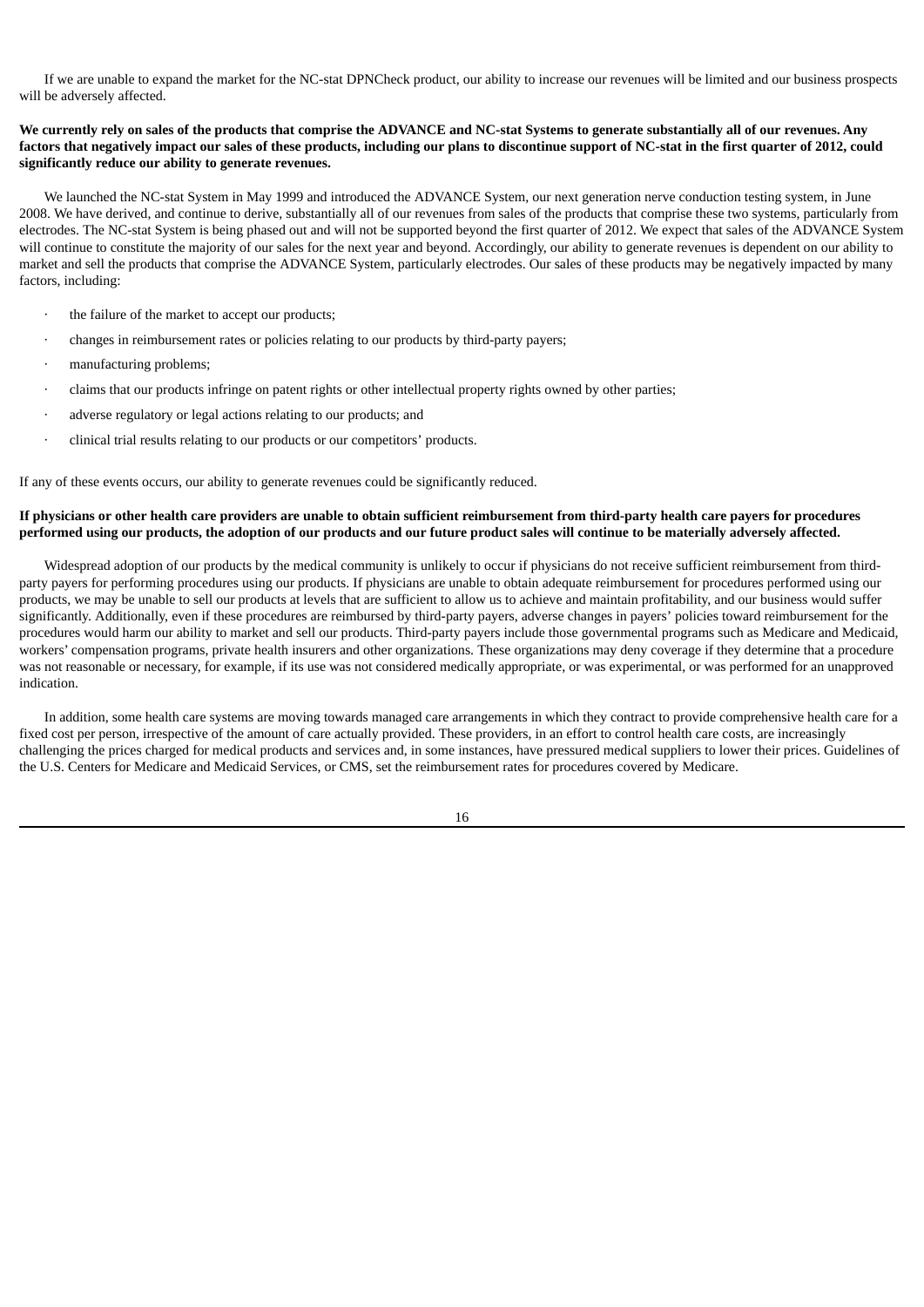Future regulatory action by CMS or other governmental agencies or negative clinical results may diminish reimbursement payments to physicians for performing procedures using our products. Medicaid reimbursement differs from state to state, and some state Medicaid programs may not cover the procedures performed with our products or pay physicians an adequate amount for performing those procedures, if at all. Additionally, some private payers do not follow the Medicare guidelines and may reimburse for only a portion of these procedures or not at all. We are unable to predict what changes will be made in the reimbursement methods used by private or governmental third-party payers.

The CMS Physician Fee Schedule includes the category I CPT code 95905, or CPT 95905, for nerve conduction studies performed with preconfigured electrode arrays, such as those utilized with our ADVANCE System and with our NC-stat DPNCheck device. This code has been adopted throughout the Medicare system. Although Medicare now provides coverage for nerve testing using our proprietary pre-configured electrodes under CPT 95905 for at least some clinical indications, most commercial insurance companies have not revised their coverage policies. We generally do not foresee a significant near-term improvement in reimbursement for procedures performed with our neurodiagnostic devices. Additionally, we do not expect broad third-party reimbursement coverage for NC-stat DPNCheck to develop in the near term and cannot be sure of our eventual success in obtaining such coverage. We cannot assure you that third-party coverage will be available, that the amounts paid for procedures performed with our medical devices will be adequate, or that future legislation, regulation, or reimbursement policies of third-party payers will not adversely affect the demand for our products or our ability to sell these products on a profitable basis. Uncertain physician economics creates an obstacle to new account acquisition. The unavailability or inadequacy of third-party payer coverage or reimbursement could have a material adverse effect on our business, operating results, and financial condition.

## We are subject to extensive regulation by the FDA which could restrict the sales and marketing of ADVANCE and NC-stat DPNCheck, as well as other products for which we may seek FDA clearance or approval, and could cause us to incur significant costs.

We sell medical devices that are subject to extensive regulation in the United States by the FDA with regard to manufacturing, labeling, sale, promotion, distribution, shipping and ongoing monitoring and follow-up. Before a new medical device, or a new use of or claim for an existing product, can be marketed in the United States, it must first be cleared or approved by the FDA. Medical devices may be marketed only for the indications for which they are approved or cleared. The regulatory review process can be expensive and lengthy. The FDA's process for granting 510(k) clearance typically takes approximately three to six months, but it can be significantly longer. The process for obtaining a pre-market approval, or PMA, is much more costly and onerous. By law, the time period designated for the FDA's review of a PMA is 180 days; however, this time is often extended and it is not uncommon for the PMA review process to take three years or longer from the time the application is filed with the FDA.

The FDA may remove our devices from the market or enjoin them from commercial distribution if safety or effectiveness problems develop. Further, we may not be able to obtain additional 510(k) clearances or pre-market approvals for new products or for modifications to, or additional indications for, our existing products in a timely fashion, or at all. Delays in obtaining future clearances or approvals would adversely affect our ability to introduce new or enhanced products in a timely manner, which in turn would harm our revenue and future profitability. We have made modifications to our devices in the past and may make additional modifications in the future that we believe do not or will not require additional clearances or approvals. If the FDA disagrees, and requires new clearances or approvals for the modifications, we may be required to recall and to stop marketing the modified devices. If any of these events occurs or if the FDA takes other enforcement actions, we may not be able to provide our customers with the products they require on a timely basis, our reputation could be harmed, and we could lose customers and suffer reduced revenues and increased costs.

In the second quarter of 2010, we were notified by the FDA that certain reporting functions of the onCall Information System, or onCall, that operates with our cleared NC-stat device and for which we submitted a 510(k) premarket notification in 2006 were deemed by the FDA to be not substantially equivalent, or NSE, to the cleared NC-stat System or other existing predicate devices. In its letter, the FDA indicated that we could submit another 510(k) with specific additional information identified in the letter. onCall has been in use since 1999, and continued in use with FDA's agreement after we voluntarily submitted a 510(k) in 2006 for these reporting functions, in order to resolve our differences of opinion with FDA as to whether such reporting functions had been covered by previous 510(k) premarket notifications. We submitted an administrative appeal of FDA's NSE determination in July 2010. The appeal was made to the FDA's next level supervisor under Title 21 of the Code of Federal Regulations Part 10.75, Internal Agency Review of Decisions. In December 2010, FDA's next level supervisor upheld the NSE decision and stated that onCall should not be marketed nor should users of NC-stat devices continue to have access to certain components of onCall. The FDA response suggested that we submit a new 510 (k) for certain components of onCall. In our February 2011 reply to the FDA, we reported that we have implemented a year-long program to transition users of NC-stat devices to our 510(k) cleared ADVANCE System which does not use those components of onCall which are addressed in the NSE letter. This transition program is underway and we expect to complete it in the first quarter of 2012. Additionally, we have notified our customers that we will no longer support the NC-stat System.

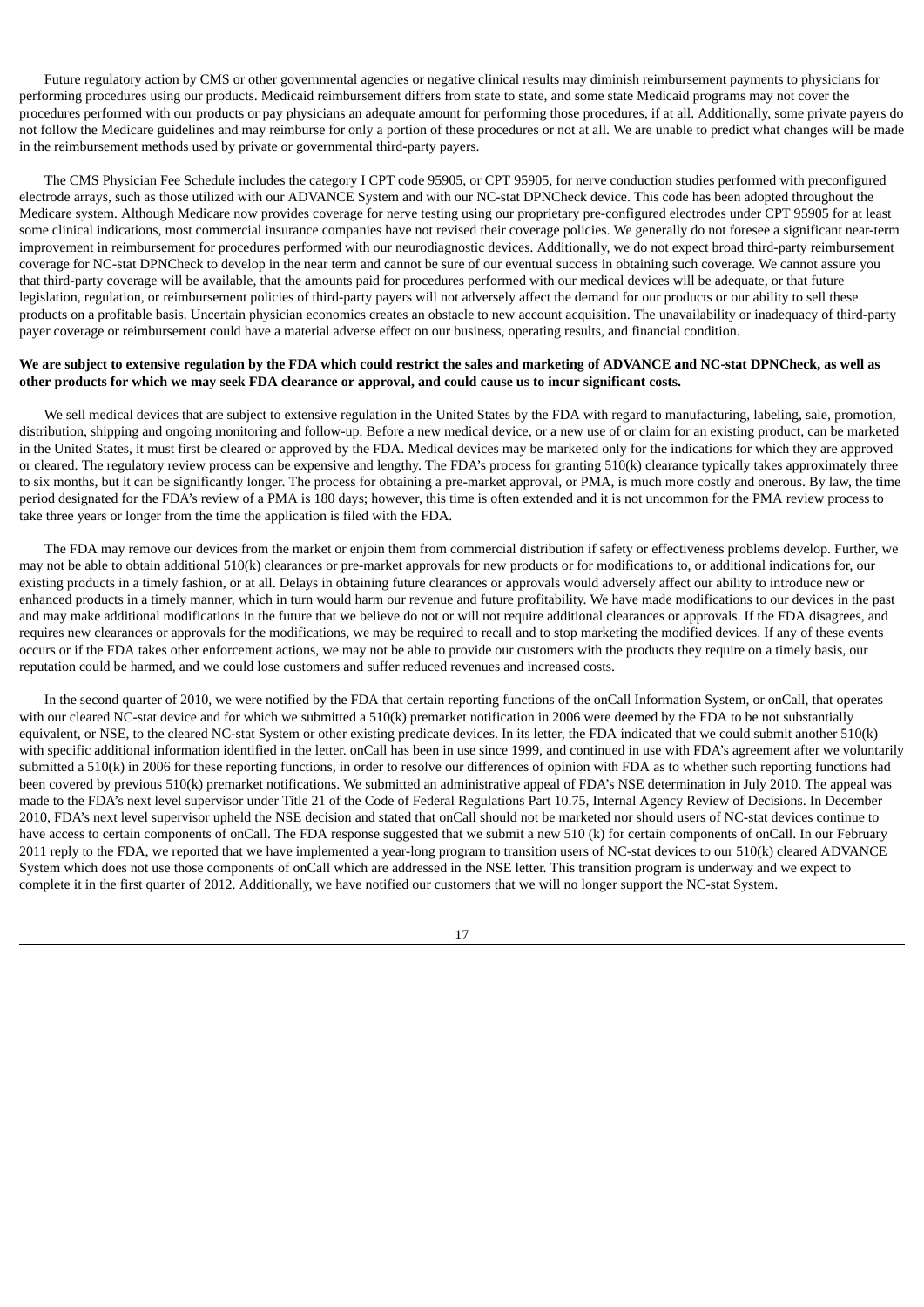Our NC-stat DPNCheck device for detection and evaluation of peripheral neuropathy at the point of care is a technical modification to the NC-stat device, has the same intended use, and does not use those portions of the onCall System referenced in the NSE decision. Under the FDA's published guidance on 510(k) requirements for modified devices, we do not believe that a new 510(k) submission is required for NC-stat DPNCheck.

We also are subject to numerous post-marketing regulatory requirements, including the FDA's quality system regulations, which relate to the design, manufacture, packaging, labeling, storage, installation and servicing of our products, labeling regulations, medical device reporting regulations and correction and removal reporting regulations. Our failure or the failure by any manufacturer of our products to comply with applicable regulatory requirements could result in enforcement action by the FDA. FDA enforcement actions relating to post-marketing regulatory requirements or other issues, including any issues arising from the not substantially equivalent letter described above, may include any of the following:

- warning letters, untitled letters, fines, injunctions, product seizures, consent decrees and civil penalties;
- requiring repair, replacement, refunds, customer notifications or recall of our products;
- imposing operating restrictions, suspension or shutdown of production;
- · refusing our requests for 510(k) clearance or PMA approval of new products, new intended uses, or modifications to existing products;
- requesting voluntary rescission of 510(k) clearances or withdrawing PMA approvals that have already been granted; and
- criminal prosecution.

If any of these events were to occur, they could harm our reputation, our ability to generate revenues and our profitability.

Also, from time to time, legislation is introduced into Congress that could significantly change the statutory provisions governing the approval, manufacturing and marketing of medical devices. FDA regulations and guidance are often revised or reinterpreted by the agency in ways that may significantly affect our business and our products. It is impossible to predict whether legislative changes will be enacted, or FDA regulations, guidance or interpretations changed, and what the impact of such changes, if any, may be. The FDA has publicly stated that it is reevaluating its longstanding 510(k) review program. It is not clear when the program will be modified and what effect the modified review process will have on our ability to bring our product candidates to market.

## We depend on several single source manufacturers to produce our products. Any material adverse changes in our relationships with these manufacturers could prevent us from delivering products to our customers in a timely manner and may adversely impact our future revenues or **costs.**

We rely on third-party manufacturers to manufacture all of the components of our NC-stat DPNCheck and ADVANCE systems. In the event that our manufacturers cease to manufacture sufficient quantities of our products in a timely manner and on terms acceptable to us, we would be forced to locate alternate manufacturers. Additionally, if our manufacturers experience a failure in their production process, are unable to obtain sufficient quantities of the components necessary to manufacture our products or otherwise fail to meet our quality requirements, we may be forced to delay the manufacture and sale of our products or locate an alternative manufacturer. We may be unable to locate suitable alternative manufacturers for our products, particularly our electrodes and biosensors, for which the manufacturing process is relatively specialized, on terms acceptable to us, or at all. We have entered into exclusive manufacturing and supply agreements with Parlex Polymer Flexible Circuits, Inc. for the manufacture of the electrodes and biosensors for the domestic market. Sunburst EMS, Inc. manufactures electronic boards and other components of our NC-stat DPNCheck components which we assemble in-house to produce completed devices. Sunburst EMS, Inc. also manufactures our ADVANCE monitors, docking stations, and communication hubs.

We have experienced transient inventory shortages on new products during the initial production ramp-up phase. If any materially adverse changes in our relationships with these manufacturers occur, our ability to supply our customers will be severely limited until we are able to engage an alternate manufacturer or, if applicable, resolve any quality issues with our existing manufacturer. This situation could prevent us from delivering products to our customers in a timely manner, lead to decreased sales or increased costs, or harm our reputation with our customers.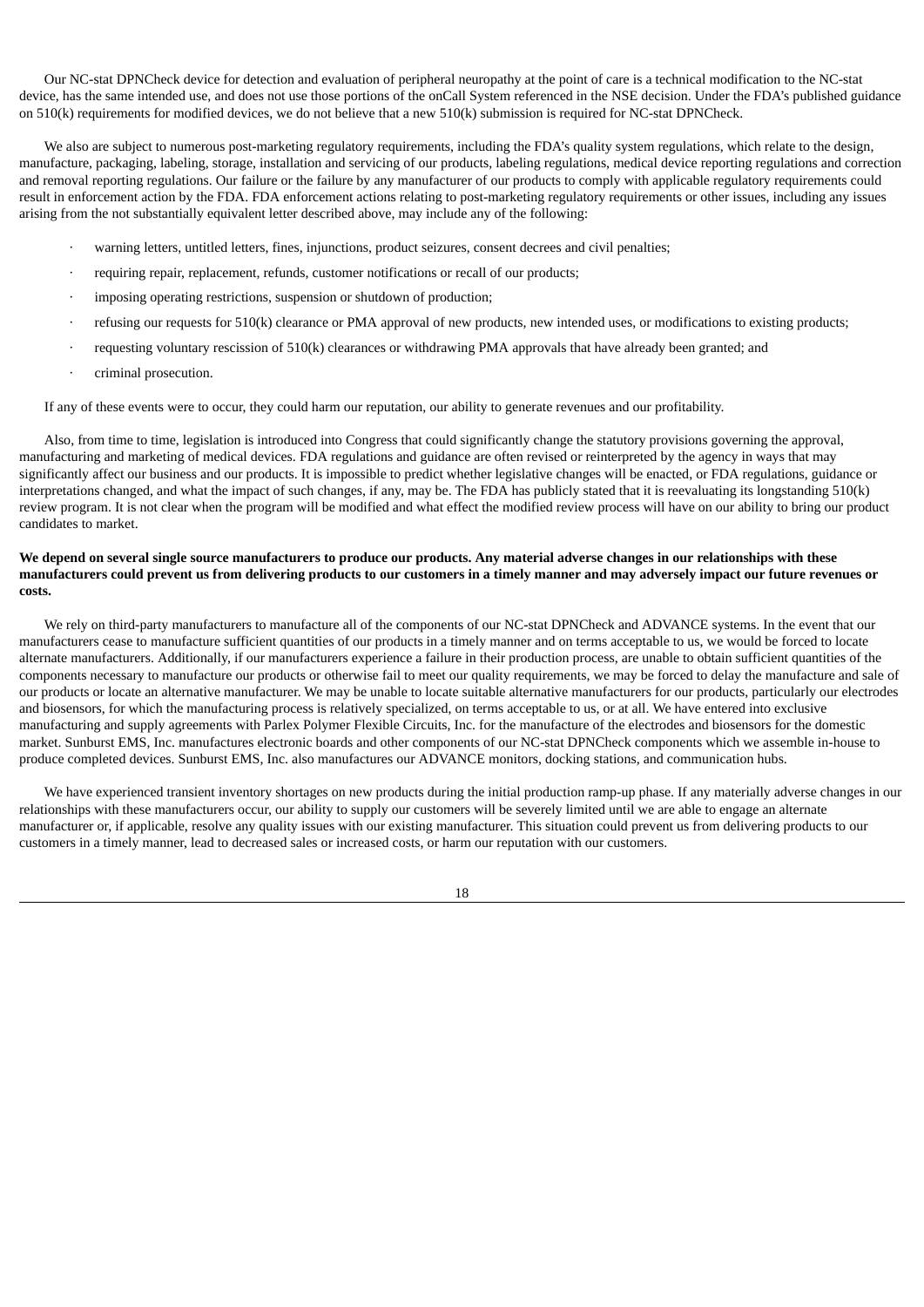## If our manufacturers are unable to supply us with an adequate supply of products as we expand our markets, we could lose customers, our potential **future growth could be limited and our business could be harmed.**

In order for us to successfully expand our business within the United States and internationally, our contract manufacturers must be able to provide us with substantial quantities of our products in compliance with regulatory requirements, in accordance with agreed upon specifications, at acceptable cost and on a timely basis. Our potential future growth could strain the ability of our manufacturers to deliver products and obtain materials and components in sufficient quantities. Manufacturers often experience difficulties in scaling up production, including problems with production yields and quality control and assurance. If we are unable to obtain sufficient quantities of high quality products to meet customer demand on a timely basis, we could lose customers, our growth may be limited and our business could be harmed.

#### **The success of our business depends upon our ability to advance our pipeline products to commercialization.**

Currently, our revenues entirely depend upon sales of our ADVANCE and NC-stat systems, the sales of which have been declining in recent years. We are presently focused on commercializing NC-stat DPNCheck, advancing our pipeline of other diabetes products, and supporting the general purpose ADVANCE platform. We expect that advancing our pipeline products will require significant time and resources. We may not be successful in our commercialization efforts for any of the product candidates currently in our pipeline and we may not be successful developing, acquiring, or in-licensing additional product candidates, to the extent we decide to do so. If we are not successful advancing new products through our development pipeline, the regulatory process and commercial launch, our business, financial condition, and results of operations will be adversely affected.

## The patent rights we rely upon to protect the intellectual property underlying our products may not be adequate, which could enable third parties to **use our technology and would harm our ability to compete in the market.**

Our success will depend in part on our ability to develop or acquire commercially valuable patent rights and to protect these rights adequately. The risks and uncertainties that we face with respect to our patents and other related rights include the following:

- · the pending patent applications we have filed or to which we have exclusive rights may not result in issued patents or may take longer than we expect to result in issued patents;
- the claims of any patents that are issued may not provide meaningful protection;
- we may not be able to develop additional proprietary technologies that are patentable;
- other parties may challenge patents, patent claims or patent applications licensed or issued to us; and
- · other companies may design around technologies we have patented, licensed or developed.

We also may not be able to protect our patent rights effectively in some foreign countries. For a variety of reasons, we may decide not to file for patent protection in the United States or in particular foreign countries. Our patent rights underlying our products may not be adequate, and our competitors or customers may design around our proprietary technologies or independently develop similar or alternative technologies or products that are equal or superior to our technology and products without infringing on any of our patent rights. In addition, the patents licensed or issued to us may not provide a competitive advantage. If any of these events were to occur, our ability to compete in the market would be harmed.

## Other rights and measures we have taken to protect our intellectual property may not be adequate, which would harm our ability to compete in the **market.**

In addition to patents, we rely on a combination of trade secrets, copyright and trademark laws, confidentiality, nondisclosure and assignment of invention agreements and other contractual provisions and technical measures to protect our intellectual property rights. We rely on trade secrets to protect the technology and algorithms we use in our customer data processing and warehousing information system. While we currently require employees, consultants and other third parties to enter into confidentiality, non-disclosure or assignment of invention agreements or a combination thereof where appropriate, any of the following could still occur:

- the agreements may be breached or not enforced in a particular jurisdiction;
- we may have inadequate remedies for any breach;
- · trade secrets and other proprietary information could be disclosed to our competitors; or
- · others may independently develop substantially equivalent proprietary information and techniques or otherwise gain access to our trade secrets or disclose such technologies.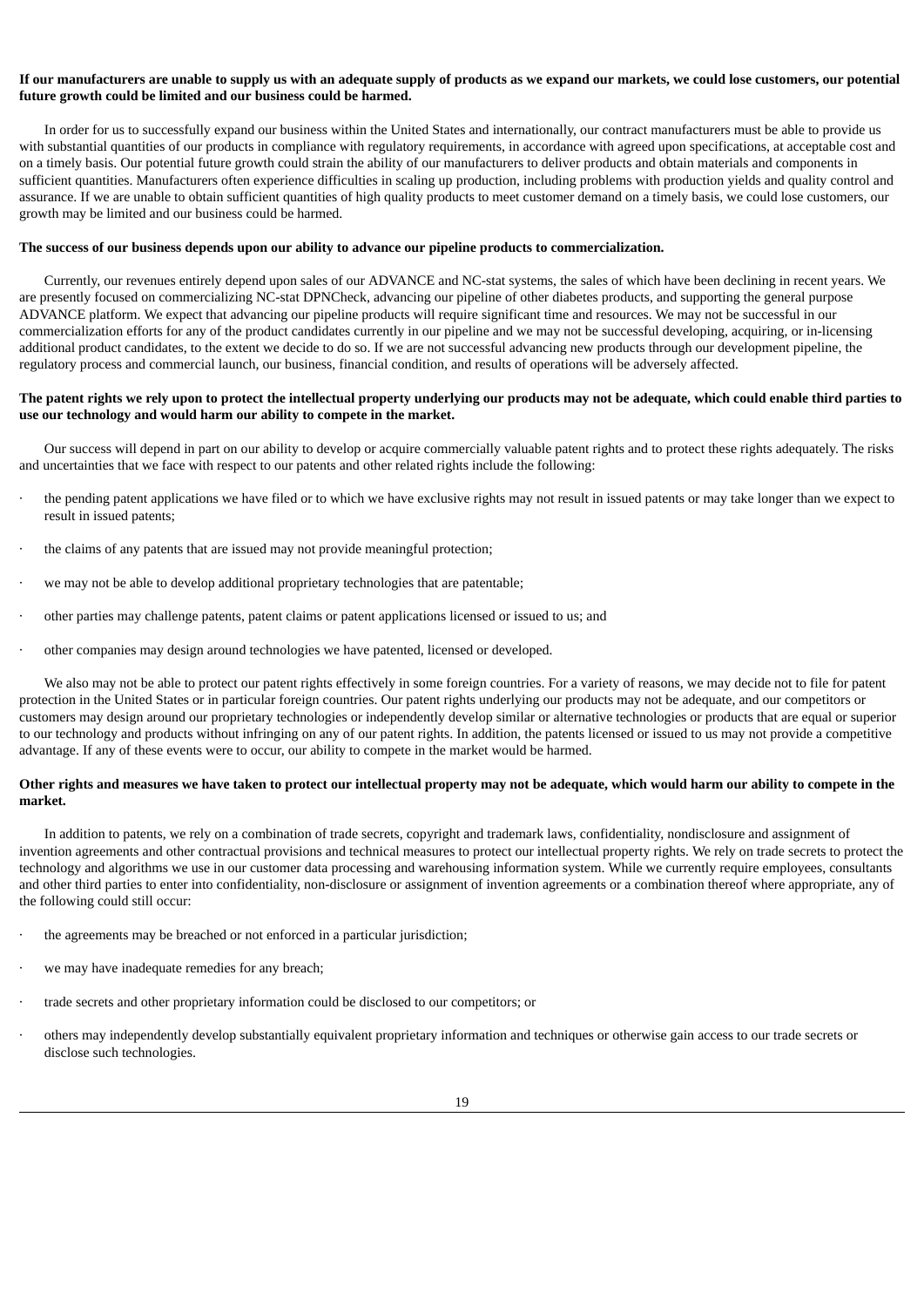If, for any of the above reasons, our intellectual property is disclosed or misappropriated, it would harm our ability to protect our rights and our competitive position.

## We may need to initiate lawsuits to protect or enforce our patents and other intellectual property rights, which could be expensive and, if we lose, could cause us to lose some of our intellectual property rights, which would harm our ability to compete in the market.

We rely on patents to protect a portion of our intellectual property and our competitive position. Patent law relating to the scope of claims in the technology fields in which we operate is still evolving and, consequently, patent positions in the medical device industry are generally uncertain. In order to protect or enforce our patent rights, we may initiate patent litigation against third parties, such as infringement suits or interference proceedings. Litigation may be necessary to:

- assert claims of infringement;
- enforce our patents;
- protect our trade secrets or know-how; or
- determine the enforceability, scope and validity of the proprietary rights of others.

Any lawsuits that we initiate could be expensive, take significant time and divert management's attention from other business concerns. Litigation also puts our patents at risk of being invalidated or interpreted narrowly and our patent applications at risk of not issuing. Additionally, we may provoke third parties to assert claims against us. We may not prevail in any lawsuits that we initiate and the damages or other remedies awarded, if any, may not be commercially valuable. The occurrence of any of these events could harm our business, our ability to compete in the market or our reputation.

#### Claims that our products infringe on the proprietary rights of others could adversely affect our ability to sell our products and increase our costs.

Substantial litigation over intellectual property rights exists in the medical device industry. We expect that our products could be increasingly subject to third-party infringement claims as the number of competitors grows and the functionality of products and technology in different industry segments overlap. Third parties may currently have, or may eventually be issued, patents on which our products or technologies may infringe. Any of these third parties might make a claim of infringement against us. Any litigation regardless of its impact would likely result in the expenditure of significant financial resources and the diversion of management's time and resources. In addition, litigation in which we are accused of infringement may cause negative publicity, adversely impact prospective customers, cause product shipment delays or require us to develop non-infringing technology, make substantial payments to third parties, or enter into royalty or license agreements, which may not be available on acceptable terms, or at all. If a successful claim of infringement were made against us and we could not develop non-infringing technology or license the infringed or similar technology on a timely and cost-effective basis, our revenues may decrease substantially and we could be exposed to significant liability.

## If we or the manufacturers of our products fail to comply with the FDA's quality system regulation, the manufacturing and distribution of our **products could be interrupted, and our product sales and operating results could suffer.**

We and our contract manufacturers are required to comply with the FDA's quality system regulation, or QSR, which is a complex regulation that governs the procedures and documentation of the design, testing, production, control, quality assurance, labeling, packaging, sterilization, storage and shipping of our devices. The FDA enforces the QSR through periodic inspections. We cannot assure you that our facilities or the facilities of the manufacturers of our products would pass any future inspection. If our or any of the facilities of the manufacturers of our products fail an inspection, the manufacturing or distribution of our products could be interrupted and our operations disrupted. Failure to take adequate and timely corrective action in response to an adverse inspection could result in a suspension or shutdown of our packaging and labeling operations and the operations of the manufacturers of our products or a recall of our products, or other administrative or judicial sanctions. If any of these events occurs, we may not be able to provide our customers with the quantity of products they require on a timely basis, our reputation could be harmed, and we could lose customers and suffer reduced revenues and increased costs.

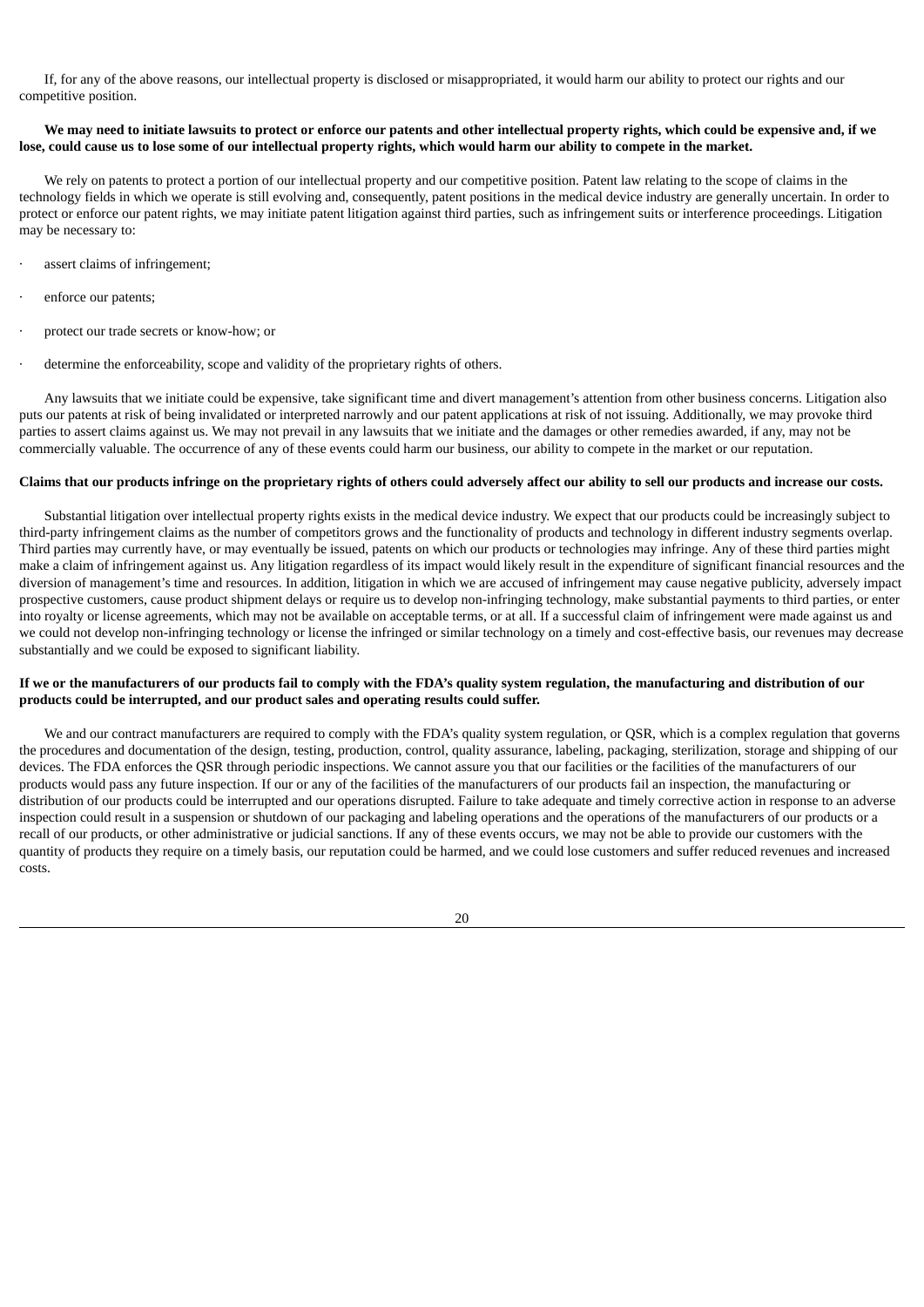## Our products may be subject to recalls, even after receiving FDA clearance or approval, which would harm our reputation, business and financial **results.**

We are subject to the medical device reporting regulations, which require us to report to the FDA if our products may have caused or contributed to a death or serious injury, or have malfunctioned in a way that would likely cause or contribute to a death or serious injury if the malfunction were to occur. We are also subject to the correction and removal reporting regulations, which require us to report to the FDA any field corrections and device recalls or removals that we undertake to reduce a risk to health posed by the device or to remedy a violation of the Federal Food, Drug and Cosmetic Act, or FDCA, caused by the device which may present a risk to health. In addition, the FDA and similar governmental agencies in other countries have the authority to require the recall of our products if there is a reasonable probability that the products would cause serious adverse health consequences or death. A government-mandated or voluntary recall by us could occur as a result of manufacturing defects, labeling deficiencies, packaging defects or other failures to comply with applicable regulations. Any recall would divert management attention and financial resources and harm our reputation with customers and could have a material adverse effect on our financial condition and results of operations.

## We are subject to federal and state laws prohibiting "kickbacks" and false or fraudulent claims, which, if violated, could subject us to substantial penalties. Additionally, any challenge to or investigation into our practices under these laws could cause adverse publicity and be costly to respond **to, and thus could harm our business.**

A federal law commonly known as the federal anti-kickback law, and several similar state laws, prohibit the payment of any remuneration that is intended to induce physicians or others either to refer patients or to acquire or arrange for or recommend the acquisition of health care products or services. These laws constrain a medical device company's sales, marketing and other promotional activities by limiting the kinds of business relationships and financial arrangements, including sales programs we may have with hospitals, physicians or other potential purchasers of medical devices. Other federal and state laws generally prohibit individuals or entities from knowingly presenting, or causing to be presented, claims for payment to Medicare, Medicaid or other third-party payers that are false or fraudulent, or for items or services that were not provided as claimed. From time to time, we may provide coding and billing information as product support to purchasers of our products. Anti-kickback and false claims laws prescribe civil and criminal penalties for noncompliance, which can be quite substantial including exclusion from participation in federal health care programs. A number of states have enacted laws that require pharmaceutical and medical device companies to monitor and report payments, gifts and other remuneration made to physicians and other health care professionals and health care organizations. Some state statutes, such as the one in Massachusetts, impose an outright ban on gifts to physicians. These laws are often referred to as "gift ban" or "aggregate spend" laws and carry substantial fines if they are violated. Similar legislation, known as the Physician Payments Sunshine Act, has been introduced in Congress each year for the past several years but has not yet been enacted. In the event that we are found to have violated these laws or determine to settle a claim that we have done so, our business may be materially adversely affected as a result of any payments required to be made, restrictions on our future operations or actions required to be taken, damage to our business reputation or adverse publicity in connection with such a finding or settlement or other adverse effects relating thereto. Additionally, even an unsuccessful challenge or investigation into our practices could cause adverse publicity, and be costly to respond to, and thus could harm our business and results of operations.

In February 2009, we announced that we had reached a resolution with the United States Department of Justice, or DOJ, and the Office of Inspector General, or OIG, of the United States Department of Health and Human Services regarding the previously-disclosed investigation into certain of our past sales and marketing practices relating to our NC-stat System. As part of the resolution with the DOJ and OIG, we entered into a three-year Deferred Prosecution Agreement with the DOJ and a five-year Corporate Integrity Agreement with the OIG. Failure to comply with the terms of the Deferred Prosecution Agreement and the Corporate Integrity Agreement could result in substantial civil or criminal penalties and being excluded from government health care programs, which could materially reduce our sales and adversely affect our financial condition and results of operations.

## If we are found to have violated laws protecting the confidentiality of patient health information, we could be subject to civil or criminal penalties, **which could increase our liabilities, damage our reputation and harm our business.**

There are a number of federal and state laws protecting the confidentiality of individually identifiable patient health information, including patient records, and restricting the use and disclosure of that protected information. In particular, the U.S. Department of Health and Human Services promulgated patient privacy rules under the Health Insurance Portability and Accountability Act of 1996, or HIPAA. These privacy rules protect medical records and other personal health information by limiting their use and disclosure, giving individuals the right to access, amend and seek accounting of their own health information and limiting most use and disclosures of health information to the minimum amount reasonably necessary to accomplish the intended purpose. Although we do not believe that we are subject to the HIPAA rules, the exact scope of these rules has not been clearly established. If we are found to be in violation of the privacy rules under HIPAA, we could be subject to civil or criminal penalties, which could increase our liabilities and harm our reputation or our business.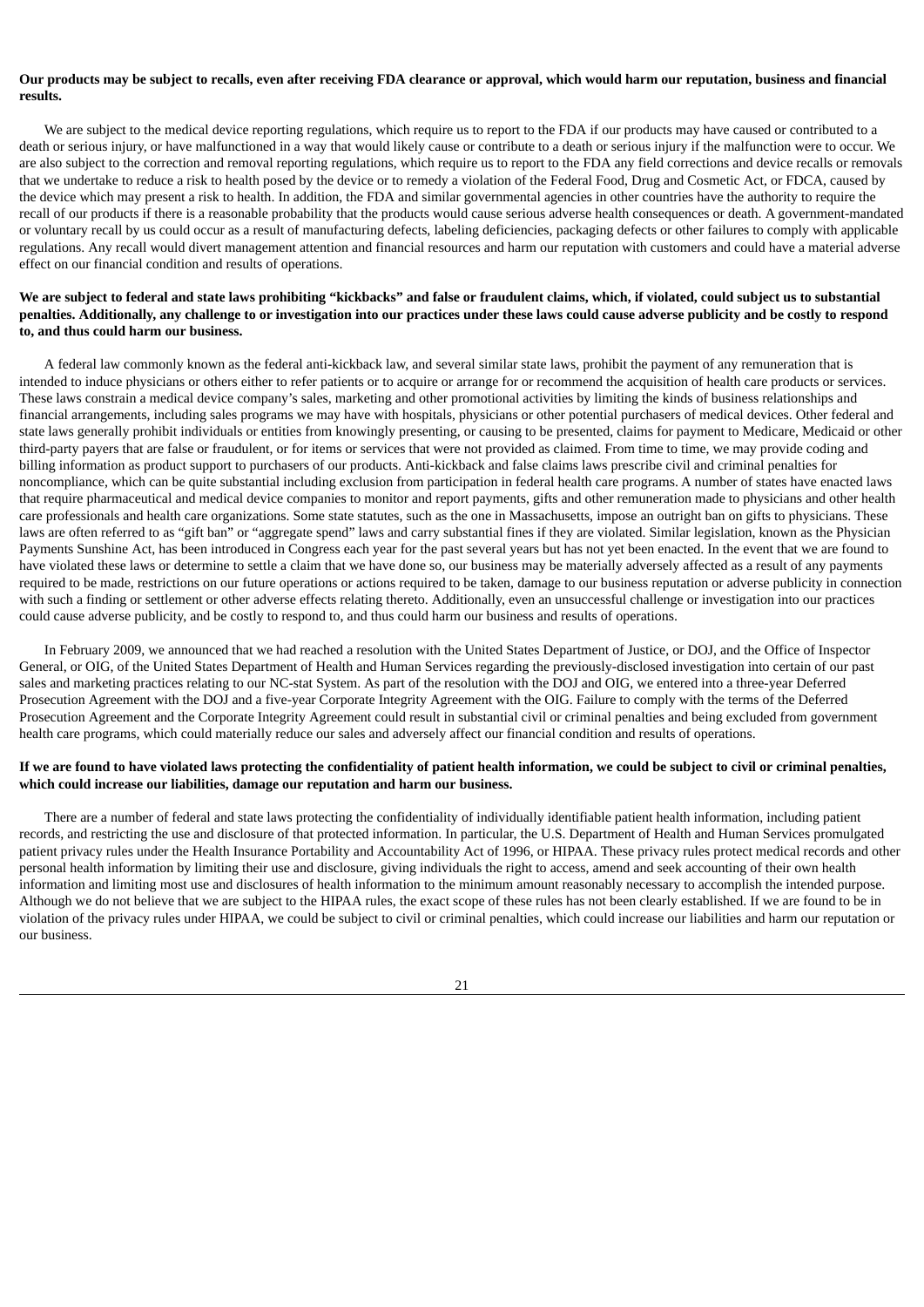#### The use of our products could result in product liability claims that could be expensive, damage our reputation and harm our business.

Our business exposes us to an inherent risk of potential product liability claims related to the manufacturing, marketing and sale of medical devices. The medical device industry historically has been litigious, and we face financial exposure to product liability claims if the use of our products were to cause or contribute to injury or death. Our NC-stat and ADVANCE systems and NC-stat DPNCheck may be susceptible to claims of injury because their use involves the electric stimulation of a patient's nerves. Although we maintain product liability insurance for our products and other commercial insurance, the coverage limits of these policies may not be adequate to cover future claims. As sales and use of our products increase, we may be unable to maintain sufficient product liability or other commercial insurance on acceptable terms or at reasonable costs, and this insurance may not provide us with adequate coverage against potential liabilities. A successful claim brought against us in excess of, or outside of, our insurance coverage could have a material adverse effect on our financial condition and results of operations. A product liability claim, regardless of its merit or eventual outcome, could result in substantial costs to us, a substantial diversion of management attention and adverse publicity. A product liability claim could also harm our reputation and result in a decline in revenues and an increase in expenses.

## Our products are complex in design, and defects may not be discovered prior to shipment to customers, which could result in warranty obligations **or product liability or other claims, reducing our revenues and increasing our costs and liabilities.**

We depend upon third parties for the manufacture of our products. Our products, particularly our electrodes, require a significant degree of technical expertise to produce. If these manufacturers fail to produce our products to specification, or if the manufacturers use defective materials or workmanship in the manufacturing process, the reliability and performance of our products will be compromised.

If our products contain defects that cannot be repaired quickly, easily and inexpensively, we may experience:

- loss of customer orders and delay in order fulfillment;
- damage to our brand reputation;
- increased cost of our warranty program due to product repair or replacement;
- inability to attract new customers;
- · diversion of resources from our manufacturing and research and development departments into our service department; and
- legal action.

The occurrence of any one or more of the foregoing could harm our reputation and materially reduce our revenues and increase our costs and liabilities.

#### If we lose any of our officers or key employees, our management and technical expertise could be weakened significantly.

Our success largely depends on the skills, experience, and efforts of our officers, including Shai N. Gozani, M.D., Ph.D., our founder, Chairman, President and Chief Executive Officer; Thomas T. Higgins, our Senior Vice President and Chief Financial Officer; Krishnamurthy Balachandran, our Senior Vice President and Chief Operating Officer, Neurodiagnostics; Guy Daniello, our Senior Vice President of Information Technology; and Michael Williams, Ph.D., our Senior Vice President of Engineering and Chief Technology Officer. We do not maintain key person life insurance policies covering any of our employees. The loss of any of our officers could weaken our management and technical expertise significantly and harm our business.

## If we are unable to recruit, hire and retain skilled and experienced personnel, our ability to manage and expand our business will be harmed, which **would impair our future revenues and profitability.**

We are a small company with only 58 employees as of December 31, 2011, and our ability to retain our skilled labor force and our success in attracting and hiring new skilled employees will be a critical factor in determining our future performance. We may not be able to meet our future hiring needs or retain existing personnel, particularly given the challenges our business has recently faced. We will face challenges and risks in hiring, training, managing and retaining engineering and sales and marketing employees. Failure to attract and retain personnel, particularly technical and sales and marketing personnel would materially harm our ability to compete effectively and grow our business.

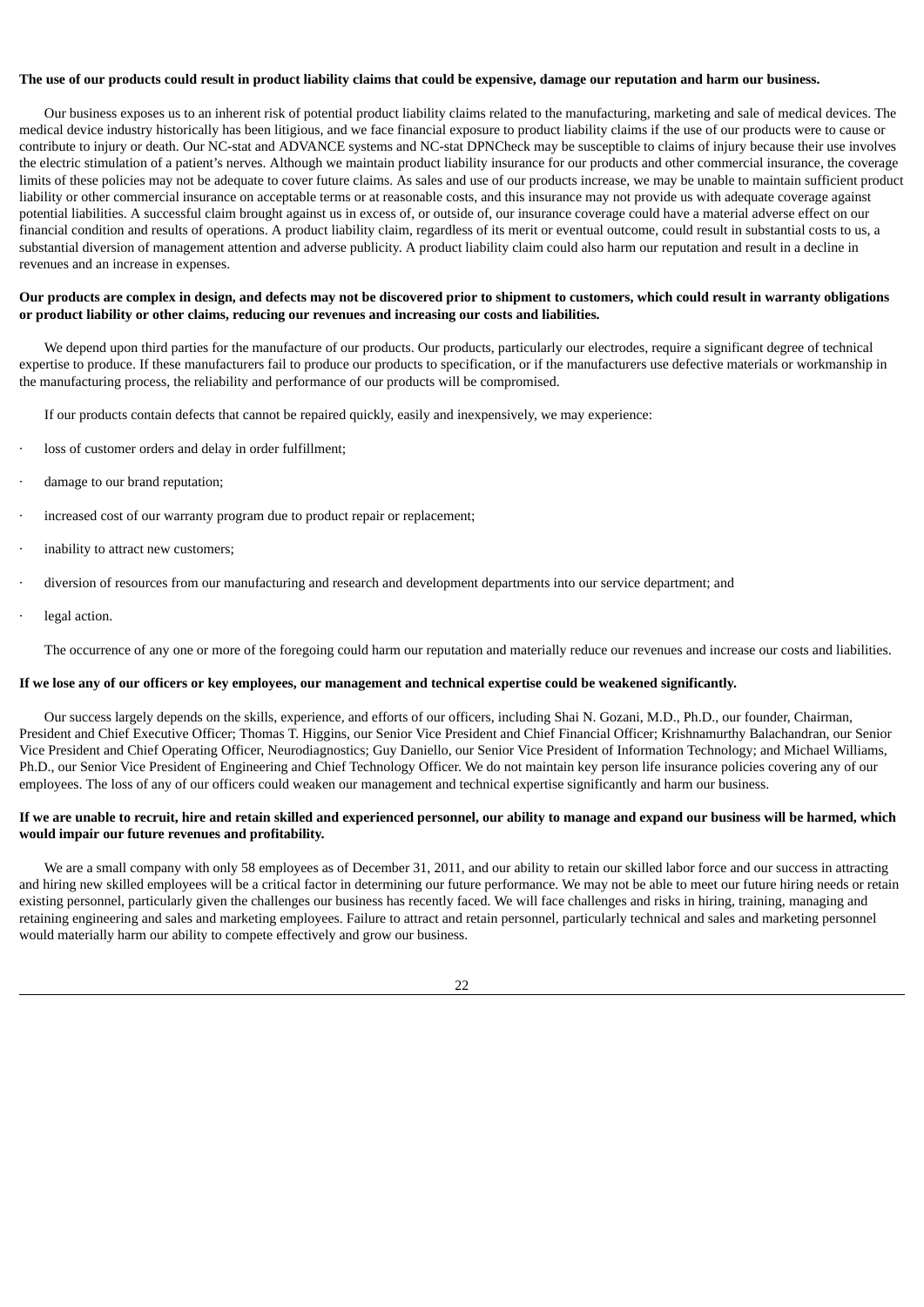## Failure to develop or enter into relationships to sell products other than our existing products or enhance our existing products could have an **adverse effect on our business prospects.**

Our future business and financial success will depend, in part, on our ability to effectively market new products, such as NC-stat DPNCheck, and upgrade existing products, such as ADVANCE. Developing new products and upgrades to existing and future products imposes burdens on our research and development department and our management. This process is costly, and we cannot assure you that we will be able to successfully develop new products or enhance the current systems or any of our other current or future products. We also may not be able to enter into relationships with other companies to sell additional products. In addition, as we develop the market for our products, future competitors may develop desirable product features earlier than we do which could make our competitors' products less expensive or more effective than our products and could render our products obsolete or unmarketable. If our product development efforts are unsuccessful, we will have incurred significant costs without recognizing the expected benefits and our business prospects may suffer.

## We currently compete, and may in the future need to compete, against other medical device companies with potentially greater resources, more established distribution channels and other competitive advantages, and the success of these competitors may harm our ability to generate revenues.

We currently do, and in the future may need to, compete directly and indirectly with a number of other companies that may have competitive advantages over us. We compete with companies that sell traditional nerve conduction study and electromyography equipment including CareFusion Corporation, Cadwell Laboratories, Inc., and Natus Medical Incorporated. These companies enjoy significant competitive advantages, including:

- · greater resources for product development, sales and marketing;
- · more established distribution networks;
- · greater name recognition;
- · more established relationships with health care professionals, customers and third-party payers; and
- · additional lines of products and the ability to offer rebates or bundle products to offer discounts or incentives.

As we develop the market for point-of-care nerve testing, particularly treatment of diabetic neuropathy, we may be faced with competition from these companies or others that decide and are able to enter this market. Some or all of our future competitors in the point-of-care market may enjoy competitive advantages such as those described above. If we are unable to compete effectively against existing and future competitors, our sales will decline and our business will be harmed.

## We are dependent upon the computer and communications infrastructure emploved and utilized by our customer information system and any failures or disruptions in this infrastructure could impact our revenues and profit margins or harm our reputation.

We are dependent upon the computer and communications infrastructure employed and utilized by our customer information system. Our computer and communications infrastructure consists of standard hardware, off-the-shelf system software components, database servers, proprietary application servers, a modem bank and desktop applications. Our future success will depend, in part, upon the maintenance and growth of this infrastructure. Any failures or outages of this infrastructure as a result of a regulatory action by the FDA, computer virus, intentional disruption of our systems by a third-party, manufacturing failure, telephone system failure, fire, storm, flood, power loss or other similar events, could prevent or delay the operation of our onCall Information System, which could result in increased costs to eliminate these problems and address related security concerns and harm our reputation with our customers. In addition, if our infrastructure fails to accommodate growth in customer transactions, customer satisfaction could be impaired, we could lose customers, our ability to add customers could be impaired or our costs could be increased, any of which would harm our business.

## If future clinical studies or other articles are published, or physician associations or other organizations announce positions that are unfavorable to **our products, our sales efforts and revenues may be negatively affected.**

Future clinical studies or other articles regarding our existing products or any competing products may be published that either support a claim, or are perceived to support a claim, that a competitor's product is more accurate or effective than our products or that our products are not as accurate or effective as we claim or previous clinical studies have concluded. Additionally, physician associations or other organizations that may be viewed as authoritative or have an economic interest in nerve conduction studies and in related electrodiagnostic procedures or other procedures that may be performed using our products could endorse products or methods that compete with our products or otherwise announce positions that are unfavorable to our products. We have experienced this with the professional societies representing the neurology community. Any of these events may negatively affect our sales efforts and result in decreased revenues.

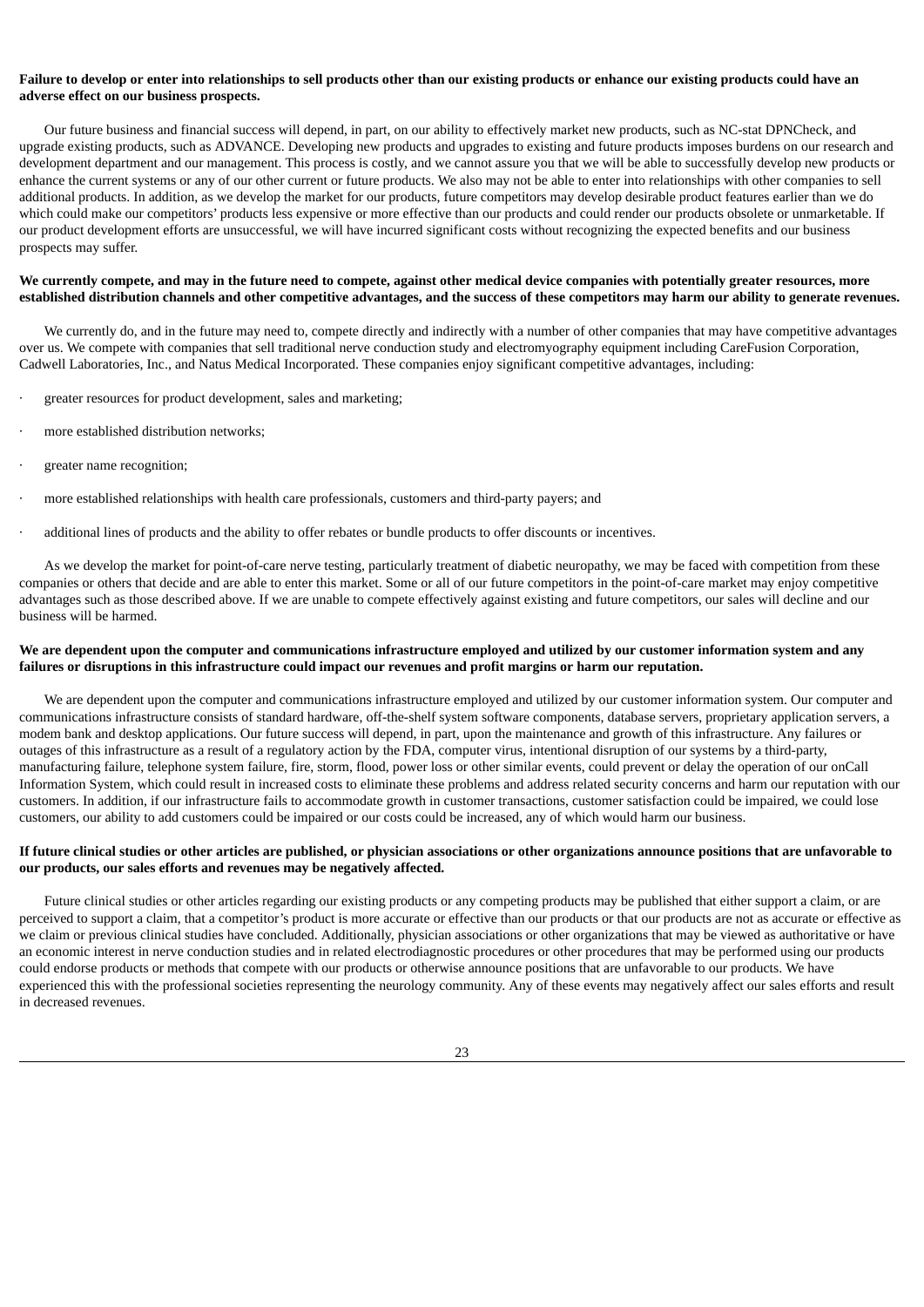## As we continue to expand into foreign markets, we will be affected by new business risks that may adversely impact our financial condition or results **of operations.**

Foreign markets represented approximately 6% of our revenues in 2011. We are working to expand market penetration, particularly in Europe. As we continue to expand into foreign markets, we will be subject to new business risks, including:

- · failure to fulfill foreign regulatory requirements to market our products;
- · availability of, and changes in, reimbursement within prevailing foreign health care payment systems;
- adapting to the differing business practices and laws in foreign countries;
- · difficulties in managing foreign relationships and operations, including any relationships that we establish with foreign distributors or sales or marketing agents;
- · limited protection for intellectual property rights in some countries;
- difficulty in collecting accounts receivable and longer collection periods;
- costs of enforcing contractual obligations in foreign jurisdictions;
- · recessions in economies outside of the United States;
- · political instability and unexpected changes in diplomatic and trade relationships;
- currency exchange rate fluctuations; and
- · potentially adverse tax consequences.

If we are successful in introducing our products into foreign markets, we will be affected by these additional business risks, which may adversely impact our financial condition or results of operations. In addition, expansion into foreign markets imposes additional burdens on our executive and administrative personnel, research and sales departments, and general managerial resources. Our efforts to introduce our products into foreign markets may not be successful, in which case we may have expended significant resources without realizing the expected benefit. Ultimately, the investment required for expansion into foreign markets could exceed the revenues generated from expansion.

## Our loan and security agreement with Comerica Bank, which we refer to as our Comerica credit facility, contains financial and operating restrictions that may limit our access to credit. If we fail to comply with covenants in the Comerica credit facility, we may be required to repay any **indebtedness thereunder, which may have an adverse effect on our liquidity.**

Although we have not borrowed any funds under the Comerica credit facility, provisions in the Comerica credit facility impose restrictions on our ability to, among other things:

- incur additional indebtedness;
- · create liens;
- · replace certain of our executive officers;
- enter into transactions with affiliates;
- transfer assets;
- pay dividends or make distributions on, or repurchase, our capital stock; and
- merge or consolidate.

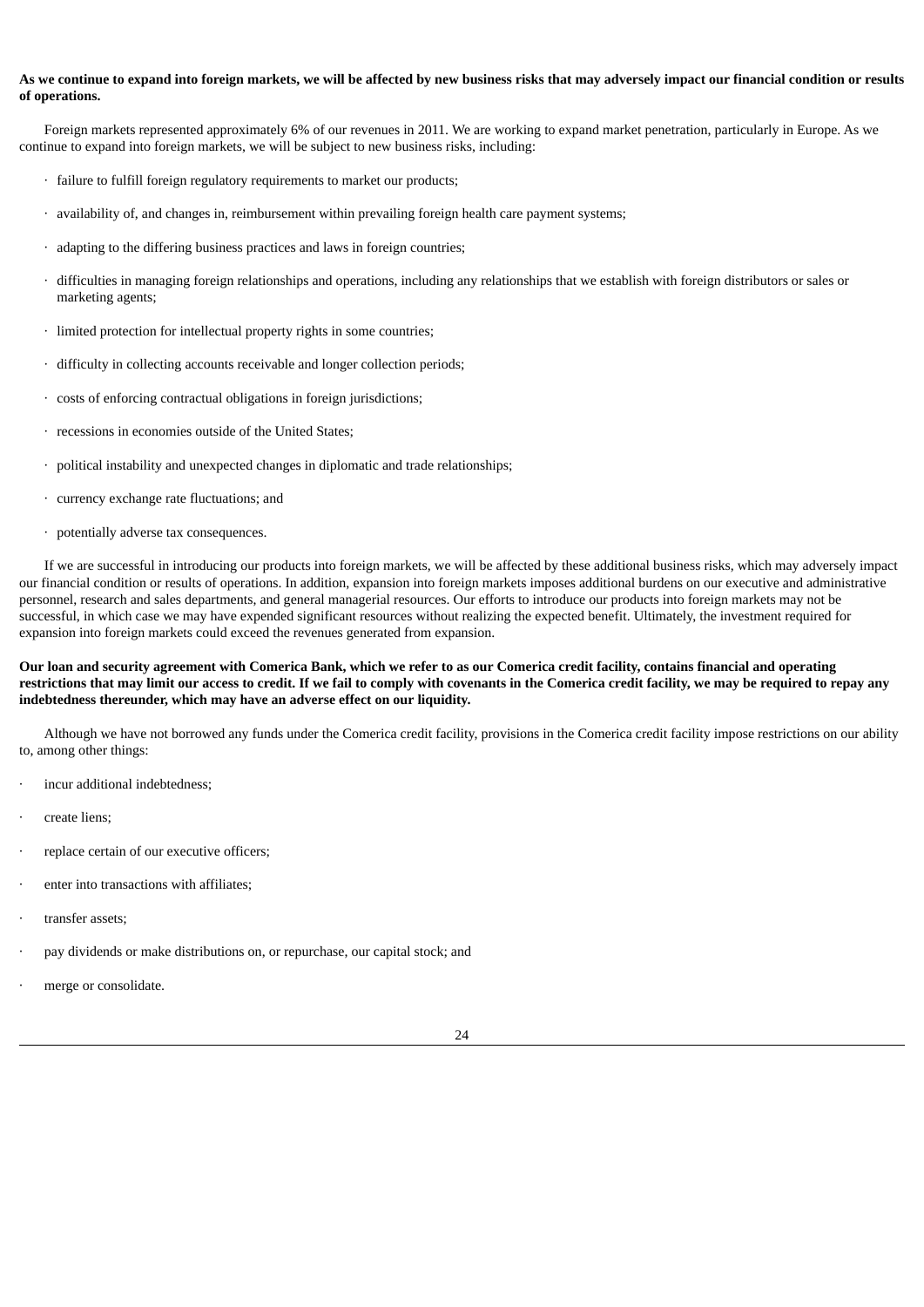In addition, we are required to meet certain financial covenants customary with this type of credit facility, including maintaining a minimum specified tangible net worth. The Comerica credit facility also contains other customary covenants. We may not be able to comply with these covenants in the future. Our failure to comply with these covenants may result in the declaration of an event of default and could cause us to be unable to borrow under the Comerica credit facility. In addition to preventing additional borrowings under the Comerica credit facility, an event of default, if not cured or waived, may result in the acceleration of the maturity of indebtedness outstanding under the Comerica credit facility at the time of the default, which would require us to pay all amounts outstanding. If an event of default occurs, we may not be able to cure it within any applicable cure period, if at all. If the maturity of our indebtedness is accelerated, we may not have sufficient funds available for repayment or we may not have the ability to borrow or obtain sufficient funds to replace the accelerated indebtedness on terms acceptable to us, or at all.

#### If we choose to acquire or invest in new businesses, products or technologies, instead of developing them ourselves, these acquisitions or investments could disrupt our business and could result in the use of significant amounts of equity, cash or a combination of both.

From time to time we may seek to acquire or invest in businesses, products or technologies, instead of developing them ourselves. Acquisitions and investments involve numerous risks, including:

- the inability to complete the acquisition or investment;
- disruption of our ongoing businesses and diversion of management attention;
- difficulties in integrating the acquired entities, products or technologies;
- difficulties in operating the acquired business profitably;
- · the inability to achieve anticipated synergies, cost savings or growth;
- potential loss of key employees, particularly those of the acquired business;
- difficulties in transitioning and maintaining key customer, distributor and supplier relationships;
- · risks associated with entering markets in which we have no or limited prior experience; and
- unanticipated costs.

In addition, any future acquisitions or investments may result in one or more of the following:

- issuances of dilutive equity securities, which may be sold at a discount to market price;
- the use of significant amounts of cash;
- the incurrence of debt:
- the assumption of significant liabilities;
- increased operating costs or reduced earnings;
- financing obtained on unfavorable terms;
- large one-time expenses; and
- · the creation of certain intangible assets, including goodwill, the write-down of which may result in significant charges to earnings.

Any of these factors could materially harm our stock price, our business, or our operating results.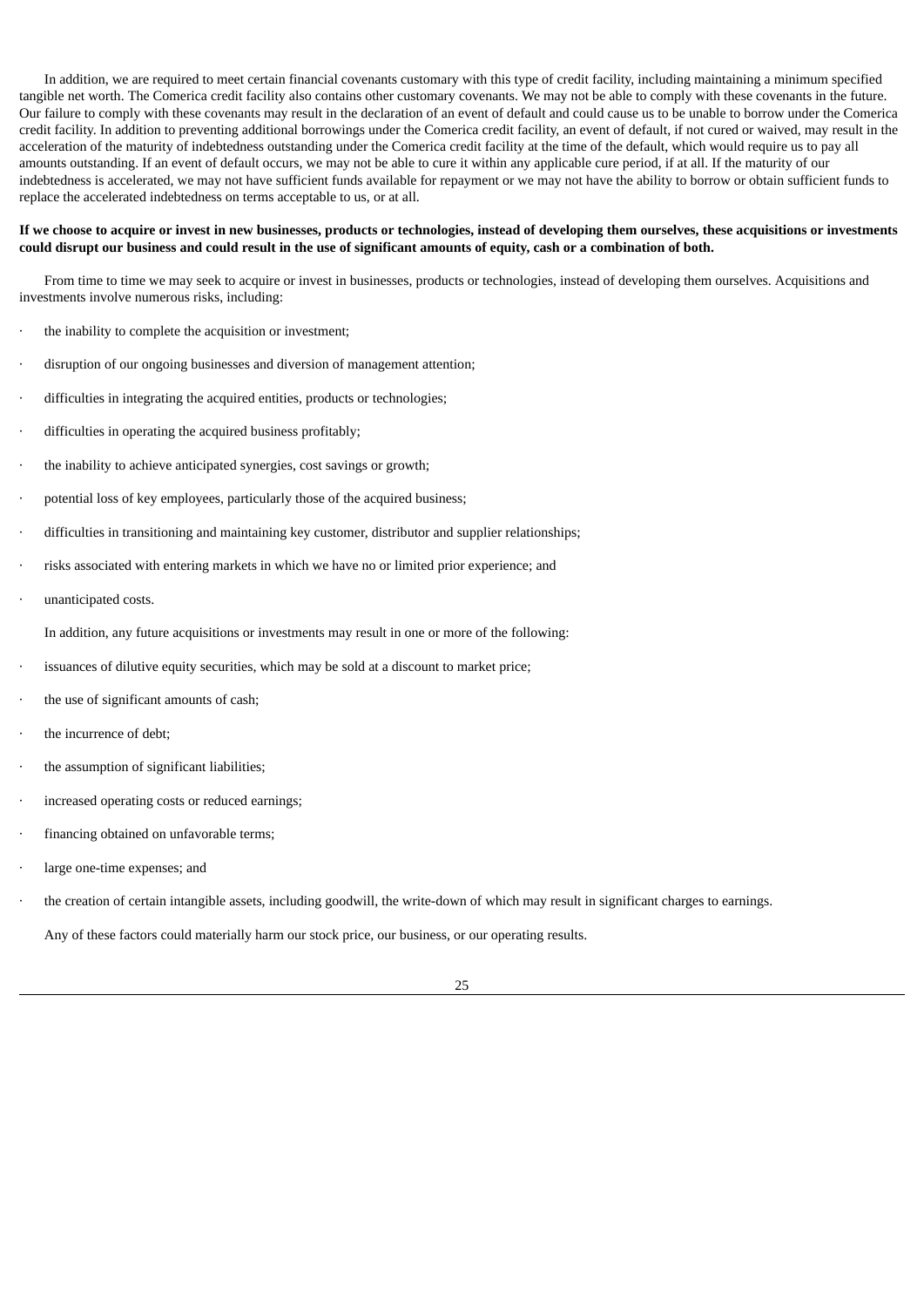## We may be required to raise additional funds to finance our operations and remain a going concern; we may not be able to do so when necessary. **and/or the terms of any financings may not be advantageous to us.**

We held cash and cash equivalents of \$10.3 million as of December 31, 2011. On February 13, 2012 we closed a public securities offering that generated \$8.5 million in gross proceeds and, after transaction costs and fees, yielded approximately \$7.5 million in net proceeds. We believe that these resources and the cash to be generated from expected product sales will be sufficient to meet our projected operating requirements for at least the next twelve months. We continue to face significant challenges and uncertainties and, as a result, our available capital resources may be consumed more rapidly than currently expected due to (a) decreases in sales of our products and the uncertainty of future revenues from new products; (b) changes we may make to the business that affect ongoing operating expenses; (c) changes we may make in our business strategy; (d) regulatory developments affecting our existing products and delays in the FDA approval process for products under development; (e) changes in our research and development spending plans; and (f) other items affecting our forecasted level of expenditures and use of cash resources. Accordingly, we may need to raise additional funds to support our operating and capital needs. We may attempt to obtain additional funding through public or private financing, collaborative arrangements with strategic partners, or through additional credit lines or other debt financing sources to increase the funds available to fund operations. However, we may not be able to secure such financing in a timely manner and on favorable terms, if at all. Furthermore, if we issue equity or debt securities to raise additional funds, our existing stockholders may experience dilution, and the new equity or debt securities may have rights, preferences and privileges senior to those of our existing stockholders. If we raise additional funds through collaboration, licensing or other similar arrangements, it may be necessary to relinquish valuable rights to our potential products or proprietary technologies, or grant licenses on terms that are not favorable to us. Without additional funds, we may be forced to delay, scale back or eliminate some of our sales and marketing efforts, research and development activities, or other operations and potentially delay product development in an effort to provide sufficient funds to continue our operations. If any of these events occurs, our ability to achieve our development and commercialization goals would be adversely affected.

## If we sell additional shares, our stock price may decline as a result of the dilution which will occur to existing stockholders.

Until we are profitable, we will need significant additional funds to develop our business and sustain our operations. Any additional sales of shares of our common stock and other securities exercisable into our common stock are likely to have a dilutive effect on some or all of our then existing stockholders. Resales of newly issued shares in the open market could also have the effect of lowering our stock price, thereby increasing the number of shares we may need to issue in the future to raise the same dollar amount and consequently further diluting our outstanding shares.

The perceived risk associated with the possible sale of a large number of shares could cause some of our stockholders to sell their stock, thus causing the price of our stock to decline. In addition, actual or anticipated downward pressure on our stock price due to actual or anticipated issuances or sales of stock could cause some institutions or individuals to engage in short sales of our common stock, which may itself cause the price of our stock to decline.

If our stock price declines, we may be unable to raise additional capital. A sustained inability to raise capital could force us to go out of business. Significant declines in the price of our common stock could also impair our ability to attract and retain qualified employees, reduce the liquidity of our common stock and result in the delisting of our common stock from The NASDAQ Stock Market LLC, or NASDAQ.

#### The trading price of our common stock has been volatile and is likely to be volatile in the future.

The trading price of our common stock has been highly volatile. Since our public offering in July 2004 through February 1, 2012 our stock price has fluctuated from a low of \$1.15 to a high of \$247.14. The market price for our common stock will be affected by a number of factors, including:

- the denial or delay of regulatory clearances or approvals for our products under development or receipt of regulatory approval of competing products;
- our ability to accomplish clinical, regulatory and other product development milestones and to do so in accordance with our timing estimates;
- changes in policies affecting third-party coverage and reimbursement in the United States and other countries;
- changes in government regulations and standards affecting the medical device industry and our products;
- ability of our products to achieve market success;

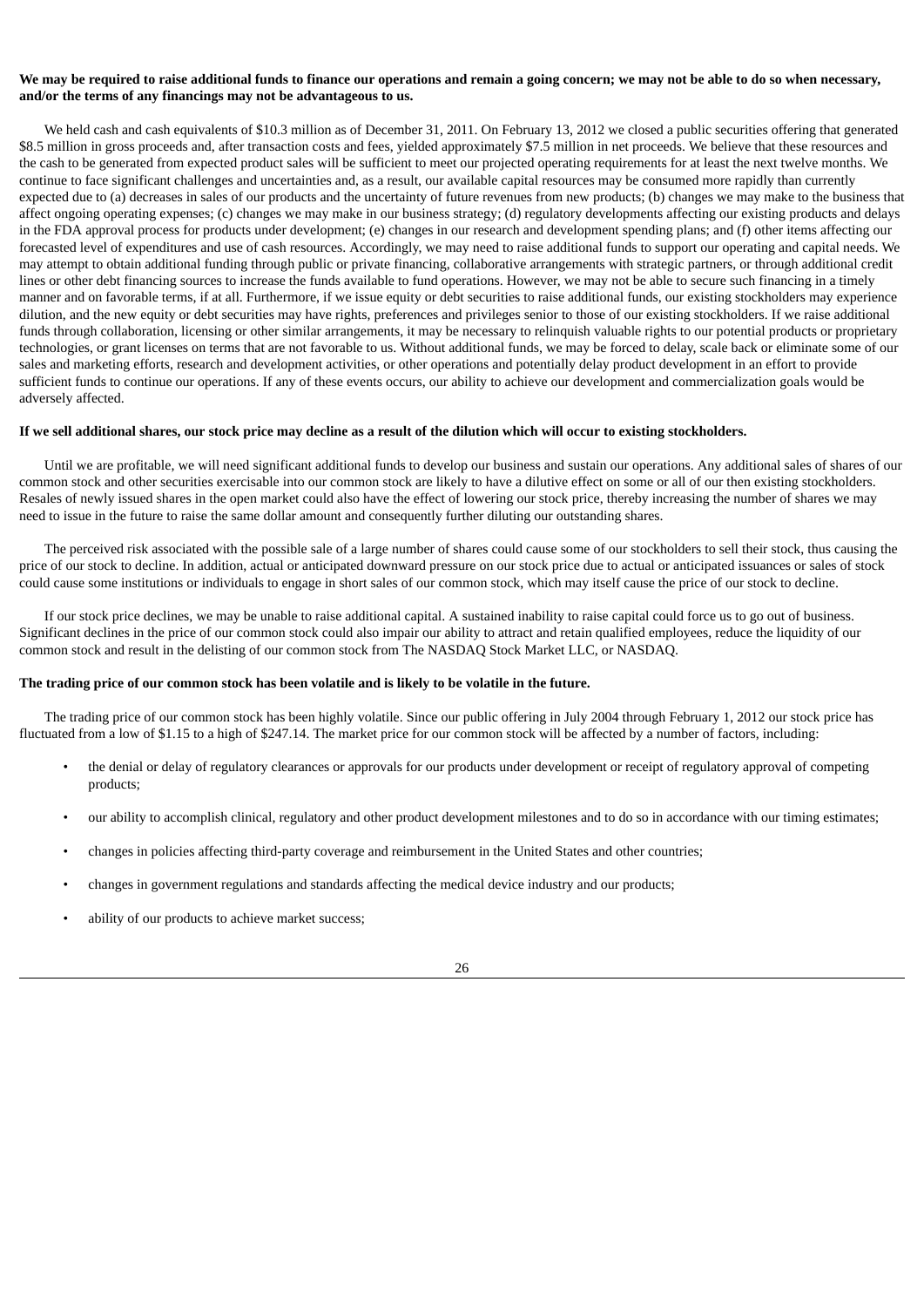- the performance of third-party contract manufacturers and component suppliers;
- actual or anticipated variations in our results of operations or those of our competitors;
- announcements of new products, technological innovations or product advancements by us or our competitors;
- developments with respect to patents and other intellectual property rights;
- sales of common stock or other securities by us or our stockholders in the future;
- additions or departures of key scientific or management personnel;
- disputes or other developments relating to proprietary rights, including patents, litigation matters and our ability to obtain patent protection for our technologies;
- trading volume of our common stock;
- changes in earnings estimates or recommendations by securities analysts, failure to obtain or maintain analyst coverage of our common stock or our failure to achieve analyst earnings estimates;
- public statements by analysts or clinicians regarding their perceptions of our clinical results or the effectiveness of our products;
- decreases in market valuations of medical device companies; and
- general market conditions and other factors unrelated to our operating performance or the operating performance of our competitors.

The stock prices of many companies in the medical device industry have experienced wide fluctuations that have often been unrelated to the operating performance of these companies. Periods of volatility in the market price of a company's securities can result in securities class action litigation against a company. If class action litigation is initiated against us, we may incur substantial costs and our management's attention may be diverted from our operations, which could significantly harm our business.

## Our stock has previously been subject to delisting proceedings on NASDAQ and could be subject to such proceedings in the future which could **affect its market price and liquidity and reduce our ability to raise capital.**

Currently, our common stock trades on the NASDAQ Capital Market. We have previously received notifications from NASDAQ informing us of certain listing deficiencies, including failure to satisfy the minimum bid price and the minimum stockholders' equity. Although we have since cured these deficiencies, it is possible that we could fall out of compliance again in the future. If we fail to maintain compliance with any listing requirements, we could be delisted and our stock would be considered a penny stock under regulations of the Securities and Exchange Commission, or SEC, and would therefore be subject to rules that impose additional sales practice requirements on broker-dealers who sell our securities. The additional burdens imposed upon brokerdealers by these requirements could discourage broker-dealers from effecting transactions in our common stock, which could severely limit the market liquidity of the common stock and your ability to sell our securities in the secondary market.

#### **The low trading volume of our common stock may adversely affect the price of our shares.**

Although our common stock is listed on the NASDAQ Capital Market, our common stock has experienced low trading volume. The 50 day average trading volume through February 1, 2012 as reported by NASDAQ was approximately 19,000 shares. Limited trading volume may subject our common stock to greater price volatility and may make it difficult for investors to sell shares at a price that is attractive to them.

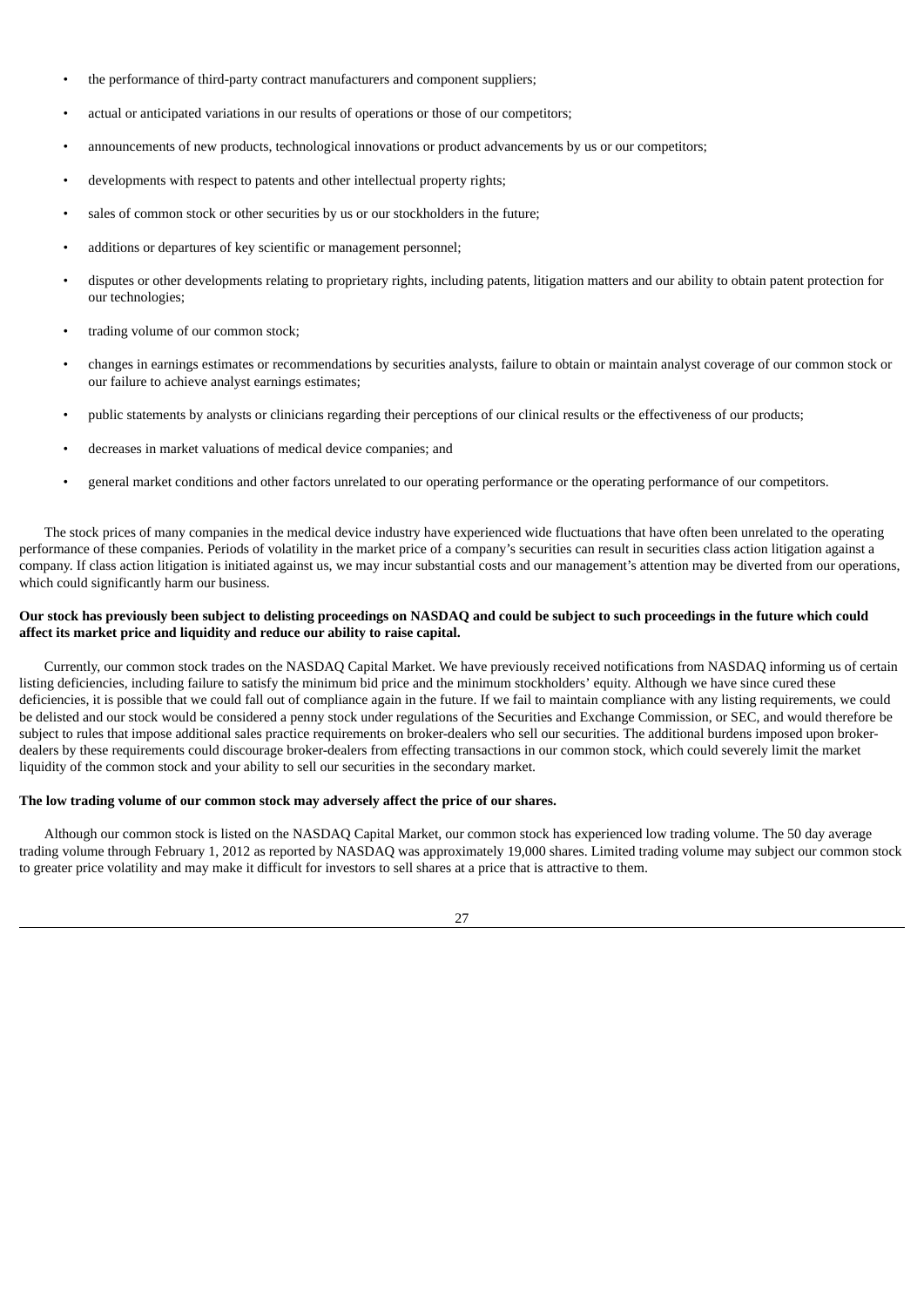## Anti-takeover provisions in our organizational documents and Delaware law, and the shareholder rights plan that we previously adopted in 2007, may discourage or prevent a change of control, even if an acquisition would be beneficial to our stockholders, which could affect our stock price **adversely and prevent attempts by our stockholders to replace or remove our current management.**

Our certificate of incorporation and bylaws contain provisions that could delay or prevent a change of control of our company or changes in our Board of Directors that our stockholders might consider favorable. Some of these provisions:

- authorize the issuance of preferred stock which can be created and issued by the Board of Directors without prior stockholder approval, with rights senior to those of our common stock;
- provide for a classified Board of Directors, with each director serving a staggered three-year term;
- · prohibit our stockholders from filling board vacancies, calling special stockholder meetings, or taking action by written consent;
- provide for the removal of a director only with cause and by the affirmative vote of the holders of 75% or more of the shares then entitled to vote at an election of our directors; and
- require advance written notice of stockholder proposals and director nominations.

We have also adopted a shareholder rights plan that could make it more difficult for a third party to acquire, or could discourage a third party from acquiring, us or a large block of our common stock. A third party that acquires 15% or more of our common stock could suffer substantial dilution of its ownership interest under the terms of the shareholder rights plan through the issuance of common stock to all stockholders other than the acquiring person.

In addition, we are subject to the provisions of Section 203 of the Delaware General Corporation Law, which may prohibit certain business combinations with stockholders owning 15% or more of our outstanding voting stock. These and other provisions in our certificate of incorporation, bylaws and Delaware law could make it more difficult for stockholders or potential acquirers to obtain control of our Board of Directors or initiate actions that are opposed by our then-current Board of Directors, including a merger, tender offer, or proxy contest involving our company. Any delay or prevention of a change of control transaction or changes in our Board of Directors could cause the market price of our common stock to decline.

#### **We do not intend to pay cash dividends.**

We have never declared or paid cash dividends on our capital stock. We currently intend to retain all available funds and any future earnings for use in the operation and expansion of our business and do not anticipate paying any cash dividends in the foreseeable future. In addition, the terms of our Comerica credit facility precludes us from paying any dividends. As a result, capital appreciation, if any, of our common stock will be our stockholders' sole source of potential gain for the foreseeable future.

#### **ITEM 1B. UNRESOLVED STAFF COMMENTS**

None.

#### **ITEM 2. PROPERTIES**

Our headquarters is located in an approximately 30,000 square foot facility in Waltham, Massachusetts, which we occupy under an office lease expiring in March 2013. We believe that our existing facilities are adequate for our current needs.

#### **ITEM 3. LEGAL PROCEEDINGS**

We are not currently a party to any material legal proceedings, but are subject to legal proceedings in the ordinary course of business. We do not expect any such items to have a significant impact on our financial position.

#### **ITEM 4. MINE SAFETY DISCLOSURES**

Not applicable.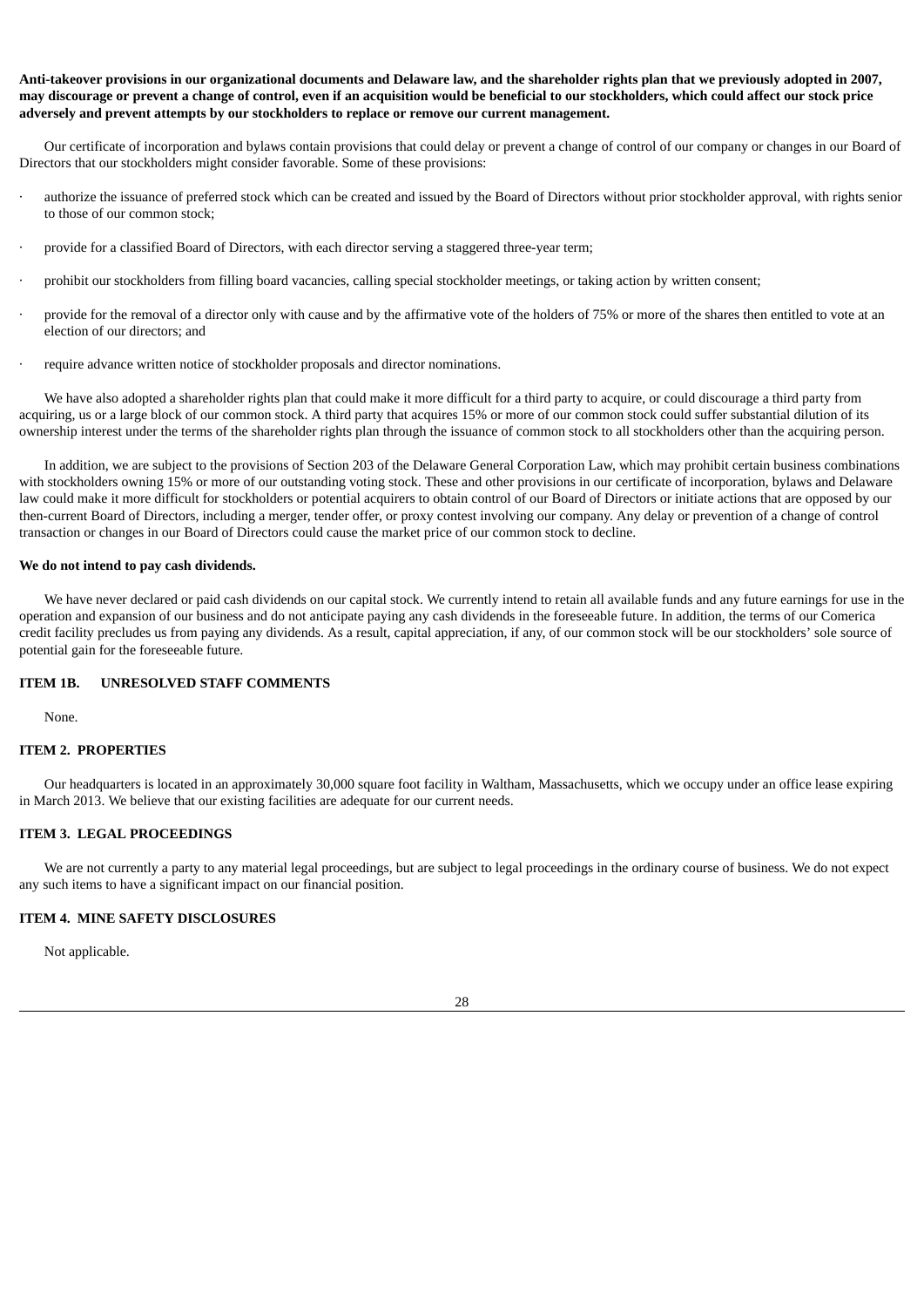## **PART II**

## **ITEM 5. MARKET FOR REGISTRANT'S COMMON EQUITY, RELATED STOCKHOLDER MATTERS AND ISSUER PURCHASES OF EQUITY SECURITIES**

#### **Market Information**

Our common stock was traded on the NASDAQ Global Market from its initial listing in July 2004 until March 23, 2011. As a part of our plan to cure our deficiencies with the continued listing requirements of the NASDAQ Global Market, we requested and were approved to transfer our listing to the NASDAQ Capital Market, effective March 24, 2011, where our stock now trades under the symbol "NURO". The price range per share reflected in the table below is the high and low sales prices of our common stock as reported by NASDAQ (rounded to the nearest penny) for the periods indicated.

|                | <b>Years ended December 31,</b> |  |      |      |             |  |       |  |
|----------------|---------------------------------|--|------|------|-------------|--|-------|--|
|                | 2011                            |  |      | 2010 |             |  |       |  |
|                | <b>High</b>                     |  | Low  |      | <b>High</b> |  | Low   |  |
| First quarter  | 4.14                            |  | 2.58 |      | 16.50       |  | 10.50 |  |
| Second quarter | 3.78                            |  | 2.46 |      | 11.40       |  | 6.06  |  |
| Third quarter  | 3.30                            |  | 1.60 |      | 7.98        |  | 3.12  |  |
| Fourth quarter | 2.05                            |  | 1.15 |      | 4.50        |  | 2.82  |  |

#### **Stockholders**

On February 15, 2012, there were approximately 101 stockholders of record of our common stock. This number does not include stockholders for whom shares were held in a "nominee" or "street" name. On February 15, 2012, the last reported sale price per share of our common stock on the NASDAQ Capital Market was \$0.88.

## **Dividends**

We have never declared or paid any cash dividends on our common stock. We currently intend to retain future earnings, if any, to finance the expansion and growth of our business and do not expect to pay any cash dividends in the foreseeable future. Payment of future cash dividends, if any, will be at the discretion of our board of directors after taking into account various factors, including our financial condition, operating results, current and anticipated cash needs, and plans for expansion. Additionally, the Comerica credit facility restricts our ability to pay dividends.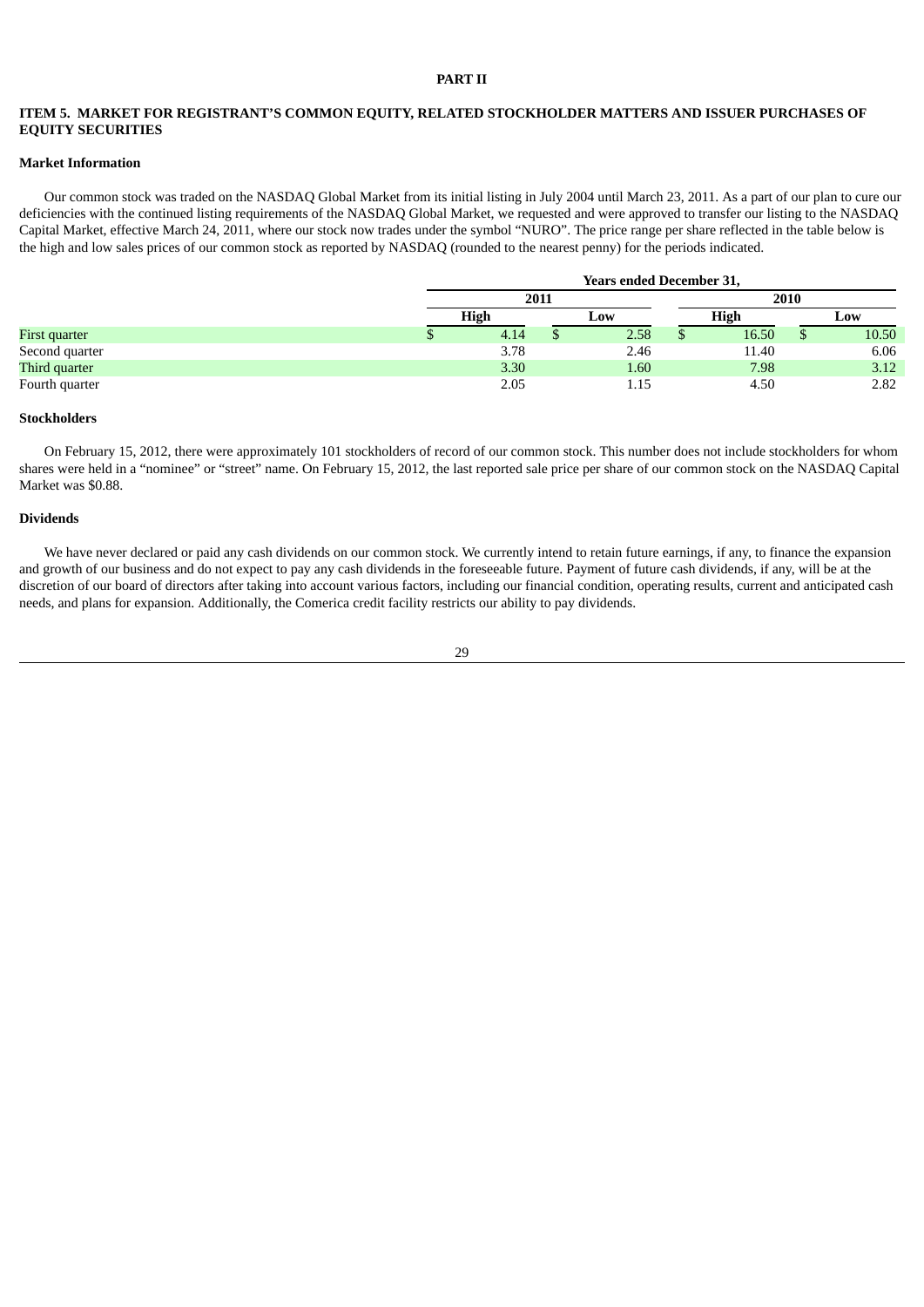## **Issuer Purchases of Equity Securities**

We reacquired 883 shares of our common stock, at an average price of \$2.86 per share, during the year ended December 31, 2011, in connection with the vesting of certain restricted shares issued pursuant to our Third Amended and Restated 2004 Stock Option and Incentive Plan. We reacquired these shares as part of the settlement of tax withholding obligations by participants under our Third Amended and Restated 2004 Stock Option and Incentive Plan. The following table sets forth these reacquisitions that we made during the year ended December 31, 2011 and reflects a 1-for-6 reverse split of our common stock completed on September 1, 2011:

| Period                                    | <b>Total Number of Shares</b><br><b>Purchased</b> | <b>Average Price Paid per</b><br><b>Share</b> | <b>Total Number of</b><br><b>Shares Purchased</b><br>as Part of<br><b>Publicly</b><br><b>Announced Plans</b><br>or Programs | <b>Maximum Number</b><br>(or Approximate<br><b>Dollar Value) of</b><br><b>Shares that May Yet</b><br><b>Be Purchased</b><br><b>Under the Plans or</b><br><b>Programs</b> |
|-------------------------------------------|---------------------------------------------------|-----------------------------------------------|-----------------------------------------------------------------------------------------------------------------------------|--------------------------------------------------------------------------------------------------------------------------------------------------------------------------|
| January 1, 2011 - January 31,<br>2011     |                                                   |                                               | N/A                                                                                                                         | N/A                                                                                                                                                                      |
| February 1, 2011 - February 28,<br>2011   |                                                   |                                               | N/A                                                                                                                         | N/A                                                                                                                                                                      |
| March 1, 2011 - March 31, 2011            |                                                   |                                               | N/A                                                                                                                         | N/A                                                                                                                                                                      |
| April 1, 2011-<br>April 30, 2011          | 676                                               | \$3.00                                        | N/A                                                                                                                         | N/A                                                                                                                                                                      |
| May 1, 2011 -<br>May 31, 2011             |                                                   |                                               | N/A                                                                                                                         | N/A                                                                                                                                                                      |
| June 1, 2011 -<br>June 30, 2011           |                                                   |                                               | N/A                                                                                                                         | N/A                                                                                                                                                                      |
| July 1, 2011 -<br>July 31, 2011           | 160                                               | \$2.64                                        | N/A                                                                                                                         | N/A                                                                                                                                                                      |
| August 1, 2011 - August 31,<br>2011       |                                                   |                                               | N/A                                                                                                                         | N/A                                                                                                                                                                      |
| September 1, 2011 - September<br>30, 2011 |                                                   |                                               | N/A                                                                                                                         | N/A                                                                                                                                                                      |
| October 1, 2011 - October 31,<br>2011     | 20                                                | \$1.75                                        | N/A                                                                                                                         | N/A                                                                                                                                                                      |
| November 1, 2011 - November<br>30, 2011   |                                                   |                                               | N/A                                                                                                                         | $\rm N/A$                                                                                                                                                                |
| December 1, 2011 - December<br>31, 2011   | 27                                                | \$1.33                                        | N/A                                                                                                                         | N/A                                                                                                                                                                      |
| <b>Total</b>                              | 883                                               | \$2.86                                        | N/A                                                                                                                         | N/A                                                                                                                                                                      |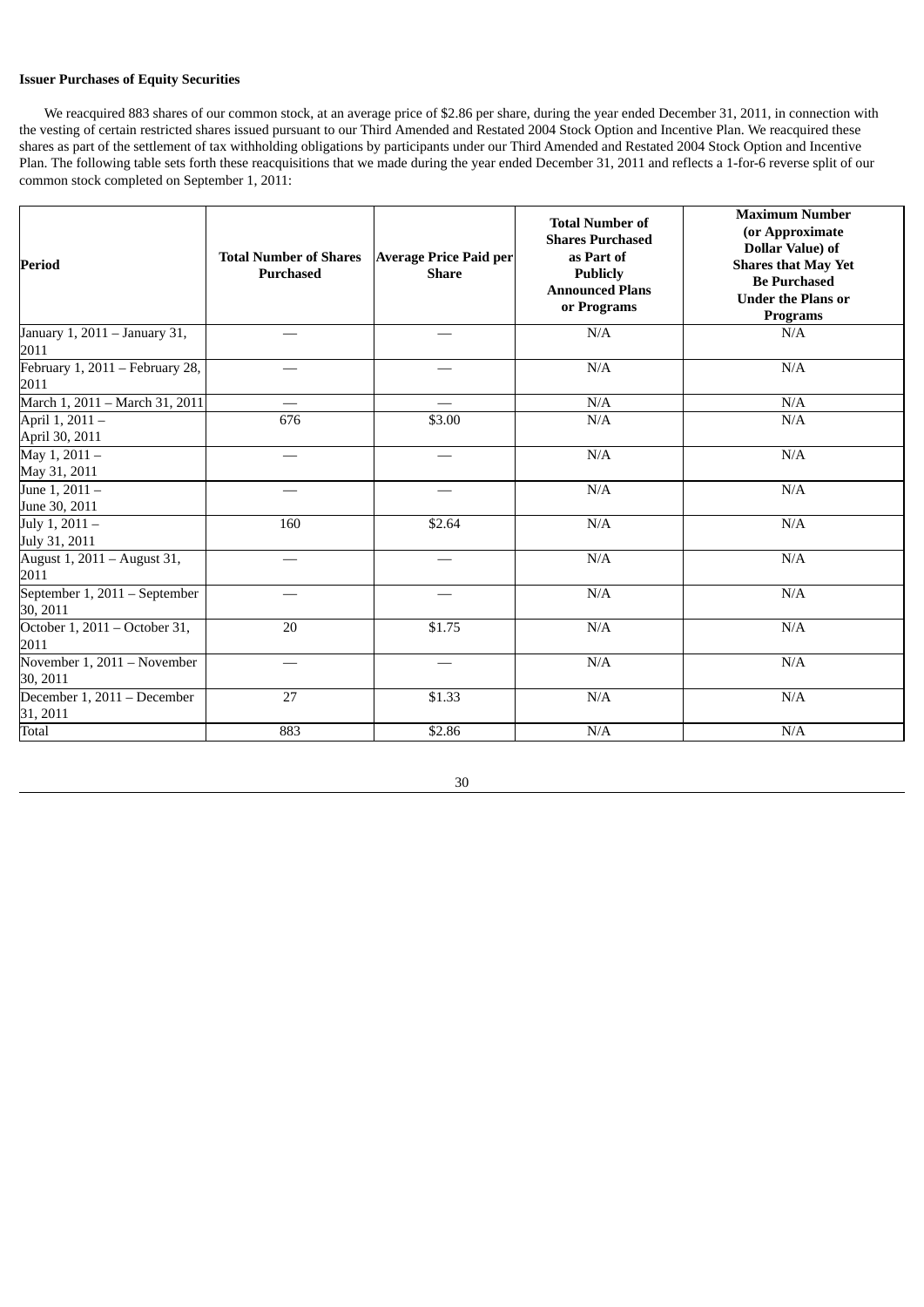## **ITEM 6. SELECTED FINANCIAL DATA**

The following selected financial data are derived from our audited financial statements, which have been audited by PricewaterhouseCoopers LLP, an independent registered public accounting firm. The selected financial data below should be read in conjunction with Item 7, "Management's Discussion and Analysis of Financial Condition and Results of Operations," Item 7A, "Quantitative and Qualitative Disclosures About Market Risk" and our financial statements and related notes for the years ended 2011, 2010, and 2009 appearing elsewhere in this Annual Report on Form 10-K:

|                                                                                   | <b>Years Ended December 31,</b> |          |    |                          |    |                                                 |    |           |    |           |
|-----------------------------------------------------------------------------------|---------------------------------|----------|----|--------------------------|----|-------------------------------------------------|----|-----------|----|-----------|
|                                                                                   |                                 | 2011     |    | 2010                     |    | 2009                                            |    | 2008      |    | 2007      |
|                                                                                   |                                 |          |    |                          |    | (In thousands, except share and per share data) |    |           |    |           |
| <b>Statement of Operations Data:</b>                                              |                                 |          |    |                          |    |                                                 |    |           |    |           |
| <b>Revenues</b>                                                                   | \$                              | 10,397   | \$ | 13,900                   | \$ | 26,137                                          | \$ | 31,121    | \$ | 43,667    |
| Cost of revenues                                                                  |                                 | 4,722    |    | 7,050                    |    | 7,536                                           |    | 9,012     |    | 11,338    |
| Gross margin                                                                      |                                 | 5,675    |    | 6,850                    |    | 18,601                                          |    | 22,109    |    | 32,329    |
| Operating expenses:                                                               |                                 |          |    |                          |    |                                                 |    |           |    |           |
| <b>Research and development</b>                                                   |                                 | 3,877    |    | 5,856                    |    | 5,611                                           |    | 5,589     |    | 4,892     |
| Sales and marketing                                                               |                                 | 6,689    |    | 11,072                   |    | 10,841                                          |    | 14,647    |    | 22,837    |
| General and administrative                                                        |                                 | 5,112    |    | 7,232                    |    | 9,119                                           |    | 12,016    |    | 14,834    |
| Goodwill impairment                                                               |                                 |          |    |                          |    |                                                 |    | 5,833     |    |           |
| Charge for legal settlement                                                       |                                 |          |    |                          |    |                                                 |    | 3,706     |    |           |
| Intangible asset impairment                                                       |                                 |          |    |                          |    |                                                 |    | 1,768     |    |           |
| Gain from deconsolidation of joint venture                                        |                                 |          |    |                          |    |                                                 |    | (2,100)   |    |           |
| Total operating expenses                                                          |                                 | 15,678   |    | 24,160                   |    | 25,571                                          |    | 41,459    |    | 42,563    |
| Loss from operations                                                              |                                 | (10,003) |    | (17,310)                 |    | (6,970)                                         |    | (19, 350) |    | (10, 233) |
| Loss on available-for-sale investment                                             |                                 |          |    | $\overline{\phantom{0}}$ |    |                                                 |    | (2,500)   |    |           |
| Interest and other income                                                         |                                 | 22       |    | 298                      |    | 227                                             |    | 721       |    | 1,751     |
| Warrants fair value adjustment                                                    |                                 |          |    |                          |    | (5, 175)                                        |    |           |    |           |
| Loss from continuing operations                                                   |                                 | (9,981)  |    | (17, 012)                |    | (11, 918)                                       |    | (21, 129) |    | (8,482)   |
| (Loss) income from discontinued operations                                        |                                 |          |    |                          |    |                                                 |    | (6, 601)  |    | 104       |
| Net loss before taxes                                                             |                                 | (9,981)  |    | (17, 012)                |    | (11, 918)                                       |    | (27, 730) |    | (8,378)   |
| Income tax benefit                                                                |                                 |          |    | 121                      |    |                                                 |    |           |    |           |
| Net loss                                                                          | \$                              | (9,981)  | \$ | (16, 891)                | \$ | (11, 918)                                       | \$ | (27, 730) | \$ | (8,378)   |
| Loss per common share from continuing                                             |                                 |          |    |                          |    |                                                 |    |           |    |           |
| operations, basic and diluted                                                     | \$                              | (2.59)   | \$ | (4.40)                   | \$ | (4.26)                                          | \$ | (9.23)    | \$ | (4.03)    |
| (Loss) income per common share from<br>discontinued operations, basic and diluted | \$                              |          | \$ |                          | \$ |                                                 | \$ | (2.88)    | \$ | 0.05      |
| Net loss per common share, basic and diluted                                      | \$                              | (2.59)   | \$ | (4.40)                   | \$ | (4.26)                                          | \$ | (12.11)   | \$ | (3.98)    |

|                                        | As of December 31, |        |    |        |                |        |               |        |    |        |
|----------------------------------------|--------------------|--------|----|--------|----------------|--------|---------------|--------|----|--------|
|                                        | 2011               |        |    | 2010   | 2009           |        | 2008          |        |    | 2007   |
|                                        |                    |        |    |        | (in thousands) |        |               |        |    |        |
| <b>Balance Sheet Data:</b>             |                    |        |    |        |                |        |               |        |    |        |
| Cash, cash equivalents, and short-term |                    |        |    |        |                |        |               |        |    |        |
| investments                            | \$                 | 10,290 | \$ | 16.987 | \$.            | 30,432 | <sup>\$</sup> | 19.797 | -S | 29,719 |
| Working capital                        |                    | 10,482 |    | 19,020 |                | 34,374 |               | 21,632 |    | 33,304 |
| Total assets                           |                    | 14,221 |    | 23,066 |                | 40,567 |               | 31,147 |    | 56,209 |
| Total liabilities                      |                    | 3,132  |    | 2.867  |                | 4.857  |               | 8.314  |    | 9,479  |
| Total stockholders' equity             |                    | 11,089 |    | 20,199 |                | 35,710 |               | 22,833 |    | 46,730 |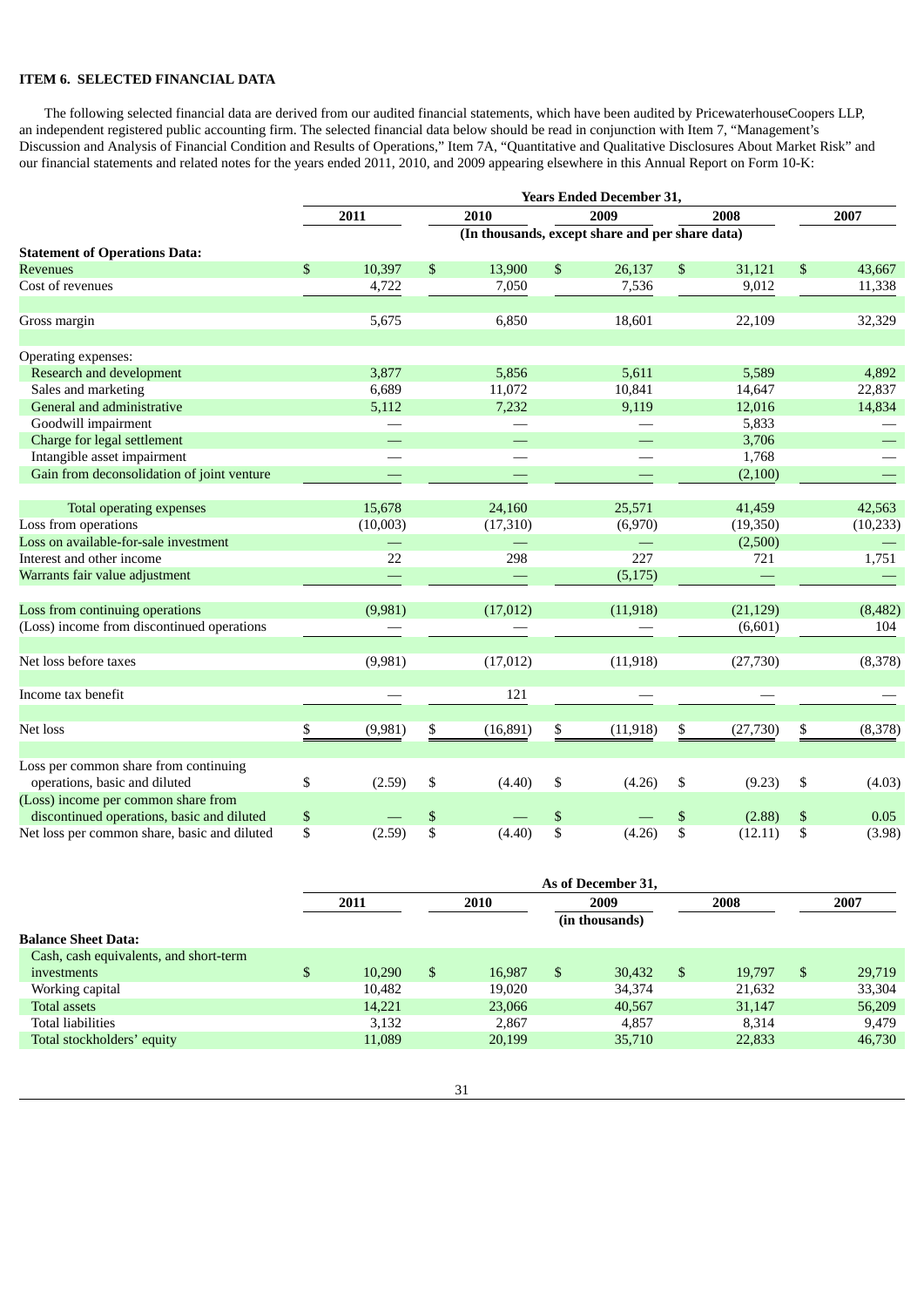## **ITEM 7. MANAGEMENT'S DISCUSSION AND ANALYSIS OF FINANCIAL CONDITION AND RESULTS OF OPERATIONS**

You should read the following discussion of our financial condition and results of operations in conjunction with our selected financial data, our financial statements, and the accompanying notes to those financial statements included elsewhere in this Annual Report on Form 10-K. This discussion contains forward-looking statements that involve risks and uncertainties. For a description of factors that may cause our actual results to differ materially from those anticipated in these forward-looking statements, please refer to the section titled "Risk Factors", contained in Item 1A of this Annual Report on *Form 10-K.*

#### **Overview**

We are a medical device company focused on the diagnosis and treatment of the neurological complications of diabetes. People with diabetes do not effectively regulate their blood glucose, or sugar, levels leading to chronically high levels of glucose in the blood, called hyperglycemia, and occasionally bouts of low glucose in the blood, called hypoglycemia. The primary reason that glucose levels are not effectively regulated in people with diabetes is that those with the disease do not produce insulin (Type I diabetes) or are resistant to the normal physiological action of insulin (Type II diabetes). Many Type II diabetics eventually require insulin because production of the hormone by their pancreas decreases with time. Type I diabetes usually affects children and teenagers whereas Type II diabetes has typically been a disease of adults over the age of 50. However, over the past decade, Type II diabetes is occurring in younger adults, which can probably be attributed to higher levels of obesity in this age group.

As a medical device company with both unique and substantial experience in devices to measure and alter peripheral nerve function, we believe we are in the unique position to address the nerve-related complications of diabetes through the development of novel proprietary medical devices. Therefore, we are focused on developing and marketing medical devices for the diagnosis and treatment of diabetic neuropathies. We believe that we are the only medical device company with a strategic focus on the diabetic neuropathy vertical market and our goal is to be the dominant player in this field.

Our initial product for diabetic neuropathy, NC-stat DPNCheck, was launched in September 2011. NC-stat DPNCheck is a fast, accurate, and quantitative nerve conduction test that is used to evaluate systemic neuropathies such as DPN. It is designed to be used by primary care physicians, endocrinologists, podiatrists and other clinicians at the point-of-care to objectively detect, stage, and monitor DPN. The device measures nerve conduction velocity and response amplitude of the sural nerve, a nerve in the lower leg and ankle. These parameters are widely recognized as sensitive and specific biomarkers of DPN. Our target market is United States endocrinologists and podiatrists. We believe that this market represents approximately 15,000 physicians who are viewed as leaders in the detection and management of DPN. We have initiated sales into this market through a direct, specialty sales force that we hired, trained and deployed during the third quarter of 2011. As of December 31, 2011, we have placed devices with customer accounts representing over 200 physicians.

We also market a medical device, which has been cleared by the FDA and which is used for the assessment of neuropathies such as carpal tunnel syndrome, diabetes, and sciatica. Our ADVANCE™ NCS/EMG System, or the ADVANCE System, which is a part of our legacy neurodiagnostics business, is a comprehensive platform for the performance of traditional nerve conduction studies and invasive electromyography procedures. We focus our sales efforts for the ADVANCE System on physician offices and clinics. Our ADVANCE System is comprised of: (1) various types of electrodes and needles, (2) our ADVANCE device and related modules, and (3) a communication hub that enables the physician's office to network their device to our servers for data archiving, report generation and other network services. We do not intend to support the original NC-stat System beyond the first quarter of 2012 and are transitioning our NC-stat customers to the ADVANCE System.

Our neurodiagnostic equipment is used in approximately 3,000 physicians' offices, clinics, and hospitals. Nearly 1.7 million patient studies have been performed with our neurodiagnostic devices since 1999. We manage our neurodiagnostic business to optimize its future cash contribution while maintaining a high standard of customer support.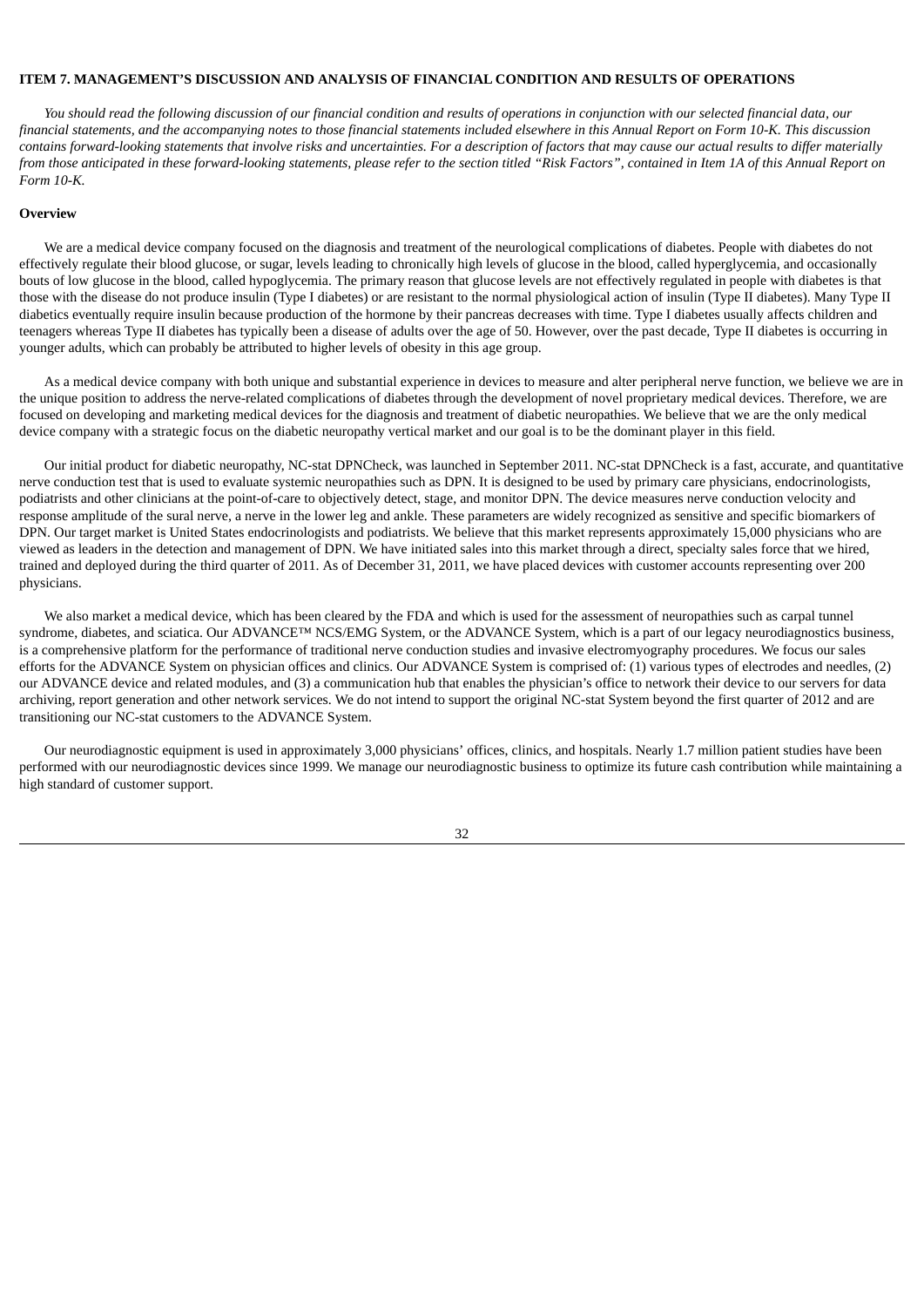## **Results of Operations**

## **Comparison of Years Ended December 31, 2011 and December 31, 2010**

#### *Revenues*

The following table presents a historical view of our active customers and studies performed:

|                                          | <b>Years Ended December 31.</b> |         |          |            |
|------------------------------------------|---------------------------------|---------|----------|------------|
|                                          | 2011                            | 2010    | Change   | % Change   |
| Installed base (active testing accounts) | 2.997                           | 3.875   | (878)    | $(22.7)\%$ |
| Patient studies                          | 104.442                         | 131.272 | (26,830) | (20.4)     |

The following table summarizes our revenues:

|          | <b>Years Ended December 31,</b> |   |                |  |           |            |
|----------|---------------------------------|---|----------------|--|-----------|------------|
|          | 2010<br>2011                    |   | <b>Change</b>  |  | % Change  |            |
|          |                                 |   | (in thousands) |  |           |            |
| Revenues | 10.396.8                        | æ | 13.899.7       |  | (3,502.9) | $(25.2)\%$ |

Revenues include sales of medical equipment consisting of sales of the ADVANCE device and, in 2010, the NC-stat device, accessories, extended service agreements, and sales of consumables consisting of various electrodes, which are used with our ADVANCE and NC-stat Systems, and EMG needles which are used with our ADVANCE System. In 2011, revenues also included \$85,000 from sales of our initial diabetes product, NC-stat DPNCheck, which was launched in September 2011. Revenues for the year ended December 31, 2011 declined \$3.5 million to \$10.4 million, compared with \$13.9 million for the year ended December 31, 2010, reflecting a 22.7% contraction of our neurodiagnostic installed base that has contributed to lower electrodes sales.

#### *Cost of Revenues and Gross Margin*

The following table summarizes our cost of revenues and gross margin:

|                  | <b>Years Ended December 31,</b> |   |                |  |            |            |  |
|------------------|---------------------------------|---|----------------|--|------------|------------|--|
|                  | 2011                            |   | 2010           |  | Change     | % Change   |  |
|                  |                                 |   | (in thousands) |  |            |            |  |
| Cost of revenues | \$<br>4.722.1                   | S | 7,050.2        |  | (2,328.1)  | $(33.0)\%$ |  |
|                  |                                 |   |                |  |            |            |  |
| Gross margin     | 5,674.7                         |   | 6,849.5        |  | (1, 174.8) | (17.2)     |  |

Our cost of revenues decreased \$2.3 million to \$4.7 million, or 45.4% of revenues for the year ended December 31, 2011, compared with \$7.1 million, or 50.7% of revenues, for the year ended December 31, 2010. This decrease is due primarily to lower neurodiagnostic shipment volume, partially offset by the impact of higher electrode costs, which have increased due to lower production volumes, compared with the year ended December 31, 2010. In addition, gross margin for 2010 included inventory charges of \$1.8 million related to a strategic change in direction of our business that was announced on January 4, 2011. Our gross margin of 54.6% of revenues for the year ended December 31, 2011 increased from 49.3% of revenues for the same period in 2010. The lower gross margin percentage for 2010 resulted primarily from the inventory charges noted above.

## *Operating Expenses*

The following table presents a breakdown of our operating expenses:

|                            | <b>Years Ended December 31,</b> |                        |               |           |            |
|----------------------------|---------------------------------|------------------------|---------------|-----------|------------|
|                            | 2011                            | 2010<br>(in thousands) | <b>Change</b> |           | % Change   |
| Operating expenses:        |                                 |                        |               |           |            |
| Research and development   | \$<br>3,877.5                   | 5,855.3                |               | (1,977.8) | $(33.8)\%$ |
| Sales and marketing        | 6,688.6                         | 11,072.2               |               | (4,383.6) | (39.6)     |
| General and administrative | 5,111.6                         | 7,231.9                |               | (2,120.3) | (29.3)     |
| Total operating expenses   | 15,677.7                        | 24,159.4               |               | (8,481.7) | (35.1)     |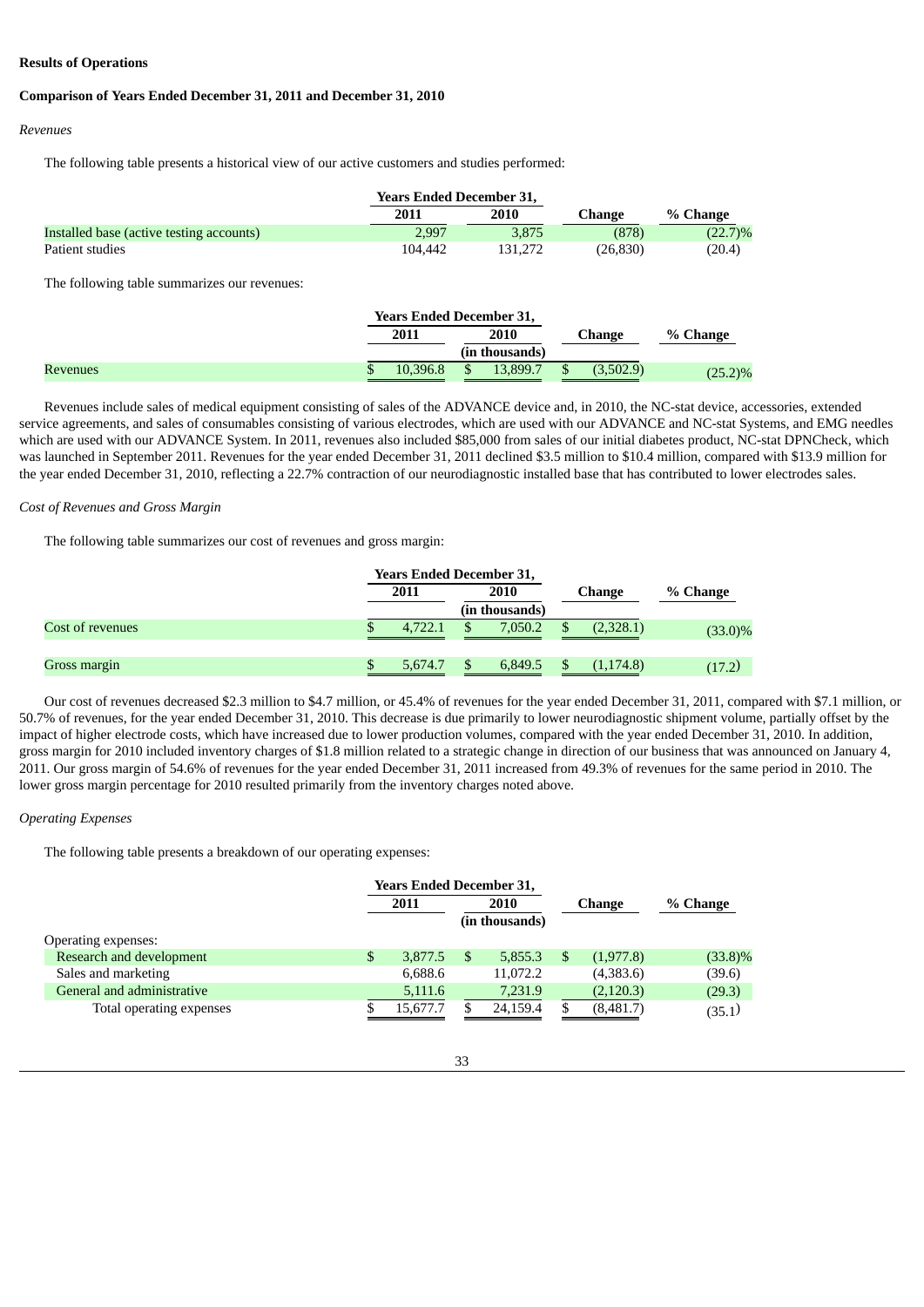#### *Research and Development*

Research and development expenses for the years ended December 31, 2011 and 2010 were \$3.9 million and \$5.9 million, respectively. The comparative results included decreases of \$1.1 million in personnel related costs, \$411,000 in clinical studies and product development costs, \$315,000 in costs of consulting and outside services, \$125,000 for licenses and fees, \$124,000 for stock-based compensation, \$53,000 for amortization of intangible assets, \$50,000 for facilities costs, and \$39,000 for supplies and equipment costs. These decreases were partially offset by an impairment charge of \$192,500 in the second quarter of 2011 to write off the remaining value of intangible assets following our decision to terminate development efforts relating to certain technological and intellectual property assets acquired in 2009, and a \$101,000 increase in recruiting costs.

#### *Sales and Marketing*

Sales and marketing expenses decreased to \$6.7 million for the year ended December 31, 2011 from \$11.1 million for the year ended December 31, 2010. Personnel costs decreased \$3.4 million and travel and entertainment costs decreased \$764,000 reflecting the January 2011 termination of our direct neurodiagnostics sales force in conjunction with a strategic initiative to more efficiently focus on our installed base of active accounts, partially offset by the implementation of a lower cost sales force focused on the endocrinology and podiatry markets beginning in the third quarter of 2011. In addition, recruiting costs decreased \$276,000, internal meeting costs decreased \$135,000, and stock-based compensation decreased \$93,000. These decreases were partially offset by increases of \$170,000 in advertising and promotions costs and consulting costs of \$76,000 largely related to our diabetes initiative.

#### *General and Administrative*

General and administrative expenses decreased to \$5.1 million for the year ended December 31, 2011 from \$7.2 million for the year ended December 31, 2010. This decrease included \$625,000 from personnel costs, reflecting reduced headcount, \$500,000 from professional fees, \$242,000 from insurance costs, \$143,000 from supplies and equipment costs, \$131,000 from stock-based compensation, \$121,000 from taxes, licenses and fees, \$105,000 from bad debt expense, \$95,000 from facilities costs, \$57,000 from consulting and temporary labor costs, and \$45,000 from recruiting costs.

#### *Interest and other income*

The following table presents a breakdown of our other income and expenses:

|                                 |              |      | <b>Years Ended December 31,</b> |       |               |         |            |
|---------------------------------|--------------|------|---------------------------------|-------|---------------|---------|------------|
|                                 | 2011         |      | 2010                            |       | <b>Change</b> |         | % Change   |
|                                 |              |      | (in thousands)                  |       |               |         |            |
| Other income and expenses:      |              |      |                                 |       |               |         |            |
| Interest income                 | $\mathbb{S}$ | 21.9 | -S                              | 53.8  |               | (31.9)  | $(59.3)\%$ |
| Federal grant income            |              |      |                                 | 244.5 |               | (244.5) | (100.0)    |
|                                 |              |      |                                 |       |               |         |            |
| Total other income and expenses |              | 21.9 | .S                              | 298.3 | S             | (276.4) | (92.7)     |

Interest income was \$22,000 for the year ended December 31, 2011 and \$54,000 for the year ended December 31, 2010. In addition, in 2010 we received a \$244,000 U.S. Qualifying Therapeutic Discovery Project grant under section 48D of the Internal Revenue Code.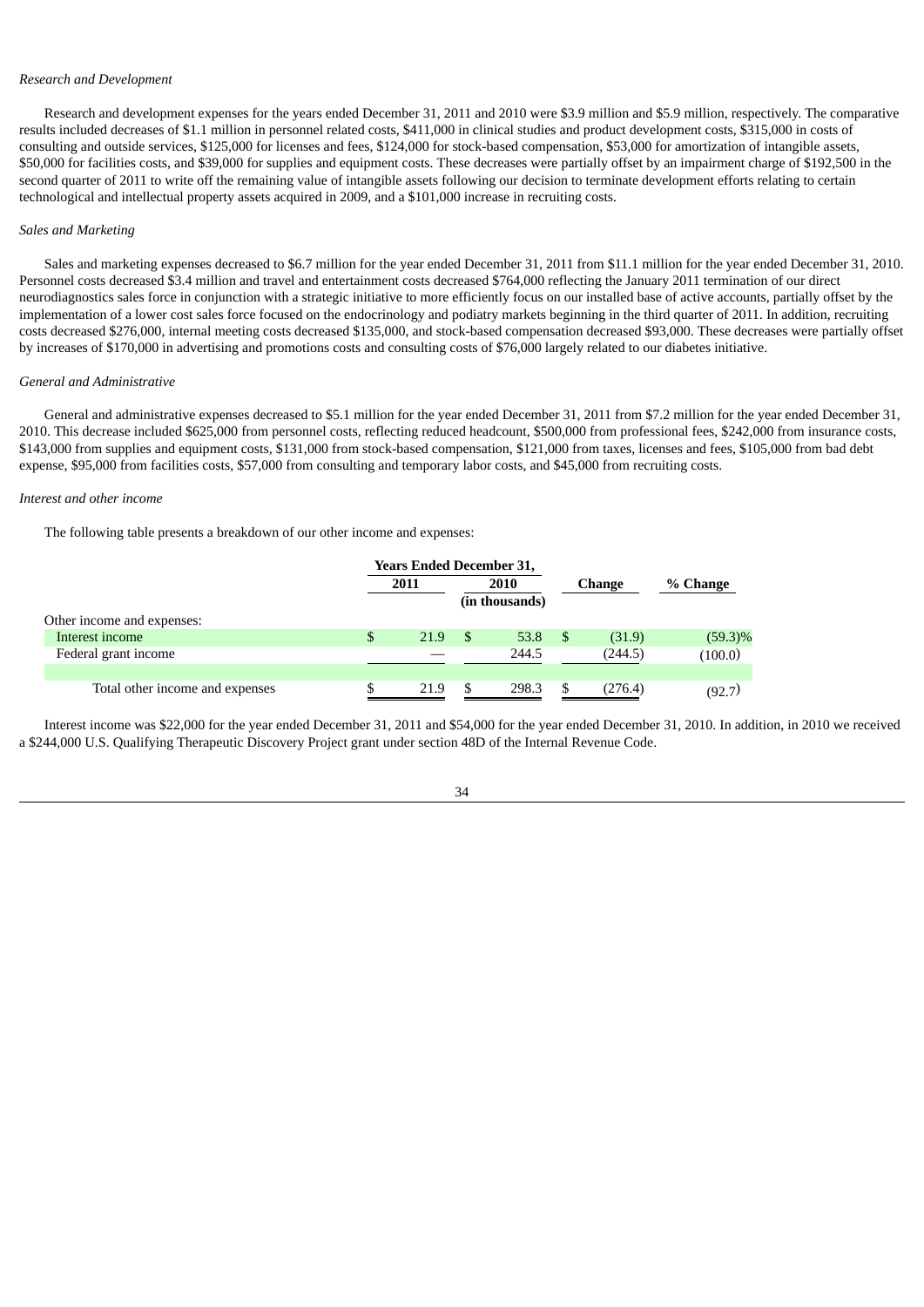## **Comparison of Years Ended December 31, 2010 and December 31, 2009**

## *Revenues*

The following table presents a historical view of our active customers and studies performed:

|                                              | <b>Years Ended December 31,</b> |         |          |            |
|----------------------------------------------|---------------------------------|---------|----------|------------|
|                                              | 2010                            | 2009    | Change   | % Change   |
| Installed base (active testing accounts)     | 3,875                           | 4.493   | (618)    | $(13.8)\%$ |
| Patient studies                              | 131,272                         | 161,291 | (30,019) | (18.6)     |
| The following table summarizes our revenues: |                                 |         |          |            |
|                                              | <b>Years Ended December 31,</b> |         |          |            |

|                 | . |          |               |                |                  |            |
|-----------------|---|----------|---------------|----------------|------------------|------------|
|                 |   | 2010     |               | 2009           | Change           | % Change   |
|                 |   |          |               | (in thousands) |                  |            |
| <b>Revenues</b> |   | 13.899.7 | <sup>\$</sup> | 26,137.0       | \$<br>(12.237.3) | $(46.8)\%$ |

Revenues for the year ended December 31, 2010, which were related to our neurodiagnostic business, declined \$12.2 million to \$13.9 million, compared with \$26.1 million for the year ended December 31, 2009. This decline was largely due to three primary factors: our installed base of customers contracted by 13.8%; patient studies contracted by 18.6%; and our electrode average sales price, or ASP, declined by 20.1% from \$34.61 for 2009 to \$27.66 for 2010. Revenues for 2010 reflected the introduction of Medicare CPT code 95905, which was published by the CMS in the fourth quarter of 2009, as well as continued reimbursement uncertainty with commercial insurers relating to our products. Medicare CPT code 95905 addresses nerve conduction studies performed with pre-configured electrode arrays such as those used with the NC-stat System. The code both defines nerve test procedures and assigns values on a different basis than pre-existing codes. The net result was lower physician reimbursement per nerve study which has had a negative impact on our revenues.

## *Cost of Revenues and Gross Margin*

The following table summarizes our cost of revenues and gross margin:

|                  |                | <b>Years Ended December 31,</b> |      |          |        |            |          |  |  |
|------------------|----------------|---------------------------------|------|----------|--------|------------|----------|--|--|
|                  | 2010           |                                 | 2009 |          | Change |            | % Change |  |  |
|                  | (in thousands) |                                 |      |          |        |            |          |  |  |
| Cost of revenues |                | 7.050.2                         | \$   | 7.535.6  |        | (485.4)    | (6.4)%   |  |  |
|                  |                |                                 |      |          |        |            |          |  |  |
| Gross margin     |                | 6,849.5                         |      | 18,601.4 |        | (11,751.9) | (63.2)   |  |  |

Our cost of revenues was \$7.1 million, or 50.7% of revenues, for the year ended December 31, 2010, compared to \$7.5 million, or 28.8% of revenues for the year ended December 31, 2009. The decrease of \$485,400 in cost of revenues was due to lower shipment volume, partially offset by inventory charges of \$1.8 million related to a strategic change in direction of our business that was announced on January 4, 2011. Our gross margin percentage of 49.3% of revenues for the year ended December 31, 2010 decreased from 71.2% of revenues for the same period in 2009. The lower gross margin percentage for 2010 resulted primarily from the inventory charges, as well as lower electrode ASP compared with 2009.

#### *Operating Expenses*

The following table presents a breakdown of our operating expenses:

|                            | <b>Years Ended December 31,</b> |          |      |                |               |           |          |
|----------------------------|---------------------------------|----------|------|----------------|---------------|-----------|----------|
|                            | 2010                            |          | 2009 |                | <b>Change</b> |           | % Change |
|                            |                                 |          |      | (in thousands) |               |           |          |
| Operating expenses:        |                                 |          |      |                |               |           |          |
| Research and development   | S                               | 5,855.3  |      | 5,611.3        |               | 244.1     | 4.3%     |
| Sales and marketing        |                                 | 11,072.2 |      | 10,840.3       |               | 231.9     | 2.1      |
| General and administrative |                                 | 7,231.9  |      | 9,119.0        |               | (1,887.1) | (20.7)   |
| Total operating expenses   |                                 | 24,159.4 |      | 25.570.6       |               | (1,411.2) | (5.5)    |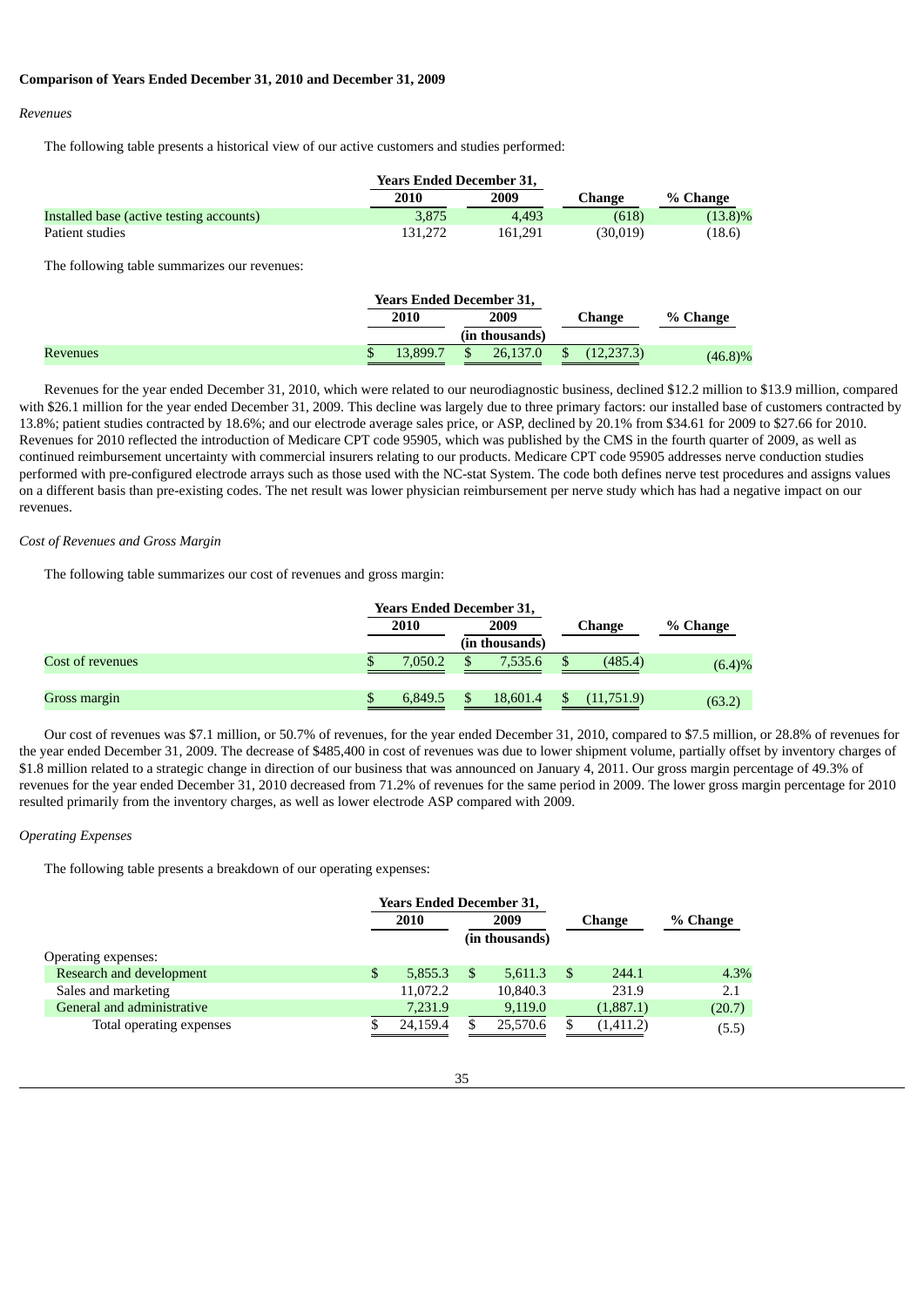## *Research and Development*

Research and development expenses increased to \$5.9 million for the year ended December 31, 2010 from \$5.6 million for the year ended December 31, 2009. The comparative results for 2010 included increases of \$504,000 in expensed materials relating to the development of new products and \$351,000 for license maintenance fees, partially offset by a \$368,000 decrease in stock-based compensation, a \$105,000 decrease in professional fees, a \$73,000 decrease in the cost of design work, and a \$55,000 decrease in the cost of consulting and outside services.

# *Sales and Marketing*

Sales and marketing expenses increased to \$11.1 million for the year ended December 31, 2010 from \$10.8 million for the year ended December 31, 2009. This increase mainly resulted from a \$421,000 increase in compensation and related costs reflecting the addition of international sales staff, which increased costs by \$687,000, and the addition of a team of field clinical educators which increased costs by \$1.4 million. These increases were largely offset by reduced costs resulting from a reduction in the size of our direct sales force.

### *General and Administrative*

General and administrative expenses decreased to \$7.2 million for the year ended December 31, 2010 from \$9.1 million for the year ended December 31, 2009. This decrease included reductions of \$415,000 for personnel costs, \$356,000 for consulting and outside services costs, \$292,000 for stock-based compensation, \$273,000 for insurance costs, \$179,000 for professional fees, and \$154,000 for credit card fees.

## *Interest and other income*

The following table presents a breakdown of our other income and expenses:

|                                 | <b>Years Ended December 31,</b> |               |                |   |         |            |
|---------------------------------|---------------------------------|---------------|----------------|---|---------|------------|
|                                 | 2010<br>2009                    |               |                |   | Change  | % Change   |
|                                 |                                 |               | (in thousands) |   |         |            |
| Other income and expenses:      |                                 |               |                |   |         |            |
| Interest income                 | \$<br>53.8                      | <sup>\$</sup> | 226.9          | S | (173.1) | $(76.3)\%$ |
| Federal grant income            | 244.5                           |               |                |   | 244.5   | N/A        |
| Warrants fair value adjustment  |                                 |               | (5, 175.1)     |   | 5,175.1 | (100.0)    |
|                                 |                                 |               |                |   |         |            |
| Total other income and expenses | 298.3                           | .S            | (4,948.2)      | S | 5,246.5 | (106.0)    |

Interest and other income was \$298,000 and \$227,000 for the years ended December 31, 2010 and 2009, respectively. The increase in 2010 resulted from the receipt of a \$244,000 U.S. Qualifying Therapeutic Discovery Project grant under section 48D of the Internal Revenue Code. Interest income of \$54,000 in 2010 was earned from investments in cash equivalents and short-term investments. The decrease in interest income for the year ended December 31, 2010, as compared to the same period a year ago, reflects lower average invested balances and lower rates of return.

#### *Warrants fair value adjustment*

Warrants fair value adjustment represents net charges recorded during 2009 to adjust the liability for outstanding warrants issued in an equity financing in September 2009. During October 2009, we executed addenda to these warrants such that upon a change in control, as defined, the warrant holders will receive the Black-Scholes value of the warrants in the same currency and same proportions as will be received by our common stockholders. Following the addenda, the warrant liability in the amount of \$19.7 million was reclassified to additional paid-in capital.

36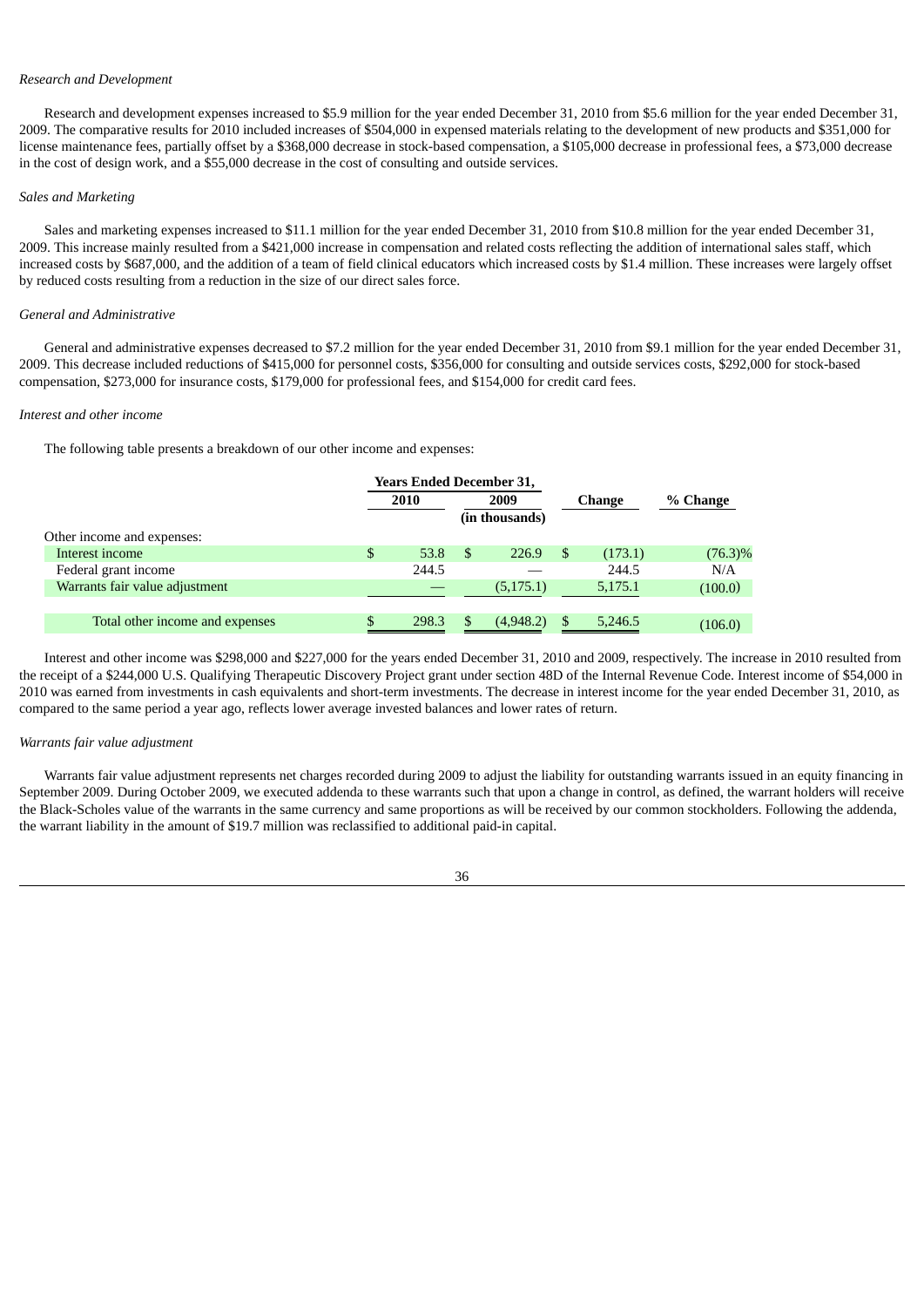## **Liquidity and Capital Resources**

Our principal source of liquidity is our cash and cash equivalents. As of December 31, 2011, cash and cash equivalents totaled \$10.3 million. On February 13, 2012, we completed a public offering of equity securities. We issued 8,530,410 shares of common stock and warrants to purchase 4,265,205 shares of common stock and received offering proceeds, net of discounts, commissions and expenses, of approximately \$7.5 million. In addition, the placement agent for the offering was issued warrants to purchase 426,520 shares of common stock. See Note 16, Subsequent Events, of our Notes to Financial Statements contained elsewhere in this Annual Report on Form 10-K for further information regarding this transaction. Our ability to generate revenue will largely depend on the success of our diabetes business initiative and our ability to manage our neurodiagnostic business to optimize cash flow. A low level of market interest in NC-stat DPNCheck, an accelerating decline in our neurodiagnostics consumables sales, or unanticipated increases in our operating costs would have an adverse effect on our liquidity and cash generated from operations. The following table sets forth information relating to our liquidity:

|                           | December 31,<br>2011 | December 31,<br>2010<br>(\$ in thousands) | <b>Change</b> |           | % Change   |
|---------------------------|----------------------|-------------------------------------------|---------------|-----------|------------|
| Cash and cash equivalents | 10.290.4             | 16,986.8                                  |               | (6,696.4) | $(39.4)\%$ |

Our Comerica credit facility permits us to borrow up to \$7.5 million on a revolving basis. The Comerica credit facility expires on May 2, 2012. Amounts borrowed under the Comerica credit facility will bear interest equal to the prime rate plus 0.5%. Any borrowings under the Comerica credit facility will be secured by our cash, accounts receivable, inventory, and equipment. The Comerica credit facility includes traditional lending and reporting covenants, including that certain financial covenants applicable to liquidity are to be maintained by us. As of December 31, 2011, we were in compliance with these covenants and had not borrowed any funds under the Comerica credit facility. See Note 14, Credit Facility, of our Notes to Financial Statements contained elsewhere in this Annual Report on Form 10-K.

During the year ended December 31, 2011, our cash and cash equivalents decreased by \$6.7 million, primarily due to net cash used in operating activities.

In managing our working capital, two of the financial measurements we monitor are days sales outstanding, or DSO, and inventory turnover rate, which are presented in the table below for the years ended December 31, 2011 and 2010:

|                                          | <b>Years Ended December 31,</b> |      |
|------------------------------------------|---------------------------------|------|
|                                          | 2011                            | 2010 |
| Days sales outstanding (days)            | 40                              | 68   |
| Inventory turnover rate (times per year) |                                 |      |
|                                          |                                 |      |

Our payment terms extended to our customers generally require payment within 30 days from invoice date. DSO's have improved over the past year due to improved collection efforts and lower sales on extended payment terms.

Our inventory turnover rate for the year ended December 31, 2011 was 2.3 times per year, compared with 2.0 times per year for the year ended December 31, 2010. The increase in the inventory turnover rate reflects our efforts to improve inventory management.

The following sets forth information relating to sources and uses of our cash:

|                                                     | <b>Years Ended December 31,</b> |           |              |                 |  |           |
|-----------------------------------------------------|---------------------------------|-----------|--------------|-----------------|--|-----------|
|                                                     |                                 | 2011      |              | 2010            |  | 2009      |
|                                                     |                                 |           |              | (in thousands)  |  |           |
| Net cash used in operating activities               |                                 | (6.778.4) | <sup>S</sup> | $(13,307.1)$ \$ |  | (6,137.1) |
| Net cash provided by (used in) investing activities |                                 | 67.5      |              | 7.188.5         |  | (692.1)   |
| Net cash provided by financing activities           |                                 | 14.5      |              | 168.0           |  | 17.464.3  |

We expect to continue to incur net losses and negative cash flows for the foreseeable future. Our operating activities used \$6.8 million in the year ended December 31, 2011. The primary drivers for the use of cash in our operating activities during 2011 were our net loss of \$9.9 million, which included non-cash expenses of \$837,000 for stock-based compensation, \$376,900 for depreciation and amortization, \$192,500 for an intangible asset impairment charge, and \$98,600 for inventory charges. Cash outflows were partially offset by reduced working capital balances, particularly a \$682,800 decrease in accounts receivable reflecting lower sales and improved collection efforts and a \$550,500 decrease in inventories due to improved management of inventories. For the year ended December 31, 2010, our operating activities used \$13.3 million in cash. This use of cash resulted largely from the net loss for the year of \$16.9 million.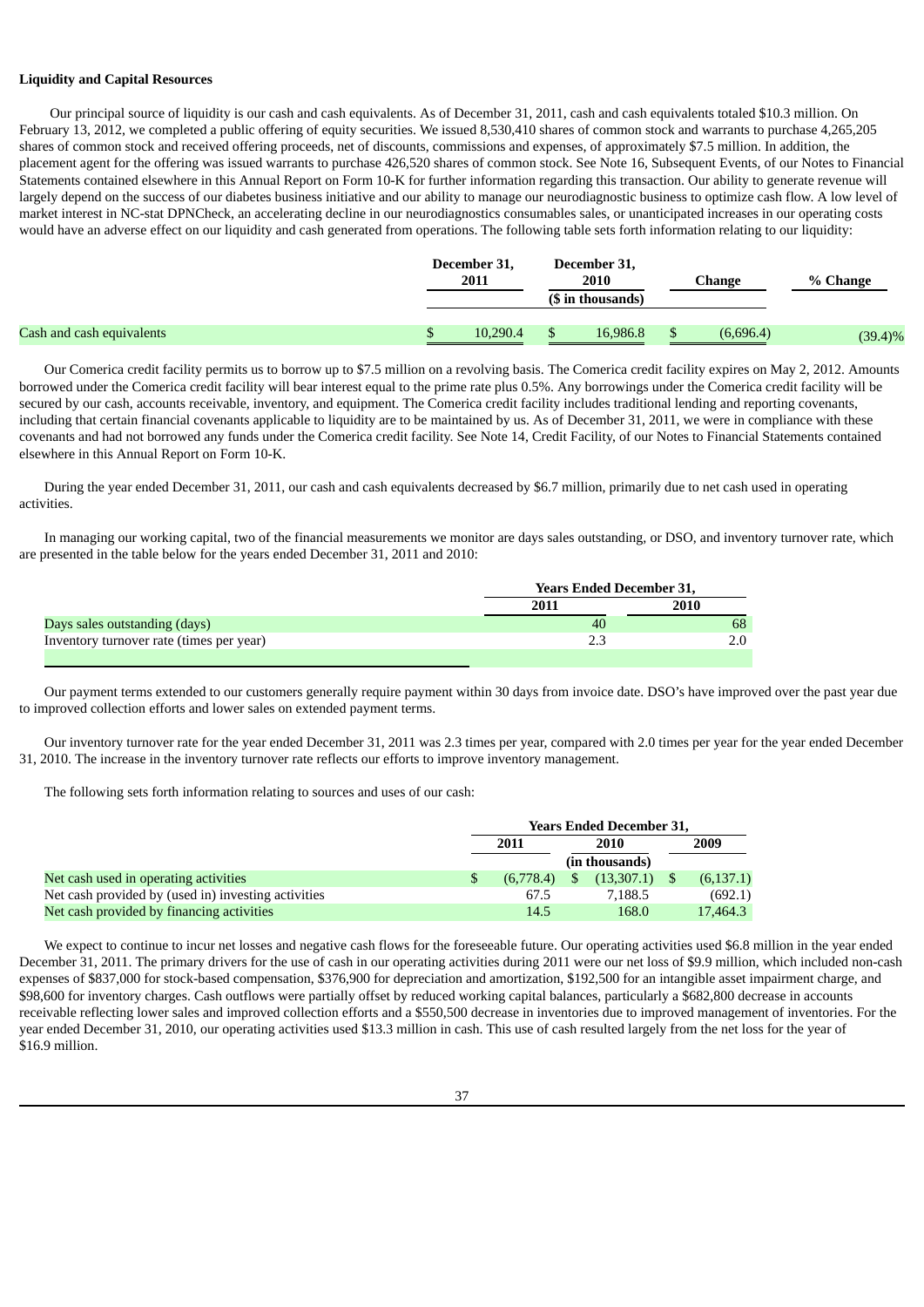During the year ended December 31, 2011, our investing activities included a \$178,500 increase in cash resulting from a release of restricted cash related to our lease, partially offset by \$111,000 used for the acquisition of fixed assets. For the year ended December 31, 2010, our investing activities provided \$7.2 million in cash. This source of cash resulted primarily from \$7.5 million provided by the maturities of investments.

During the year ended December 31, 2011, our financing activities generated \$33,600 from the issuance of common stock and used \$19,100 for capital lease payments. For the year ended December 31, 2010, our financing activities generated \$195,700 from the issuance of common stock and used \$27,700 for capital lease payments.

We held cash and cash equivalents of \$10.3 million as of December 31, 2011. On February 13, 2012 we closed a public securities offering that generated \$8.5 million in gross proceeds and, after transaction costs and fees, yielded approximately \$7.5 million in net proceeds. We believe that these resources and the cash to be generated from expected product sales will be sufficient to meet our projected operating requirements for at least the next twelve months. We continue to face significant challenges and uncertainties and, as a result, our available capital resources may be consumed more rapidly than currently expected due to (a) decreases in sales of our products and the uncertainty of future revenues from new products; (b) changes we may make to the business that affect ongoing operating expenses; (c) changes we may make in our business strategy; (d) regulatory developments affecting our existing products and delays in the FDA approval process for products under development; (e) changes we may make in our research and development spending plans; and (f) other items affecting our forecasted level of expenditures and use of cash resources. Accordingly, we will need to raise additional funds to support our operating and capital needs. We may attempt to obtain additional funding through public or private financing, collaborative arrangements with strategic partners, or through additional credit lines or other debt financing sources to increase the funds available to fund operations. However, we may not be able to secure such financing in a timely manner and on favorable terms, if at all. Furthermore, if we issue equity or debt securities to raise additional funds, our existing stockholders may experience dilution, and the new equity or debt securities may have rights, preferences and privileges senior to those of our existing stockholders. If we raise additional funds through collaboration, licensing or other similar arrangements, it may be necessary to relinquish valuable rights to our potential products or proprietary technologies, or grant licenses on terms that are not favorable to us. Without additional funds, we may be forced to delay, scale back or eliminate some of our sales and marketing efforts, research and development activities, or other operations and potentially delay product development in an effort to provide sufficient funds to continue our operations. If any of these events occurs, our ability to achieve our development and commercialization goals would be adversely affected.

As of December 31, 2011, we have federal and state net operating loss, or NOL, carryforwards available to offset future taxable income of \$80.5 million and \$32.7 million, respectively, and federal and state tax credits of \$956,000 and \$816,000, respectively, which may be available to reduce future taxable income and the related taxes thereon. The net operating loss and research and development credit carryforwards will expire at various dates beginning in 2019 for federal taxes and begin to expire in 2012 for state taxes. A full valuation allowance has been provided against our NOL carryforwards and research and development credit carryforwards and, if an adjustment is required, this adjustment would be offset by an adjustment to the valuation allowance. Thus, there would be no impact to the balance sheet or statement of operations if an adjustment were required.

*Off-Balance Sheet Arrangements, Contractual Obligations, and Contingent Liabilities and Commitments*

As of December 31, 2011, we did not have any off-balance sheet financing arrangements.

The following table summarizes our principal contractual obligations as of December 31, 2011 and the effects such obligations are expected to have on our liquidity and cash flows in future periods. **Payments due in**

|                                |           |           | Payments que m |           |
|--------------------------------|-----------|-----------|----------------|-----------|
| <b>Contractual Obligations</b> | Total     | 2012      | 1-3 years      | 3-5 years |
| Operating lease obligations    | 948,750   | 757,500   | 191.250        |           |
| Capital lease obligations      | 40.582    | 22.136    | 18.446         |           |
| Purchase order obligations     | 711,227   | 711.227   |                |           |
| Total contractual obligations  | 1,700,559 | 1,490,863 | 209,696        |           |

As of December 31, 2011, we have no contractual obligations that extend beyond three years.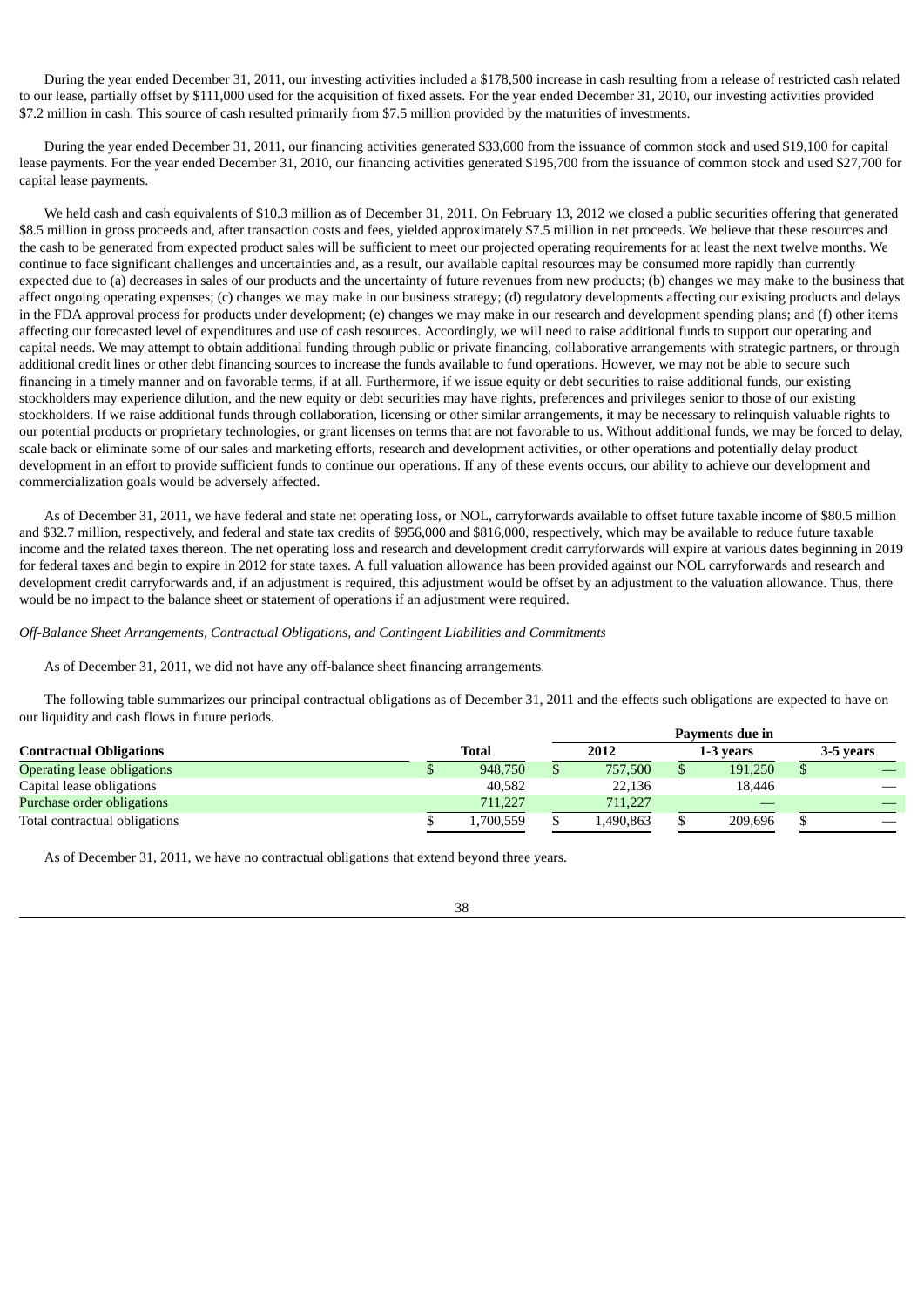## **Critical Accounting Policies and Estimates**

Our financial statements are based on the selection and application of generally accepted accounting principles, which require us to make estimates and assumptions about future events that affect the amounts reported in our financial statements and the accompanying notes. Future events and their effects cannot be determined with certainty. Therefore, the determination of estimates requires the exercise of judgment. Actual results could differ significantly from those estimates, and any such differences may be material to our financial statements. We believe that the policies set forth below may involve a higher degree of judgment and complexity in their application than our other accounting policies and represent the critical accounting policies used in the preparation of our financial statements. If different assumptions or conditions were to prevail, the results could be materially different from our reported results. Our significant accounting policies are presented within Note 2 to our Financial Statements.

## *Revenue Recognition and Accounts Receivable*

We recognize revenue when the following criteria have been met: persuasive evidence of an arrangement exists, delivery has occurred and risk of loss has passed, the seller's price to the buyer is fixed or determinable, and collection is reasonably assured.

Revenues associated with the sale of the ADVANCE devices to customers and distributors are recognized upon shipment provided that the selling price is fixed or determinable, persuasive evidence of an arrangement exists, collection of receivables is reasonably assured, product returns are reasonably estimable, and no continuing obligations exist. The revenues from the sale of an ADVANCE communication hub together with access to NeuroMetrix information systems are considered one unit of accounting and deferred and recognized on a straight-line basis over the estimated period of time that we provide the service associated with the information systems of three years. The resulting deferred revenue and deferred costs are presented as separate line items on the accompanying balance sheet. Revenues related to extended service agreements for the devices are recognized ratably over the term of the extended service agreement.

Revenues associated with the sale of the NC-stat DPNCheck devices are recognized upon shipment provided that the selling price is fixed or determinable, persuasive evidence of an arrangement exists, collection of receivables is reasonably assured, product returns are reasonably estimable, and no continuing obligations exist.

Revenues also include sales of consumables, including single use nerve specific electrodes, EMG needles, and other accessories. These revenues are recognized upon shipment provided that the selling price is fixed or determinable, persuasive evidence of an arrangement exists, collection of receivables is reasonably assured, and product returns are reasonably estimable.

When multiple elements are contained in a single arrangement, we allocate revenue between the elements based on their relative selling prices. We determine selling price using vendor specific objective evidence, or VSOE, if it is available, third-party evidence, or TPE, if VSOE is not available, and best estimate of selling price, or BESP, if neither VSOE nor TPE are available. We generally expect that it will not be able to establish TPE due to the nature of the markets in which it competes, and, as such, it will typically determine selling price using VSOE or if not available, BESP. The objective of BESP is to determine the selling price of a deliverable on a standalone basis. Our determination of BESP involves a weighting of several factors based on the specific facts and circumstances of an arrangement. Specifically, we consider the cost to produce the deliverable, the anticipated margin on that deliverable, the selling price and profit margin for similar parts, our ongoing pricing strategy, the value of any enhancements that have been built into the deliverable, and the characteristics of the varying markets in which the deliverable is sold.

Revenue recognition involves judgments, including assessments of expected returns, allowance for doubtful accounts, and expected customer relationship periods. We analyze various factors, including a review of specific transactions, our historical returns, average customer relationship periods, customer usage, customer balances, and market and economic conditions. Changes in judgments or estimates on these factors could materially impact the timing and amount of revenues and costs recognized. Should market or economic conditions deteriorate, our actual return or bad debt experience could exceed our estimate.

Trade accounts receivable are recorded at the invoiced amount and do not bear interest. Certain product sales are made with a 30-day right of return. Since we can reasonably estimate future returns, we recognize revenues associated with product sales that contain a right of return upon shipment and at the same time we record a sales return reserve, which reduces revenue and accounts receivable by the amount of estimated returns.

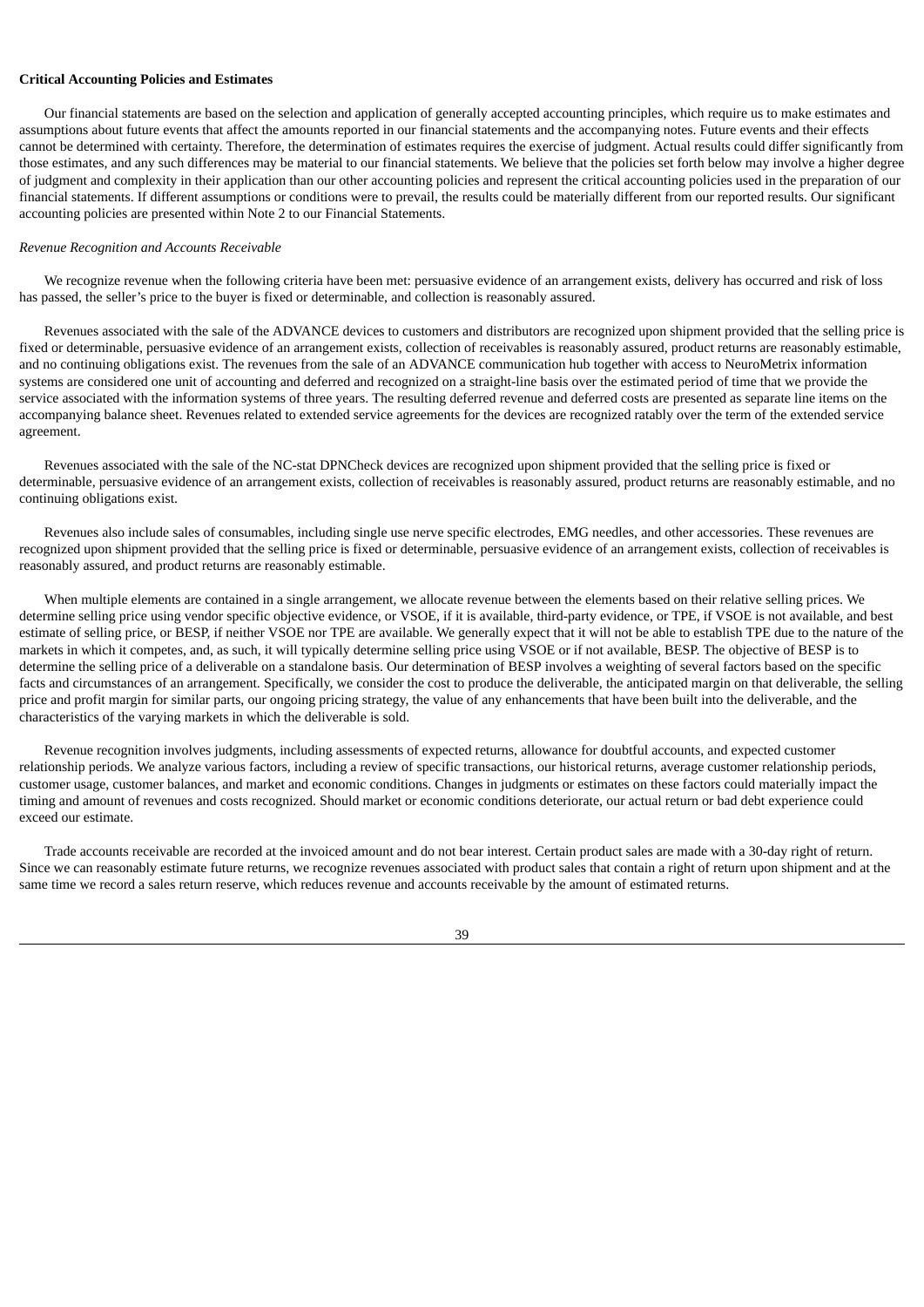The allowance for doubtful accounts is our best estimate of the amount of probable credit losses in our existing accounts receivable. We review our allowance for doubtful accounts and determine the allowance based on an analysis of customer past payment history, product usage activity, and recent communications between us and the customer. Based on the current market environment we could have increased risk with the collections of our account receivables. Individual customer balances which are past due and over 90 days outstanding are reviewed individually for collectibility. Account balances are written-off against the allowance when we feel it is probable the receivable will not be recovered. We do not have any off-balance sheet credit exposure related to our customers.

### *Inventories*

The realizable value of inventories is based upon the types and levels of inventories held, forecasted demand, pricing, competition, and changes in technology. Our consumables have an eighteen-month shelf life. Should current market and economic conditions deteriorate, our actual recoveries could be less than our estimates.

# **Recently Issued or Adopted Accounting Pronouncements**

In September 2009, the Emerging Issues Task Force, or EITF, issued new rules pertaining to the accounting for revenue arrangements with multiple deliverables. The new rules provide an alternative method for establishing fair value of a deliverable when vendor specific objective evidence cannot be determined. The guidance provides for the determination of the best estimate of selling price to separate deliverables and allows the allocation of arrangement consideration using this relative selling price model. The guidance supersedes the prior multiple element revenue arrangement accounting rules. The new guidance was adopted prospectively by us beginning January 1, 2011. Adoption has not had a material effect on our financial statements.

In September 2009, the EITF issued new rules to exclude (a) non-software components of tangible products and (b) software components of tangible products that are sold, licensed, or leased with tangible products when the software components and non-software components of the tangible product function together to deliver the tangible product's essential functionality . The new guidance was adopted prospectively by us beginning January 1, 2011. Adoption has not had a material effect on our financial statements.

In January 2010, the Financial Accounting Standards Board issued Accounting Standards Update No. 2010-06*, "Fair Value Measurements and Disclosures (Topic 820)—Improving Disclosures about Fair Value Measurements"*, or ASU 2010-06. ASU 2010-06 requires new disclosures regarding significant transfers in and out of Levels 1 and 2, as well as information about activity in Level 3 fair value measurements, including presenting information about purchases, sales, issuances, and settlements on a gross versus a net basis in the Level 3 activity roll forward. In addition, ASU 2010-06 also clarifies existing disclosures regarding input and valuation techniques, as well as the level of disaggregation for each class of assets and liabilities. ASU No. 2010-06 is effective for interim and annual periods beginning after December 15, 2009, except for the disclosures pertaining to purchases, sales, issuances, and settlements in the rollforward of Level 3 activity, which were effective for interim and annual periods beginning after December 15, 2010. The new guidance was adopted prospectively by us beginning January 1, 2011. Adoption has not had a material effect on our financial statements.

In May 2011, the Financial Accounting Standards Board, or FASB, issued Accounting Standards Update, or ASU, No. 2011-04*, "Fair Value* Measurement (Topic 820)—Amendments to Achieve Common Fair Value Measurement and Disclosure Requirements in U.S. GAAP and IFRSs", or ASU 2011-04. The amendments in ASU 2011-04 result in common fair value measurement and disclosure requirements in GAAP and International Financial Reporting Standards, or IFRS. Consequently, the amendments change the wording used to describe many of the requirements in GAAP for measuring fair value and for disclosing information about fair value measurements. The new guidance is to be adopted prospectively, effective for interim and annual periods beginning after December 15, 2011. We do not believe adoption of ASU 2011-04 will have a material effect on our financial statements.

In June 2011, the FASB issued ASU No. 2011-05, *"Comprehensive Income (Topic 220) —Presentation of Comprehensive Income"*, or ASU No. 2011- 05. ASU No. 2011-05 requires that all nonowner changes in stockholders' equity be presented either in a single continuous statement of comprehensive income or in two separate but consecutive statements, eliminating the option to present other comprehensive income in the statement of changes in equity. Under either choice, items that are reclassified from other comprehensive income to net income are required to be presented on the face of the financial statements where the components of net income and the components of other comprehensive income are presented. In December 2011, the FASB issued ASU No. 2011-12, "Deferral of the Effective Date for Amendments to the Presentation of Reclassifications of Items Out of Accumulated Other Comprehensive *Income in Accounting Standards Update No. 2011-05"*, which defers the requirement within ASU No. 2011-05 to present on the face of the financial statements the effects of reclassifications out of accumulated other comprehensive income on the components of net income and other comprehensive income for all periods presented. During the deferral, entities should continue to report reclassifications out of accumulated other comprehensive income consistent with the presentation requirements in effect prior to the issuance of ASU No. 2011-05. These ASUs are to be adopted retrospectively, effective for interim and annual periods beginning after December 15, 2011. We do not believe adoption of these ASUs will have a material effect on our financial statements.

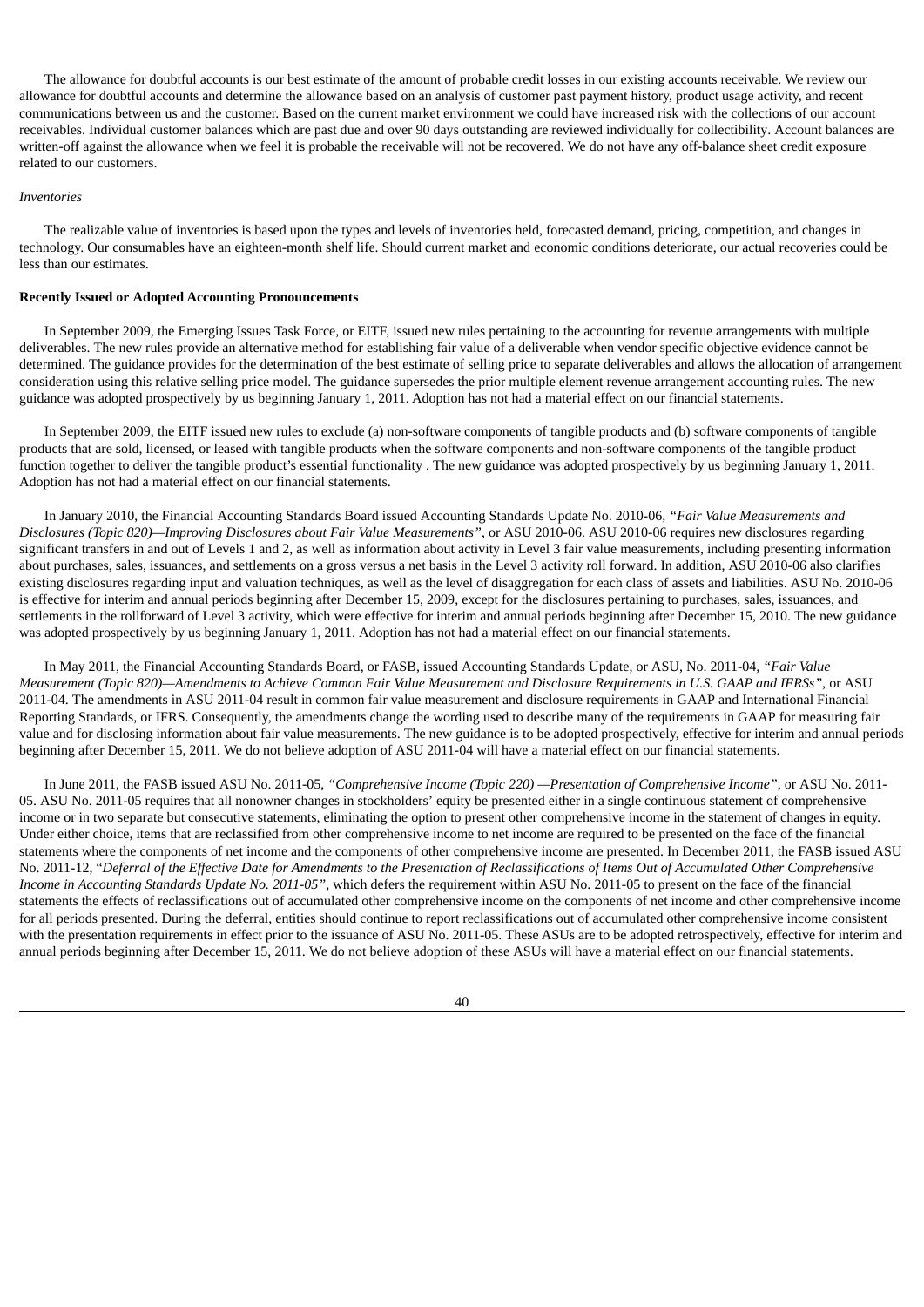## **ITEM 7A. Quantitative and Qualitative Disclosures about Market Risk**

We do not use derivative financial instruments in our investment portfolio and have no foreign exchange contracts. Our financial instruments consist of cash and cash equivalents. We consider investments that, when purchased, have a remaining maturity of 90 days or less to be cash equivalents. The primary objectives of our investment strategy are to preserve principal, maintain proper liquidity to meet operating needs, and maximize yields. To minimize our exposure to an adverse shift in interest rates, we invest mainly in cash equivalents and short-term investments with a maturity of twelve months or less and maintain an average maturity of twelve months or less. We do not believe that a notional or hypothetical 10% change in interest rate percentages would have a material impact on the fair value of our investment portfolio or our interest income.

## **ITEM 8. Financial Statements and Supplementary Data**

The information required by this item may be found on pages F-1 through F-22 of this Annual Report on Form 10-K with the exception of the unaudited summarized quarterly financial data which is presented below. Net income per common share is calculated independently for each of the periods presented. Therefore, the sum of the quarterly net loss per common share amounts will not necessarily equal the total for the full fiscal year. Per common share data and share amounts have been adjusted for all periods presented to reflect a 1-for-6 reverse split of our common stock completed on September 1, 2011.

|                                          | <b>Year Ended December 31, 2011</b> |  |             |  |             |  |             |  |              |  |
|------------------------------------------|-------------------------------------|--|-------------|--|-------------|--|-------------|--|--------------|--|
|                                          | First                               |  | Second      |  | Third       |  | Fourth      |  |              |  |
|                                          | Ouarter                             |  | Ouarter     |  | Ouarter     |  | Ouarter     |  | <b>Total</b> |  |
| Revenues                                 | 2.904.846                           |  | 2,571,840   |  | 2,560,226   |  | 2,359,863   |  | 10,396,775   |  |
| Cost of revenues                         | 1,255,575                           |  | 1,110,073   |  | 1,156,119   |  | 1,200,302   |  | 4,722,069    |  |
| Gross margin                             | 1,649,271                           |  | 1,461,767   |  | 1,404,107   |  | 1,159,561   |  | 5,674,706    |  |
| Net loss                                 | (2,697,257)                         |  | (2,436,718) |  | (2,430,842) |  | (2,416,288) |  | (9,981,105)  |  |
| Per common share data, basic and diluted | (0.70)                              |  | (0.63)      |  | (0.63)      |  | (0.63)      |  | (2.59)       |  |

|                                          |    | <b>Year Ended December 31, 2010</b> |  |             |  |             |  |                |    |              |  |
|------------------------------------------|----|-------------------------------------|--|-------------|--|-------------|--|----------------|----|--------------|--|
|                                          |    | First                               |  | Second      |  | Third       |  | Fourth         |    |              |  |
|                                          |    | Quarter (1)                         |  | Ouarter     |  | Ouarter     |  | <b>Quarter</b> |    | <b>Total</b> |  |
| Revenues                                 | ۰υ | 3,566,393                           |  | 3,852,476   |  | 3,414,335   |  | 3,066,466      |    | 13,899,670   |  |
| Cost of revenues                         |    | 1,296,014                           |  | 1,405,348   |  | 1,347,816   |  | 3,001,031(2)   |    | 7,050,209    |  |
| Gross margin                             |    | 2,270,379                           |  | 2.447.128   |  | 2,066,519   |  | 65.435         |    | 6.849.461    |  |
| Net loss                                 |    | (4,764,029)                         |  | (4,519,071) |  | (3,400,181) |  | (4,207,867)    |    | (16,891,148) |  |
| Per common share data, basic and diluted |    | (1.24)                              |  | (1.18)      |  | (0.89)      |  | (1.09)         | -S | (4.40)       |  |

**(1)** As reported in our Quarterly Report on Form 10-Q for the quarterly period ended June 30, 2010, filed with the SEC on August 10, 2010, during the second quarter of 2010, we identified fraudulent sales transactions involving two sales representatives, resulting in a \$146,333 overstatement of revenues for the quarter ended March 31, 2010. We believe that these sales transactions, individually and in the aggregate, are not material to the financial results as reported in previously issued interim financial statements for the quarter ended March 31, 2010. As of and for the quarter ended March 31, 2010, these sales transactions affected the financial statements as follows: an overstatement of revenues of \$146,333; an overstatement of the associated cost of revenue and sales commissions of \$38,078 and \$30,937, respectively; an overstatement of accounts receivable of \$158,239, which includes an overstatement of sales tax payable of \$11,905; an understatement of inventory of \$31,673, net of inventory losses of \$6,405; an understatement of other current assets of \$32,343 related to an insurance receivable for the associated loss claim less a \$5,000 deductible; and an understatement of accumulated deficit of \$82,318. There was no impact to total net cash used in operating activities within the statement of cash flows for the quarter ended March 31, 2010. The summarized quarterly financial data for the quarter ended March 31, 2010 presented above has been revised to reflect these adjustments.

**(2)** We recorded inventory charges of \$1.8 million related to a strategic change in direction that was announced on January 4, 2011.

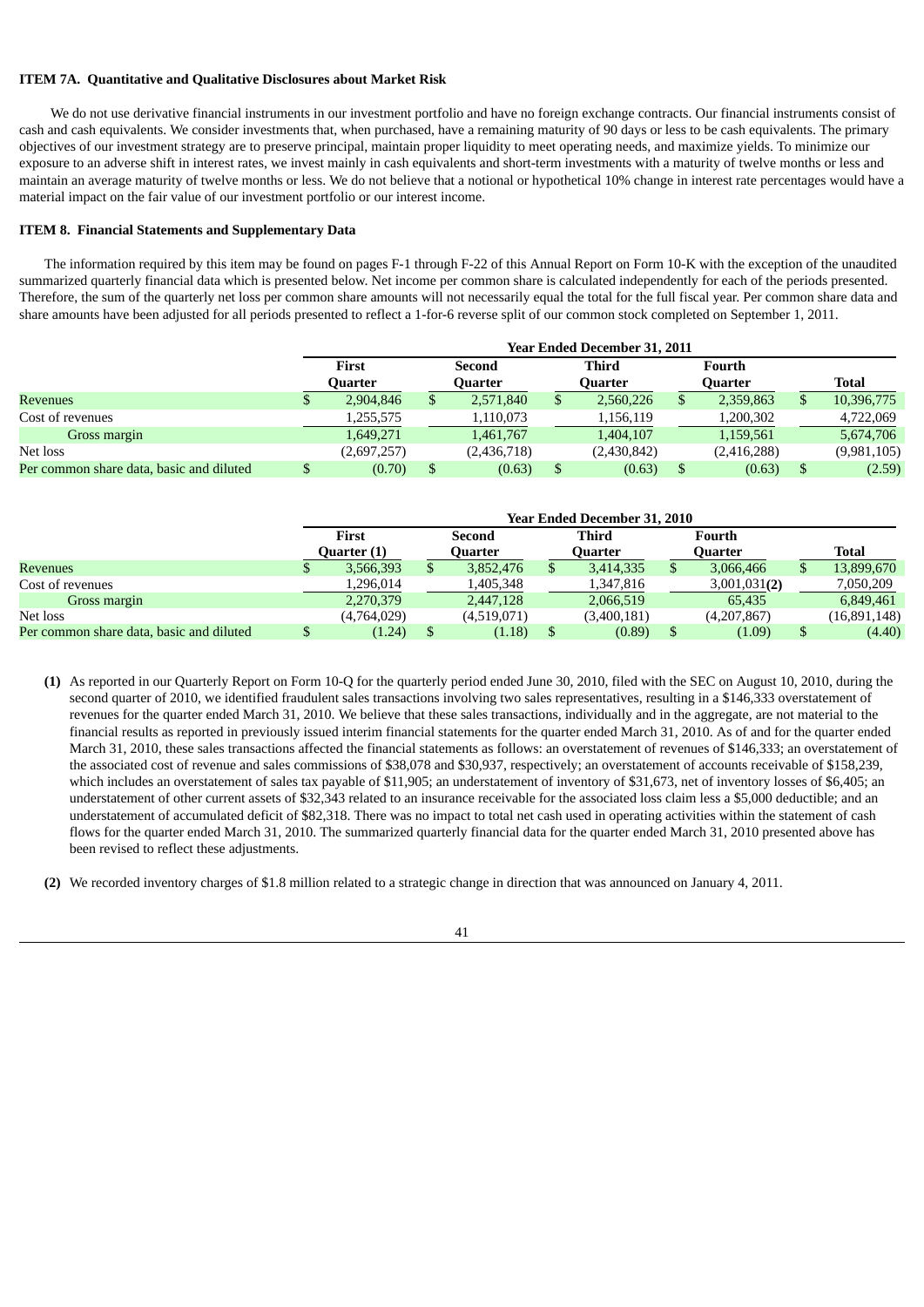### **ITEM 9. Changes in and Disagreements with Accountants on Accounting and Financial Disclosure**

There have been no changes in or disagreements with accountants on accounting and financial disclosure matters in the last fiscal year.

## **ITEM 9A. Controls and Procedures**

## **(a) Evaluation of disclosure controls and procedures.**

Our principal executive officer and principal financial officer, after evaluating the effectiveness of our disclosure controls and procedures (as defined in Exchange Act Rules 13a-15(e) and 15d-15(e)) as of the end of the period covered by this Form 10-K, have concluded that, based on such evaluation, our disclosure controls and procedures were effective to ensure that information required to be disclosed by us in the reports that we file or submit under the Exchange Act is recorded, processed, summarized and reported, within the time periods specified in the SEC's rules and forms, and is accumulated and communicated to our management, including our principal executive and principal financial officers, or persons performing similar functions, as appropriate to allow timely decisions regarding required disclosure.

# **(b) Management's Report on Internal Control Over Financial Reporting.**

Our management is responsible for establishing and maintaining adequate internal control over financial reporting, as such term is defined in Rules 13a-15(f) and 15d-15(f) under the Exchange Act. Because of its inherent limitations, internal control over financial reporting may not prevent or detect misstatements. Also, projections of any evaluation of effectiveness to future periods are subject to the risk that controls may become inadequate because of changes in conditions, or that the degree of compliance with the policies or procedures may deteriorate. Under the supervision and with the participation of our management, including our Chief Executive Officer and our Chief Financial Officer, we conducted an evaluation of the effectiveness of our internal control over financial reporting as of December 31, 2011 based on the criteria in *Internal Control—Integrated Framework* issued by the Committee of Sponsoring Organizations of the Treadway Commission ("COSO"). Based on our evaluation under the framework in *Internal Control—Integrated Framework* issued by the COSO, our management concluded that our internal control over financial reporting was effective as of December 31, 2011.

This Annual Report does not include an attestation report of our independent registered public accounting firm regarding internal control over financial reporting. Management's report was not subject to attestation by our independent registered public accounting firm pursuant to rules of the SEC that permit us to provide only management's report in this Annual Report.

### **(c) Changes in internal control over financial reporting.**

There have been no changes to our internal control over financial reporting (as defined in Rules 13a-15(f) and 15d-15(f) under the Exchange Act) during the quarter ended December 31, 2011 that have materially affected, or are reasonably likely to materially affect, our internal control over financial reporting.

### **ITEM 9B. Other Information**

None.

42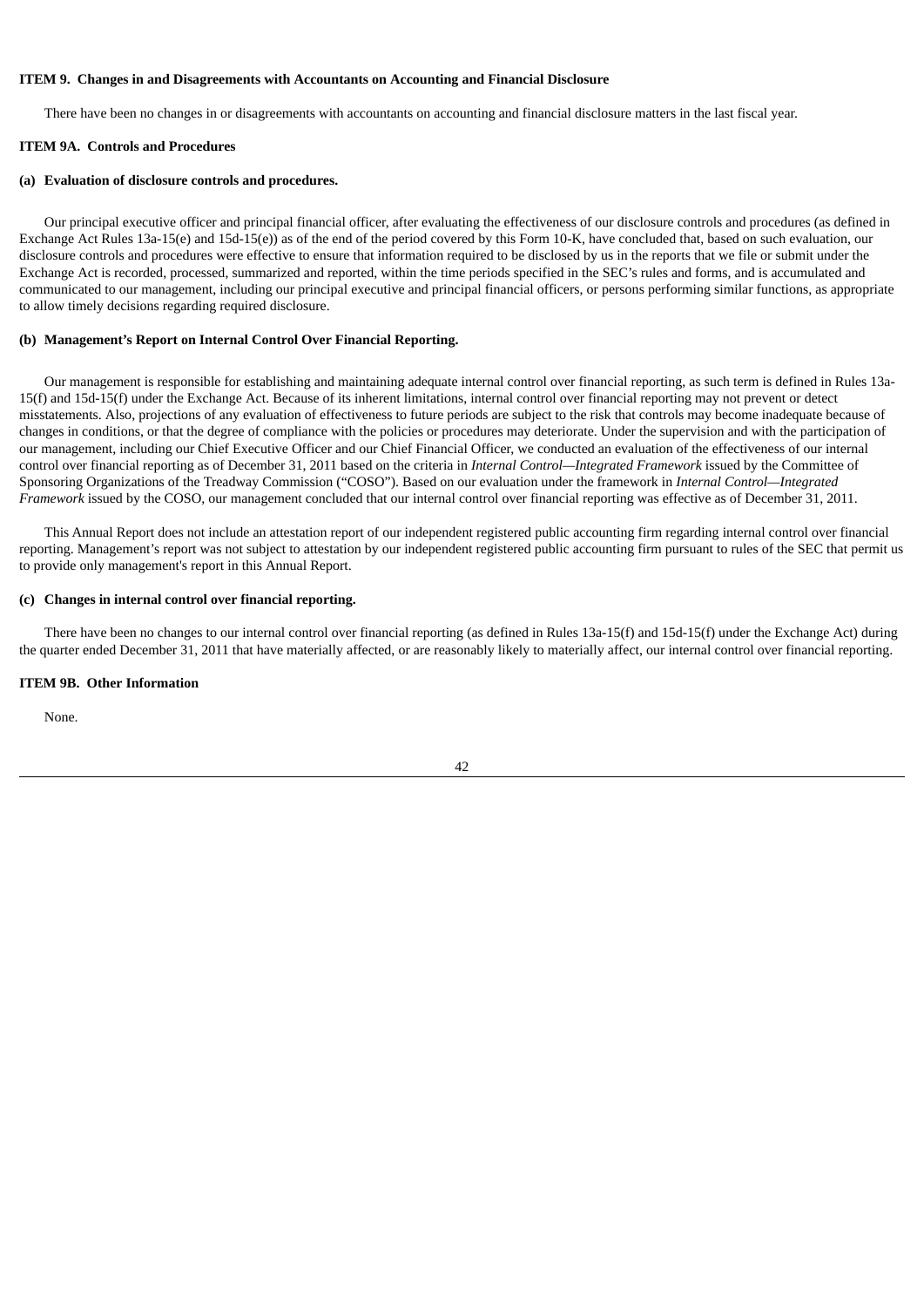### **PART III**

## **ITEM 10. Directors, Executive Officers and Corporate Governance**

## **DIRECTORS AND EXECUTIVE OFFICERS**

The following table and biographical descriptions set forth information regarding our executive officers and directors, based on information furnished to us by each executive officer and director, as of February 15, 2012:

| Name                            | Age  | <b>Position</b>                                                         |
|---------------------------------|------|-------------------------------------------------------------------------|
|                                 |      |                                                                         |
| Shai N. Gozani, M.D., Ph.D      | 47   | Chairman of the Board, Chief Executive Officer, President and Secretary |
| Thomas T. Higgins               | 60   | Senior Vice President, Chief Financial Officer and Treasurer            |
| <b>Guy Daniello</b>             | 67   | Senior Vice President of Information Technology                         |
| Krishnamurthy Balachandran      | 53   | Senior Vice President, Chief Operating Officer, Neurodiagnostics        |
| Michael Williams, Ph.D          | 55 - | Senior Vice President Engineering, Chief Technology Officer             |
| David E. Goodman, M.D. $(1)(2)$ | 55   | Director                                                                |
| Allen J. Hinkle, M.D.(2)        | 61   | Director                                                                |
| Nancy E. Katz                   | 52   | Director                                                                |
| Charles R. LaMantia $(1)(3)$    | 72   | <b>Director</b>                                                         |
| Timothy R. Surgenor $(1)(3)$    |      | Director                                                                |

(1) Member of Audit Committee

(2) Member of Compensation Committee

(3) Member of Nominating and Corporate Governance Committee

**Shai N. Gozani, M.D., Ph.D.** founded our company in 1996 and currently serves as Chairman of our Board of Directors and as our President, Chief Executive Officer and Secretary. Since founding our company in 1996, Dr. Gozani has served in a number of positions at our company including Chairman since 1996, President from 1996 to 1998 and from 2002 to the present, Chief Executive Officer since 1997 and Secretary since July 2008. Dr. Gozani holds a B.A. in computer science, an M.S. in Biomedical Engineering and a Ph.D. in Neurobiology, from the University of California, Berkeley. He also received an M.D. from Harvard Medical School and the Harvard-M.I.T. Division of Health Sciences at M.I.T. Prior to forming our company, Dr. Gozani completed a neurophysiology research fellowship in the laboratory of Dr. Gerald Fischbach at Harvard Medical School. Dr. Gozani has published articles in the areas of basic and clinical neurophysiology, biomedical engineering and computational chemistry. The Board has concluded that Dr. Gozani should serve as a director because Dr. Gozani's extensive knowledge of engineering and neurophysiology, combined with the unique understanding of our technology and business he has gained as our founder and as a key executive, provides invaluable insight to our Board and to the entire organization.

**Thomas T. Higgins** has served as our Senior Vice President, Chief Financial Officer and Treasurer since September 2009. Prior to joining NeuroMetrix, from January 2005 to March 2008, Mr. Higgins was Executive Vice President and Chief Financial Officer at Caliper Life Sciences, Inc, a provider of technology and services for life sciences research. Before Caliper, Mr. Higgins was Executive Vice President, Operations and Chief Financial Officer at V.I. Technologies, Inc. (Vitex), a biotechnology company addressing blood safety. Before Vitex, Mr. Higgins served at Cabot Corporation in various senior finance and operations roles. His last position at Cabot was President of Distrigas of Massachusetts Corporation, a subsidiary involved in the liquefied natural gas business, and prior to that he was responsible for Cabot's Asia Pacific carbon black operations. Before joining Cabot, Mr. Higgins was with PricewaterhouseCoopers where he started his career. Mr. Higgins holds a BBA with honors from Boston University.

43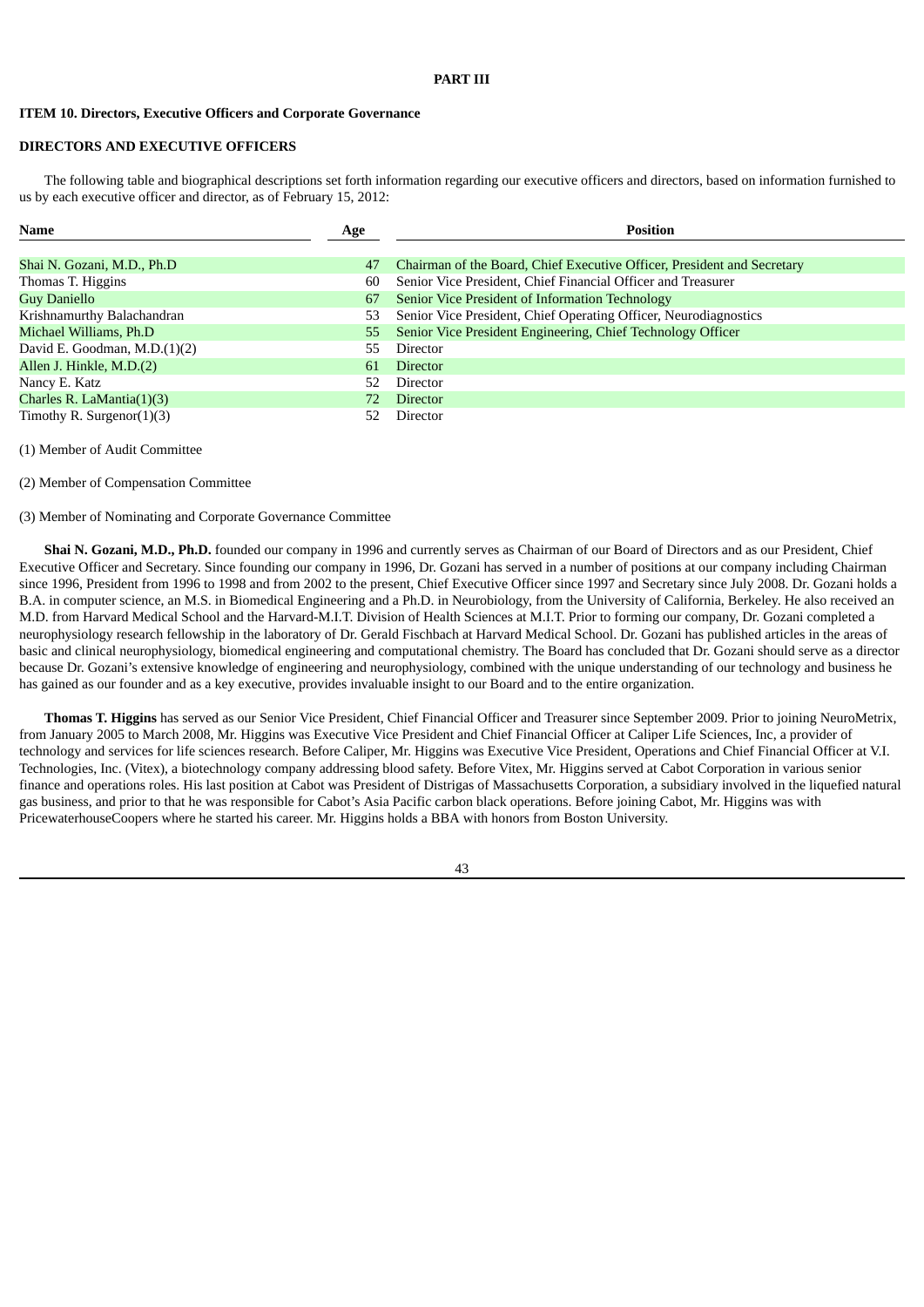**Guy Daniello** has served as our Senior Vice President of Information Technology since July 2003 and, prior to that time, as our Vice President of Information Technology and Director of Information Technology since 1998. Prior to joining NeuroMetrix, Mr. Daniello was an independent software consultant, the Senior Vice President of Engineering at Shiva Corporation from 1996 to 1997, and the Chief Technology Officer and Vice President of Product Development at Gandalf Technologies from 1993 to 1996. In 1991 he founded Network Architects, a software company. Prior to starting Network Architects, he served as President and Chief Executive Officer of Datamedia Corp. and the Director of Small Systems Development at Honeywell Information Systems. Mr. Daniello holds a B.S. in business administration from Northeastern University.

**Krishnamurthy Balachandran** has served as our Senior Vice President and General Manager, International since April 2010. In January 2011 he assumed additional responsibilities as Chief Operating Officer, Neurodiagnostics. Prior to joining NeuroMetrix, from November 2007 to April 2010, Mr. Balachandran was Vice President and General Manager of Cardinal Health's NeuroCare Division, a provider of technology and services to the neurophysiology industry. Before joining Cardinal Health, Mr. Balachandran worked at with Hewlett Packard as Senior Director, Global Alliances from April 1999 to December 2006. Prior to joining Hewlett Packard, Mr. Balachandran was Vice President, International Sales and Marketing for Nicolet Biomedical, the leading business in EMG and nerve conduction testing which was subsequently acquired by Cardinal Health and became its NeuroCare division. Mr. Balachandran started his career in sales with Blue Star, Ltd of India. Mr. Balachandran, an electrical engineer from the National Institute of Technology in India, holds an MBA in Marketing from the Indian Institute of Management in Ahmedabad, India.

**Michael Williams, Ph.D.** has served as our Senior Vice President of Engineering and Chief Technology Officer since September 2011 and, prior to that time, as our Senior Vice President of Engineering since July 2003 and as Vice President of Engineering since May 2000. From March 1996 to January 2000, Dr. Williams served as Division President at Radionics, where he was responsible for all software-based products, including treatment planning and imageguided surgery. Prior to Radionics, he served as an engineer at Hughes Aircraft Space & Communications Group. Dr. Williams received a B.S. in physics and mathematics from University of Puget Sound and an M.S. and Ph.D. in Physics from Brown University.

**David E. Goodman, M.D.** has served as a member of our Board of Directors since June 2004. Dr. Goodman currently serves as an independent consultant and practicing physician. During 2010, Dr. Goodman has served as President and Chief Executive Officer of SEDline, Inc., a research-focused company with the mission to expand the scope and applications for neuromonitoring. From 2008 to 2009, Dr. Goodman served as Executive Vice President of Business Development for Masimo Corporation, a manufacturer of non-invasive patient monitors. From 2006 to 2008, Dr. Goodman served as an independent consultant providing product design, regulatory and analytical consulting services to medical device and biopharmaceutical companies and also served in this capacity from 2003 to 2004 and from 2001 to 2002. From 2005 to 2006, Dr. Goodman served as President and Chief Executive Officer of BaroSense, Inc., a medical device company focused on developing minimally invasive devices for the long-term treatment of obesity. From 2004 to 2005, Dr. Goodman served as President and Chief Executive Officer of Interventional Therapeutic Solutions, Inc., an implantable drug delivery systems company. From 2002 to 2003, Dr. Goodman served as Chairman, President and Chief Executive Officer of Pherin Pharmaceuticals, a pharmaceutical discovery and development company. From 1994 to 2001, Dr. Goodman held various positions, including Chief Executive Officer, Chief Medical Officer and director, for LifeMasters Supported SelfCare, Inc., a disease management services company that Dr. Goodman founded. Dr. Goodman also serves as a director of Sound Surgical Technologies LLC, a private manufacturer of aesthetic surgical tools. Dr. Goodman holds a B.A.S. in applied science and bioengineering and a M.S.E. in bioengineering from the University of Pennsylvania. He also received an M.D. from Harvard Medical School and the Harvard-M.I.T. Division of Health Sciences and Technology. The Board has concluded that Dr. Goodman should serve as a director because Dr. Goodman's medical and engineering background and his many years of executive experience in the medical device industry provide important experience and expertise to the Board.

**Allen J. Hinkle, M.D.** has served as a member of our Board of Directors since January 2006. From December 2010 through the present, Dr. Hinkle has served as the Chief Medical Officer of MVP Health Care, a not-for-profit health insurer. Dr. Hinkle was the Chief Medical Officer and Senior Vice President for Tufts Health Plan in Massachusetts, a health insurance provider, where he was responsible for medical management programs and initiatives from 2004 to 2009. Prior to becoming the Chief Medical Officer of Tufts Health Plan, Dr. Hinkle was Senior Medical Director and Vice President of Health Care Quality, Policy and Innovations at Blue Cross Blue Shield of Massachusetts, a health insurance provider, from 2001 through September 2004. From 1995 to 2001, Dr. Hinkle was the Chief Medical Officer and Senior Vice President of Quality—Healthcare Management for Anthem Blue Cross Blue Shield of New Hampshire and Matthew Thornton Plan, health insurance provider organizations. Dr. Hinkle has over 30 years of experience in the healthcare field. Dr. Hinkle received a B.S. from the University of Massachusetts at Amherst and an M.D. from Albert Einstein College of Medicine in New York. He is board certified in pediatrics and anesthesiology and is an Associate Professor of Anesthesiology and Pediatrics at Dartmouth Medical School. He also owns several U.S. patents on medical devices. The Board has concluded that Dr. Hinkle should serve as a director because Dr. Hinkle's years of experience as a physician and in executive positions in the health insurance industry provide the Board with valuable insights in the areas of product development and reimbursement.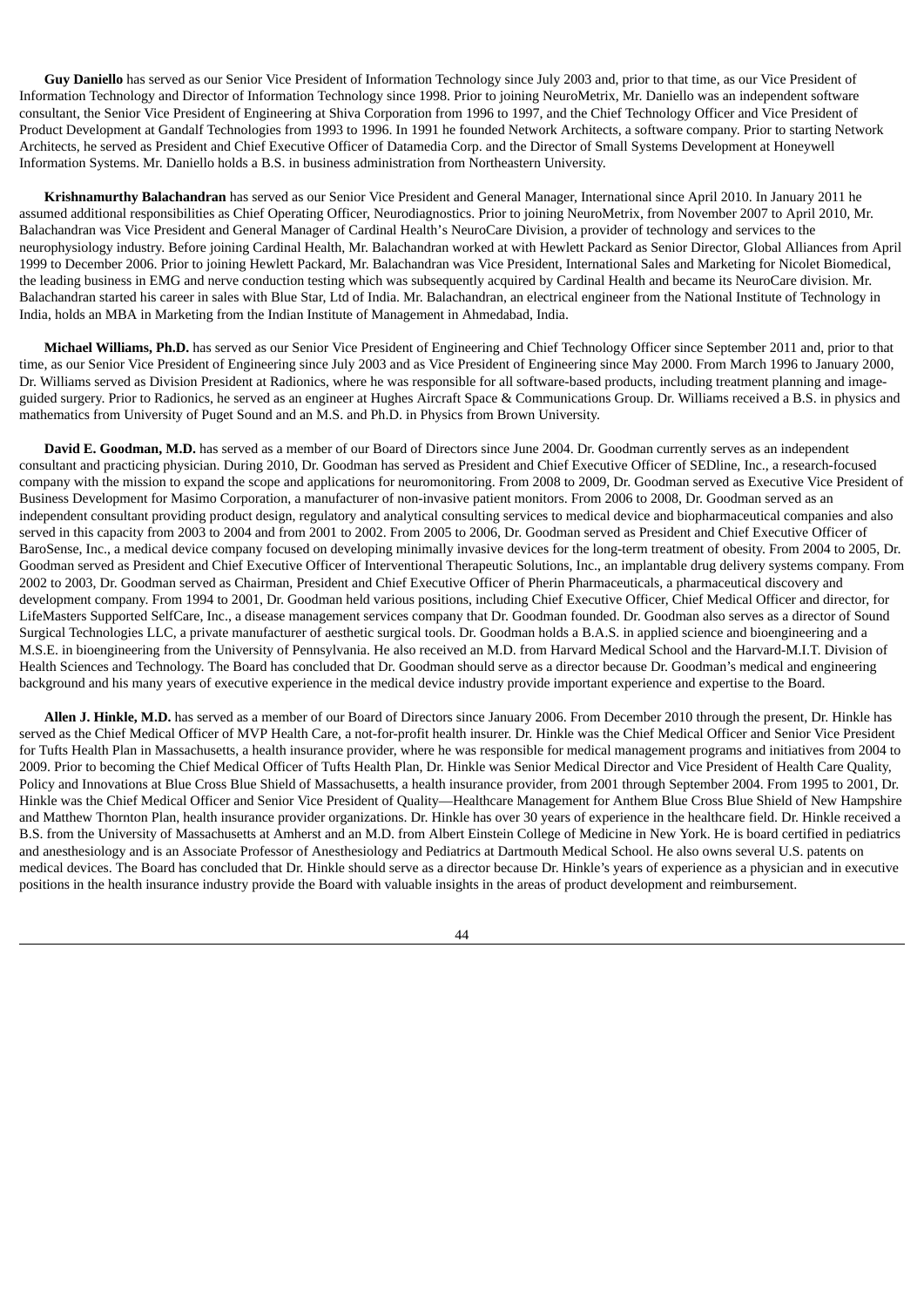**Nancy E. Katz** has served as a member of our Board of Directors since December 2010. Since May 2011, Ms. Katz has served as Vice President, Consumer Marketing and Market Development at Medtronic, Inc., a medical technology company. From July 2005 to July 2010, Ms. Katz was Senior Vice President, Bayer Diabetes Care—North America. Prior to this position, she was President and Chief Executive Officer of Calypte Biomedical Corporation, a manufacturer of HIV diagnostics, President of Zila Pharmaceutical, Inc, a manufacturer of oral care products, and held senior marketing positions with the Lifescan division of Johnson & Johnson (blood glucose diabetes products), Schering-Plough Healthcare Products, and with American Home Products. She has previously served on the Boards of Directors of Neoprobe Corporation (AMEX: NEOP), Calypte Biomedical Corporation, LXN Corporation and Pepgen Corporation. She received a B.S. in business from the University of South Florida. The Board has concluded that Ms. Katz should serve as a director because her experience in diabetes care and marketing into the diabetes sector provides valuable insight to the Board and management in our diabetes strategy.

**Charles R. LaMantia** has served as a member of our Board of Directors since November 2004. In July 1999, Mr. LaMantia retired from the position of Chief Executive Officer, Chairman and President of Arthur D. Little, Inc, a worldwide professional service company with activities in management consulting, technology and product development, and environmental, health and safety. Mr. LaMantia served as Chief Executive Officer, and President of Arthur D. Little from July 1988 to July 1999. From October 1986 to July 1988, Mr. LaMantia held the position of President and Chief Operating Officer at Arthur D. Little. From 1981 to 1986, Mr. LaMantia served as President and Chief Executive Officer of Koch Process Systems, Inc., an integrated engineering and manufacturing company, owned by Koch Industries. From 1977 to 1981, Mr. LaMantia served as Vice President in charge of Arthur D. Little's Chemical and Metallurgical Engineering business. Mr. LaMantia currently serves on the Board of Directors of State Street Corporation (NYSE: STT). Mr. LaMantia received a B.A., B.S., M.S., and Sc.D. in chemical engineering from Columbia University and completed the Advanced Management Program of Harvard Business School. He was a Sloan Foundation Fellow, a National Science Foundation Fellow, and is a member of Phi Beta Kappa and Tau Beta Pi. He served as an officer in the United States Navy. The Board has concluded that Mr. LaMantia should serve as a director because Mr. LaMantia's extensive corporate leadership experience and public company board experience provides the Board with valuable finance, accounting and executive management experience.

**Timothy R. Surgenor** has served as a member of our Board of Directors since April 2009. Since April 2009, Mr. Surgenor has been a partner at Red Sky Partners, LLC, a provider of general management consulting services to the biotechnology and medical device industries. From 2003 to 2009, Mr. Surgenor served as President, Chief Executive Officer and director of Cyberkinetics Neurotechnology Systems (OTC: CYKN.PK), a medical device company. From January 1999 to January 2003, Mr. Surgenor was Executive Vice President at Haemonetics Corporation, which is a medical device company. From 1994 to 1999, Mr. Surgenor was President of Genzyme Tissue Repair, the cell therapy division of Genzyme Corporation. Previously, Mr. Surgenor was Executive Vice President and Chief Financial Officer of BioSurface Technology, Inc. and also held various positions in operations at Integrated Genetics. Mr. Surgenor received a B.A. in Biochemistry from Williams College and an M.B.A. from Harvard Business School. The Board has concluded that Mr. Surgenor should serve as a director because Mr. Surgenor's long career in the medical device and biotechnology business as both an entrepreneur and in senior executive positions in public companies provides the Board with important industry experience as well as valuable finance, accounting and executive management expertise.

## **BOARD MATTERS AND CORPORATE GOVERNANCE**

#### **Board of Directors**

Our amended and restated certificate of incorporation, as amended, provides for a classified board of directors consisting of three staggered classes of directors (Class I, Class II and Class III). The members of each class of our Board of Directors serve for staggered three-year terms, with the terms of our Class I, Class II and Class III directors expiring upon the election and qualification of directors at the annual meetings of stockholders to be held in 2014, 2012, and 2013, respectively. Currently:

- *•* our Class I directors are Allen J. Hinkle, M.D. and Timothy R. Surgenor;
- *•* our Class II directors are Shai N. Gozani, M.D., Ph.D. and Charles R. LaMantia; and
- *•* our Class III directors are David E. Goodman, M.D. and Nancy E. Katz.

Our Board of Directors has determined that Dr. Goodman, Dr. Hinkle, Mr. LaMantia, Mr. Surgenor, and Ms. Katz are independent directors for purposes of the corporate governance rules contained in the NASDAQ Marketplace Rules, or the NASDAQ rules. In making the independence determination with respect to Mr. Surgenor, our Board of Directors considered Mr. Surgenor's service to us as a consultant described below under Item 13, "Certain Relationships and Related Transactions, and Director Independence - Transactions with Related Persons".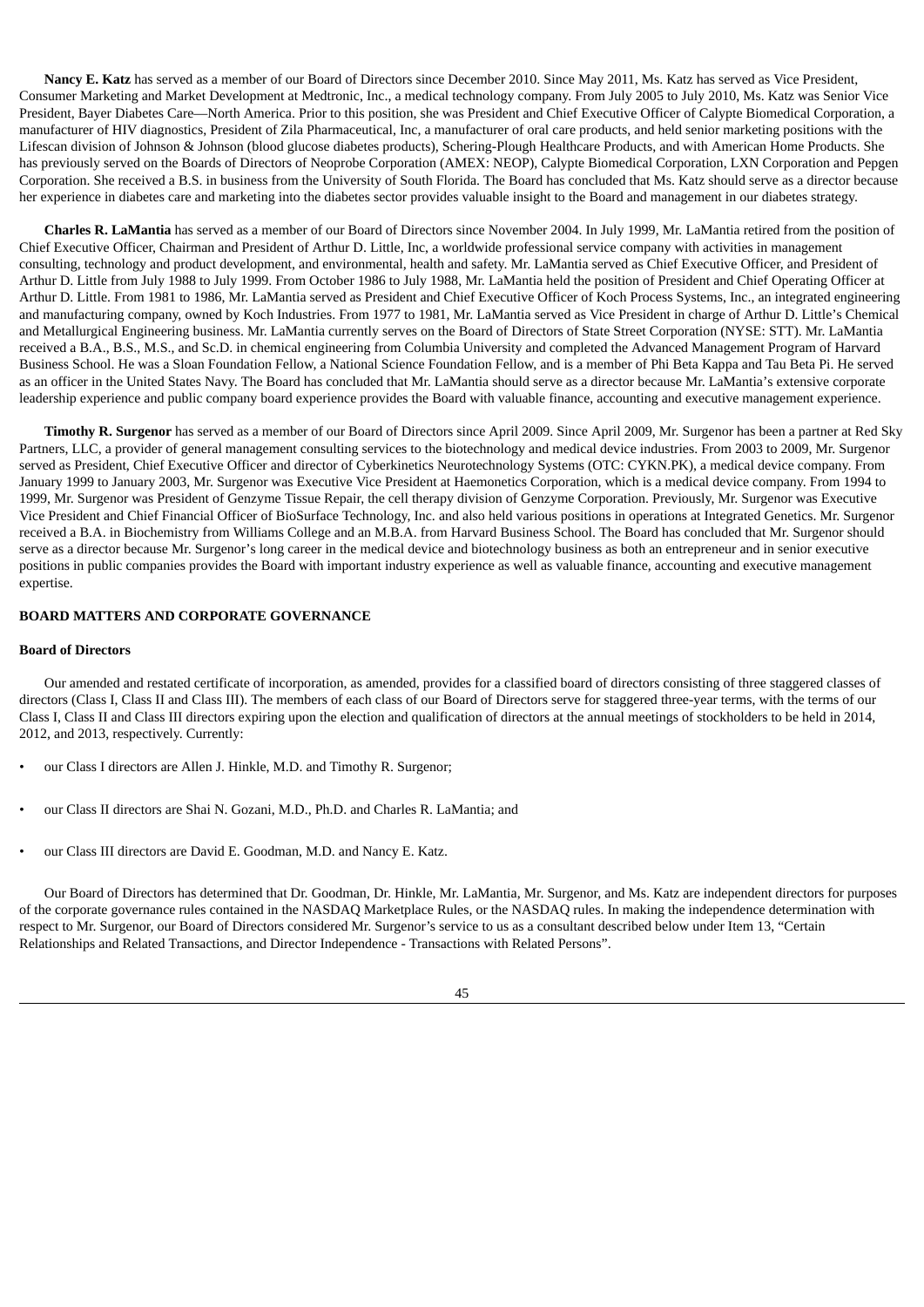Our Board of Directors has an Audit Committee, a Compensation Committee, and a Nominating and Corporate Governance Committee.

The Audit Committee currently consists of Mr. Surgenor, Chairman, and Dr. Goodman and Mr. LaMantia. The Audit Committee operates pursuant to a charter that was approved by our Board of Directors, a copy of which is available on our website at *http://www.neurometrix.com* under the heading "Investor Relations" and subheading "Corporate Governance". The purposes of the Audit Committee are to, among other functions, assist the Board of Directors in overseeing the operation of a comprehensive system of internal controls covering the integrity of our financial statements and reports, compliance with laws, regulations and corporate policies, and the qualifications, performance and independence of our registered public accounting firm. Dr. Goodman and Messrs. LaMantia and Surgenor are all "independent" as that term is defined in the rules of the SEC and the applicable NASDAQ rules relating to audit committee members. Our Board of Directors has determined that Messrs. LaMantia and Surgenor each qualify as "audit committee financial experts" as such term is defined in the rules of the SEC. The Audit Committee held five meetings during 2011.

### **Procedures by which Stockholders may Nominate Directors**

There have been no changes to the procedures disclosed in our proxy statement for the 2011 annual meeting of stockholders by which stockholders may nominate directors.

### **Code of Business Conduct and Ethics**

We have adopted a Code of Business Conduct and Ethics that applies to all of our directors, officers and employees, including our principal executive officer, principal financial officer, principal accounting officer or controller and persons performing similar functions. A current copy of the Code of Business Conduct and Ethics is available on our website at *http://www.neurometrix.com* under the heading "Investor Relations" and subheading "Corporate Governance," and we intend to disclose on this website any amendment to, or waiver of, any provision of the Code of Business Conduct and Ethics applicable to our directors or executive officers that would otherwise be required to be disclosed under the SEC rules, to the extent permitted, by the NASDAQ rules. A current copy of the Code of Business Conduct and Ethics may also be obtained, without charge, upon written request directed to us at: NeuroMetrix, Inc., 62 Fourth Avenue, Waltham, Massachusetts 02451, Attention: Compliance Officer.

# **Section 16(a) Beneficial Ownership Reporting Compliance**

Section 16(a) of the Exchange Act requires our directors and executive officers and holders of more than 10% of our common stock (collectively, "Reporting Persons") to file with the SEC initial reports of ownership and reports of changes in ownership of our common stock. Such Reporting Persons are required by regulations of the SEC to furnish us with copies of all such filings. Our records reflect that all reports which were required to be filed pursuant to Section 16(a) of the Exchange Act were filed on a timely basis, except that 12 Forms 4 were not filed on a timely basis as a result of administrative error for three transactions for each of Dr. Shai N. Gozani, Thomas T. Higgins, Guy Daniello, and Dr. Michael Williams in connection with the surrender of restricted shares upon vesting of such restricted shares to pay taxes.

#### **ITEM 11. Executive Compensation**

The information required by this Item will be contained in our definitive proxy statement for our 2012 Annual Meeting of Stockholders under the captions "Compensation of Executive Officers" and "Director Compensation Table - 2011" and is incorporated by reference herein.

## **ITEM 12. Security Ownership of Certain Beneficial Owners and Management and Related Stockholder Matters**

### **PRINCIPAL AND MANAGEMENT STOCKHOLDERS**

The following table sets forth certain information concerning beneficial ownership as of February 15, 2012, except as noted below, of our common stock by:

- *•* each of our directors;
- *•* each of our named executive officers;
- *•* all of our directors and executive officers as a group; and
- each stockholder known by us to beneficially own more than five percent of our common stock.
	- 46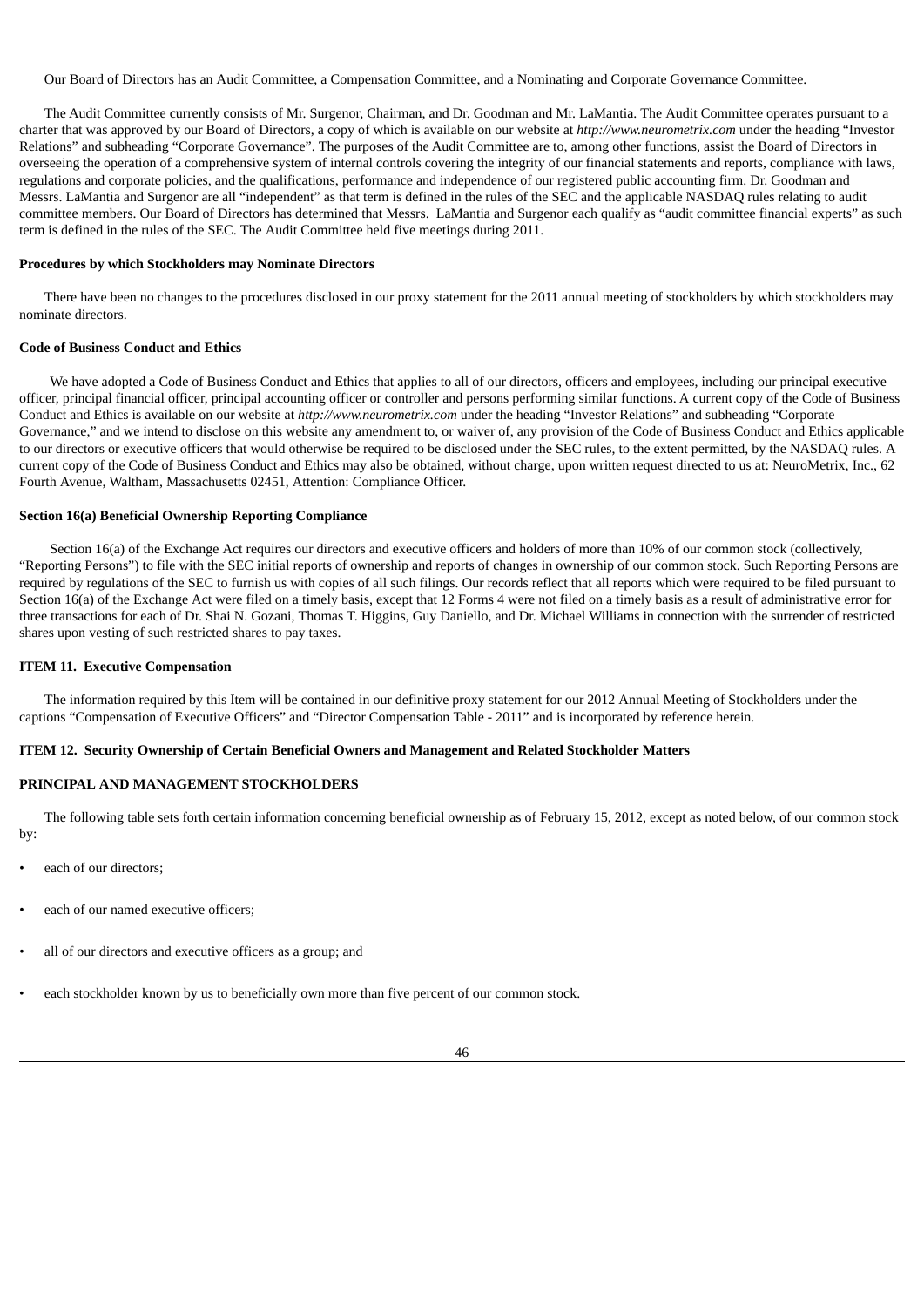The number of common shares "beneficially owned" by each stockholder is determined under rules issued by the SEC regarding the beneficial ownership of securities. This information is not necessarily indicative of beneficial ownership for any other purpose. Under these rules, beneficial ownership of common stock includes (1) any shares as to which the person or entity has sole or shared voting power or investment power and (2) any shares as to which the person or entity has the right to acquire beneficial ownership within 60 days after February 15, 2012, including any shares that could be purchased by the exercise of options or warrants on or within 60 days after February 15, 2012. Each stockholder's percentage ownership is based on 12,430,905 shares of our common stock outstanding as of February 15, 2012 plus the number of shares of common stock that may be acquired by such stockholder upon exercise of options or warrants that are exercisable on or within 60 days after February 15, 2012.

Unless otherwise indicated below, to our knowledge, all persons named in the table have sole voting and investment power with respect to their shares of common stock, except to the extent authority is shared by spouses under community property laws.

|                                                                      | <b>Amount and Nature of</b><br><b>Beneficial Ownership</b> |            |         |                                 |
|----------------------------------------------------------------------|------------------------------------------------------------|------------|---------|---------------------------------|
| Name and Address(1) of Beneficial Owner                              | Common<br><b>Stock</b>                                     | Options(2) | Total   | Percent<br>of Class of<br>Total |
| <b>Directors and Executive Officers</b>                              |                                                            |            |         |                                 |
| Shai N. Gozani, M.D., Ph.D                                           | 154,427                                                    | 57,351     | 211,778 | 1.7%                            |
| David E. Goodman, M.D.                                               |                                                            | 9,124      | 9,124   | $*$                             |
| Allen Hinkle, M.D.                                                   |                                                            | 9,958      | 9,958   | $\ast$                          |
| Nancy E. Katz                                                        |                                                            | 1,770      | 1,770   | $\ast$                          |
| Charles R. LaMantia                                                  |                                                            | 9,125      | 9,125   | $\ast$                          |
| Timothy R. Surgenor                                                  |                                                            | 3,958      | 3,958   | $\ast$                          |
| Krishnamurthy Balachandran                                           | 3,949                                                      | 8,206      | 12,155  | ∗                               |
| <b>Guy Daniello</b>                                                  | 4,659                                                      | 29,920     | 34,579  | $\ast$                          |
| Thomas T. Higgins                                                    | 4,806                                                      | 8,207      | 13,013  | $\ast$                          |
| Michael Williams, Ph.D                                               | 4,429                                                      | 31,426     | 35,855  | $\ast$                          |
| All Current Directors and Executive Officers as a group (10 persons) | 172,270                                                    | 169,045    | 341,315 | 2.7%                            |

\* Represents less than 1% of the outstanding shares of common stock.

(1) Unless otherwise indicated, the address of each stockholder is c/o NeuroMetrix, Inc., 62 Fourth Avenue, Waltham, Massachusetts 02451.

(2) Includes all options that are exercisable on or within 60 days from February15, 2012 by the beneficial owner, except as otherwise noted.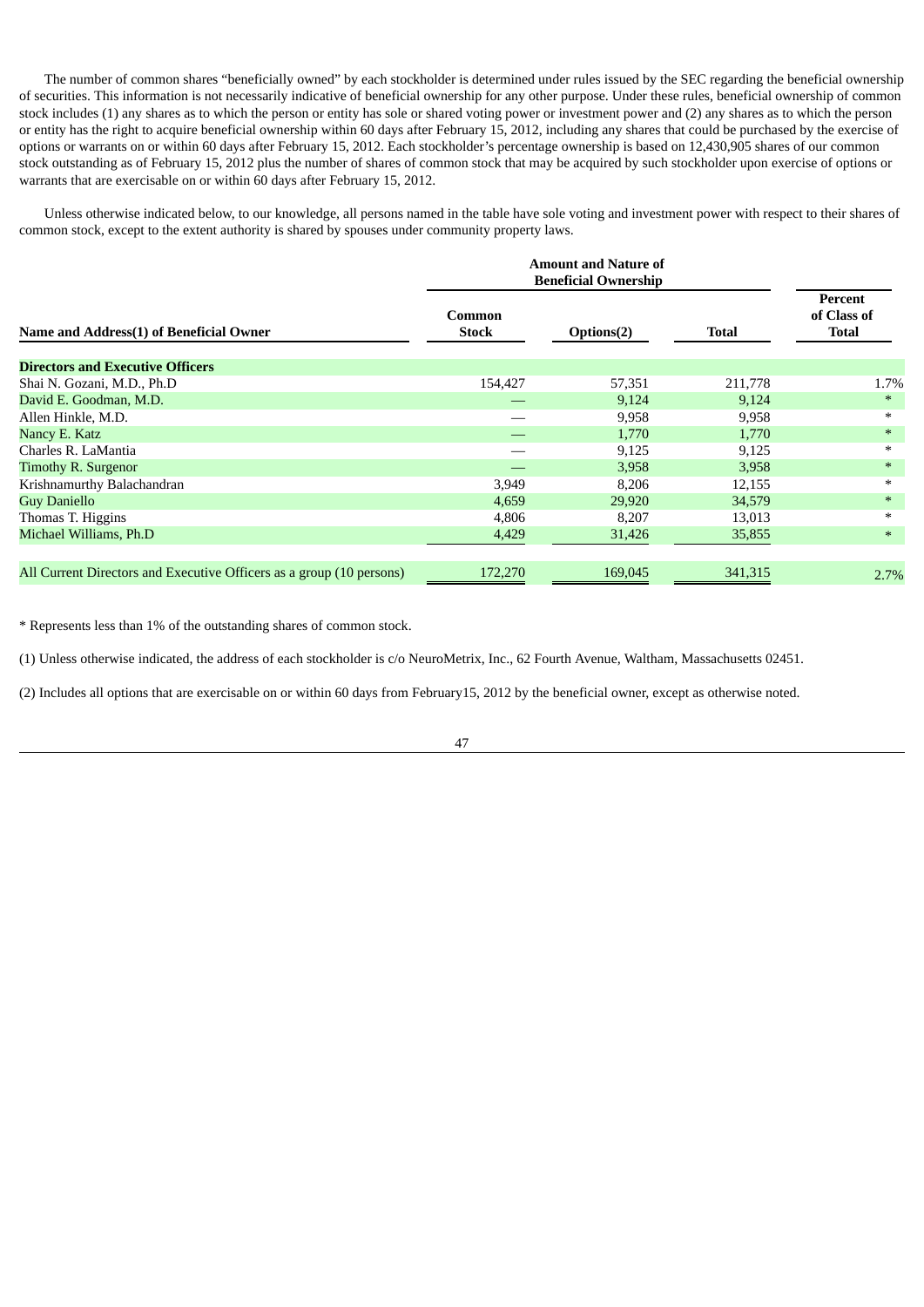# **EQUITY COMPENSATION PLAN INFORMATION**

The following table sets forth information as of December 31, 2011 regarding the number of securities to be issued upon exercise, and the weighted average exercise price of outstanding options, warrants, and rights under our equity compensation plans and the number of securities available for future issuance under our equity compensation plans.

## **Equity Compensation Plan Information as of December 31, 2011**

|                                                           | <b>Number of securities</b><br>to be issued upon<br>exercise of<br>outstanding options,<br>warrants and rights<br>(a) | Weighted<br>average<br>exercise price of<br>outstanding<br>options,<br>warrants<br>and rights<br>(b) | <b>Number of securities</b><br>remaining<br>available for future<br>issuance under equity<br>compensation plans<br>(excluding securities)<br>reflected in column a)<br>(c) |
|-----------------------------------------------------------|-----------------------------------------------------------------------------------------------------------------------|------------------------------------------------------------------------------------------------------|----------------------------------------------------------------------------------------------------------------------------------------------------------------------------|
| Equity compensation plans approved by security holders(1) | 326,097                                                                                                               | \$<br>13.93                                                                                          | 261,584(2)                                                                                                                                                                 |
| Equity compensation plans not approved by security        |                                                                                                                       |                                                                                                      |                                                                                                                                                                            |
| holders(3)                                                | 12,500                                                                                                                | 1.60                                                                                                 | 70,833                                                                                                                                                                     |
| Totals                                                    | 338,597                                                                                                               | 13.47                                                                                                | 332,417                                                                                                                                                                    |

(1) Includes information related to our Amended and Restated 1996 Stock Option/Restricted Stock Plan, Amended and Restated 1998 Equity Incentive Plan, Third Amended and Restated 2004 Stock Option and Incentive Plan, and 2010 Employee Stock Purchase Plan.

(2) As of December 31, 2011, there were 255,330 shares available for future grant under the Third Amended and Restated 2004 Stock Option and Incentive Plan and 6,254 shares available under the 2010 Employee Stock Purchase Plan. No new stock grants or awards will be made under the Amended and Restated 1996 Stock Option/Restricted Stock Plan or the Amended and Restated 1998 Equity Incentive Plan.

(3) Includes information related to our 2009 Non-Qualified Inducement Stock Plan, which is designed to provide equity grants to new employees.

### **ITEM 13. Certain Relationships and Related Transactions, and Director Independence**

# **TRANSACTIONS WITH RELATED PERSONS**

Mr. Surgenor joined our Board of Directors in April 2009. During 2009 we paid Red Sky Partners, LLC, or Red Sky, a total of \$49,000 for various consulting services related to the technology we had acquired from Cyberkinetics. Mr. Surgenor was a partner of Red Sky when we made such payments. Red Sky has provided no services to us since 2009 and we have made no payments to Red Sky since 2009.

Pursuant to our audit committee charter currently in effect, the audit committee is responsible for reviewing and approving, prior to our entry into any such transaction, all transactions in which we are a participant and in which any parties related to us has or will have a direct or indirect material interest.

# **DIRECTOR INDEPENDENCE**

See Item 10, "Directors, Executive Officers and Corporate Governance - Board Matters and Corporate Governance".

48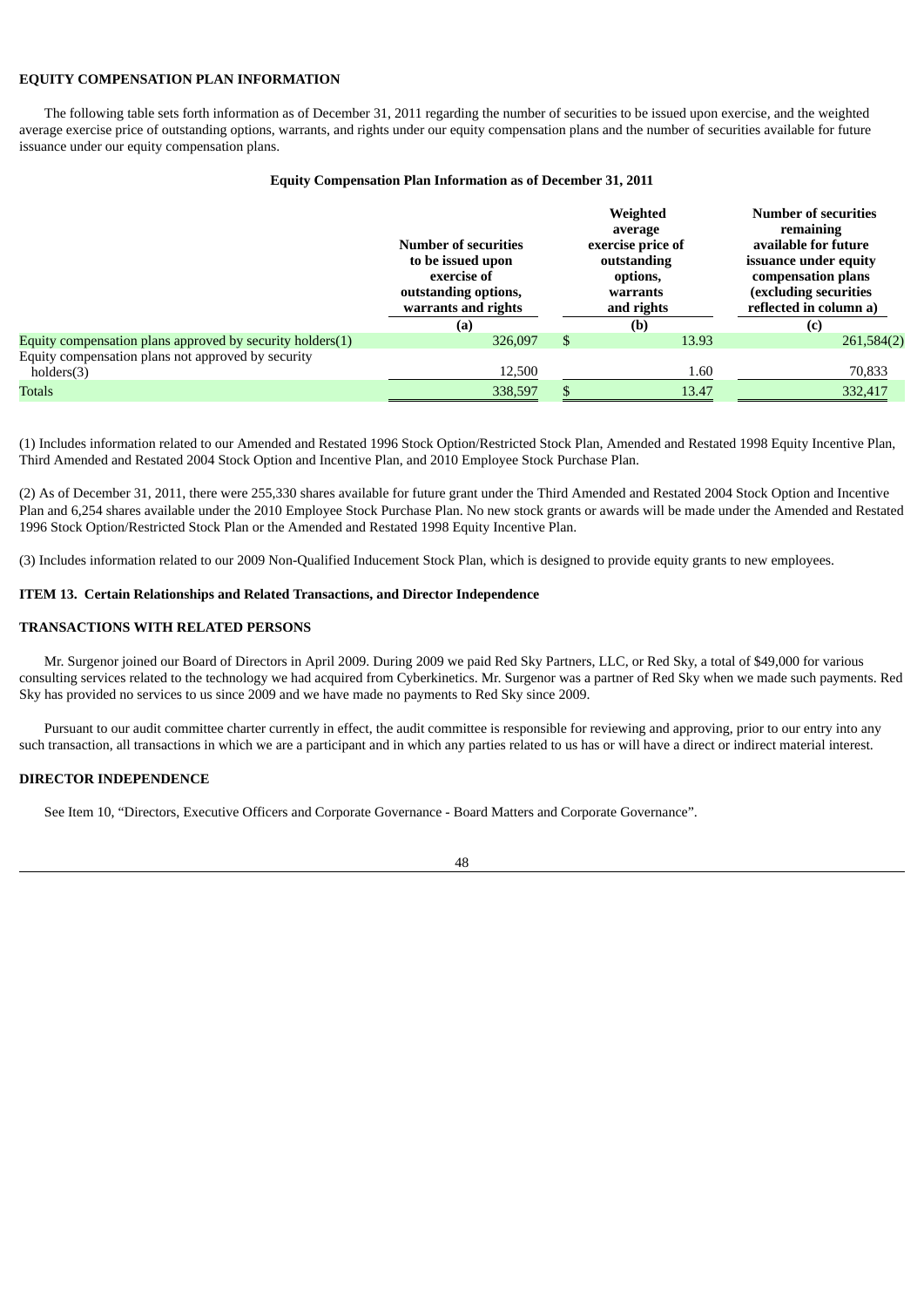# **ITEM 14. Principal Accounting Fees and Services**

## **ACCOUNTING FEES**

Aggregate fees for professional services rendered by PricewaterhouseCoopers LLP for the years ended December 31, 2011 and 2010 are as follows:

## *Audit Fees*

The audit fees for PricewaterhouseCoopers LLP for professional services rendered for the 2011 audit of our annual financial statements and the review of the financial statements included in our quarterly reports on Form 10-Q totaled \$408,000, of which \$265,000 was billed in 2011 and \$143,000 was billed in 2012.

The audit fees for PricewaterhouseCoopers LLP for professional services rendered for the 2010 audit of our annual financial statements and the review of the financial statements included in our quarterly reports on Form 10-Q totaled \$470,000, of which \$310,000 was billed in 2010 and \$160,000 was billed in 2011.

## *Audit-Related Fees*

There were no audit related fees for PricewaterhouseCoopers LLP in 2011 and 2010.

# *All Other Fees*

Fees for PricewaterhouseCoopers LLP for services other than audit-related services were \$21,800 for 2011, and included fees of \$20,000 in connection with our Corporate Integrity Agreement with the Office of Inspector General of the United States Department of Health and Human Services regarding the previously-disclosed investigation into certain of our past sales and marketing practices relating to our NC-stat System and \$1,800 for a software subscription used to review accounting literature.

Fees for PricewaterhouseCoopers LLP for services other than audit-related services were \$21,800 for 2010, and included fees of \$20,000 in connection with our Corporate Integrity Agreement with the Office of Inspector General of the United States Department of Health and Human Services regarding the previously-disclosed investigation into certain of our past sales and marketing practices relating to our NC-stat System and \$1,800 for a software subscription used to review accounting literature.

#### *Pre-Approval Policies and Procedures*

The Audit Committee approved all audit and non-audit services provided to us by PricewaterhouseCoopers LLP during the 2011 and 2010 fiscal years.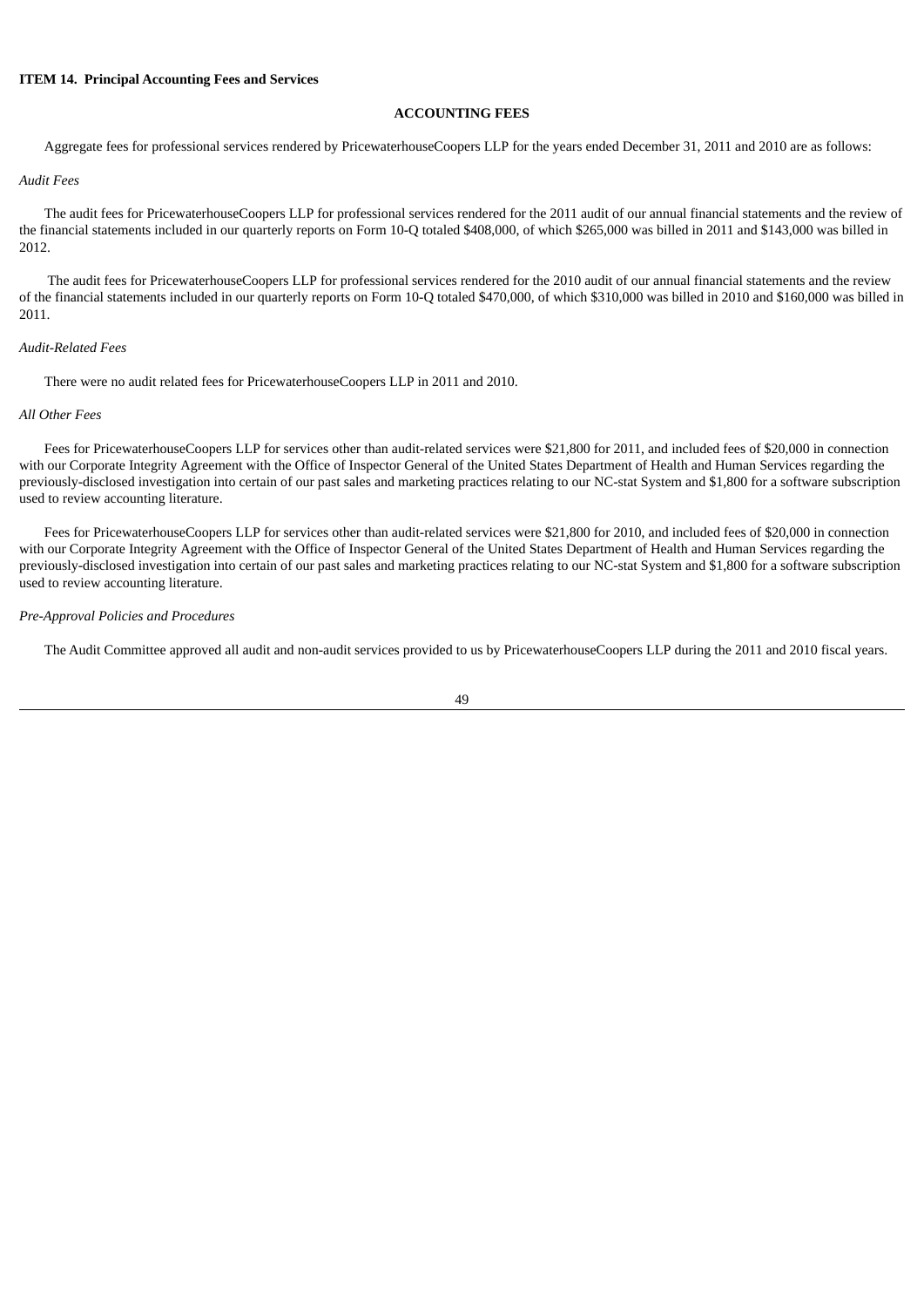# **PART IV**

## **ITEM 15. Exhibits and Financial Statement Schedule**

## **(a) 1.** *Financial Statements*

The consolidated financial statements are listed in the accompanying index to financial statements on page F-1.

### **2.** *Financial Statement Schedule*

The Schedule on page S-1 is filed as part of this report. Other financial statement schedules required under this Item and Item 8 are omitted because they are not applicable or the required information is shown in the consolidated financial statements or the footnotes thereto.

**3.** *Exhibit Index*

The following is a list of exhibits filed as part of this Annual Report on Form 10-K:

| <b>Exhibit Number</b> | <b>Description</b>                                                                                                                                                |
|-----------------------|-------------------------------------------------------------------------------------------------------------------------------------------------------------------|
| 2.1                   | Asset Purchase Agreement dated November 7, 2008 by and between NeuroMetrix, Inc. and Advanced Diagnostics, LLC(7)                                                 |
| 3.1.1                 | Third Amended and Restated Certificate of Incorporation of NeuroMetrix, Inc.(6)                                                                                   |
| 3.1.2                 | Certificate of Designations for Series A Junior Cumulative Preferred Stock, par value \$0.001 per share(4)                                                        |
| 3.1.3                 | Certificate of Amendment to Restated Certificate of Incorporation of NeuroMetrix, Inc. dated September 1, 2011(18)                                                |
| 3.2.1                 | Second Amended and Restated Bylaws of NeuroMetrix, Inc.(6)                                                                                                        |
| 3.2.2                 | Amendment No. 1 to Second Amended and Restated Bylaws of NeuroMetrix, Inc.(3)                                                                                     |
| 4.1                   | Specimen Certificate for Shares of Common Stock(1)                                                                                                                |
| 4.2.1                 | Shareholder Rights Agreement, dated as of March 7, 2007, between NeuroMetrix, Inc. and American Stock Transfer & Trust<br>Company, as Rights Agent(4)             |
| 4.2.2                 | Amendment to Shareholder Rights Agreement, dated September 8, 2009, between NeuroMetrix, Inc. and American Stock Transfer &<br>Trust Company, as Rights Agent(11) |
| 4.3                   | Form of Common Stock Purchase Warrant (11)                                                                                                                        |
| 4.4                   | Form of First Addendum to Common Stock Purchase Warrant issued to investors pursuant to Securities Purchase Agreements dated<br>September 8, 2009(13)             |
| 4.5                   | Form of Unit Warrant to purchase Common Stock(21)                                                                                                                 |
| 4.6                   | Form of Placement Agent Warrant(21)                                                                                                                               |
| 10.1.1                | Lease Agreement, dated October 18, 2000, between Fourth Avenue LLC and NeuroMetrix, Inc.(1)                                                                       |
| 10.1.2                | Amendment Number One to Lease, dated February 22, 2008, between Fourth Avenue LLC and NeuroMetrix, Inc.(15)                                                       |
| 10.2.1                | Loan and Security Agreement between NeuroMetrix, Inc. and Comerica Bank, dated March 5, 2010(16)                                                                  |
| 10.2.2                | First Modification to Loan and Security Agreement between NeuroMetrix, Inc. and Comerica Bank, dated March 1, 2011(16)                                            |
|                       |                                                                                                                                                                   |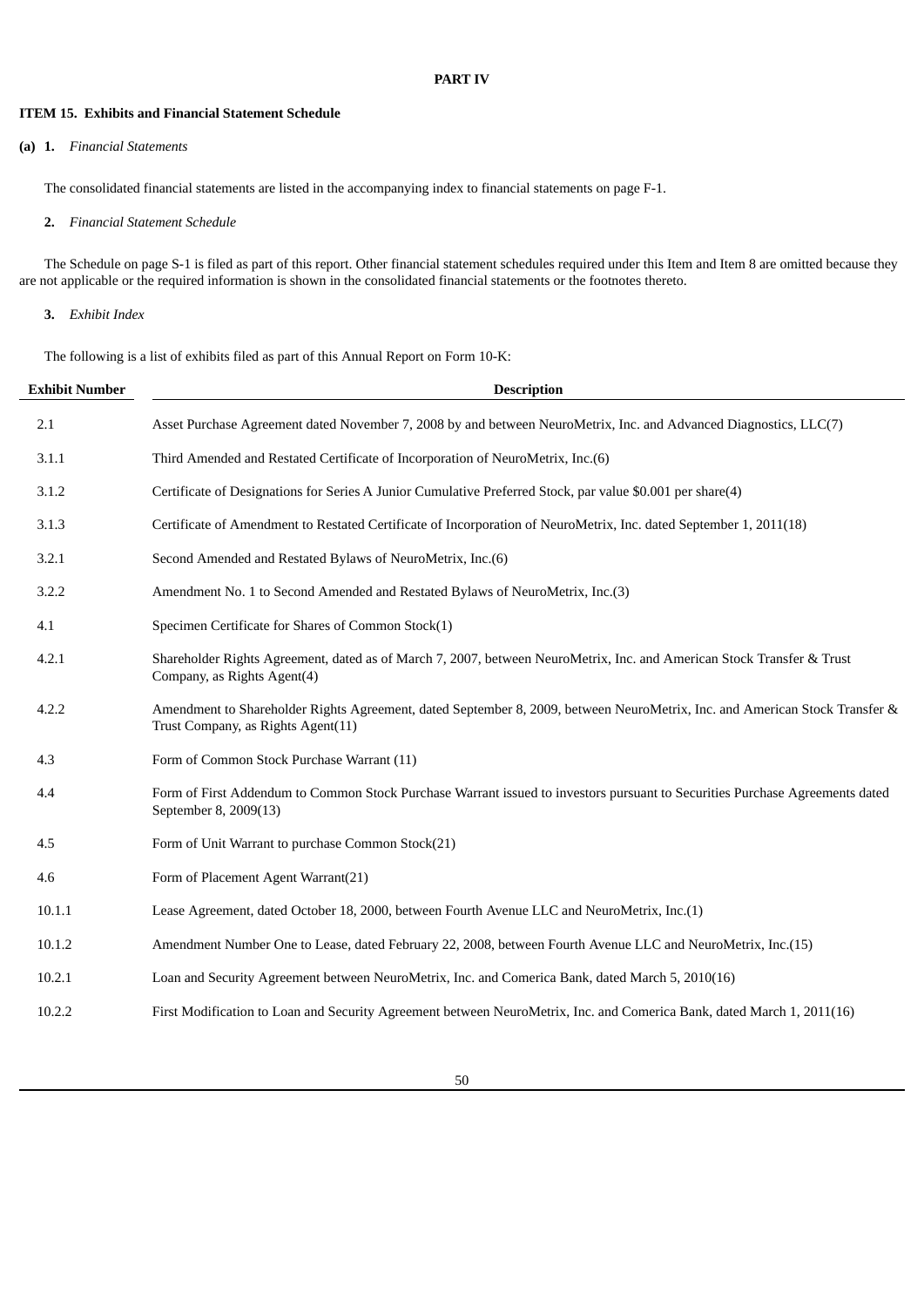**Exhibit Number Description**

| $10.3+$    | Amended and Restated 1996 Stock Option/Restricted Stock Plan(1)                                                                                                                                                             |
|------------|-----------------------------------------------------------------------------------------------------------------------------------------------------------------------------------------------------------------------------|
| $10.4.1+$  | Amended and Restated 1998 Equity Incentive Plan(1)                                                                                                                                                                          |
| $10.4.3+$  | Second Amendment to Amended and Restated 1998 Equity Incentive Plan(1)                                                                                                                                                      |
| $10.5+$    | Second Amended and Restated 2004 Stock Option and Incentive Plan(8)                                                                                                                                                         |
| $10.6.1+$  | Third Amended and Restated 2004 Stock Option and Incentive Plan(10)                                                                                                                                                         |
| $10.6.2+$  | Form of Restricted Stock Agreement pursuant to the Third Amended and Restated 2004 Stock Option and Incentive Plan(16)                                                                                                      |
| $10.7+$    | 2010 Employee Stock Purchase Plan(17)                                                                                                                                                                                       |
| $10.8+$    | 2009 Non-Qualified Inducement Stock Plan(20)                                                                                                                                                                                |
| $10.9+$    | Form of Indemnification Agreement between NeuroMetrix, Inc. and each of its directors(1)                                                                                                                                    |
| $10.10.1+$ | Employment Agreement, dated June 21, 2004, by and between NeuroMetrix, Inc. and Shai N. Gozani, M.D., Ph.D.(1)                                                                                                              |
| $10.10.2+$ | First Amendment to Employment Agreement dated December 31, 2008, by and between NeuroMetrix, Inc. and Shai N. Gozani,<br>M.D., Ph.D.(9)                                                                                     |
| $10.10.3+$ | Indemnification Agreement dated June 21, 2004, by and between Shai N. Gozani, M.D., Ph.D., and NeuroMetrix, Inc.(1)                                                                                                         |
| $10.10.4+$ | NeuroMetrix, Inc. Non-Statutory Stock Option Agreement (pursuant to the Amended and Restated 1998 Equity Incentive Plan), dated<br>as of June 21, 2004, by and between Shai N. Gozani M.D., Ph.D., and NeuroMetrix, Inc.(1) |
| $10.11.1+$ | Letter Agreement, dated February 5, 2008 between NeuroMetrix, Inc. and Michael Williams, Ph.D.(14)                                                                                                                          |
| $10.11.2+$ | First Amendment to Letter Agreement, dated December 31, 2008, between NeuroMetrix, Inc. and Michael Williams, Ph.D.(9)                                                                                                      |
| $10.12.1+$ | Letter Agreement, dated February 5, 2008, between NeuroMetrix, Inc. and Guy Daniello(14)                                                                                                                                    |
| $10.12.2+$ | First Amendment to Letter Agreement, dated December 31, 2008, between NeuroMetrix, Inc. and Guy Daniello(9)                                                                                                                 |
| $10.13.1+$ | Letter Agreement, dated August 31, 2009, between NeuroMetrix, Inc. and Thomas T. Higgins(12)                                                                                                                                |
| $10.13.2+$ | Indemnification Agreement, dated September 10, 2009, by and between NeuroMetrix, Inc. and Thomas T. Higgins(12)                                                                                                             |
| $10.14.1+$ | Letter Agreement, dated January 20, 2010, between NeuroMetrix, Inc. and Krishnamurthy Balachandran(16)                                                                                                                      |
| $10.14.2+$ | Indemnification Agreement, dated April 19, 2010, by and between NeuroMetrix, Inc. and Krishnamurthy Balachandran(16)                                                                                                        |
| 10.15      | Form of Securities Purchase Agreement, dated September 8, 2009 between the Company and each investor(11)                                                                                                                    |
| 10.16†     | Manufacturing and Supply Agreement, dated as of August 2, 2006, by and between Parlex Polymer Flexible Circuits, Inc. and<br>NeuroMetrix, Inc.(2)                                                                           |

51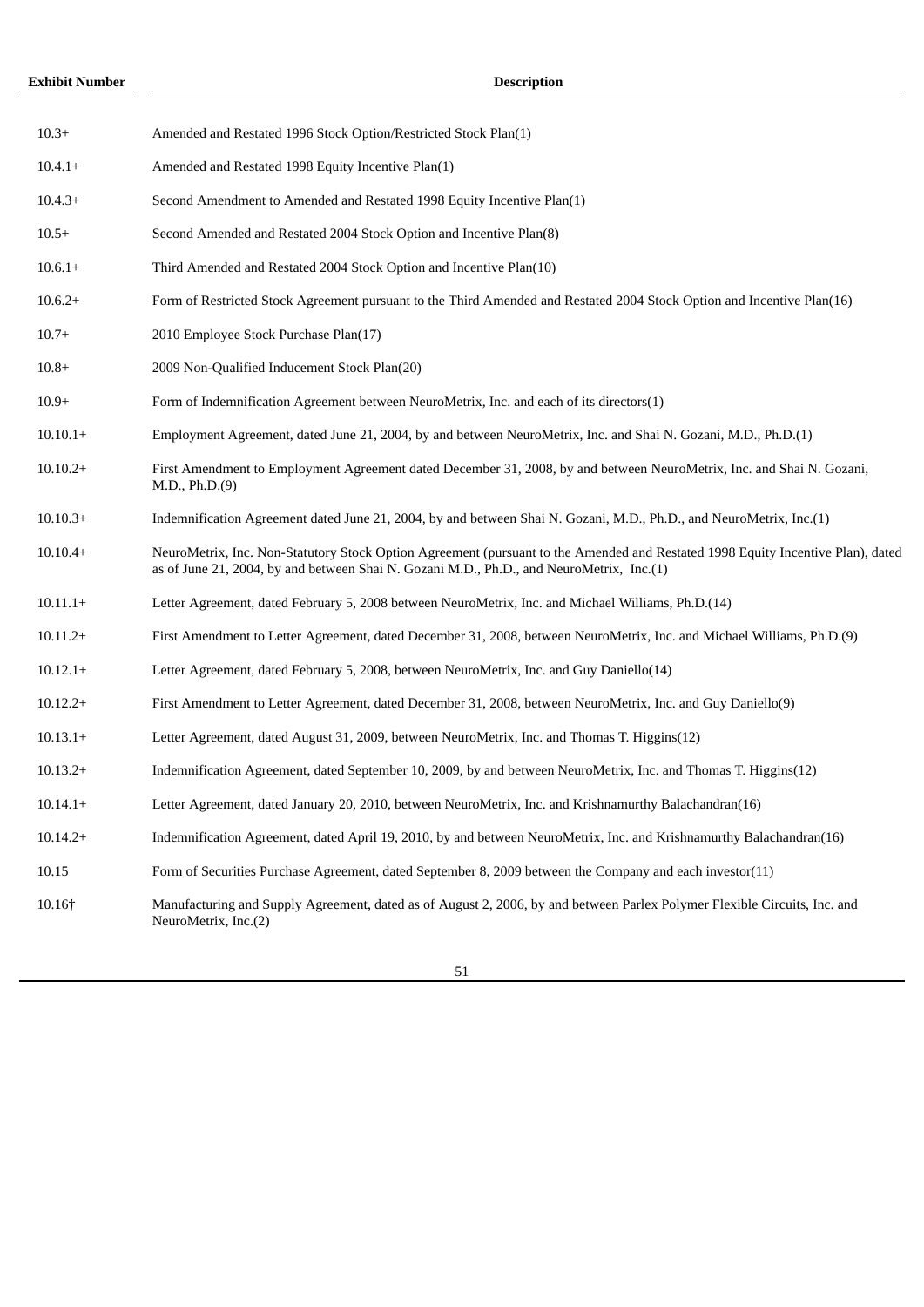|                    | <b>Exhibit Number</b> | <b>Description</b>                                                                                                                                                                                                                                                                                                                                                                                                                                                                                                                                                           |
|--------------------|-----------------------|------------------------------------------------------------------------------------------------------------------------------------------------------------------------------------------------------------------------------------------------------------------------------------------------------------------------------------------------------------------------------------------------------------------------------------------------------------------------------------------------------------------------------------------------------------------------------|
| 10.17              |                       | Deferred Prosecution Agreement dated February 5, 2009 by and between NeuroMetrix, Inc and the United States Attorney's Office<br>for the District of Massachusetts(5)                                                                                                                                                                                                                                                                                                                                                                                                        |
| 10.18              |                       | Settlement Agreement and Release dated February 9, 2009 by and among NeuroMetrix, Inc. and the United States of America acting<br>through the United States Attorney's Office for the District of Massachusetts and the Office of Inspector General of the United States<br>Department of Health and Human Services(5)                                                                                                                                                                                                                                                       |
| 10.19.1<br>10.19.2 |                       | Engagement Letter by and between NeuroMetrix, Inc. and Dawson James Securities, Inc., dated December 30, 2011(21)<br>First Amendment to Engagement Letter by and between NeuroMetrix, Inc. and Dawson James Securities, Inc., dated January 30,<br>2012(21)                                                                                                                                                                                                                                                                                                                  |
| 10.20              |                       | Form of Lock-Up Agreement(21)                                                                                                                                                                                                                                                                                                                                                                                                                                                                                                                                                |
| $*23.1$            |                       | Consent of PricewaterhouseCoopers LLP, an independent registered public accounting firm                                                                                                                                                                                                                                                                                                                                                                                                                                                                                      |
| $*31.1$            |                       | Certification of Principal Executive Officer pursuant to Section 302 of the Sarbanes-Oxley Act of 2002                                                                                                                                                                                                                                                                                                                                                                                                                                                                       |
| $*31.2$            |                       | Certification of Principal Financial Officer pursuant to Section 302 of the Sarbanes-Oxley Act of 2002                                                                                                                                                                                                                                                                                                                                                                                                                                                                       |
| *32                |                       | Certification of Principal Executive Officer and Principal Financial Officer pursuant to Section 906 of the Sarbanes-Oxley Act of<br>2002                                                                                                                                                                                                                                                                                                                                                                                                                                    |
| 101                |                       | The following materials from NeuroMetrix, Inc.'s Annual Report on Form 10-K for the year ended December 31, 2011, formatted in<br>XBRL (eXtensible Business Reporting Language); (i) Balance Sheets as of December 31, 2011 and 2010, (ii) Statements of<br>Operations for the years ended December 31, 2011, 2010, and 2009, (iii) Statements of Changes in Stockholders' Equity for the years<br>ended December 31, 2011, 2010, and 2009, (iv) Statements of Cash Flows for the years ended December 31, 2011, 2010, and 2009,<br>and (v) Notes to Financial Statements.** |
| $\ast$             | Filed herewith.       |                                                                                                                                                                                                                                                                                                                                                                                                                                                                                                                                                                              |
| **                 |                       | Pursuant to Rule 406T of Regulation S-T, the Interactive Data Files on Exhibit 101 hereto are deemed not filed or part of a registration statement or<br>prospectus for purposes of Sections 11 or 12 of the Securities Act of 1933, as amended, are deemed not filed for purposes of Section 18 of the<br>Securities and Exchange Act of 1934, as amended, and otherwise are not subject to liability under those sections.                                                                                                                                                 |
| $^{+}$             |                       | Indicates management contract or any compensatory plan, contract or arrangement.                                                                                                                                                                                                                                                                                                                                                                                                                                                                                             |
| $^\dagger$         |                       | Portions of this Exhibit were omitted and have been filed separately with the Secretary of the SEC pursuant to the Registrant's application requesting<br>confidential treatment thereof.                                                                                                                                                                                                                                                                                                                                                                                    |
| (1)                | No. 333-115440).      | Incorporated herein by reference to NeuroMetrix, Inc.'s Registration Statement on Form S-1 filed on May 13, 2004, as amended (Registration                                                                                                                                                                                                                                                                                                                                                                                                                                   |
| (2)                |                       | $\mathbf{L}$ . The set of the set of the set of $\mathbf{L}$ , $\mathbf{L}$ , $\mathbf{L}$ , $\mathbf{L}$ , $\mathbf{L}$ , $\mathbf{L}$ , $\mathbf{L}$ , $\mathbf{L}$ , $\mathbf{L}$ , $\mathbf{L}$ , $\mathbf{L}$ , $\mathbf{L}$ , $\mathbf{L}$ , $\mathbf{L}$ , $\mathbf{L}$ , $\mathbf{L}$ ,                                                                                                                                                                                                                                                                              |

- (2) Incorporated herein by reference to NeuroMetrix, Inc.'s Current Report on Form 8-K filed on August 2, 2006 (File No. 000-50856). Confidential treatment has been granted with respect to certain portions of this Exhibit, which portions have been omitted and filed separately with the Securities and Exchange Commission as part of an application for confidential treatment pursuant to the Securities Exchange Act of 1934, as amended.
- (3) Incorporated herein by reference to NeuroMetrix, Inc.'s Current Report on Form 8-K filed on September 17, 2007 (File No. 001-33351).
- (4) Incorporated herein by reference to NeuroMetrix, Inc.'s Form 8-A12(b) filed on March 8, 2007 (File No. 001-33351).
- (5) Incorporated hereby by reference to NeuroMetrix, Inc.'s Current Report on Form 8-K filed on February 10, 2009 (File No. 001-33351).
- (6) Incorporated herein by reference to NeuroMetrix, Inc.'s Registration Statement on Form S-8 filed on August 9, 2004 (File No. 333-118059).
- (7) Incorporated herein by reference to NeuroMetrix, Inc.'s Current Report on Form 8-K filed on November 26, 2008 (File No. 001-33351).
- (8) Incorporated herein by reference to Appendix A to NeuroMetrix, Inc.'s Proxy Statement on Schedule 14A filed on April 25, 2008 (File No. 001- 33351).
- (9) Incorporated herein by reference to NeuroMetrix, Inc.'s Annual Report on Form 10-K filed on March 20, 2009 (File No. 001-33351).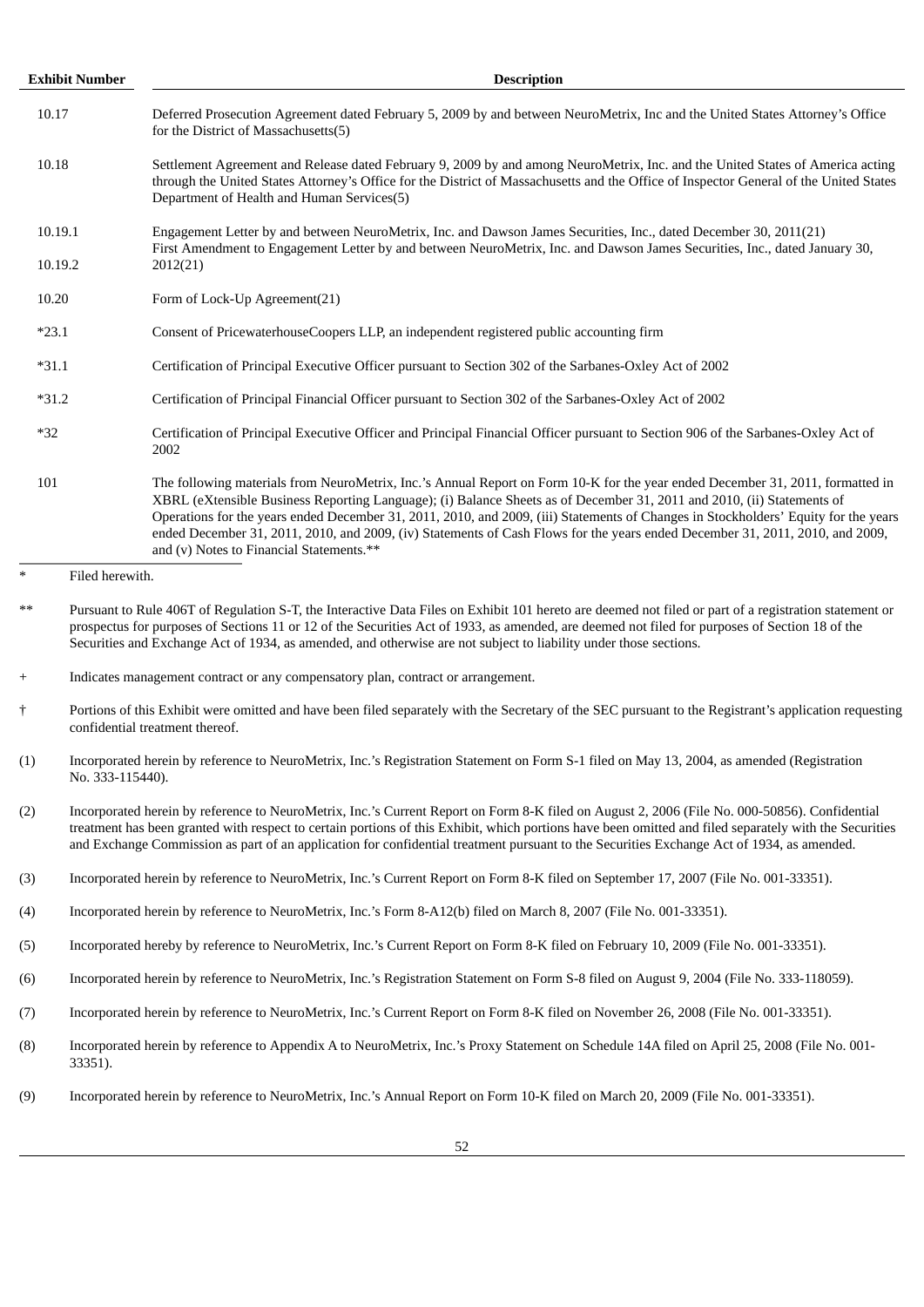- (10) Incorporated herein by reference to Appendix A to NeuroMetrix, Inc.'s Proxy Statement on Schedule 14A filed on April 24, 2009 (File No. 001- 33351).
- (11) Incorporated herein by reference to NeuroMetrix, Inc.'s Current Report on Form 8-K filed September 14, 2009 (File No. 001-33351).
- (12) Incorporated herein by reference to NeuroMetrix, Inc.'s Current Report on Form 8-K filed September 15, 2009 (File No. 001-33351).
- (13) Incorporated herein by reference to NeuroMetrix, Inc.'s Quarterly Report on Form 10-Q filed November 12, 2009 (File No. 001-33351).
- (14) Incorporated herein by reference to NeuroMetrix, Inc.'s Current Report on Form 8-K filed on February 6, 2008 (File No. 001-33351).
- (15) Incorporated herein by reference to NeuroMetrix, Inc.'s Current Report on Form 8-K filed on February 27, 2008 (File No. 001-33351).
- (16) Incorporated herein by reference to NeuroMetrix, Inc.'s Quarterly Report on Form 10-Q filed on May 14, 2010 (File No. 001-33351).
- (17) Incorporated herein by reference to Appendix A to NeuroMetrix, Inc.'s Proxy Statement on Schedule 14A filed on April 8, 2010.
- (18) Incorporated herein by reference to NeuroMetrix, Inc.'s Current Report on Form 8-K filed on September 1, 2011 (File No. 001-33351).
- (19) Incorporated herein by reference to NeuroMetrix, Inc.'s Current Report on Form 8-K filed on March 3, 2011 (File No. 001-33351).
- (20) Incorporated herein by reference to NeuroMetrix, Inc.'s Registration Statement on Form S-8 filed on June 3, 2009 (File No. 333-159712).
- (21) Incorporated herein by reference to NeuroMetrix, Inc.'s Registration Statement on Form S-1 filed on November 23, 2011, as amended (Registration No. 333-178165).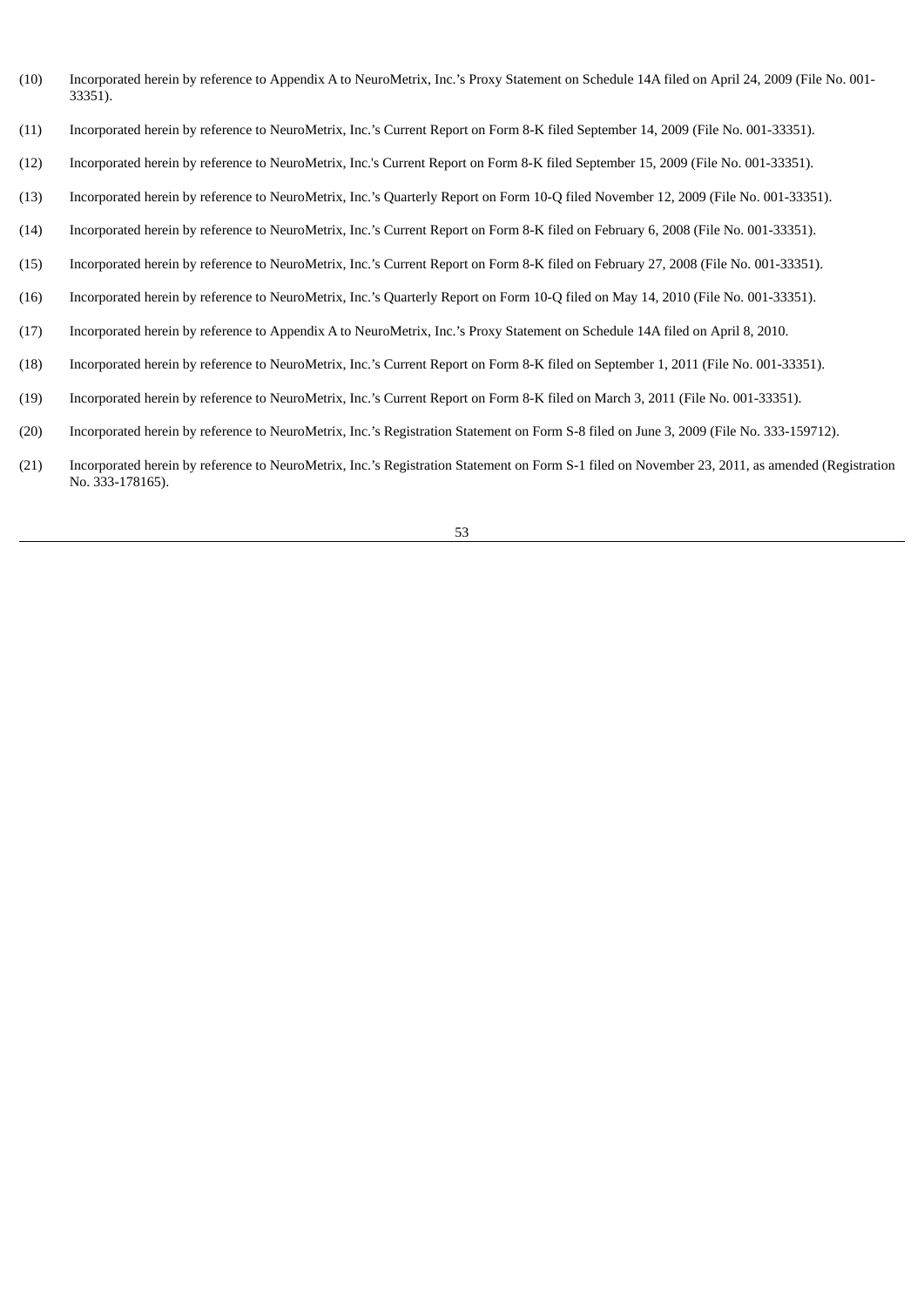# **SIGNATURES**

Pursuant to the requirements of Section 13 or 15(d) of the Securities Exchange Act of 1934, the registrant has duly caused this report to be signed on its behalf by the undersigned, thereunto duly authorized.

NEUROMETRIX, INC.

By: /s/ SHAI N. GOZANI, M.D., PH.D. Shai N. Gozani, M.D., Ph.D. *Chairman, President and Chief Executive Officer*

Date: February 24, 2012

Pursuant to the requirements of the Securities Exchange Act of 1934, this report has been signed below by the following persons on behalf of the registrant on February 24, 2012 in the capacities indicated below.

| Name                            | Title                                                          |
|---------------------------------|----------------------------------------------------------------|
| /s/ SHAI N. GOZANI, M.D., PH.D. | Chairman, President and Chief Executive Officer                |
| Shai N. Gozani, M.D., Ph.D.     | (Principal Executive Officer)                                  |
| /s/ THOMAS T. HIGGINS           | Senior Vice President, Chief Financial Officer and Treasurer   |
| Thomas T. Higgins               | (Principal Financial Officer and Principal Accounting Officer) |
| /s/ DAVID E. GOODMAN, M.D.      | <b>Director</b>                                                |
| David E. Goodman, M.D.          |                                                                |
| /s/ ALLEN J. HINKLE, M.D.       | <b>Director</b>                                                |
| Allen J. Hinkle, M.D.           |                                                                |
| /s/ NANCY E. KATZ               | Director                                                       |
| Nancy E. Katz                   |                                                                |
| /s/ CHARLES R. LAMANTIA         | <b>Director</b>                                                |
| Charles R. LaMantia             |                                                                |
| /s/ TIMOTHY R. SURGENOR         | Director                                                       |
| Timothy R. Surgenor             |                                                                |
|                                 |                                                                |

# 54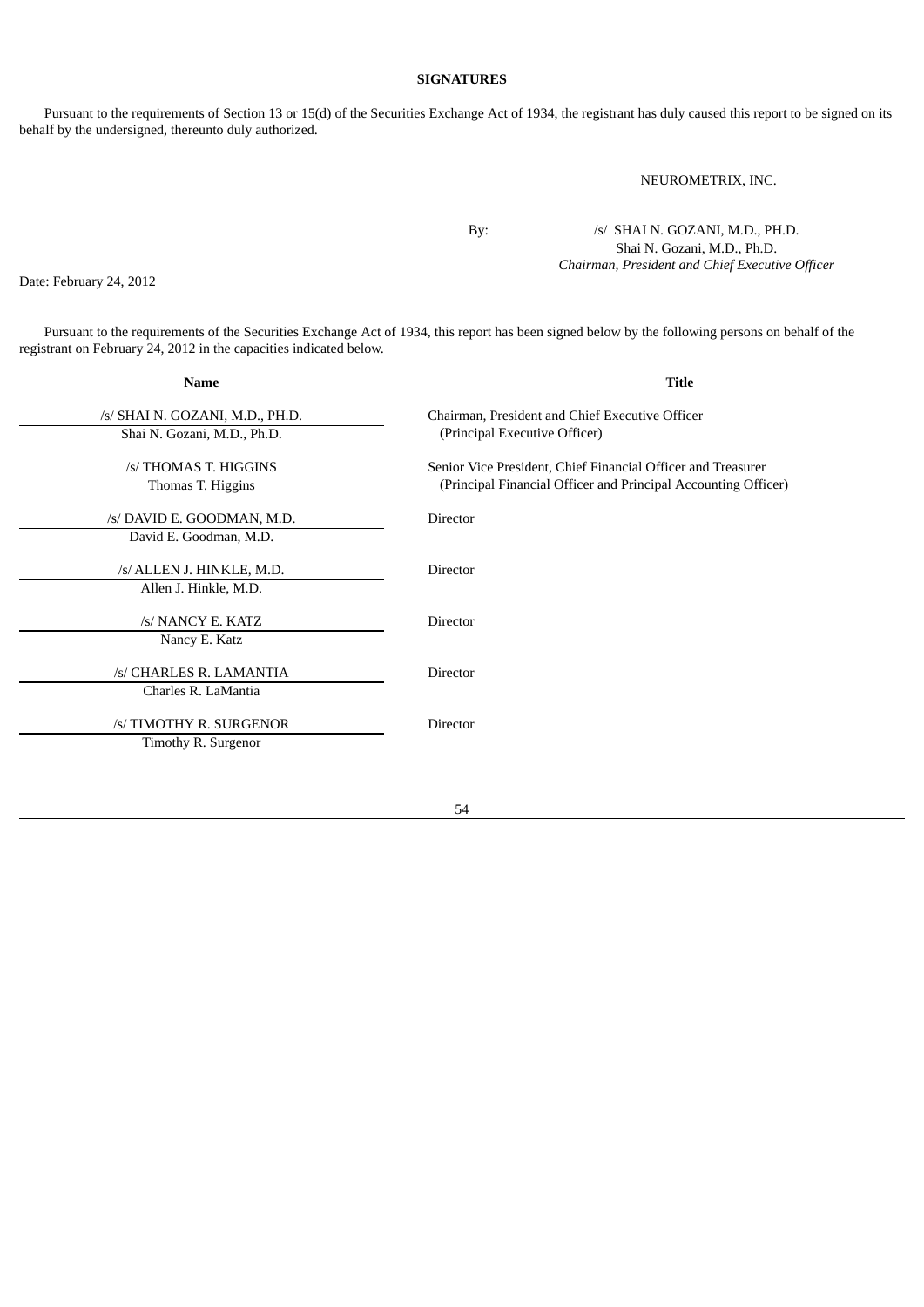# **INDEX TO FINANCIAL STATEMENTS NeuroMetrix, Inc. Years ended December 31, 2011, 2010, and 2009**

|                                                         | Page  |
|---------------------------------------------------------|-------|
| Report of Independent Registered Public Accounting Firm | $F-2$ |
| <b>Financial Statements</b>                             |       |
| <b>Balance Sheets</b>                                   | $F-3$ |
| <b>Statements of Operations</b>                         | $F-4$ |
| Statements of Changes in Stockholders' Equity           | $F-5$ |
| <b>Statements of Cash Flows</b>                         | $F-6$ |
| Notes to Financial Statements                           | $F-7$ |
| Schedule II—Valuation and Qualifying Accounts           | $S-1$ |
|                                                         |       |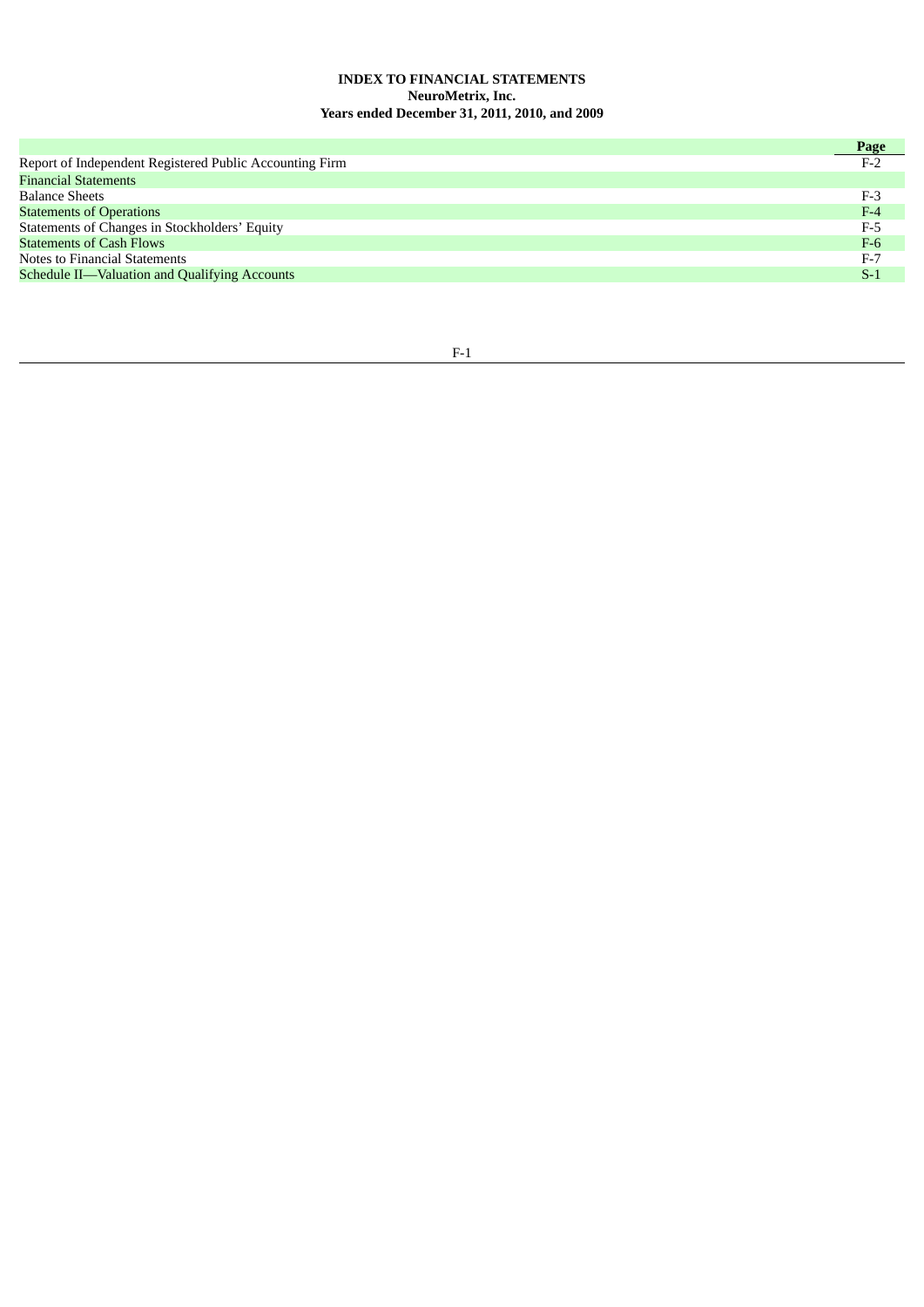# **Report of Independent Registered Public Accounting Firm**

To the Board of Directors and Stockholders of NeuroMetrix, Inc.:

In our opinion, the accompanying balance sheets and the related statements of operations, of changes in stockholders' equity, and of cash flows present fairly, in all material respects, the financial position of NeuroMetrix, Inc. at December 31, 2011 and December 31, 2010, and the results of its operations and its cash flows for each of the three years in the period ended December 31, 2011 in conformity with accounting principles generally accepted in the United States of America. In addition, in our opinion, the financial statement schedule listed in the accompanying index presents fairly, in all material respects, the information set forth therein when read in conjunction with the related financial statements. These financial statements and financial statement schedule are the responsibility of the Company's management. Our responsibility is to express an opinion on these financial statements and financial statement schedule based on our audits. We conducted our audits of these statements in accordance with the standards of the Public Company Accounting Oversight Board (United States). Those standards require that we plan and perform the audit to obtain reasonable assurance about whether the financial statements are free of material misstatement. An audit includes examining, on a test basis, evidence supporting the amounts and disclosures in the financial statements, assessing the accounting principles used and significant estimates made by management, and evaluating the overall financial statement presentation. We believe that our audits provide a reasonable basis for our opinion.

/s/ PricewaterhouseCoopers LLP

Boston, Massachusetts February 24, 2012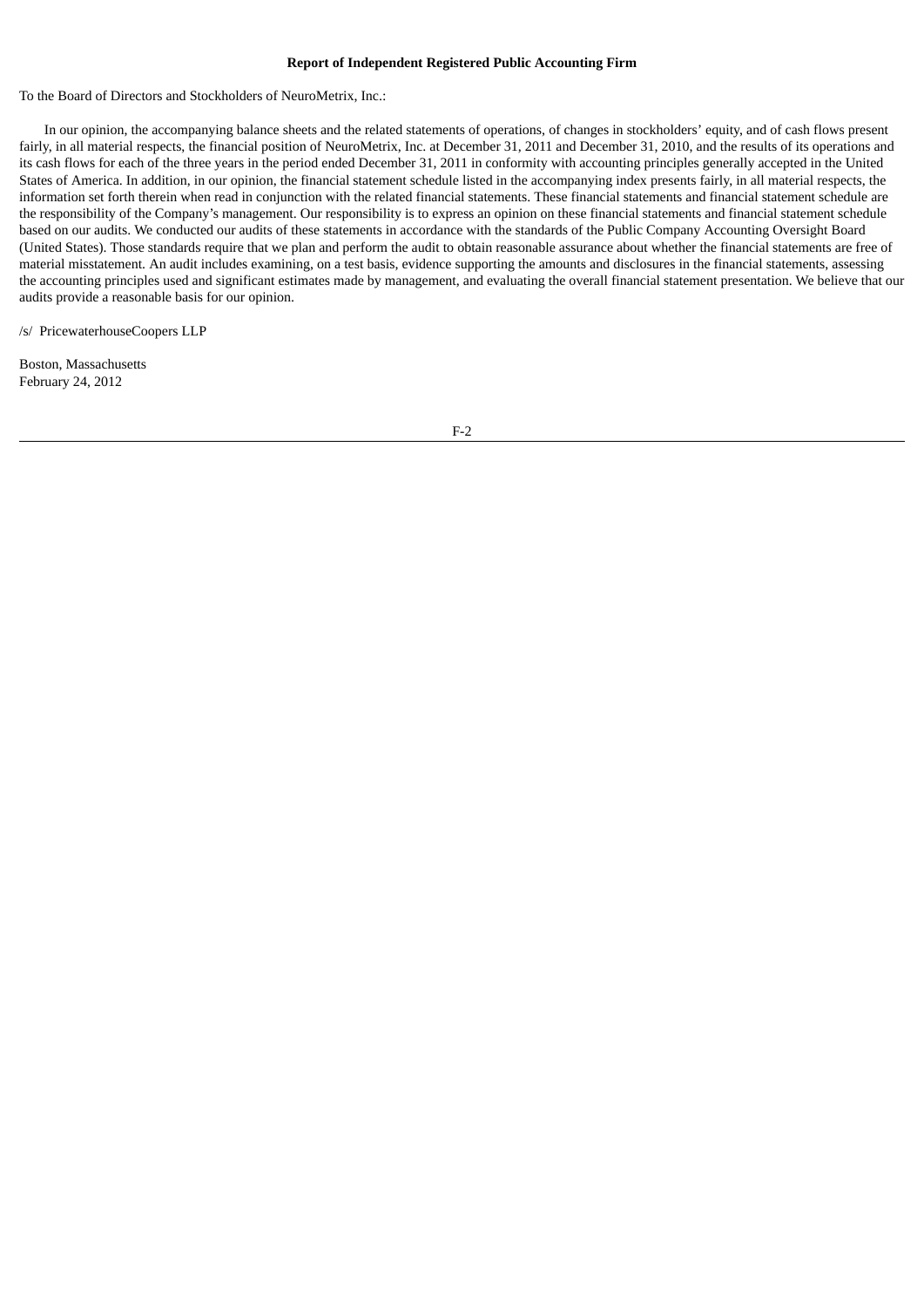# **NeuroMetrix, Inc. Balance Sheets**

|                                                                                                               |              | December 31,    |                 |                 |
|---------------------------------------------------------------------------------------------------------------|--------------|-----------------|-----------------|-----------------|
|                                                                                                               |              | 2011            |                 | 2010            |
| Assets                                                                                                        |              |                 |                 |                 |
| Current assets:                                                                                               |              |                 |                 |                 |
| Cash and cash equivalents                                                                                     | \$           | 10,290,446      | \$              | 16,986,809      |
| Accounts receivable, net of allowances of \$299,914 and \$405,965 at December 31, 2011 and 2010, respectively |              | 909,718         |                 | 1,592,564       |
| <b>Inventories</b>                                                                                            |              | 1,763,700       |                 | 2,412,805       |
| Prepaid expenses and other current assets                                                                     |              | 493,421         |                 | 603,821         |
| Current portion of deferred costs                                                                             |              | 38,021          |                 | 81,194          |
| Total current assets                                                                                          |              | 13,495,306      |                 | 21,677,193      |
| Restricted cash                                                                                               |              | 229,500         |                 | 408,000         |
| Fixed assets, net                                                                                             |              | 483,530         |                 | 731,975         |
| Intangible assets, net                                                                                        |              |                 |                 | 210,000         |
| Deferred costs and other long-term assets                                                                     |              | 12,447          |                 | 39,261          |
| <b>Total assets</b>                                                                                           | \$           | 14,220,783      | \$              | 23,066,429      |
|                                                                                                               |              |                 |                 |                 |
| <b>Liabilities and Stockholders' Equity</b>                                                                   |              |                 |                 |                 |
| Current liabilities:                                                                                          |              |                 |                 |                 |
| Accounts payable                                                                                              | $\mathbb{S}$ | 629,215         | \$              | 259,155         |
| Accrued compensation                                                                                          |              | 929,117         |                 | 683,049         |
| <b>Accrued expenses</b>                                                                                       |              | 1,222,155       |                 | 1,227,790       |
| Current portion of deferred revenue                                                                           |              | 212,108         |                 | 468,324         |
| Current portion of capital lease obligation                                                                   |              | 20,321          |                 | 19,093          |
| Total current liabilities                                                                                     |              | 3,012,916       |                 | 2,657,411       |
| Deferred revenue, net of current portion                                                                      |              | 101,417         |                 | 171,797         |
| Capital lease obligation, net of current portion                                                              |              | 17,929          |                 | 38,249          |
| <b>Total liabilities</b>                                                                                      |              | 3,132,262       |                 | 2,867,457       |
| Commitments and contingencies (Note 10)                                                                       |              |                 |                 |                 |
| Stockholders' equity                                                                                          |              |                 |                 |                 |
| Preferred stock, \$0.001 par value, 5,000,000 shares authorized, none outstanding                             |              |                 |                 |                 |
| Common stock, \$0.0001 par value; 50,000,000 authorized; 3,904,320 and 3,866,256 shares issued and            |              |                 |                 |                 |
| outstanding at December 31, 2011 and 2010, respectively                                                       |              | 390             |                 | 387             |
| Additional paid-in capital                                                                                    |              | 139,673,521     |                 | 138,802,870     |
| <b>Accumulated deficit</b>                                                                                    |              | (128, 585, 390) |                 | (118, 604, 285) |
| Total stockholders' equity                                                                                    |              | 11,088,521      |                 | 20,198,972      |
| Total liabilities and stockholders' equity                                                                    | \$           | 14,220,783      | $\overline{\$}$ | 23,066,429      |

The accompanying notes are an integral part of these financial statements.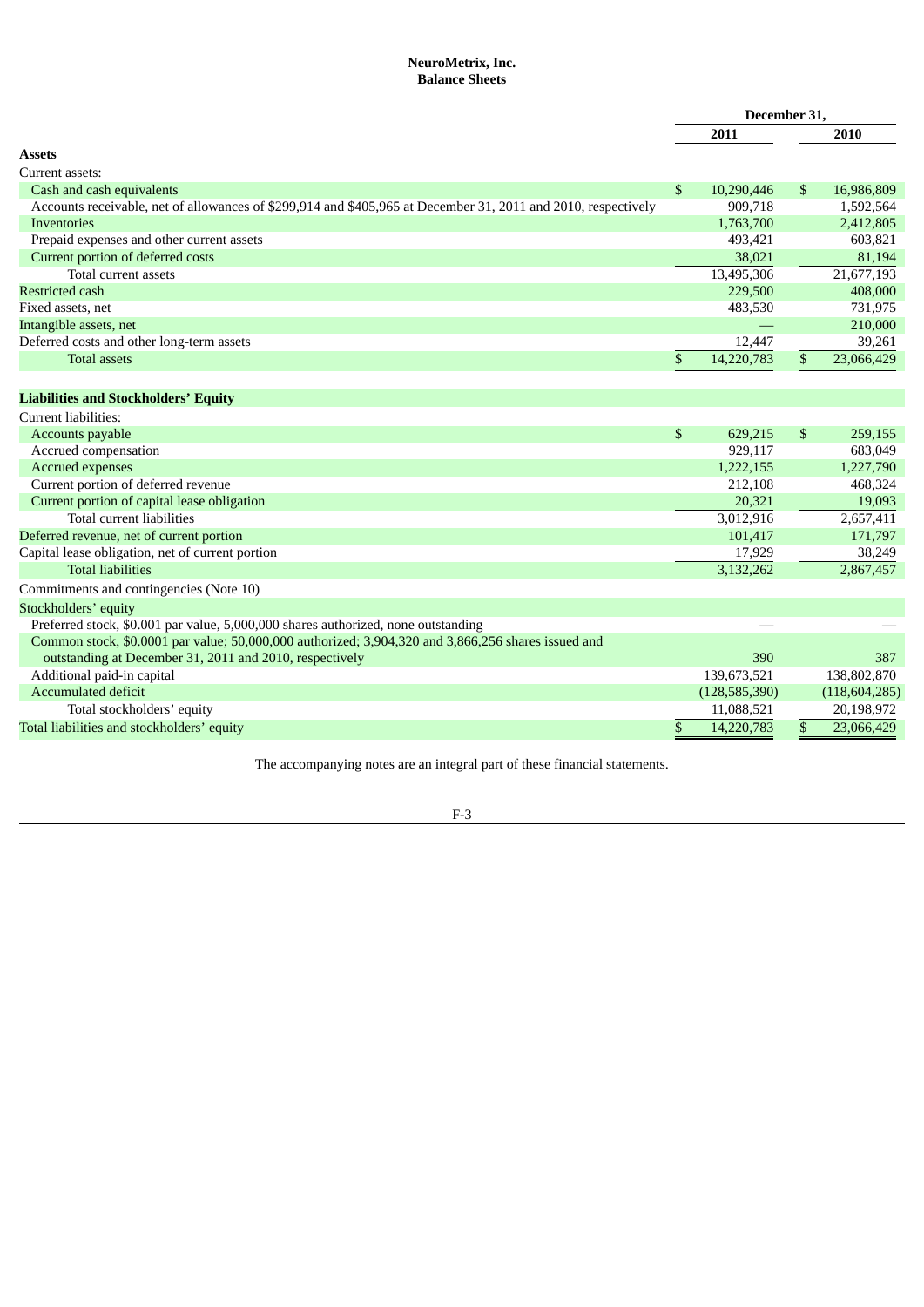# **NeuroMetrix, Inc. Statements of Operations**

|                                                                   | Years Ended December 31, |    |              |      |                |
|-------------------------------------------------------------------|--------------------------|----|--------------|------|----------------|
|                                                                   | 2011                     |    | 2010         | 2009 |                |
| <b>Revenues</b>                                                   | \$<br>10,396,775         | \$ | 13,899,670   | \$   | 26,137,026     |
| Cost of revenues                                                  | 4,722,069                |    | 7,050,209    |      | 7,535,616      |
| Gross margin                                                      | 5,674,706                |    | 6,849,461    |      | 18,601,410     |
| Operating expenses:                                               |                          |    |              |      |                |
| <b>Research and development</b>                                   | 3,877,526                |    | 5,855,353    |      | 5,611,296      |
| Sales and marketing                                               | 6,688,591                |    | 11,072,172   |      | 10,840,340     |
| General and administrative                                        | 5,111,616                |    | 7,231,875    |      | 9,119,001      |
| <b>Total operating expenses</b>                                   | 15,677,733               |    | 24,159,400   |      | 25,570,637     |
| Loss from operations                                              | (10,003,027)             |    | (17,309,939) |      | (6,969,227)    |
| Interest and other income                                         | 21,922                   |    | 298,301      |      | 226,863        |
| Warrants fair value adjustment                                    |                          |    |              |      | (5, 175, 136)  |
| Net loss before taxes                                             | (9,981,105)              |    | (17,011,638) |      | (11, 917, 500) |
| Income tax benefit                                                |                          |    | 120,490      |      |                |
|                                                                   |                          |    |              |      |                |
| Net loss                                                          | \$<br>(9,981,105)        | \$ | (16,891,148) | \$   | (11, 917, 500) |
| Net loss per common share data, basic and diluted                 | \$<br>(2.59)             | \$ | (4.40)       | \$   | (4.26)         |
| Weighted average shares used to compute net loss per common share | 3,855,080                |    | 3,837,582    |      | 2,797,306      |

The accompanying notes are an integral part of these financial statements.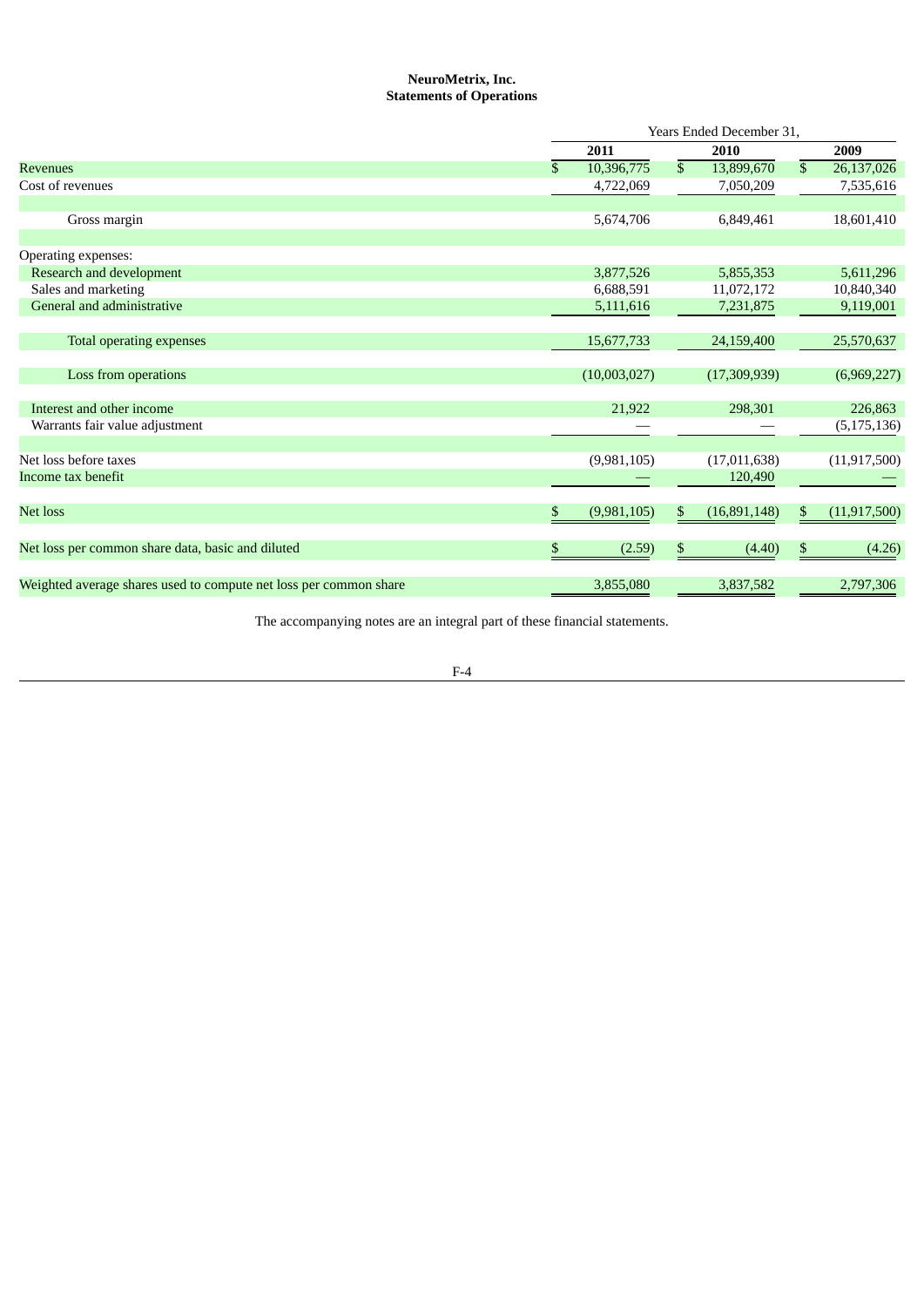# **NeuroMetrix, Inc. Statements of Changes in Stockholders' Equity**

|                                           | <b>Common Stock</b>        |              |                |              |                                                |              |                                      |                  |
|-------------------------------------------|----------------------------|--------------|----------------|--------------|------------------------------------------------|--------------|--------------------------------------|------------------|
|                                           | <b>Number</b><br>of Shares |              | <b>Amount</b>  |              | <b>Additional</b><br>Paid-In<br><b>Capital</b> |              | <b>Accumulated</b><br><b>Deficit</b> | <b>Total</b>     |
| Balance at December 31, 2008              | 2,309,799                  | $\mathbb{S}$ | 231            | $\mathbb{S}$ | 112,627,957                                    | $\mathbb{S}$ | (89,795,637)                         | \$<br>22,832,551 |
| Stock issued in private placement         | 1,469,420                  |              | 147            |              | 17,217,874                                     |              |                                      | 17,218,021       |
| Issuance of stock from stock option plans | 2,073                      |              |                |              | 23,671                                         |              |                                      | 23,671           |
| Stock-based compensation expense          |                            |              |                |              | 2,035,335                                      |              |                                      | 2,035,335        |
| Issuance of common stock under employee   |                            |              |                |              |                                                |              |                                      |                  |
| stock purchase plan                       | 20,335                     |              | 2              |              | 80,523                                         |              |                                      | 80,525           |
| Other issuances of stock from option plan | 18,318                     |              | $\overline{2}$ |              | 164,630                                        |              |                                      | 164,632          |
| Issuance of stock to consultants          | 8,333                      |              | 1              |              | 97,499                                         |              |                                      | 97,500           |
| Warrants fair value adjustment            |                            |              |                |              | 5,175,136                                      |              |                                      | 5,175,136        |
| Net loss                                  |                            |              |                |              |                                                |              | (11, 917, 500)                       | (11, 917, 500)   |
| Balance at December 31, 2009              | 3,828,278                  |              | 383            |              | 137,422,625                                    |              | (101, 713, 137)                      | 35,709,871       |
| Issuance of stock from stock option plans | 978                        |              |                |              | 10,273                                         |              |                                      | 10,273           |
| Stock-based compensation expense          |                            |              |                |              | 1,184,570                                      |              |                                      | 1,184,570        |
| Issuance of common stock under employee   |                            |              |                |              |                                                |              |                                      |                  |
| stock purchase plan                       | 19,462                     |              | 2              |              | 162,561                                        |              |                                      | 162,563          |
| Other issuances of stock from option plan | 17,538                     |              | $\overline{2}$ |              | 22,841                                         |              |                                      | 22,843           |
| <b>Net loss</b>                           |                            |              |                |              |                                                |              | (16,891,148)                         | (16,891,148)     |
| Balance at December 31, 2010              | 3,866,256                  |              | 387            |              | 138,802,870                                    |              | (118, 604, 285)                      | 20,198,972       |
| Other issuances of stock from option plan | 14,050                     |              | 1              |              | (1)                                            |              |                                      |                  |
| Stock-based compensation expense          |                            |              |                |              | 837,040                                        |              |                                      | 837,040          |
| Issuance of common stock under employee   |                            |              |                |              |                                                |              |                                      |                  |
| stock purchase plan                       | 24,014                     |              | 2              |              | 33,612                                         |              |                                      | 33,614           |
| Net loss                                  |                            |              |                |              |                                                |              | (9,981,105)                          | (9,981,105)      |
| Balance at December 31, 2011              | 3,904,320                  | \$           | 390            | \$           | 139,673,521                                    | \$           | (128, 585, 390)                      | \$<br>11,088,521 |

The accompanying notes are an integral part of these financial statements.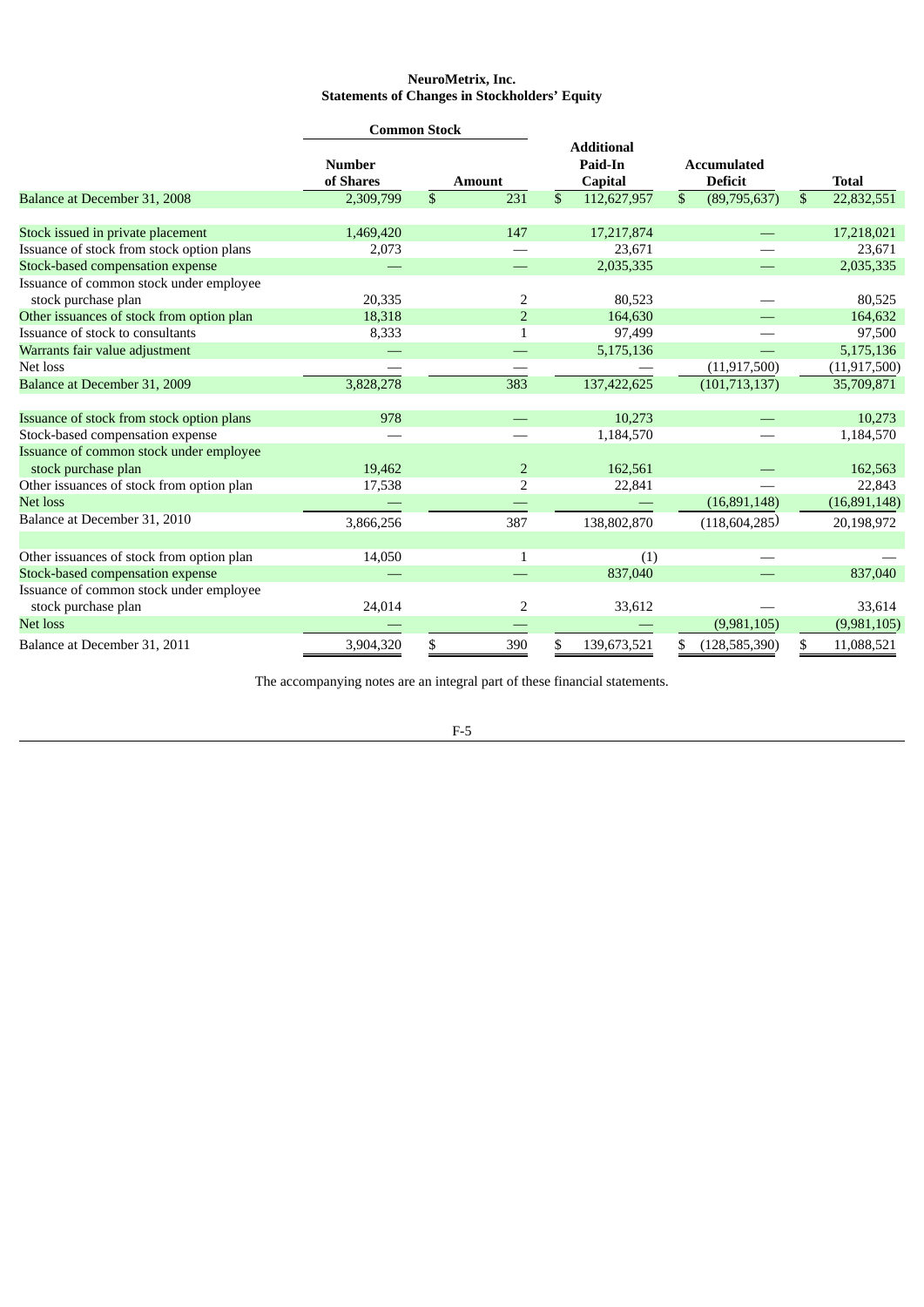# **NeuroMetrix, Inc. Statements of Cash Flows**

|                                                                                      | <b>Years Ended December 31,</b> |             |               |                |                 |                |
|--------------------------------------------------------------------------------------|---------------------------------|-------------|---------------|----------------|-----------------|----------------|
|                                                                                      |                                 | 2011        |               | 2010           |                 | 2009           |
| <b>Cash flows for operating activities:</b>                                          |                                 |             |               |                |                 |                |
| <b>Net loss</b>                                                                      | \$                              | (9,981,105) | \$            | (16,891,148)   | \$              | (11, 917, 500) |
| Adjustments to reconcile net loss to net cash used in operating activities:          |                                 |             |               |                |                 |                |
| Depreciation and amortization                                                        |                                 | 376,932     |               | 523,756        |                 | 578,666        |
| Intangible asset impairment                                                          |                                 | 192,500     |               |                |                 |                |
| Stock-based compensation                                                             |                                 | 837,040     |               | 1,184,570      |                 | 2,132,835      |
| Inventory charges                                                                    |                                 | 98,556      |               | 2,075,494      |                 | 363,902        |
| Warrants fair value adjustment                                                       |                                 |             |               |                |                 | 5,175,136      |
| Changes in operating assets and liabilities:                                         |                                 |             |               |                |                 |                |
| Accounts receivable                                                                  |                                 | 682,846     |               | 1,733,767      |                 | 103,123        |
| <b>Inventories</b>                                                                   |                                 | 550,549     |               | 71,308         |                 | 683,298        |
| Prepaid expenses and other current assets                                            |                                 | 110,400     |               | (199, 105)     |                 | (90, 921)      |
| Accounts payable                                                                     |                                 | 370,060     |               | (827,791)      |                 | 885,671        |
| Legal settlement                                                                     |                                 |             |               |                |                 | (3,705,866)    |
| Accrued expenses and compensation                                                    |                                 | 240,433     |               | (753, 995)     |                 | (120, 035)     |
| Deferred revenue, deferred costs, and other                                          |                                 | (256, 609)  |               | (223, 970)     |                 | (225, 396)     |
| Net cash used in operating activities                                                |                                 | (6,778,398) |               | (13, 307, 114) |                 | (6, 137, 087)  |
| <b>Cash flows for investing activities:</b>                                          |                                 |             |               |                |                 |                |
| Purchases of investments                                                             |                                 |             |               |                |                 | (7,495,000)    |
| Maturities of investments                                                            |                                 |             |               | 7,495,000      |                 | 7,495,000      |
| Purchases of fixed assets                                                            |                                 | (110, 987)  |               | (306, 451)     |                 | (342, 115)     |
| Purchase of technological and intellectual property                                  |                                 |             |               |                |                 | (350,000)      |
| Release of restricted cash                                                           |                                 | 178,500     |               |                |                 |                |
| Net cash provided by (used in) investing activities                                  |                                 | 67,513      |               | 7,188,549      |                 | (692, 115)     |
| <b>Cash flows from financing activities:</b>                                         |                                 |             |               |                |                 |                |
| Net proceeds from issuance of common stock and warrants, including private placement |                                 |             |               |                |                 |                |
| and equity plans                                                                     |                                 | 33,614      |               | 195,679        |                 | 17,486,849     |
| Payments on capital lease                                                            |                                 | (19,092)    |               | (27, 715)      |                 | (22, 521)      |
| Net cash provided by financing activities                                            |                                 | 14,522      |               | 167,964        |                 | 17,464,328     |
| Net (decrease) increase in cash and cash equivalents                                 |                                 | (6,696,363) |               | (5,950,601)    |                 | 10,635,126     |
| Cash and cash equivalents, beginning of year                                         |                                 | 16,986,809  |               | 22,937,410     |                 | 12,302,284     |
| Cash and cash equivalents, end of year                                               | \$                              | 10,290,446  | \$            | 16,986,809     | \$              | 22,937,410     |
| Supplemental disclosure of cash flow information:                                    |                                 |             |               |                |                 |                |
| Equipment acquired under capital lease, net                                          | \$                              |             | \$            | 60,410         | \$              |                |
| Common stock issued to consultants                                                   | \$                              |             |               |                | $\overline{\$}$ | 97,500         |
| Warrants issued in Securities Purchase Agreement                                     | 5                               |             | $\frac{1}{3}$ |                | \$              | 14,496,627     |
|                                                                                      |                                 |             |               |                |                 |                |

The accompanying notes are an integral part of these financial statements.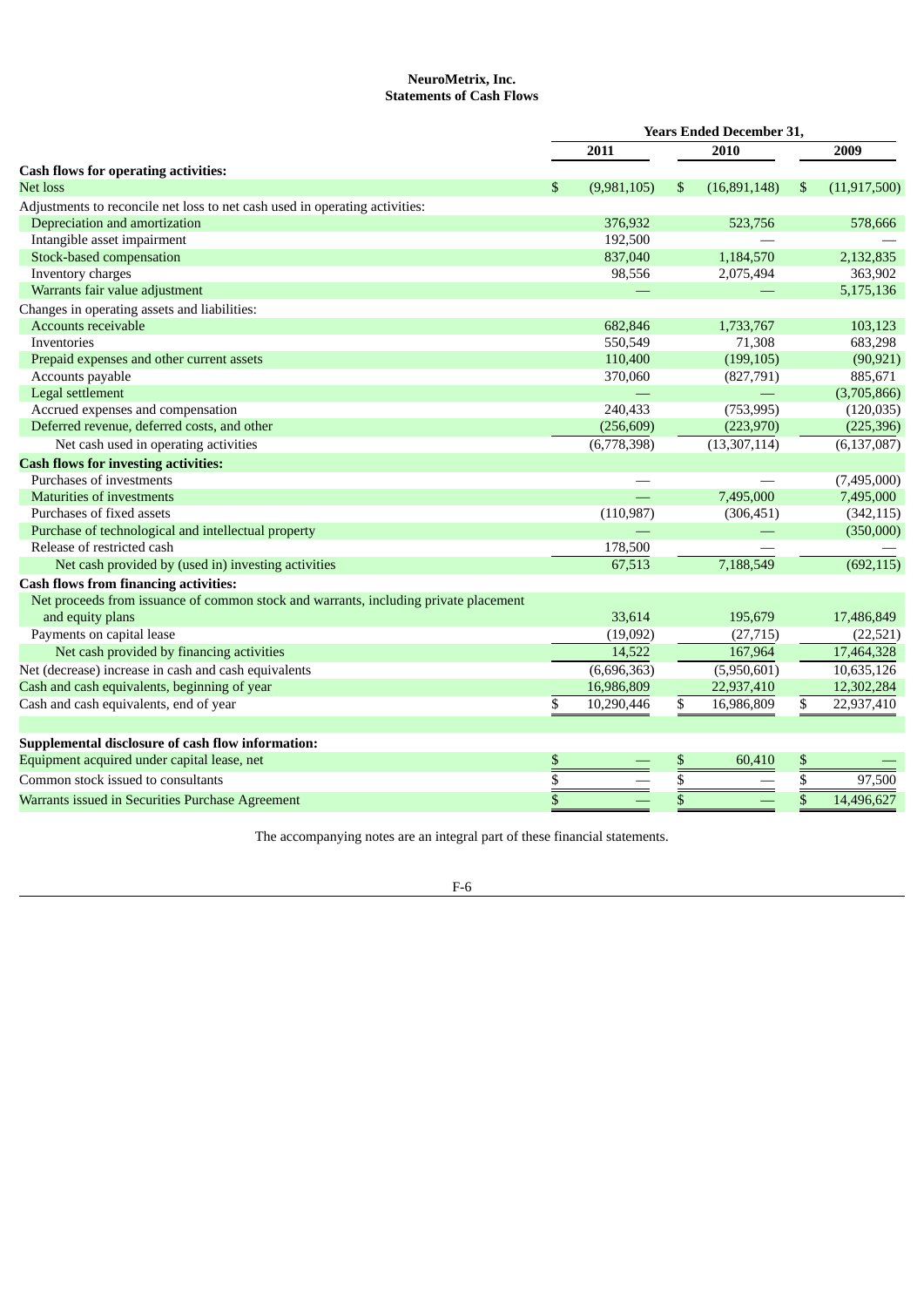### **NeuroMetrix, Inc. Notes to Financial Statements**

# **1. Description of Business and Basis of Presentation**

NeuroMetrix, Inc., or the Company, a Delaware corporation, was founded in June 1996. The Company is a medical device company focused on the diagnosis and treatment of the neurological complications of diabetes. It believes that its substantial experience in developing medical devices to measure and alter peripheral nerve function uniquely position it to address unmet medical needs related to diabetic neuropathy. Neuropathy is a common and serious, often painful, complication of diabetes that may lead to foot ulcers and limb amputation. The Company has over a decade of experience in neuropathy detection starting with approval in 1999 by the United States Food and Drug Administration, or FDA, of the NC-stat System, a point-of-care device for the performance of general purpose nerve conduction studies. The Company currently markets products for the detection, diagnosis, and monitoring of diabetic neuropathies such as diabetic peripheral neuropathy and median neuropathy (carpal tunnel syndrome).

In September 2011, the Company launched its initial diabetes product, NC-stat DPNCheck, a rapid, low cost, modified version of its NC-stat device designed to assess systemic neuropathies, such as diabetic peripheral neuropathy, or DPN, at the point-of-care. Sales efforts are focused on the endocrinology and podiatry launch market. The Company's product development pipeline includes a therapeutic device to treat the painful effects of diabetic neuropathy.

The Company's ADVANCE™ NCS/EMG System, or the ADVANCE System, also cleared by the FDA, is a comprehensive platform for the performance of traditional nerve conduction studies and invasive electromyography procedures. The Company focuses its sales efforts for the ADVANCE System on physician offices and clinics. The ADVANCE System is comprised of: (1) various types of electrodes and needles, (2) the ADVANCE device and related modules, and (3) a communication hub that enables the physician's office to network their device to the Company's servers for data archiving, report generation and other network services. The Company does not intend to support its original nerve conduction study product, the NC-stat System, beyond the first quarter of 2012 and therefore it is transitioning its NC-stat customers to the ADVANCE System.

The Company held cash and cash equivalents of \$10.3 million as of December 31, 2011. On February 13, 2012 the Company closed a public securities offering that generated \$8.5 million in gross proceeds and, after transaction costs and fees, yielded approximately \$7.5 million in net proceeds. The Company believes that these resources and the cash to be generated from expected product sales will be sufficient to meet its projected operating requirements for at least the next twelve months. The Company continues to face significant challenges and uncertainties and, as a result, the Company's available capital resources may be consumed more rapidly than currently expected due to (a) decreases in sales of the Company's products and the uncertainty of future revenues from new products; (b) changes the Company may make to the business that affect ongoing operating expenses; (c) changes the Company may make in its business strategy; (d) regulatory developments affecting the Company's existing products and delays in the FDA approval process for products under development; (e) changes in the Company's research and development spending plans; and (f) other items affecting the Company's forecasted level of expenditures and use of cash resources. Accordingly, the Company will need to raise additional funds to support its operating and capital needs. The Company may attempt to obtain additional funding through public or private financing, collaborative arrangements with strategic partners, or through additional credit lines or other debt financing sources to increase the funds available to fund operations. However, the Company may not be able to secure such financing in a timely manner and on favorable terms, if at all. Furthermore, if the Company issues equity or debt securities to raise additional funds, its existing stockholders may experience dilution, and the new equity or debt securities may have rights, preferences and privileges senior to those of its existing stockholders. If the Company raises additional funds through collaboration, licensing or other similar arrangements, it may be necessary to relinquish valuable rights to its potential products or proprietary technologies, or grant licenses on terms that are not favorable to the Company. Without additional funds, the Company may be forced to delay, scale back or eliminate some of its sales and marketing efforts, research and development activities, or other operations and potentially delay product development in an effort to provide sufficient funds to continue its operations. If any of these events occurs, the Company's ability to achieve its development and commercialization goals would be adversely affected.

Certain prior period amounts have been adjusted to reflect the Company's 1-for-6 reverse stock split (see Note 15, Reverse Stock Split, for further details).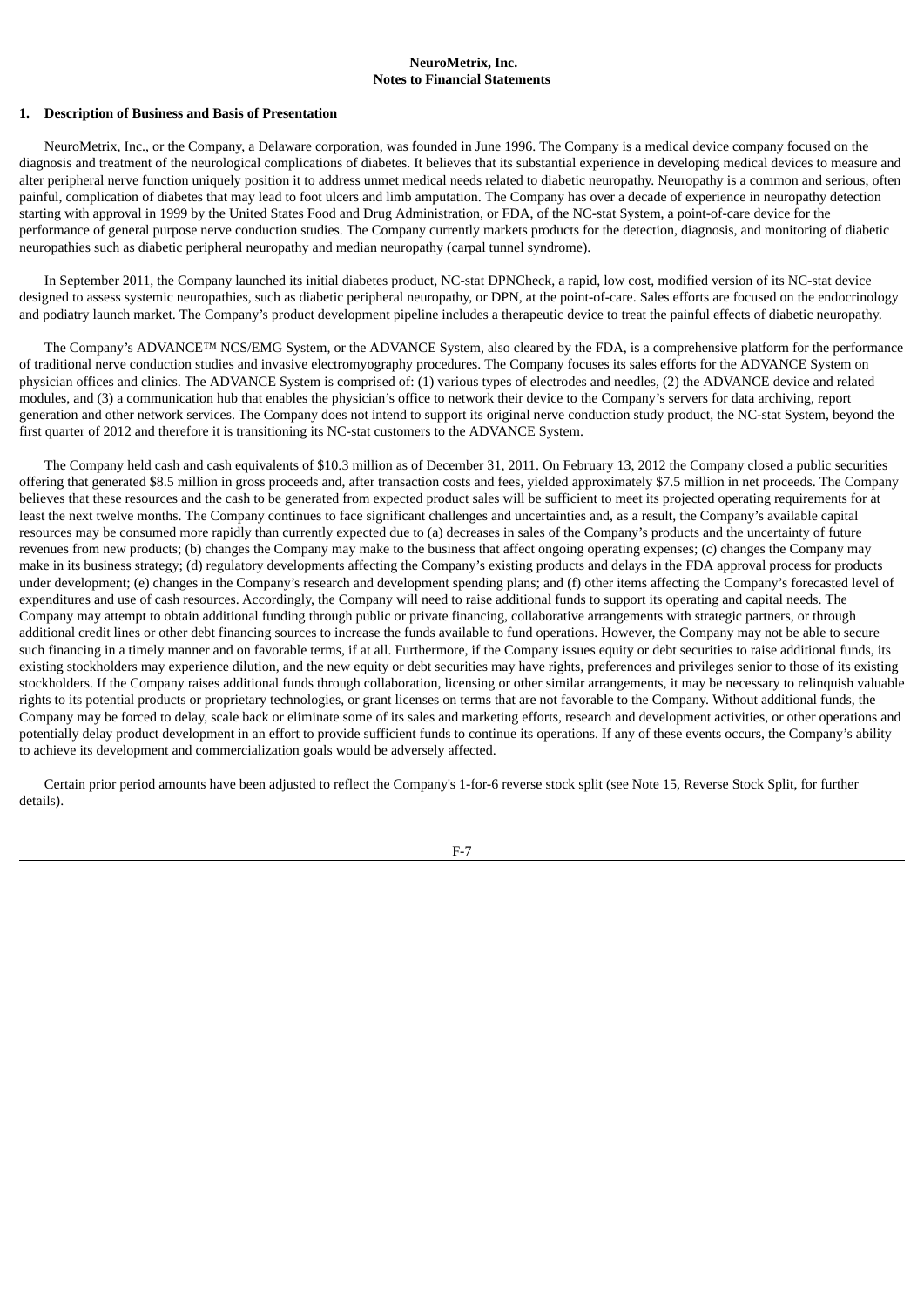## **2. Summary of Significant Accounting Policies**

# *Use of Estimates and Assumptions*

The preparation of financial statements in conformity with United States generally accepted accounting principles requires management to make significant estimates and assumptions that affect the reported amounts of assets and liabilities and disclosure of contingent assets and liabilities at the date of the financial statements and the reported amounts of revenue and expenses during reporting periods. Actual results could differ from those estimates.

The Company bases its estimates on historical experience and various other assumptions that it believes to be reasonable under the circumstances and regularly assesses these estimates, but actual results could differ materially from these estimates. Effects of changes in estimates are recorded in the period in which they occur.

## *Cash and Cash Equivalents*

The Company considers all highly liquid investments with an original maturity of ninety days or less to be cash equivalents. Cash equivalents are recorded at cost which approximates fair value. The Company invests cash primarily in a money market account and other investments which management believes are subject to minimal credit and market risk.

### *Restricted Cash*

Long-term restricted cash of \$229,500 and \$408,000 at December 31, 2011 and 2010, respectively, is associated with a facility lease (See Note 10 – Commitments and Contingencies).

### *Concentrations of Credit Risk*

Financial instruments that potentially expose the Company to concentrations of credit risk consist primarily of cash and cash equivalents in bank deposit accounts and trade receivables. The Company invests its funds in highly rated institutions and limits its investment in any individual account so that they do not exceed FDIC limits. The Company has not experienced significant losses related to cash and cash equivalents and does not believe it is exposed to any significant credit risks relating to its cash and cash equivalents.

The Company distributes its products through its direct sales force and independent sales representatives. At December 31, 2011 and 2010 and for the years ended December 31, 2011, 2010, and 2009, no single customer accounted for more than 10% of accounts receivable or revenue.

The Company relies on two third-party manufacturers to manufacture the major portion of its current products. The disruption or termination of the supply of these products or a significant increase in the cost of these products from these sources could have an adverse effect on the Company's business, financial position, and results of operations.

### *Inventories*

Inventories, consisting primarily of purchased components, are stated at the lower of cost or market. Cost is determined using the first-in, first-out method. The Company writes down inventory to its net realizable value for excess or obsolete inventory.

#### *Fair Value*

The carrying amounts of the Company's financial instruments, which include cash equivalents, accounts receivable, accounts payable, and accrued expenses approximate their fair value at December 31, 2011 and 2010.

#### *Revenue Recognition*

The Company recognizes revenue when the following criteria have been met: persuasive evidence of an arrangement exists, delivery has occurred and risk of loss has passed, the seller's price to the buyer is fixed or determinable, and collection is reasonably assured.

Revenues associated with the sale of the ADVANCE devices to customers and distributors are recognized upon shipment provided that the selling price is fixed or determinable, persuasive evidence of an arrangement exists, collection of receivables is reasonably assured, product returns are reasonably estimable, and no continuing obligations exist. The revenues from the sale of an ADVANCE communication hub together with access to NeuroMetrix information systems are considered one unit of accounting and deferred and recognized on a straight-line basis over the estimated period of time that the Company provides the service associated with the information systems of three years. The resulting deferred revenue and deferred costs are presented as separate line items on the accompanying balance sheet. Revenues related to extended service agreements for the devices are recognized ratably over the term of the extended service agreement.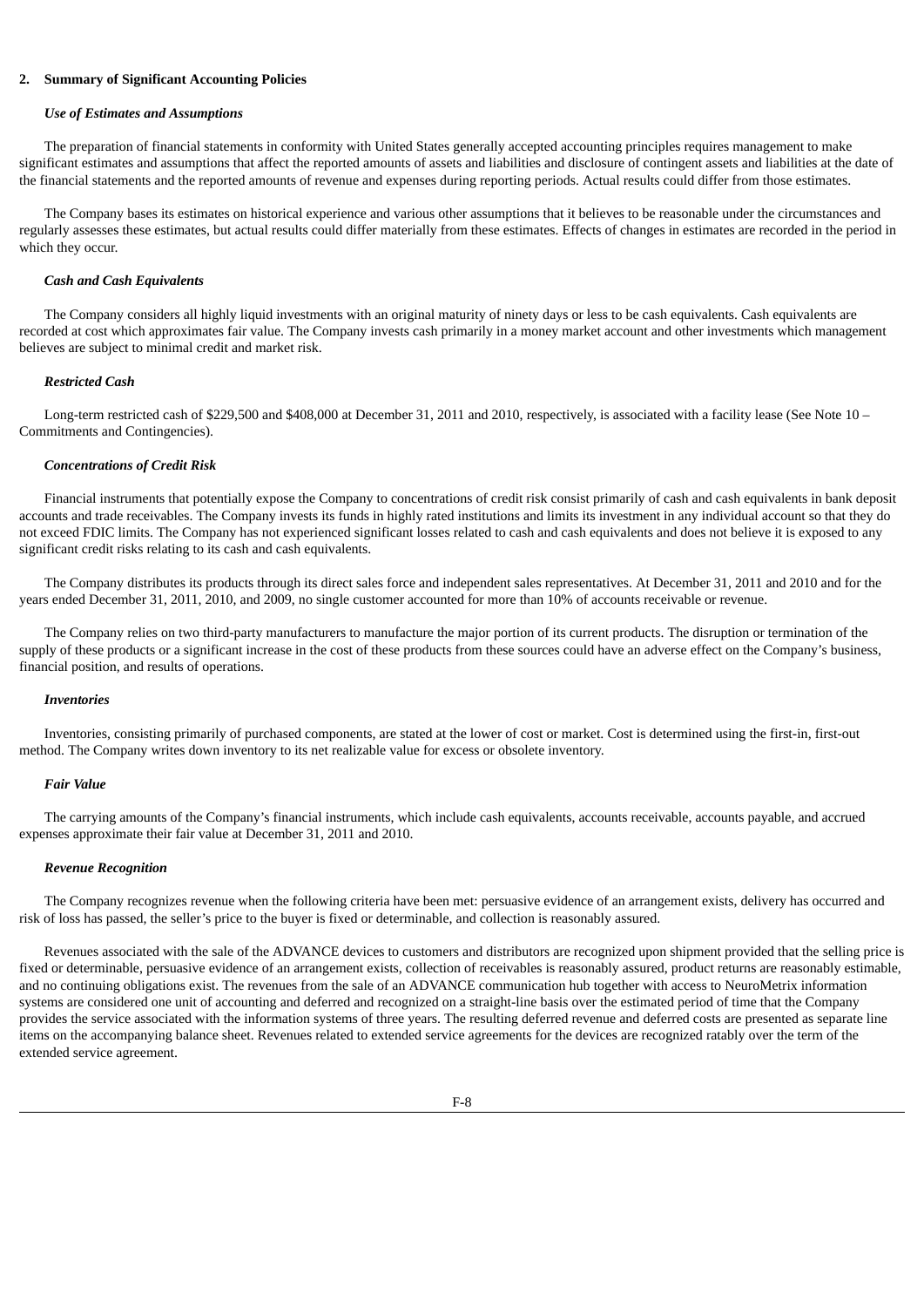Revenues associated with the sale of the NC-stat DPNCheck devices are recognized upon shipment provided that the selling price is fixed or determinable, persuasive evidence of an arrangement exists, collection of receivables is reasonably assured, product returns are reasonably estimable, and no continuing obligations exist.

Revenues also include sales of consumables, including single use nerve specific electrodes, EMG needles, and other accessories. These revenues are recognized upon shipment provided that the selling price is fixed or determinable, persuasive evidence of an arrangement exists, collection of receivables is reasonably assured, and product returns are reasonably estimable.

When multiple elements are contained in a single arrangement, the Company allocates revenue between the elements based on their relative selling prices. The Company determines selling price using vendor specific objective evidence, or VSOE, if it is available, third-party evidence, or TPE, if VSOE is not available, and best estimate of selling price, or BESP, if neither VSOE nor TPE are available. The Company generally expects that it will not be able to establish TPE due to the nature of the markets in which it competes, and, as such, it will typically determine selling price using VSOE or if not available, BESP. The objective of BESP is to determine the selling price of a deliverable on a standalone basis. The Company's determination of BESP involves a weighting of several factors based on the specific facts and circumstances of an arrangement. Specifically, the Company considers the cost to produce the deliverable, the anticipated margin on that deliverable, the selling price and profit margin for similar parts, its ongoing pricing strategy, the value of any enhancements that have been built into the deliverable, and the characteristics of the varying markets in which the deliverable is sold.

Revenue recognition involves judgments, including assessments of expected returns, allowance for doubtful accounts, and expected customer relationship periods. The Company analyzes various factors, including a review of specific transactions, its historical returns, average customer relationship periods, customer usage, customer balances, and market and economic conditions. Changes in judgments or estimates on these factors could materially impact the timing and amount of revenues and costs recognized. Should market or economic conditions deteriorate, the Company's actual return or bad debt experience could exceed its estimate.

Trade accounts receivable are recorded at the invoiced amount and do not bear interest. Certain product sales are made with a 30-day right of return. Since the Company can reasonably estimate future returns, it recognizes revenues associated with product sales that contain a right of return upon shipment and at the same time it records a sales return reserve, which reduces revenue and accounts receivable by the amount of estimated returns.

### *Accounts Receivable*

Trade accounts receivable are recorded at the invoiced amount and do not bear interest. Accounts receivable on the balance sheet are recorded net of the allowance for doubtful accounts receivable and the reserve for estimated returns. The allowance for doubtful accounts is the Company's best estimate of the amount of probable credit losses in its existing accounts receivable. The Company reviews its allowance for doubtful accounts and determines the allowance based on an analysis of customer past payment history, product usage activity, and recent communications between the Company and the customer. Past due balances are reviewed individually for collectibility. Account balances are written-off against the allowance when the Company feels it is probable the receivable will not be recovered. The Company does not have any off-balance sheet credit exposure related to its customers.

#### *Income Taxes*

The Company records income taxes using the asset and liability method. Deferred income tax assets and liabilities are recognized for the future tax consequences attributable to differences between the financial statement carrying amounts of existing assets and liabilities and their respective income tax bases, and operating loss and tax credit carryforwards. The Company's financial statements contain certain deferred tax assets, which have arisen primarily as a result of operating losses, as well as other temporary differences between financial and tax accounting. In accordance with the provisions of the Income Taxes topic of the Codification, the Company is required to establish a valuation allowance if the likelihood of realization of the deferred tax assets is reduced based on an evaluation of objective verifiable evidence. Significant management judgment is required in determining the Company's provision for income taxes, the Company's deferred tax assets and liabilities and any valuation allowance recorded against those net deferred tax assets. The Company evaluates the weight of all available evidence to determine whether it is more likely than not that some portion or all of the net deferred income tax assets will not be realized.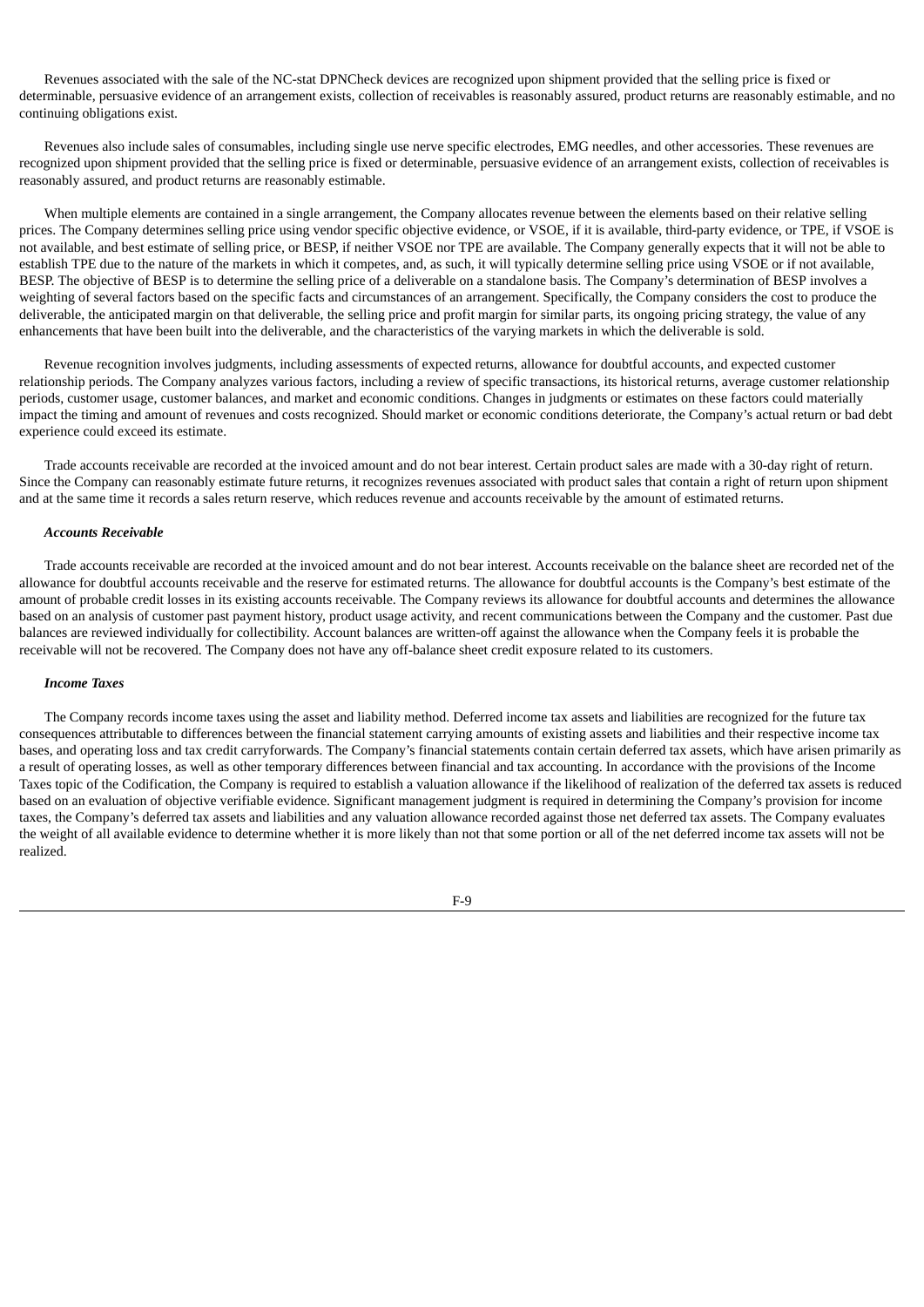Utilization of the NOL and research and development credit carryforwards may be subject to a substantial annual limitation due to ownership change limitations that have occurred previously or that could occur in the future, as provided by Section 382 of the Internal Revenue Code of 1986, as well as similar state provisions. Ownership changes may limit the amount of NOL and tax credit carryforwards that can be utilized to offset future taxable income and tax, respectively. In general, an ownership change, as defined by Section 382, results from transactions increasing the ownership of certain shareholders or public groups in the stock of a corporation by more than 50 percentage points over a three-year period.

If the Company has experienced a change of control, utilization of its NOL or tax credits carryforwards would be subject to an annual limitation under Section 382. Any limitation may result in expiration of a portion of the NOL or research and development credit carryforwards before utilization. Subsequent ownership changes could further impact the limitation in future years. Further, until a study is completed and any limitation known, no amounts are being presented as an uncertain tax position.

A full valuation allowance has been provided against the Company's NOL carryforwards and research and development credit carryforwards and, if an adjustment is required, this adjustment would be offset by an adjustment to the valuation allowance. Thus, there would be no impact to the balance sheet or statement of operations if an adjustment were required.

Management performed a two-step evaluation of all tax positions, ensuring that these tax return positions meet the "more likely than not" recognition threshold and can be measured with sufficient precision to determine the benefit recognized in the financial statements. These evaluations provide management with a comprehensive model for how a company should recognize, measure, present, and disclose in its financial statements certain tax positions that the Company has taken or expects to take on income tax returns.

## *Research and Development*

Costs incurred in the research and development of the Company's products are expensed as incurred. Included in research and development costs are wages, benefits, product design consulting, and other operating costs such as facilities, supplies, and overhead directly related to the Company's research and development efforts.

# *Product Warranty Costs*

The Company accrues estimated product warranty costs at the time of sale which are included in cost of sales in the statements of operations. The amount of the accrued warranty liability is based on historical information such as past experience, product failure rates, number of units repaired, and estimated cost of material and labor. The liabilities for product warranty costs of \$32,308 and \$45,006 at December 31, 2011 and 2010, respectively, are included in accrued expenses in the accompanying balance sheets.

### *Fixed Assets and Long-Lived Assets*

Fixed assets are recorded at cost and depreciated using the straight-line method over the estimated useful life of each asset. Expenditures for repairs and maintenance are charged to expense as incurred. On disposal, the related assets and accumulated depreciation are eliminated from the accounts and any resulting gain or loss is included in the Company's statement of operations. Leasehold improvements are amortized over the shorter of the estimated useful life of the improvement or the remaining term of the lease.

The Company periodically evaluates the recoverability of its fixed assets and other long-lived assets whenever events or changes in circumstances indicate that an event of impairment may have occurred. This periodic review may result in an adjustment of estimated depreciable lives or asset impairment. When indicators of impairment are present, the carrying values of the asset are evaluated in relation to the assets operating performance and future undiscounted cash flows of the underlying assets. If the future undiscounted cash flows are less than their book value, an impairment may exist. The impairment is measured as the difference between the book value and the fair value of the underlying asset. Fair values are based on estimates of the market prices and assumptions concerning the amount and timing of estimated future cash flows and assumed discount rates, reflecting varying degrees of perceived risk.

### *Accounting for Stock-Based Compensation*

Stock-based compensation cost is generally recognized ratably over the requisite service period. The Company uses the Black-Scholes option pricing model for determining the fair value of its stock options and amortizes its stock-based compensation expense using the straight-line method. The Black-Scholes model requires certain assumptions that involve judgment. Such assumptions are the expected share price volatility, expected life of options, expected annual dividend yield, and risk-free interest rate (See Note 3 – Stock-Based Compensation and Equity).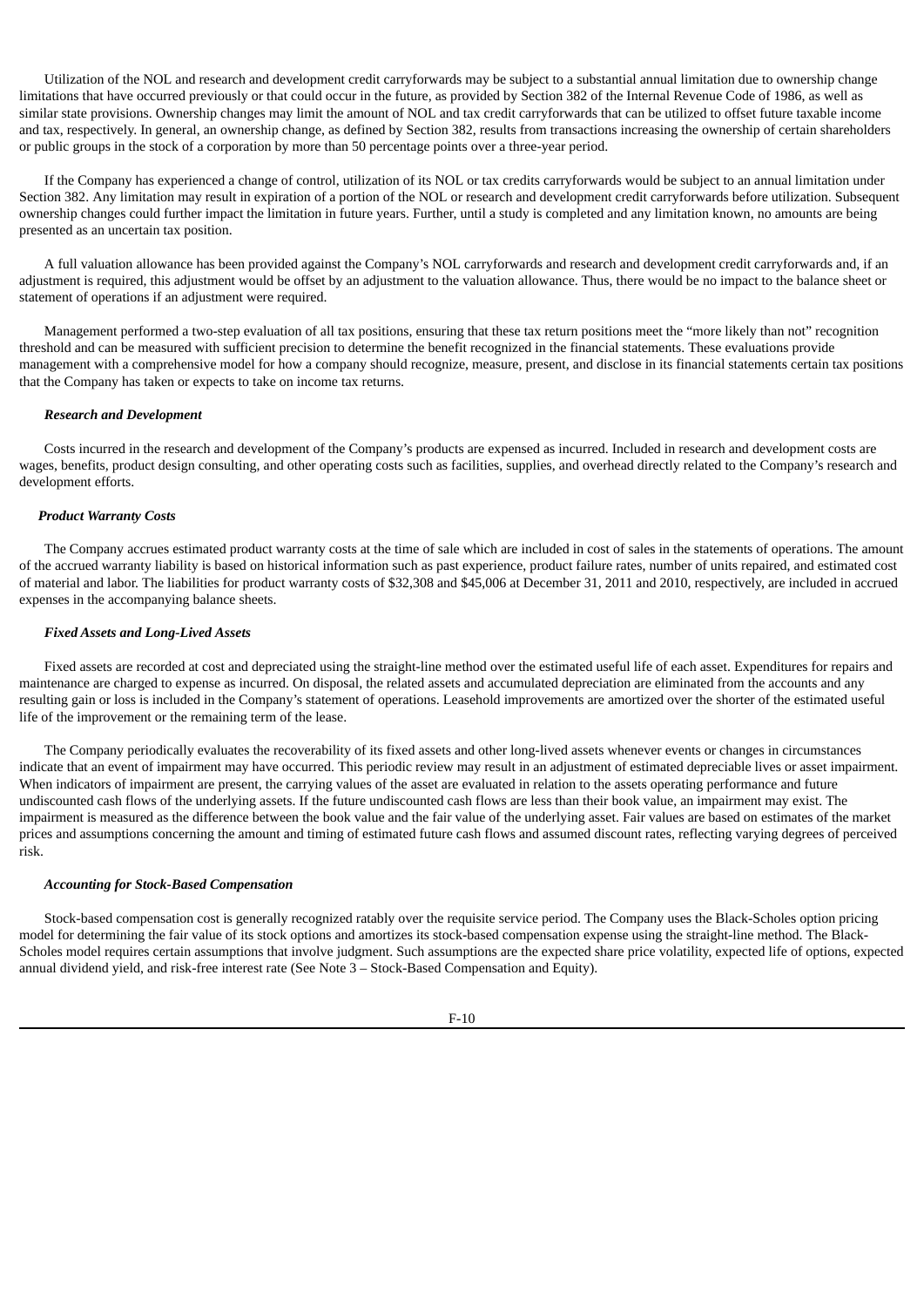# *Net Loss per Common Share*

Basic net loss per common share is computed by dividing net loss by the weighted average number of common shares outstanding during the period. Unvested restricted shares, although legally issued and outstanding, are not considered outstanding for purposes of calculating basic net loss per share. Diluted net loss per common share is computed by dividing net loss by the weighted average number of common shares outstanding during the period plus the dilutive effect of outstanding instruments such as options, warrants, and restricted stock. Because the Company has reported a net loss attributable to common stockholders for all periods presented, diluted loss per common share is the same as basic loss per common share, as the effect of utilizing the fully diluted share count would have reduced the net loss per common share. Therefore, in calculating net loss per share amounts, the following shares underlying potentially dilutive common stock equivalents were excluded from the calculation of diluted net income per common share because their effect was antidilutive for each of the periods presented:

|              |           | <b>Years Ended December 31,</b> |         |  |  |  |
|--------------|-----------|---------------------------------|---------|--|--|--|
|              | 2011      | 2010                            | 2009    |  |  |  |
| Options      | 548,463   | 534,472                         | 510,950 |  |  |  |
| Warrants     | 1,430,480 | ,430,480                        | 446.780 |  |  |  |
| <b>Total</b> | 1,978,943 | 1,964,952                       | 957,730 |  |  |  |

### *Advertising and Promotional Costs*

Advertising and promotional costs are expensed as incurred. Advertising and promotion expense was \$426,000, \$256,000, and \$274,000 in the years ended December 31, 2011, 2010, and 2009, respectively.

### *Accumulated Other Comprehensive Items*

For the years ended December 31, 2011, 2010 and 2009, the Company had no components of other comprehensive income or loss other than net loss.

### *Segments*

The Company operates in one segment for the sale of medical equipment and consumables. Substantially all of the Company's assets, revenues, and expenses for the years ended December 31, 2011, 2010, and 2009 were located at or derived from operations in the United States. Revenues from sales outside the United States accounted for approximately 6% of total revenues in 2011 and 2% of total revenues in each of 2010 and 2009.

### *Risks and Uncertainties*

The Company is subject to risks common to companies in the medical device industry, including, but not limited to, development by the Company or its competitors of new technological innovations, dependence on key personnel, customers' reimbursement from third-party payers, protection of proprietary technology, and compliance with regulations of the FDA and other governmental agencies.

In September 2011, the Company commercially launched NC-stat DPNCheck, which is a rapid, low cost, modified version of its NC-stat device designed to assess systemic neuropathies, such as DPN, at the point-of-care. The Company is focusing its initial sales efforts for NC-stat DPNCheck on endocrinologists and podiatrists because of their high concentration of diabetes patients and focus on DPN. The future prospects of the Company are closely tied to its success with NC-stat DPNCheck, which depends upon market acceptance and growth in future revenues.

## *Recently Issued or Adopted Accounting Pronouncements*

In September 2009, the Emerging Issues Task Force, or EITF, issued new rules pertaining to the accounting for revenue arrangements with multiple deliverables. The new rules provide an alternative method for establishing fair value of a deliverable when vendor specific objective evidence cannot be determined. The guidance provides for the determination of the best estimate of selling price to separate deliverables and allows the allocation of arrangement consideration using this relative selling price model. The guidance supersedes the prior multiple element revenue arrangement accounting rules. The new guidance was adopted prospectively by the Company beginning January 1, 2011. Adoption has not had a material effect on the Company's financial statements.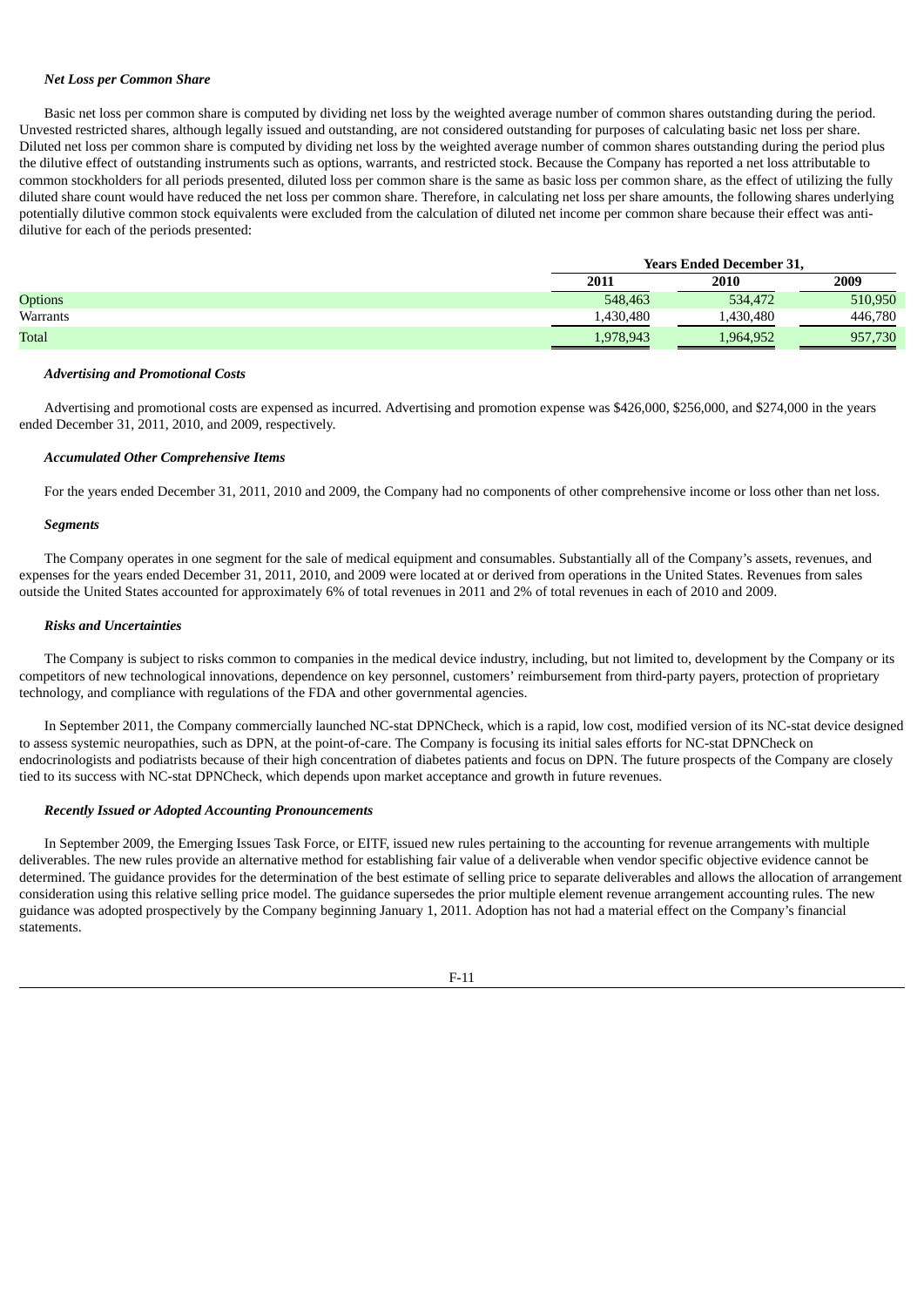In September 2009, the EITF issued new rules to exclude (a) non-software components of tangible products and (b) software components of tangible products that are sold, licensed, or leased with tangible products when the software components and non-software components of the tangible product function together to deliver the tangible product's essential functionality . The new guidance was adopted prospectively by the Company beginning January 1, 2011. Adoption has not had a material effect on the Company's financial statements.

In January 2010, the Financial Accounting Standards Board issued Accounting Standards Update No. 2010-06*, "Fair Value Measurements and Disclosures (Topic 820)—Improving Disclosures about Fair Value Measurements"*, or ASU 2010-06. ASU 2010-06 requires new disclosures regarding significant transfers in and out of Levels 1 and 2, as well as information about activity in Level 3 fair value measurements, including presenting information about purchases, sales, issuances, and settlements on a gross versus a net basis in the Level 3 activity roll forward. In addition, ASU 2010-06 also clarifies existing disclosures regarding input and valuation techniques, as well as the level of disaggregation for each class of assets and liabilities. ASU No. 2010-06 is effective for interim and annual periods beginning after December 15, 2009, except for the disclosures pertaining to purchases, sales, issuances, and settlements in the rollforward of Level 3 activity, which were effective for interim and annual periods beginning after December 15, 2010. The new guidance was adopted prospectively by the Company beginning January 1, 2011. Adoption has not had a material effect on the Company's financial statements.

In May 2011, the Financial Accounting Standards Board, or FASB, issued Accounting Standards Update, or ASU, No. 2011-04*, "Fair Value* Measurement (Topic 820)—Amendments to Achieve Common Fair Value Measurement and Disclosure Requirements in U.S. GAAP and IFRSs", or ASU 2011-04. The amendments in ASU 2011-04 result in common fair value measurement and disclosure requirements in GAAP and International Financial Reporting Standards, or IFRS. Consequently, the amendments change the wording used to describe many of the requirements in GAAP for measuring fair value and for disclosing information about fair value measurements. The new guidance is to be adopted prospectively, effective for interim and annual periods beginning after December 15, 2011. The Company does not believe adoption of ASU 2011-04 will have a material effect on its financial statements.

In June 2011, the FASB issued ASU No. 2011-05, *"Comprehensive Income (Topic 220) —Presentation of Comprehensive Income"*, or ASU No. 2011- 05. ASU No. 2011-05 requires that all nonowner changes in stockholders' equity be presented either in a single continuous statement of comprehensive income or in two separate but consecutive statements, eliminating the option to present other comprehensive income in the statement of changes in equity. Under either choice, items that are reclassified from other comprehensive income to net income are required to be presented on the face of the financial statements where the components of net income and the components of other comprehensive income are presented. In December 2011, the FASB issued ASU No. 2011-12, "Deferral of the Effective Date for Amendments to the Presentation of Reclassifications of Items Out of Accumulated Other Comprehensive *Income in Accounting Standards Update No. 2011-05"*, which defers the requirement within ASU No. 2011-05 to present on the face of the financial statements the effects of reclassifications out of accumulated other comprehensive income on the components of net income and other comprehensive income for all periods presented. During the deferral, entities should continue to report reclassifications out of accumulated other comprehensive income consistent with the presentation requirements in effect prior to the issuance of ASU No. 2011-05. These ASUs are to be adopted retrospectively, effective for interim and annual periods beginning after December 15, 2011. The Company does not believe adoption of these ASUs will have a material effect on its financial statements.

## **3. Stock-Based Compensation and Equity**

### *Stock-Based Compensation*

During 2004, the Company adopted the 2004 Stock Option and Incentive Plan, as amended and restated in 2006, 2008, and 2009 (the "2004 Stock Plan"). The 2004 Stock Plan, among other things, provides for granting of incentive and nonqualified stock option and stock bonus awards to officers, employees and outside consultants. Outstanding options under the 2004 Stock Plan generally vest over three or four years and terminate 10 years after the grant date, or earlier if the option holder is no longer an executive officer, employee, consultant, advisor or director, as applicable, of the Company. As of December 31, 2011, 657,672 shares of common stock were authorized for issuance under the 2004 Stock Plan, of which 55,629 shares had been issued, 316,089 shares were subject to outstanding options at a weighted average exercise price of \$13.36 per share and 255,330 shares were available for future grant. In March 2006, the Company's Board of Directors voted to discontinue the provision of the 2004 Stock Plan which automatically increased the number of options available for grant under the 2004 Stock Plan based on the net increase in the total number of outstanding shares of common stock during the year.

During May 2009, the Company adopted the 2009 Non-Qualified Inducement Stock Plan (the "2009 Inducement Plan"). The 2009 Inducement Plan is intended to encourage and enable employees, including prospective employees, of the Company upon whose judgment, initiative, and efforts the Company largely depends for the successful conduct of its business to acquire a proprietary interest in the Company. The 2009 Inducement Plan, among other things, provides for the granting of awards, including non-qualified stock options, restricted stock, and unrestricted stock. As of December 31, 2011, 83,333 shares of common stock were authorized for issuance under the 2009 Inducement Plan, of which no shares had been issued, 12,500 shares were subject to outstanding options at a weighted average exercise price of \$1.60 per share, and 70,833 shares were available for future grant.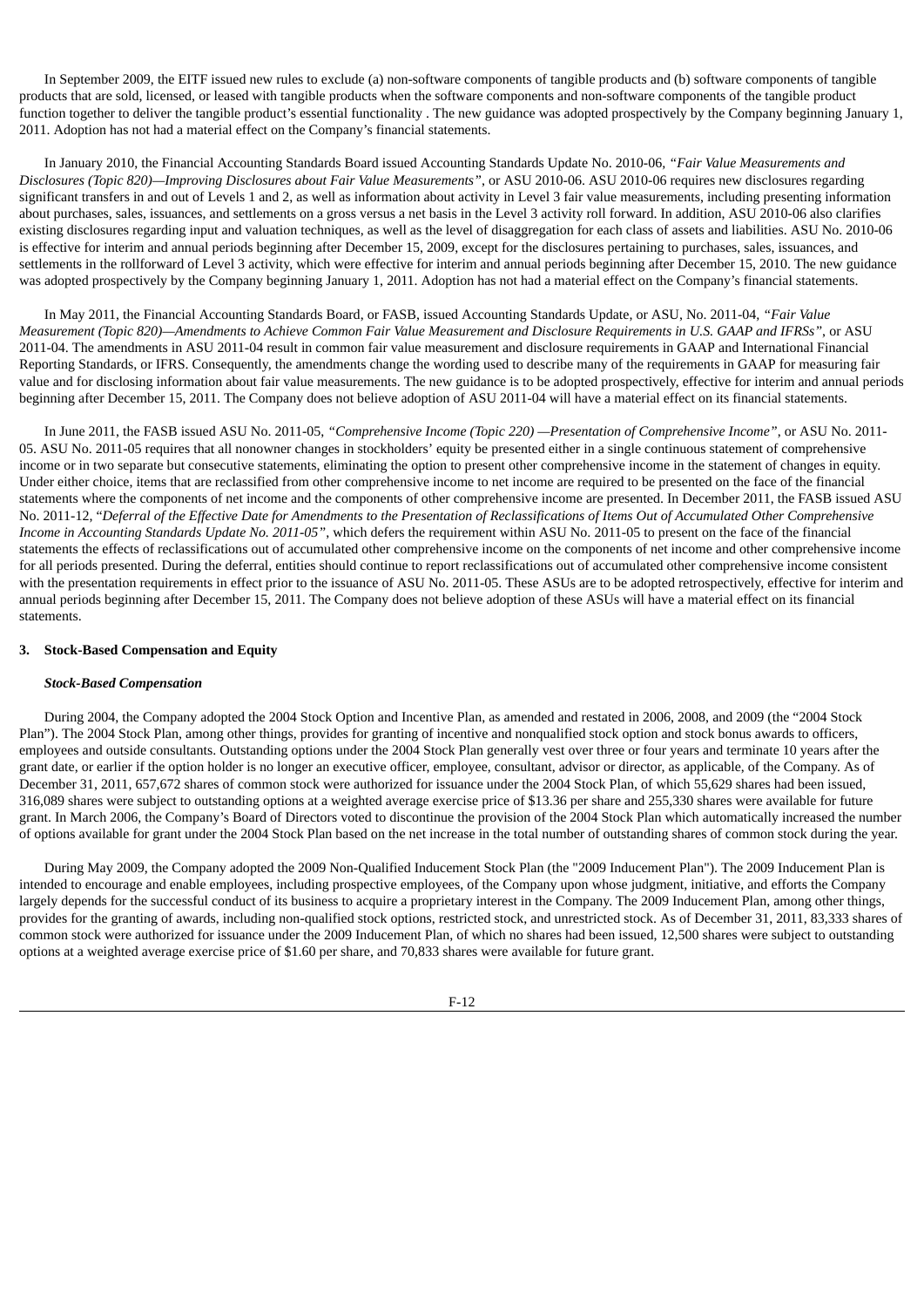The exercise price of each stock option issued under the 1996 and 1998 Stock Plans was specified by the Board of Directors at the time of grant. The exercise price of stock options awarded under the 2004 Stock Plan and the 2009 Inducement Plan may not be less than the fair market value of the common stock on the date of the option grant. For holders of more than 10% of the Company's total combined voting power of all classes of stock, incentive stock options may not be granted at less than 110% of the fair market value of the Company's common stock at the date of grant and for a term not to exceed five years.

In June 2004, the Company adopted the 2004 Employee Stock Purchase Plan (the "2004 ESPP"). All of the Company's employees who had been employed by the Company for at least 60 days and whose customary employment is for more than 20 hours per week and for more than five months in any calendar year were eligible to participate and any employee who owned 5% or more of the voting power or value of the Company's stock was not eligible to participate. The 2004 ESPP authorized the issuance of up to a total of 62,500 shares of the Company's common stock to participating employees.

Under the 2004 ESPP, participating employees could authorize the Company to withhold up to 10% of their earnings during consecutive six-month payment periods for the purchase of the shares. At the conclusion of each period, participating employees could purchase shares at 85% of the lower of their fair market value at the beginning or end of the period. The 2004 ESPP was regarded as a compensatory plan in accordance with the provisions of the Compensation – Stock Compensation topic of the Codification. As of December 31, 2009, there were no remaining shares to be issued under the 2004 ESPP.

In May 2010, the Company adopted the 2010 Employee Stock Purchase Plan (the "2010 ESPP"). The 2010 ESPP authorizes the issuance of up to a total of 41,667 shares of the Company's common stock to participating employees plus an annual increase on the first day of each of the Company's fiscal years beginning in 2011, equal to the lesser of (i) 41,667 shares, (ii) 1 percent of the shares of common stock outstanding on the last day of the immediately preceding fiscal year, or (iii) such lesser number of shares as is determined by the Board. All of the Company's full-time employees and certain part-time employees are eligible to participate in the 2010 ESPP. For part-time employees to be eligible, they must have customary employment of more than five months in any calendar year and more than 20 hours per week. Employees who, after exercising their rights to purchase shares under the 2010 ESPP, would own shares representing 5% or more of the voting power of the Company's common stock, are ineligible to participate.

Under the 2010 ESPP, participating employees can authorize the Company to withhold up to 10% of their earnings during consecutive six-month payment periods for the purchase of the shares. At the conclusion of each period, participating employees can purchase shares at 85% of the lower of their fair market value at the beginning or end of the period. The 2010 ESPP is regarded as a compensatory plan in accordance with the provisions of the Compensation – Stock Compensation topic of the Codification. For the years ended December 31, 2011 and 2010 the Company issued 24,539 and 10,874 shares of its common stock, respectively, under the 2010 ESPP. As of December 31, 2011, there were 6,254 remaining shares to be issued under the 2010 ESPP.

The Company uses the Black-Scholes option pricing model for determining the fair value of shares of common stock issued or to be issued under the 2004 ESPP and 2010 ESPP. The following assumptions are used in determining fair value: The risk-free interest rate assumption is based on the United States Treasury's constant maturity rate for a six month term (corresponding to the expected option term) on the date the option was granted. The expected dividend yield is zero because the Company does not currently pay dividends nor expects to do so during the expected option term. An expected term of six months is used based on the duration of each plan offering period. The volatility assumption is based on a consideration of stock price volatility over the most recent period of time corresponding to the expected term and is also based on expected future stock price volatility.

The weighted average grant-date fair value used in the calculation of stock-based compensation expense in the accompanying statement of operations for the years ended December 31, 2011, 2010, and 2009 is calculated using the following assumptions:

|                             |                 | <b>Years Ended December 31,</b> |                 |  |  |  |  |
|-----------------------------|-----------------|---------------------------------|-----------------|--|--|--|--|
|                             | 2011            | 2010                            | 2009            |  |  |  |  |
| Risk-free interest rate     | $0.9\% - 2.3\%$ | $1.0\% - 2.8\%$                 | $1.6\% - 2.6\%$ |  |  |  |  |
| Expected dividend yield     |                 |                                 |                 |  |  |  |  |
| <b>Expected option term</b> | 5-6 years       | 5 years                         | 5 years         |  |  |  |  |
| Volatility                  | 70.0%           | 70.0%                           | 70.0%-120.0%    |  |  |  |  |

The risk-free interest rate assumption is based on the United States Treasury's constant maturity rate for a five year term (corresponding to the expected option term) on the date the option was granted. The expected dividend yield is zero as the Company does not currently pay dividends nor expects to do so during the expected option term. The expected option term of five years is estimated based on an analysis of actual option exercises and a review of comparable medical device companies. The volatility assumption is based on weekly historical volatility during the time period that corresponds to the expected option term, a review of comparable medical device companies and expected future stock price volatility. The pre-vesting forfeiture rate is based on the historical and projected average turnover rate of employees.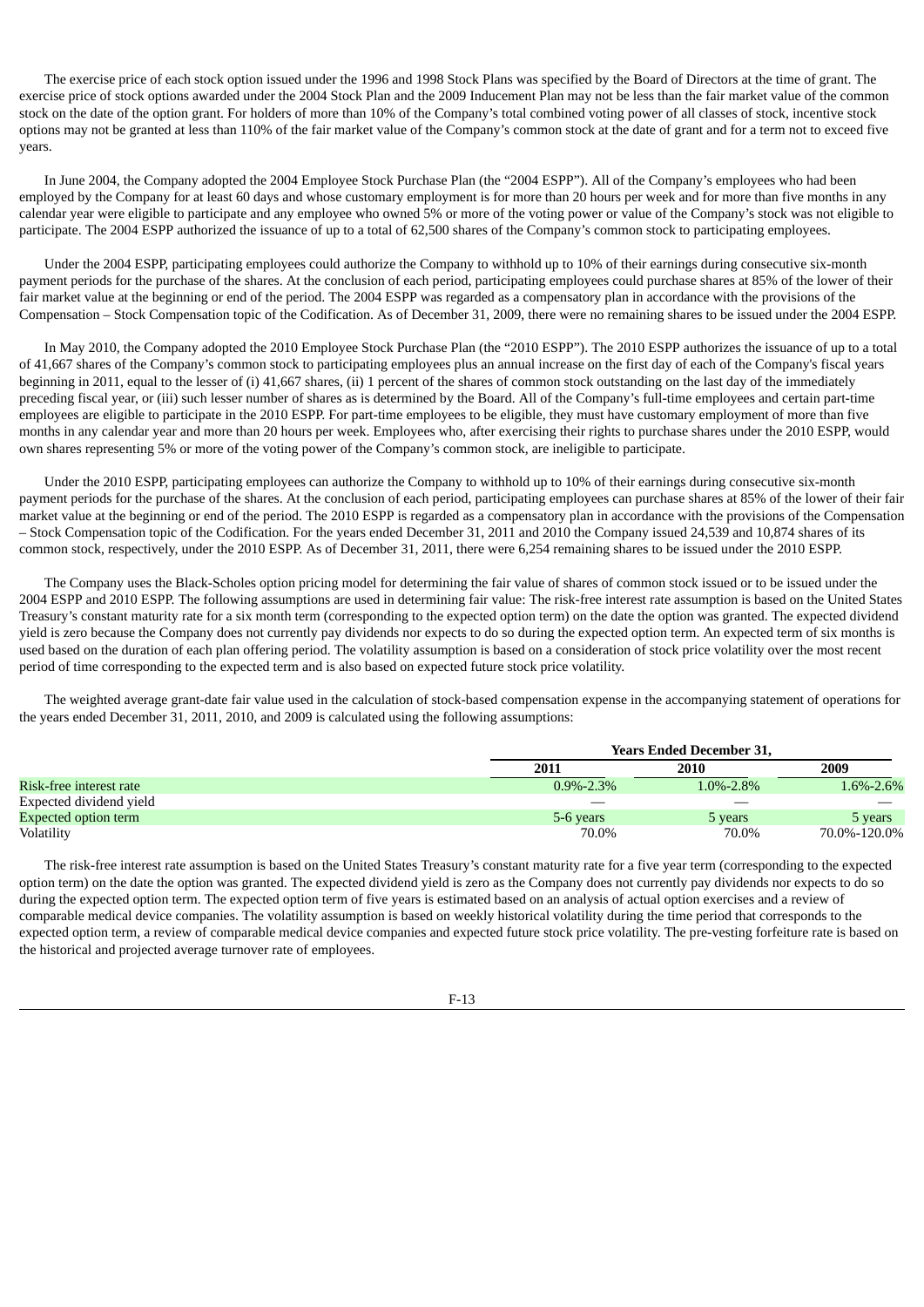A summary of option activity for the year ended December 31, 2011 is presented below:

|                                                 | Number of<br><b>Options</b> | Weighted<br>Average<br><b>Exercise Price</b> |       | <b>Weighted Average</b><br><b>Remaining</b><br>Contractual<br>Life (in years) |   | Aggregate<br><b>Intrinsic Value</b> |
|-------------------------------------------------|-----------------------------|----------------------------------------------|-------|-------------------------------------------------------------------------------|---|-------------------------------------|
| Outstanding at December 31, 2010                | 532,872                     | \$.                                          | 28.95 |                                                                               |   |                                     |
| Granted                                         | 157,273                     |                                              | 3.11  |                                                                               |   |                                     |
| Exercised                                       |                             |                                              |       |                                                                               |   |                                     |
| Forfeited                                       | (111, 236)                  |                                              | 8.36  |                                                                               |   |                                     |
| Expired                                         | (240, 312)                  |                                              | 43.37 |                                                                               |   |                                     |
| Outstanding at December 31, 2011                | 338,597                     |                                              | 13.47 | 7.72                                                                          | S |                                     |
| Vested or expected to vest at December 31, 2011 |                             |                                              |       |                                                                               |   |                                     |
|                                                 | 324,785                     |                                              | 13.87 | 7.66                                                                          |   |                                     |
| Exercisable at December 31, 2011                | 208,492                     |                                              | 18.41 | 7.16                                                                          |   |                                     |

Expected to vest options are determined by applying the pre-vesting forfeiture rate to the total outstanding options. Aggregate intrinsic value represents the total pre-tax intrinsic value (the aggregate difference between the closing stock price of the Company's common stock as of December 31, 2011, as applicable, and the exercise price for the in-the-money options) that would have been received by the option holders if all the in-the-money options had been exercised on December 31, 2011.

The weighted average per share grant-date fair values of options granted during the years ended December 31, 2011, 2010, and 2009 was \$1.89, \$4.74, and \$8.70, respectively.

The aggregate intrinsic value of options issued or exercised during the years ended December 31, 2011, 2010, and 2009 was \$0, \$3,000, and \$11,000, respectively.

Total unrecognized stock-based compensation costs related to non-vested stock options was \$435,602, which related to 130,147 shares with a per share weighted fair value of \$3.35 as of December 31, 2011. This unrecognized cost is expected to be recognized over a weighted average period of approximately 0.8 years.

Stock options granted to non-employees are recorded at fair value and adjusted to market over the vesting period in accordance with the provisions of Equity topic of the Codification. The Company determines fair value using the Black-Scholes option pricing model, an expected term equal to the option term, a risk-free interest rate corresponding to the expected term, a stock price volatility over the most recent period of time corresponding to the expected term and also based on expected future stock price volatility, and a dividend yield of zero. There were no options granted to non-employees during the year ended December 31, 2011.

Beginning in 2010, certain employees have been granted restricted stock. During 2011 and 2010, the Company granted 21,777 shares of restricted stock and 15,698 shares of restricted stock, respectively. There was no issuance of restricted stock in 2009. The fair value of restricted stock is calculated based on the closing sale price of the Company's common stock on the date of issuance. No restricted stock shares vested during the year ended December 31, 2010.

A summary of restricted stock activity for the year ended December 31, 2011 is presented below:

|                                        | <b>Restricted</b><br><b>Shares</b> |    | Weighted<br>Average<br>Grant<br><b>Date Fair</b><br>Value |
|----------------------------------------|------------------------------------|----|-----------------------------------------------------------|
| Restricted shares at December 31, 2010 | 15,701                             | -S | 8.12                                                      |
| Granted                                | 21,777                             |    | 3.30                                                      |
| <b>Vested</b>                          | (3,695)                            |    | (9.48)                                                    |
| Canceled                               | (6,854)                            |    | (5.43)                                                    |
| Restricted shares at December 31, 2011 | 26.929                             | S  | 4.72                                                      |

During the year ended December 31, 2011, certain employees, in lieu of paying withholding taxes on the vesting of restricted stock, authorized the withholding of an aggregate of 883 shares of common stock to satisfy the minimum tax withholding requirements related to such vesting. Shares withheld were calculated using the market price of the common stock on the vesting dates.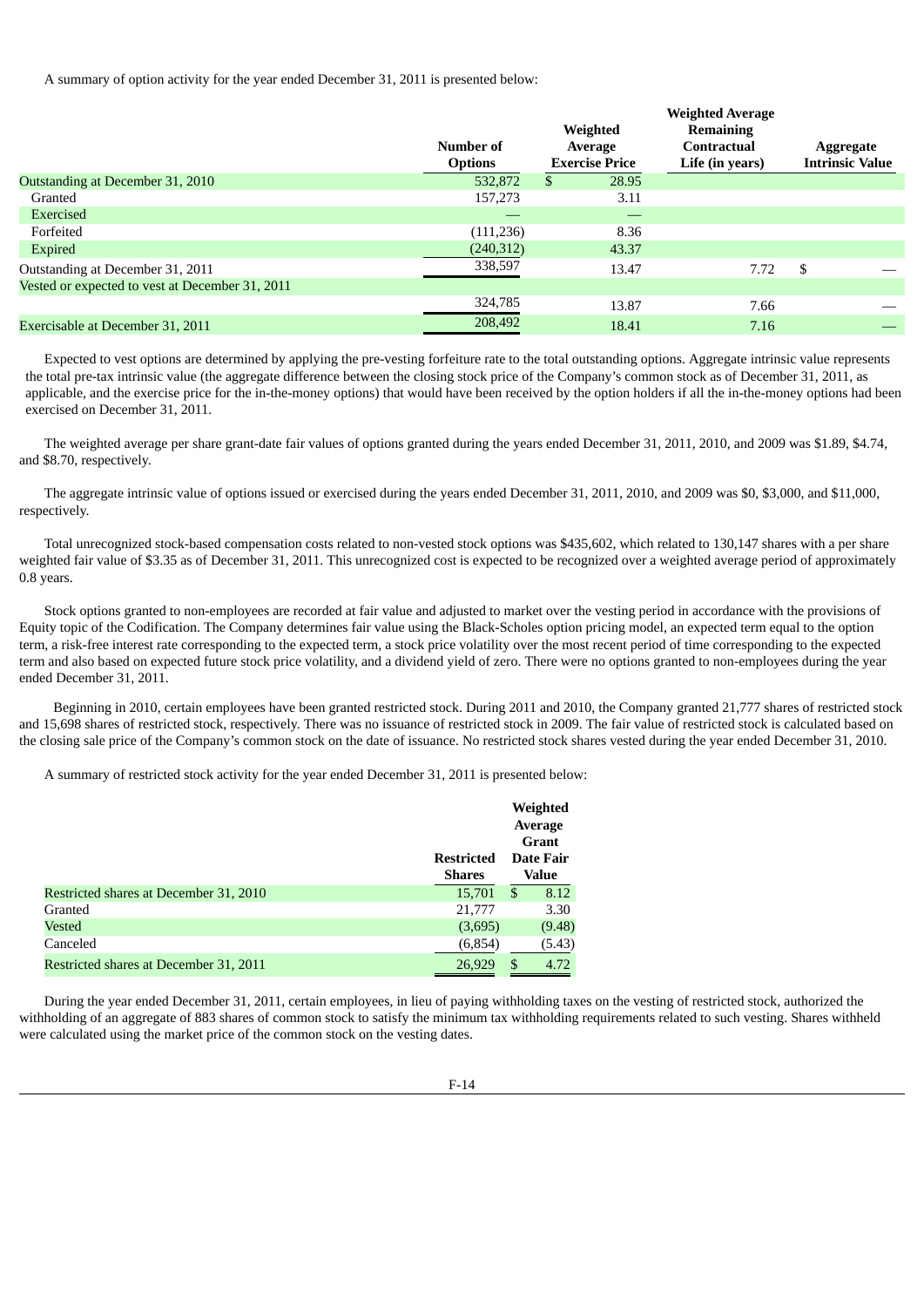During 2010, certain employees received bonus payments in the form of common stock. A total of 1,839 such shares were issued with a total intrinsic value of \$23,000.

Cash received from option exercises and purchases under the 2004 ESPP and the 2010 ESPP for the years ended December 31, 2011, 2010, and 2009 was \$34,000, \$163,000, and \$104,000, respectively. The Company issues new shares upon option exercises, purchases under the Company's ESPPs, and vesting of restricted stock.

The Company recorded stock-based compensation expense of \$837,000, \$1.2 million, and \$2.1 million for the years ended December 31, 2011, 2010, and 2009, respectively.

### *Equity*

On September 8, 2009, the Company entered into securities purchase agreements in connection with a private placement of its securities to certain institutional and other accredited investors pursuant to which the Company agreed to sell and issue (i) an aggregate of 1,469,420 newly issued shares of its common stock, par value \$0.0001 per share and (ii) warrants to purchase an aggregate of 1,430,480 shares of common stock. The sale of securities resulted in aggregate gross proceeds of approximately \$18.7 million. The net proceeds, after deducting offering expenses (including fees to the placement agent and coagent), were approximately \$17.2 million.

The common stock and warrants were sold as a unit for a price of \$12.72. The warrants are exercisable at any time from six months after the closing date through the fifth anniversary of the closing date. The warrants have an exercise price of \$13.20 per share, reflecting a 10% premium over the consolidated closing bid price for the Company's common stock as reported on the NASDAQ Global Market, the market the Company traded on prior to transferring its listing to the NASDAQ Capital Market, on September 4, 2009. The warrants contain certain limitations that prevent the holder of any warrants from acquiring shares upon exercise of a warrant that would result in the number of shares beneficially owned by it and its affiliates to exceed 19.99% of the total number of shares of the Company's common stock then issued and outstanding (with a separate threshold of 9.99% of the total number of shares outstanding for any shareholder who has not exceeded that threshold as of the date of closing). The number of shares for which the warrants are exercisable and the associated exercise prices are subject to certain adjustments as set forth in the warrants. The holder has the right to net exercise any outstanding warrants for shares of the Company's common stock. In addition, upon certain changes in control of the Company, to the extent the warrants are not assumed by the acquiring entity, the holder could elect to receive, subject to certain limitations and assumptions, cash equal to the Black-Scholes value of the outstanding warrants.

The warrants issued in connection with the private offering were within the scope of the Distinguishing Liabilities from Equity Topic of the Codification. This Codification topic requires issuers to classify as liabilities (or assets under certain circumstances) free-standing financial instruments which, at inception, require or may require an issuer to settle an obligation by transferring assets. Accordingly, the Company reflected these warrants as a liability in the Balance Sheet. The fair value of the warrants at the issuance date was estimated using the Black-Scholes model. The estimated fair value of the warrants, including the warrants issued to the placement agents, was \$14.5 million on the date of issuance and was recorded as a reduction of additional paid-in capital. In addition, the warrants were revalued at September 30, 2009 using the Black-Scholes model and the change in the fair value of the warrants was recognized in the warrants fair value adjustment line item in the Company's consolidated statement of operations.

At September 30, 2009, the estimated fair value of the warrants increased to \$21.9 million and was presented as a long term liability in the balance sheet as of that date. The increase in the fair value of the warrants from the date of issuance to September 30, 2009 required the Company to record an increase in the value of the liability of \$7.4 million.

In October 2009, the Company executed addenda to the warrants issued in connection with the securities purchase agreements of September 8, 2009. The addenda revised the rights of warrant holders such that upon a change in control, as defined, the warrant holders will receive the Black-Scholes value of the warrants in the same currency and same proportions as will be received by the common stockholders of the Company, thereby removing the criteria in the agreements that required liability classification of the warrants. Following the addenda, the warrant liability was revalued at fair value resulting in a \$2.2 million credit to warrants fair value adjustment that was recorded in the Statement of Operations in October 2009. The remaining liability for common stock warrants of \$19.7 million was then reclassified to additional paid-in capital.

As of December 31, 2011, the Company had 50,000,000 shares of common stock authorized and 3,904,320 shares issued and outstanding. Each share of common stock entitles the holder to one vote on all matters submitted to a vote of the Company's stockholders. Common stockholders are not entitled to receive dividends unless declared by the Board of Directors.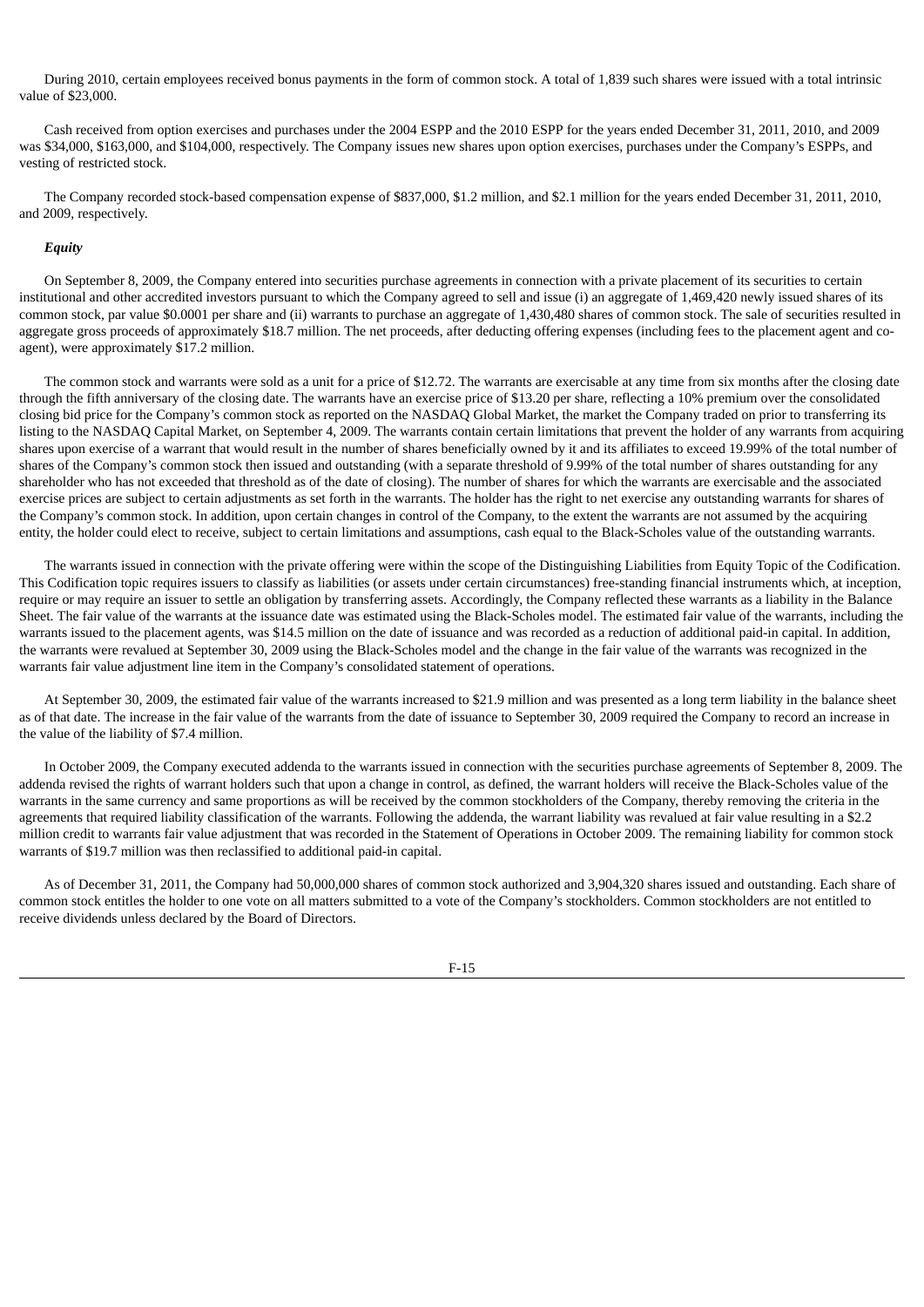At December 31, 2011, the Company has reserved authorized shares of common stock for future issuance as follows:

| <b>Warrants</b>                                             | 1,430,480 |
|-------------------------------------------------------------|-----------|
| Outstanding stock options                                   | 338.597   |
| Possible future issuance under stock option plans           | 326.163   |
| Possible future issuance under employee stock purchase plan | 6.254     |
| Total                                                       | 2,101,494 |

On March 7, 2007, the Company's Board of Directors adopted a Shareholder Rights Plan and declared a dividend distribution of one preferred stock purchase right for each outstanding share of the Company's common stock to shareholders of record as of the close of business on March 8, 2007. As of December 31, 2011 and 2010, there was no preferred stock outstanding.

# **4. Intangible Assets**

In January 2009, the Company acquired certain technological and intellectual property assets from Cyberkinetics Neurotechnology Systems, Inc., or Cyberkinetics, and Andara Life Science, Inc., a wholly-owned subsidiary of Cyberkinetics, for \$350,000 in cash. The Company had been amortizing these intangible assets using the straight-line method over their economic lives, which was estimated to be five years. Research and development expenses included amortization of this technological and intellectual property of \$17,500 for the quarter March 31, 2011. Following its decision to terminate development work related to this technology, the Company recorded within research and development expense in the second quarter of 2011 an impairment charge of \$192,500 for the remaining unamortized balance of these assets. Amortization expense for each of the years ended December 31, 2010 and 2009 was \$70,000.

Intangible assets consist of the following:

|                                            | December 31, 2011           |                             |                |                                  | December 31, 2010           |                                    |                                  |  |  |
|--------------------------------------------|-----------------------------|-----------------------------|----------------|----------------------------------|-----------------------------|------------------------------------|----------------------------------|--|--|
|                                            | Gross<br><b>Intangibles</b> | Accumulated<br>Amortization | Impairment     | <b>Net</b><br><b>Intangibles</b> | Gross<br><b>Intangibles</b> | Accumulated<br><b>Amortization</b> | <b>Net</b><br><b>Intangibles</b> |  |  |
| Technological and<br>intellectual property | 350,000                     | (157,500)                   | $(192,500)$ \$ | $\hspace{0.1mm}-\hspace{0.1mm}$  | 350,000                     | (140,000)                          | 210,000                          |  |  |

## **5. Inventories**

Inventories consist of the following:

|                             |                               | December 31,            |  |  |
|-----------------------------|-------------------------------|-------------------------|--|--|
|                             | 2011                          | 2010                    |  |  |
| <b>Purchased components</b> | 423,007                       | $\mathbb{S}$<br>457.852 |  |  |
| Finished goods              | 1,340,693                     | 1,954,953               |  |  |
|                             | $$1,763,700 \quad $2,412,805$ |                         |  |  |

During 2010, inventories were reduced by charges of \$2.1 million , of which \$1.8 million related to the business restructuring in December 2010. See Note 8 – Restructuring Related Activity for more information regarding this restructuring.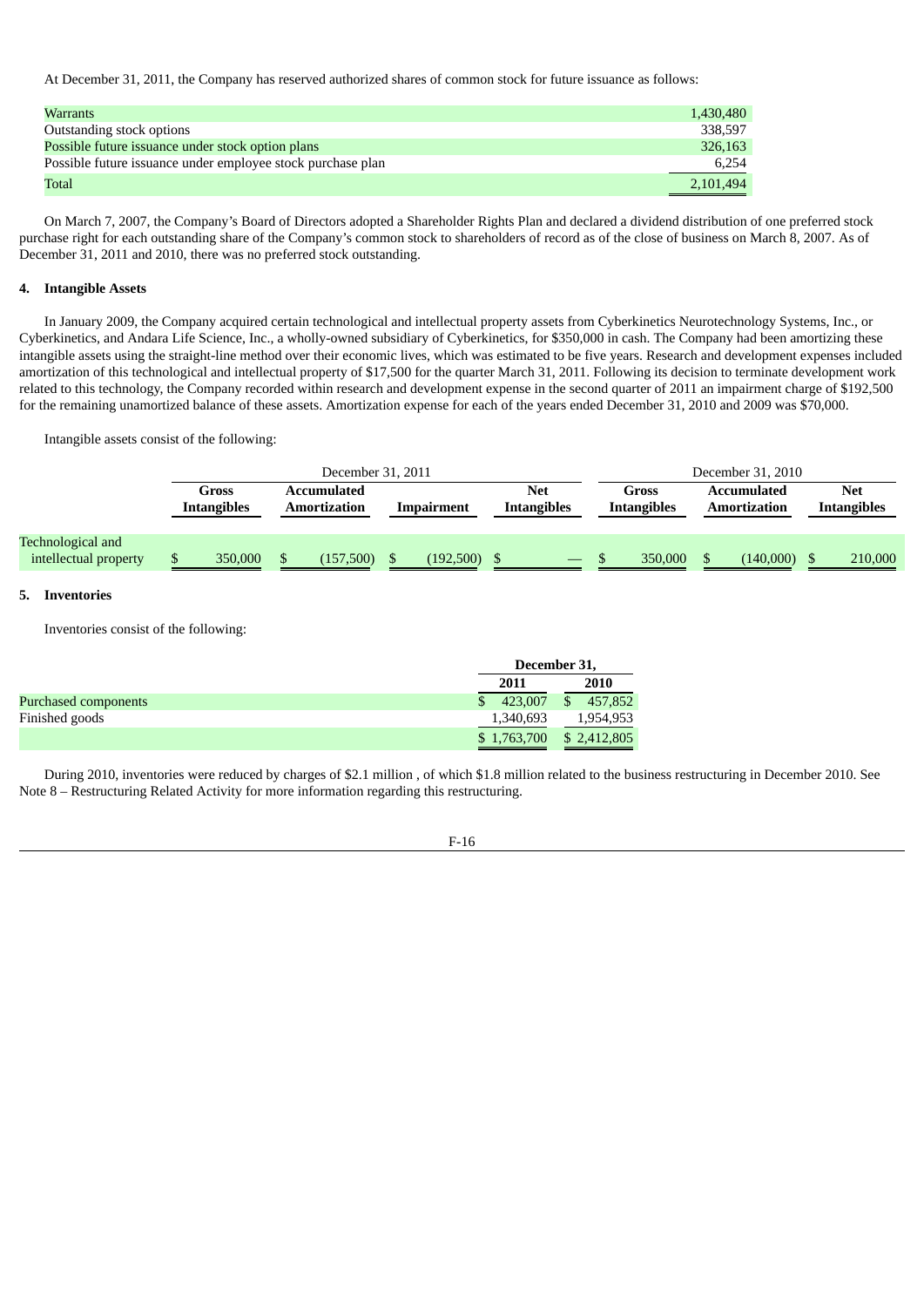# **6. Fixed Assets**

Fixed assets consist of the following:

|                                   | <b>Estimated</b><br><b>Useful Life</b> |      | December 31.  |      |             |
|-----------------------------------|----------------------------------------|------|---------------|------|-------------|
|                                   | (Years)                                | 2011 |               | 2010 |             |
| Computer and laboratory equipment |                                        |      | 2,597,969     |      | 2,531,340   |
| Furniture and equipment           |                                        |      | 774,532       |      | 730,174     |
| <b>Production equipment</b>       |                                        |      | 1,061,186     |      | 1,061,186   |
| Leasehold improvements            | $\ast$                                 |      | 179,997       |      | 179,997     |
|                                   |                                        |      | 4.613.684     |      | 4,502,697   |
| Less—accumulated depreciation     |                                        |      | (4, 130, 154) |      | (3,770,722) |
|                                   |                                        |      | 483,530       |      | 731,975     |

\* Lesser of life of lease or estimated useful life.

Depreciation expense was \$359,432, \$453,756, and \$508,666 for the years ended December 31, 2011, 2010, and 2009, respectively.

A capital lease is included as a component of furniture and equipment at December 31, 2011 and 2010. Amortization of assets under this capital lease is included in depreciation expense. See Note 10 – Commitments and Contingencies for more information regarding this capital lease.

## **7. Accrued Expenses**

Accrued expenses consist of the following for the years ended December 31, 2011 and 2010:

|                       | December 31, |    |           |  |
|-----------------------|--------------|----|-----------|--|
|                       | 2011         |    | 2010      |  |
| Patent fees           | 450,416      | \$ | 250,000   |  |
| Professional services | 298,283      |    | 284,290   |  |
| Supplier obligations  | 236,592      |    | 195,000   |  |
| Customer overpayments | 48,623       |    | 212,302   |  |
| Sales taxes           | 65,217       |    | 76,805    |  |
| Other                 | 123,024      |    | 209,393   |  |
|                       | 1,222,155    |    | 1,227,790 |  |

## **8. Restructuring Related Activity**

In January 2011, the Company announced it had restructured its neurodiagnostic activities to more efficiently focus its efforts on its installed base of active accounts, to shift distribution to independent sales representatives, and to reduce cash consumption. Twenty-five positions were eliminated, primarily in sales. Charges totaled \$2.2 million related to severance costs and inventory. Approximately \$2.0 million, consisting of \$0.2 million in severance and \$1.8 million in inventory charges, was recorded as of December 31, 2010 and the balance of approximately \$0.2 million in severance was recorded in 2011.

During the third quarter of 2010, the Company implemented a reduction in workforce that resulted in the elimination of 25 positions and recorded a charge of \$172,000 primarily related to severance expenses. The full amount of the charge was paid as of September 30, 2010.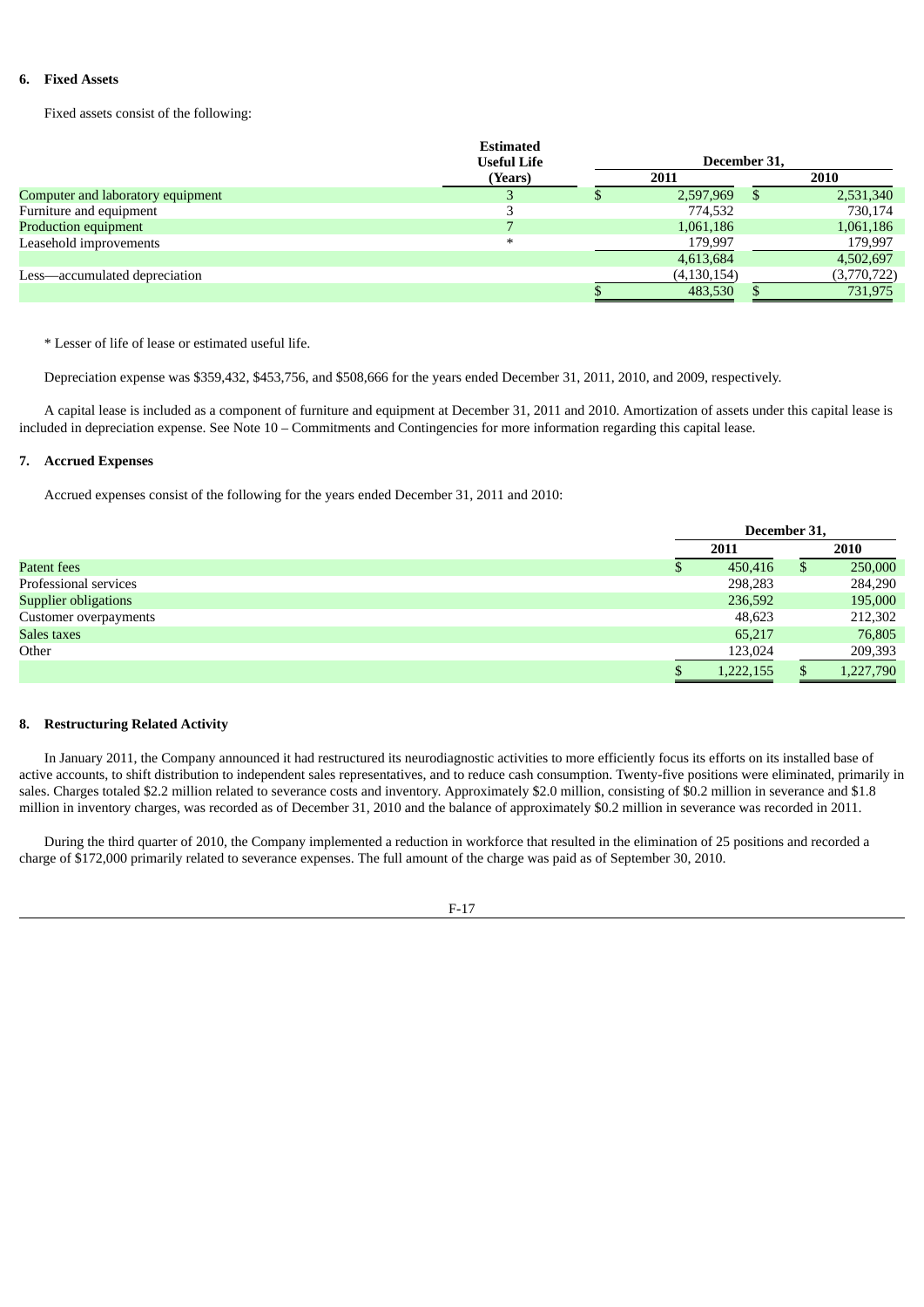The following table provides a rollforward of the liability balance for these restructuring actions, substantially all of which were recorded as sales and marketing expense in the Company's Statement of Operations.

|                                | <b>Years Ended December 31,</b> |  |           |
|--------------------------------|---------------------------------|--|-----------|
|                                | 2011                            |  | 2010      |
| Balance at beginning of period | 208,333                         |  |           |
| Accrual for severance          | 184.656                         |  | 380,223   |
| Severance payments made        | (392, 989)                      |  | (171,890) |
| Balance at end of period       |                                 |  | 208,333   |

# **9. Income Taxes**

Current income tax expense (benefit) attributable to continuing operations consists of the following for the years ended December 31, 2011, 2010, and 2009.

|              |      | <b>Years Ended December 31,</b> |      |  |  |
|--------------|------|---------------------------------|------|--|--|
|              | 2011 | 2010                            | 2009 |  |  |
| Federal      |      | (120, 490)                      |      |  |  |
| <b>State</b> |      |                                 |      |  |  |
| <b>Total</b> |      | (120, 490)                      |      |  |  |

The Company's effective income tax rate differs from the statutory federal income tax rate as follows for the years ended December 31, 2011, 2010, and 2009.

|                                               | <b>Years Ended December 31,</b> |            |            |  |
|-----------------------------------------------|---------------------------------|------------|------------|--|
|                                               | 2011                            | 2010       | 2009       |  |
| Federal tax provision (benefit) rate          | $(34.0)\%$                      | $(34.0)\%$ | $(34.0)\%$ |  |
| State tax provision, net of federal provision | (3.4)                           | (3.5)      | (1.6)      |  |
| Permanent items                               | 1.9                             | 1.4        | 20.8       |  |
| Federal research and development credits      | (0.5)                           | (0.6)      | (0.6)      |  |
| Valuation allowance                           | 36.0                            | 36.0       | 15.4       |  |
| Effective income tax rate                     | $-$ %                           | (0.7)%     | $-$ %      |  |

The Company's deferred tax assets consist of the following:

|                                               | December 31,   |              |  |
|-----------------------------------------------|----------------|--------------|--|
|                                               | 2011           | 2010         |  |
| Deferred tax assets:                          |                |              |  |
| Net operating loss carryforwards              | \$26,907,393   | \$23,802,670 |  |
| Research and development credit carryforwards | 1,494,802      | 1,408,830    |  |
| <b>Accrued expenses</b>                       | 297,503        | 539,150      |  |
| Stock-based compensation                      | 571,652        | 1,772,181    |  |
| Other                                         | 1,215,735      | 1,147,204    |  |
| Total gross deferred tax assets               | 30,487,085     | 28,670,035   |  |
| <b>Valuation allowance</b>                    | (30, 487, 085) | (28,670,035) |  |
| Net deferred tax assets                       |                |              |  |

At December 31, 2011, the Company has federal and state net operating loss carryforwards ("NOL") of \$80.5 million and \$32.7 million, respectively, as well as federal and state tax credits of \$956,000 and \$816,000, respectively, which may be available to reduce future taxable income and the related taxes thereon. This amount includes tax benefits of \$3.7 million and \$71,000 attributable to NOL and tax credit carryforwards, respectively, that result from the exercise of employee stock options. The tax benefit of these items will be recorded as a credit to additional paid-in capital upon realization of the deferred tax asset or reduction in income taxes payable. The federal NOL's begin to expire in 2019 and the state NOL's begin to expire in 2012.

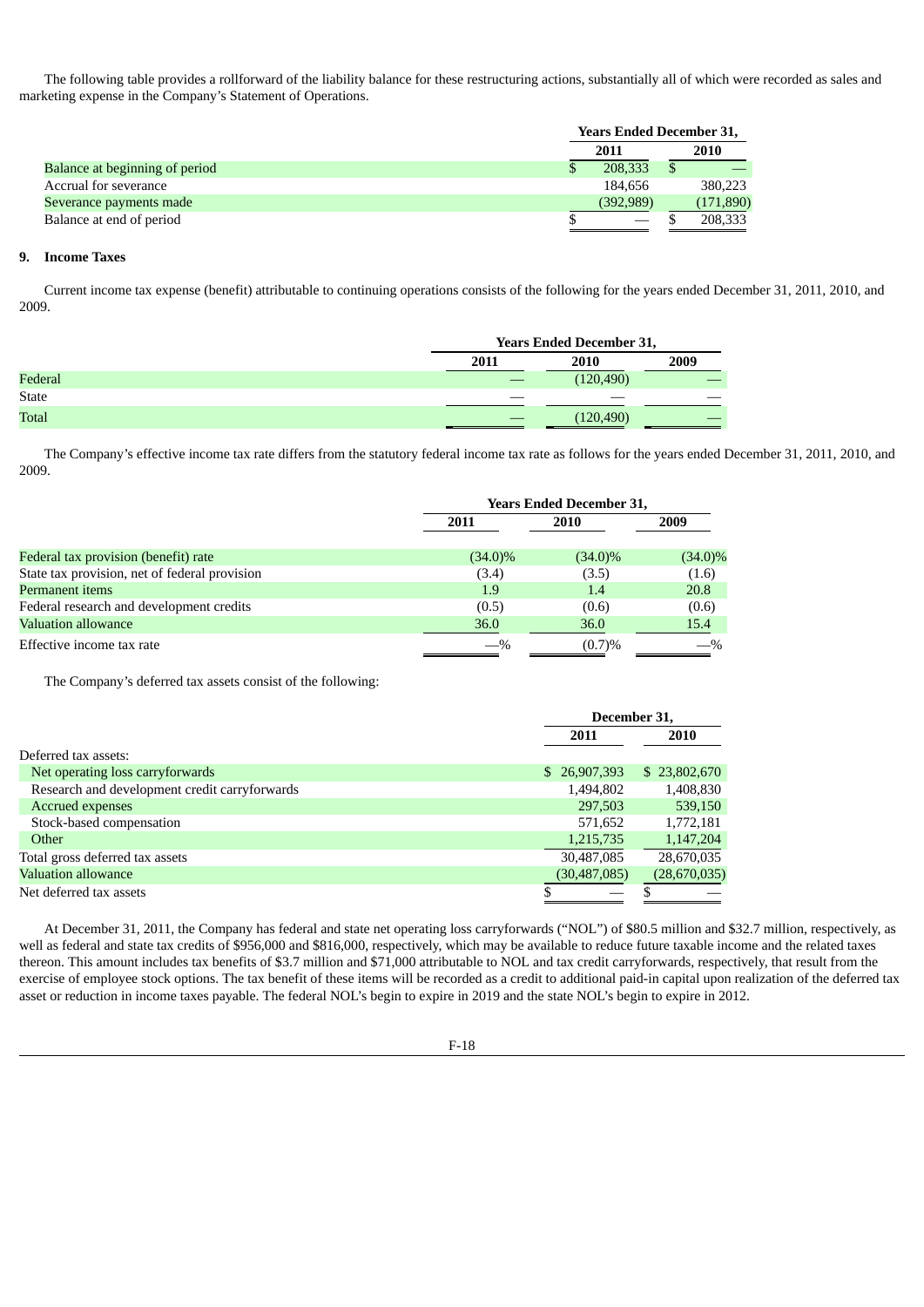In accordance with the provisions of the Income Taxes topic of the Codification, the Company has evaluated the positive and negative evidence bearing upon the realizability of its deferred tax assets, which are comprised principally of net operating losses. Management has determined that it is more likely than not that the Company will not recognize the benefits of federal and state deferred tax assets and, as a result, a valuation allowance of approximately and \$30.5 million and \$28.7 million has been established at December 31, 2011 and 2010, respectively.

Utilization of the NOL and research and development credit carryforwards may be subject to a substantial annual limitation due to ownership change limitations that have occurred previously or that could occur in the future, as provided by Section 382 of the Internal Revenue Code of 1986, as well as similar state provisions. Ownership changes may limit the amount of NOL and tax credit carryforwards that can be utilized to offset future taxable income and tax, respectively. In general, an ownership change, as defined by Section 382, results from transactions increasing the ownership of certain shareholders or public groups in the stock of a corporation by more than 50 percentage points over a three-year period.

If the Company has experienced a change of control, utilization of its NOL or tax credits carryforwards would be subject to an annual limitation under Section 382. Any limitation may result in expiration of a portion of the NOL or research and development credit carryforwards before utilization. Subsequent ownership changes could further impact the limitation in future years. Further, until a study is completed and any limitation known, no amounts are being presented as an uncertain tax position.

A full valuation allowance has been provided against the Company's NOL carryforwards and research and development credit carryforwards and, if an adjustment is required, this adjustment would be offset by an adjustment to the valuation allowance. Thus, there would be no impact to the balance sheet or statement of operations if an adjustment were required.

# **10. Commitments and Contingencies**

#### *Operating Leases*

## *Lease Agreement with Fourth Avenue LLC*

In February 2008, the Company amended the Lease Agreement dated October 18, 2000 between Fourth Avenue LLC and the Company for office and engineering laboratory space. The amendment extended the term of the lease through March 31, 2013. Base rent for the period January 2011 through March 2013 will increase from \$705,000 annually to \$765,000 annually.

Future minimum lease payments under noncancelable operating leases as of December 31, 2011 are as follows:

| 2012                         | \$757,500 |
|------------------------------|-----------|
| 2013                         | 191.250   |
| Total minimum lease payments | \$948,750 |

Total recorded rent expense was \$764,754 for each of the years ended December 31, 2011, 2010, and 2009. The Company records rent expense on its facility lease on a straight-line basis over the lease term.

# *Capital Lease*

In October 2010, the Company entered into a non-cancelable capital lease for copiers located at its corporate headquarters valued at \$60,410, expiring in September 2013.

Future minimum lease payments under the capital lease as of December 31, 2011 are as follows:

| 2012                                           | S | 22,136 |
|------------------------------------------------|---|--------|
| 2013                                           |   | 18,446 |
| Total minimum lease payments                   |   | 40,582 |
| Less: Amount representing imputed interest     |   | 2,332  |
| Present value of future minimum lease payments |   | 38,250 |

#### *Other Commitments*

At December 31, 2011, other commitments, comprised of purchase orders, totaled approximately \$711,000.

F-19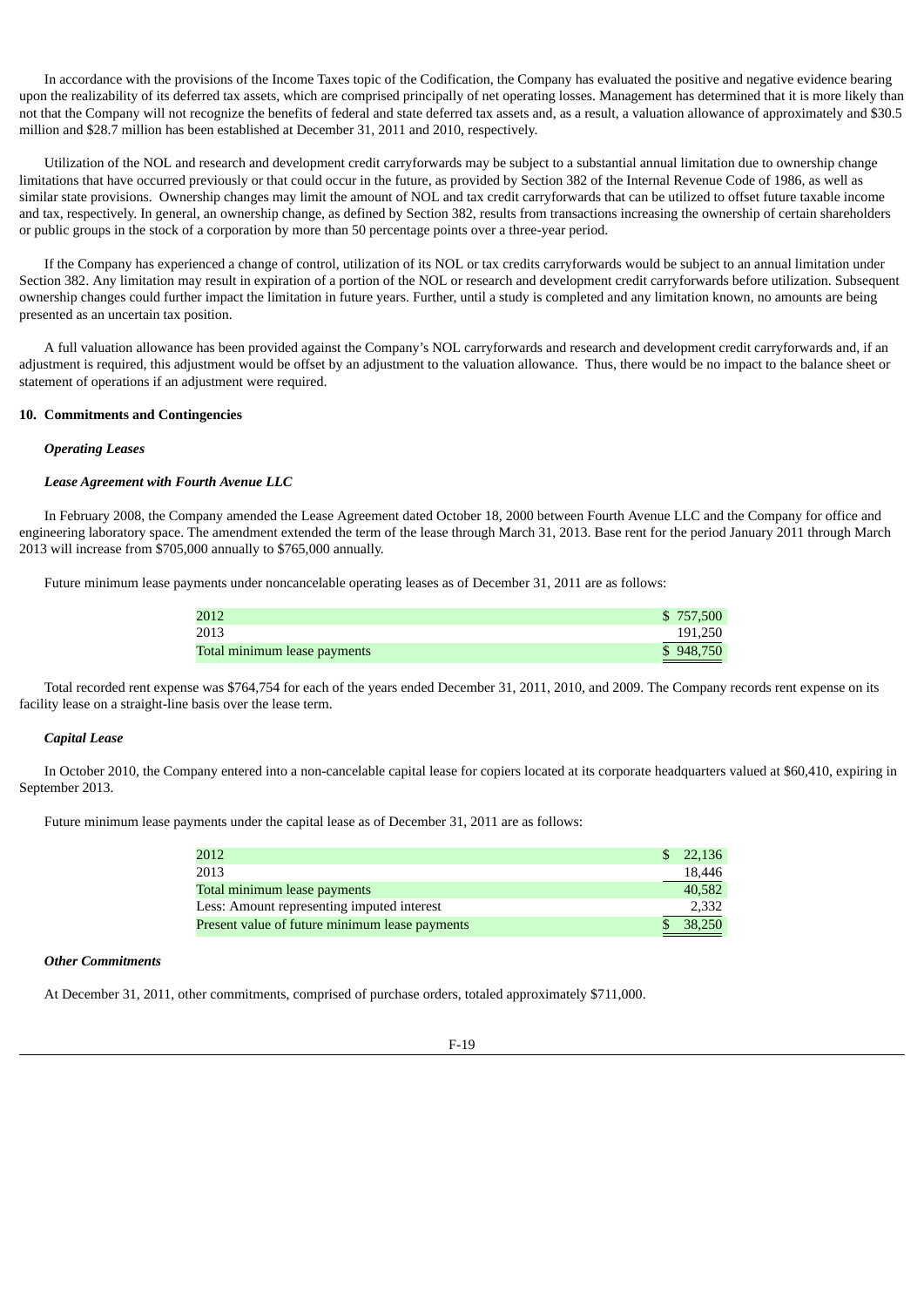# *Restricted Time Deposit*

In connection with the Company's facility lease, the Company is required to maintain, for the benefit of the lessor, an irrevocable standby letter of credit stating the lessor as the beneficiary over the term of the lease, which is secured by a certificate of deposit in an amount equal to 102% of the letter of credit as security. The lease expires in March 2013. The certificate of deposit is renewable in 30-day increments. At December 31, 2011 and 2010, the Company has reflected \$229,500 and \$408,000, respectively, as restricted cash associated with this lease on the accompanying balance sheet.

#### *Legal Matters*

As previously disclosed in the Company's filings with the Securities and Exchange Commission, or SEC, on March 17, 2008, a putative securities class action complaint was filed in the United States District Court for the District of Massachusetts against the Company and certain of its current and former officers. On March 27, 2008, a related putative securities class action complaint was filed in the same court, against the same defendants. These two actions were subsequently consolidated, and the court appointed a lead plaintiff. On November 10, 2008, a consolidated amended class action complaint was filed, which alleged, among other things, that between October 27, 2005 and February 12, 2008, the defendants violated the federal securities laws by allegedly making false and misleading statements and failing to disclose material information to the investing public. The plaintiffs sought unspecified damages. On January 30, 2009, the Company filed a motion to dismiss the consolidated amended complaint on the grounds, among others, that it failed to state a claim on which relief can be granted. On December 8, 2009, the Court entered an order granting defendants' motion to dismiss and dismissing the consolidated amended complaint in its entirety with prejudice. The plaintiffs filed a notice of appeal with the United States Court of Appeals for the First Circuit on January 6, 2010. Oral arguments on the plaintiffs' appeal were conducted on September 15, 2010. On March 18, 2011, the Court of Appeals for the First Circuit affirmed the District Court's dismissal of the amended complaint. On April 1, 2011, the plaintiffs filed a petition for rehearing en banc with the First Circuit, seeking a rehearing of their appeal by the full members of the First Circuit court. The defendants' response to that petition was filed on April 25, 2011. On May 26, 2011, the Court denied the plaintiffs' request for a rehearing. The plaintiffs had until August 24, 2011 to file an appeal with the United States Supreme Court, but no appeal was filed. As a result, all legal action related to this lawsuit has concluded.

As previously disclosed in the Company's filings with the SEC, on April 22, 2008, a shareholder derivative action was filed in the United States District Court for the District of Massachusetts against a number of the Company's current and former directors and officers. On December 10, 2008, a verified amended shareholder derivative complaint was filed, alleging, among other things, that, between August 2004 and the date the action was filed, the defendants breached various fiduciary duties to the Company based on conduct similar to that alleged in the putative securities class actions, including that the defendants caused the Company to make false and misleading statements, to fail to disclose material information to the public and to engage in improper business practices. The plaintiff sought various forms of monetary and non-monetary relief. The parties reached an agreement to resolve the shareholder derivative action, subject to Court approval, and executed a formal stipulation of settlement on December 21, 2009. On February 23, 2010, the Court entered an order approving the parties' settlement and entered a judgment dismissing the case in its entirety, with prejudice. In conjunction with the settlement, the Company's insurance carrier paid directly to third parties \$350,000 for the plaintiff's counsel's attorneys fees and reimbursement of expenses. No payment was required by the Company.

As previously disclosed in the Company's filings with the SEC, on February 9, 2009, the Company announced that it had reached a resolution with the United States Department of Justice, or DOJ, and the Office of Inspector General, or OIG, of the United States Department of Health and Human Services regarding the previously-disclosed investigation into certain of the Company's past sales and marketing practices relating to its NC-stat System.

As part of the resolution, the Company entered into a Deferred Prosecution Agreement, or the Deferred Prosecution Agreement, dated February 5, 2009, with the DOJ related to its operation of marketing referral programs. Pursuant to the Deferred Prosecution Agreement, the Company agreed to a \$1.2 million payment, and the DOJ has agreed not to prosecute the Company in return for compliance with the terms of the three-year Deferred Prosecution Agreement.

In addition, the Company entered into a civil Settlement Agreement with the DOJ and OIG, or the Settlement Agreement, dated February 9, 2009. The Settlement Agreement involves the referral programs and allegations that, where physicians performed a nerve conduction study using the NC-stat System and did not obtain an F-wave measurement, in limited circumstances, the Company caused physicians to seek reimbursement using the slightly higher valued 95903 CPT code payable for nerve conduction studies where an F-wave measurement is obtained, rather than the 95900 CPT code. While the Company did not admit to the allegations with respect to the F-wave coding issue, the Company agreed to pay \$2.5 million to settle this dispute and enter into a five-year Corporate Integrity Agreement with OIG. The Company remains fully eligible to participate in all federal health care programs.

The settlement payments discussed above in the total amount of \$3.7 million were paid in the first quarter of 2009.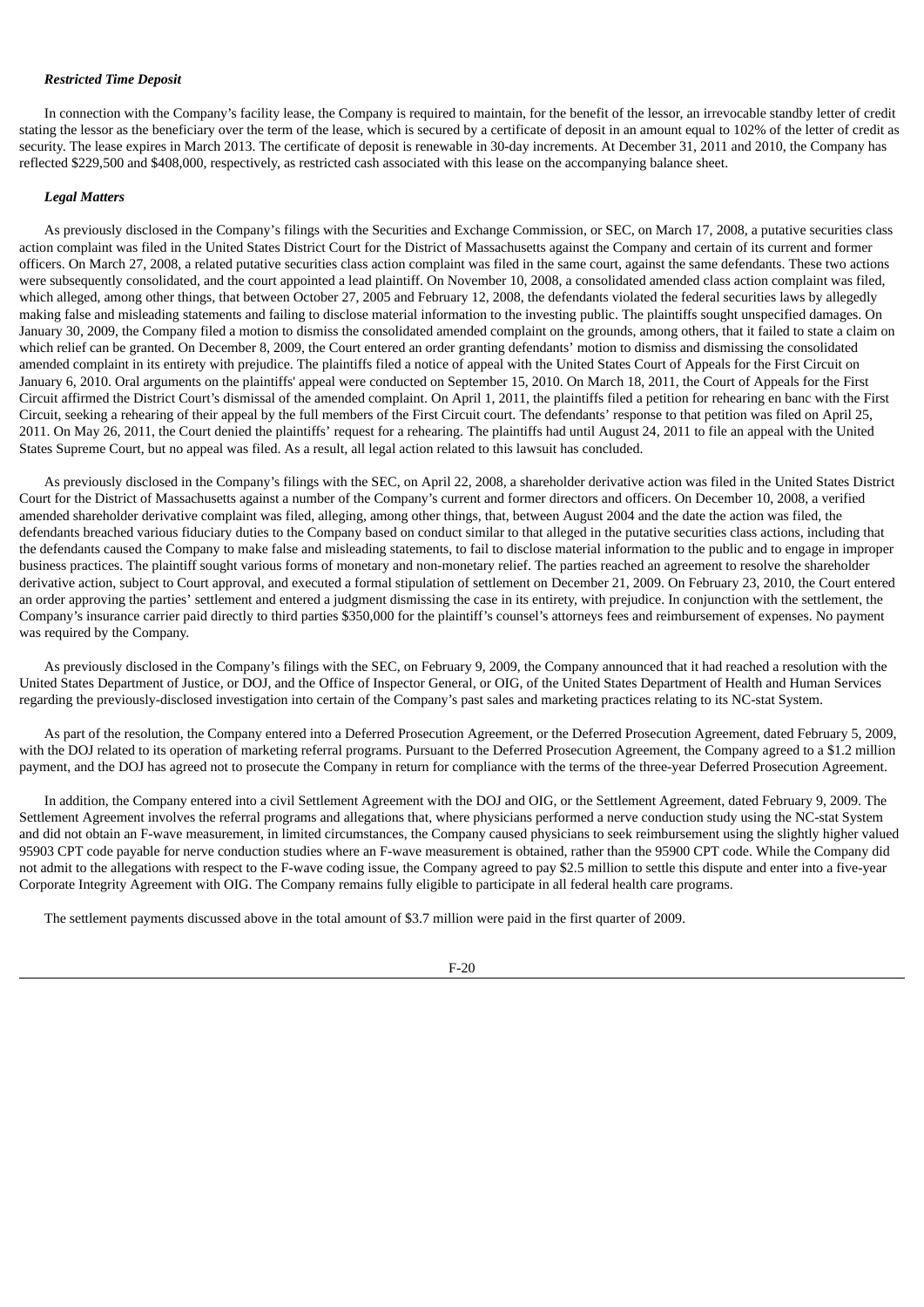### **11. Fair Value Measurements**

The Fair Value Measurements and Disclosures Topic of the Codification defines fair value, establishes a framework for measuring fair value in applying generally accepted accounting principles, and expands disclosures about fair value measurements. This Codification topic identifies two kinds of inputs that are used to determine the fair value of assets and liabilities: observable and unobservable. Observable inputs are based on market data or independent sources while unobservable inputs are based on the Company's own market assumptions. Once inputs have been characterized, this Codification topic requires companies to prioritize the inputs used to measure fair value into one of three broad levels. Fair values determined by Level 1 inputs utilize quoted prices (unadjusted) in active markets for identical assets or liabilities. Fair values identified by Level 2 inputs utilize observable inputs other than Level 1 prices, such as quoted prices for similar assets or liabilities, quoted prices in markets that are not active or other inputs that are observable or can be corroborated by observable market data for substantially the full term of the related assets or liabilities. Fair values identified by Level 3 inputs are unobservable data points and are used to measure fair value to the extent that observable inputs are not available. Unobservable inputs reflect the Company's own assumptions about the assumptions that market participants would use at pricing the asset or liability.

The following tables present information about the Company's assets and liabilities that are measured at fair value on a recurring basis for the periods presented and indicates the fair value hierarchy of the valuation techniques it utilized to determine such fair value. In general, fair values determined by Level 1 inputs utilize quoted prices (unadjusted) in active markets for identical assets or liabilities. Fair values determined by Level 2 inputs utilize data points that are observable such as quoted prices, interest rates, and yield curves. Fair values determined by Level 3 inputs are unobservable data points for the asset or liability, and include situations where there is little, if any, market activity for the asset or liability.

|                  |              | Fair Value Measurements at December 31, 2011 Using |  |                               |  |                                 |
|------------------|--------------|----------------------------------------------------|--|-------------------------------|--|---------------------------------|
|                  |              | <b>Quoted Prices in</b>                            |  | <b>Significant</b>            |  |                                 |
|                  |              | <b>Active Markets</b>                              |  | Other                         |  |                                 |
|                  |              | for Identical                                      |  | <b>Observable</b>             |  | <b>Significant Unobservable</b> |
|                  | December 31, | <b>Assets</b>                                      |  | Inputs                        |  | Inputs                          |
|                  | 2011         | (Level 1)                                          |  | (Level 2)                     |  | (Level 3)                       |
| Assets:          |              |                                                    |  |                               |  |                                 |
| Cash equivalents | 559,427      | 559,427                                            |  | $\overline{\phantom{m}}$      |  |                                 |
| <b>Total</b>     | 559,427      | 559,427                                            |  | $\overbrace{\phantom{aaaaa}}$ |  |                                 |
|                  |              |                                                    |  |                               |  |                                 |

|                  |              | Fair Value Measurements at December 31, 2010 Using |  |                                 |  |                                 |  |
|------------------|--------------|----------------------------------------------------|--|---------------------------------|--|---------------------------------|--|
|                  |              | <b>Quoted Prices in</b>                            |  | <b>Significant</b>              |  |                                 |  |
|                  |              | <b>Active Markets</b>                              |  | Other                           |  |                                 |  |
|                  |              | for Identical                                      |  | <b>Observable</b>               |  | <b>Significant Unobservable</b> |  |
|                  | December 31, | <b>Assets</b>                                      |  | <b>Inputs</b>                   |  | Inputs                          |  |
|                  | 2010         | (Level 1)                                          |  | (Level 2)                       |  | (Level 3)                       |  |
| Assets:          |              |                                                    |  |                                 |  |                                 |  |
| Cash equivalents | 13,010,213   | 13,010,213                                         |  | $\hspace{0.1mm}-\hspace{0.1mm}$ |  |                                 |  |
| Total            | 13,010,213   | 13,010,213                                         |  | $\overline{\phantom{m}}$        |  |                                 |  |

# **12. Retirement Plan**

The Company established a 401(k) defined contribution savings plan for its employees who meet certain service period and age requirements. Contributions are permitted up to the maximum allowed under the Internal Revenue Code of each covered employee's salary. The savings plan permits the Company to contribute at its discretion. For the years ended December 31, 2011, 2010, and 2009 the Company made no contributions to the plan.

# **13. Related Party**

During 2009, the Company paid Red Sky Partners, LLC, or Red Sky, a total of \$49,000 for various consulting services. One of the Company's current board members was a partner of Red Sky when the Company made such payments. The same board member was also the former President and CEO of Cyberkinetics. There were no services provided by Red Sky to the Company during 2011 or 2010 and no payments were made to Red Sky by the Company during 2011 or 2010.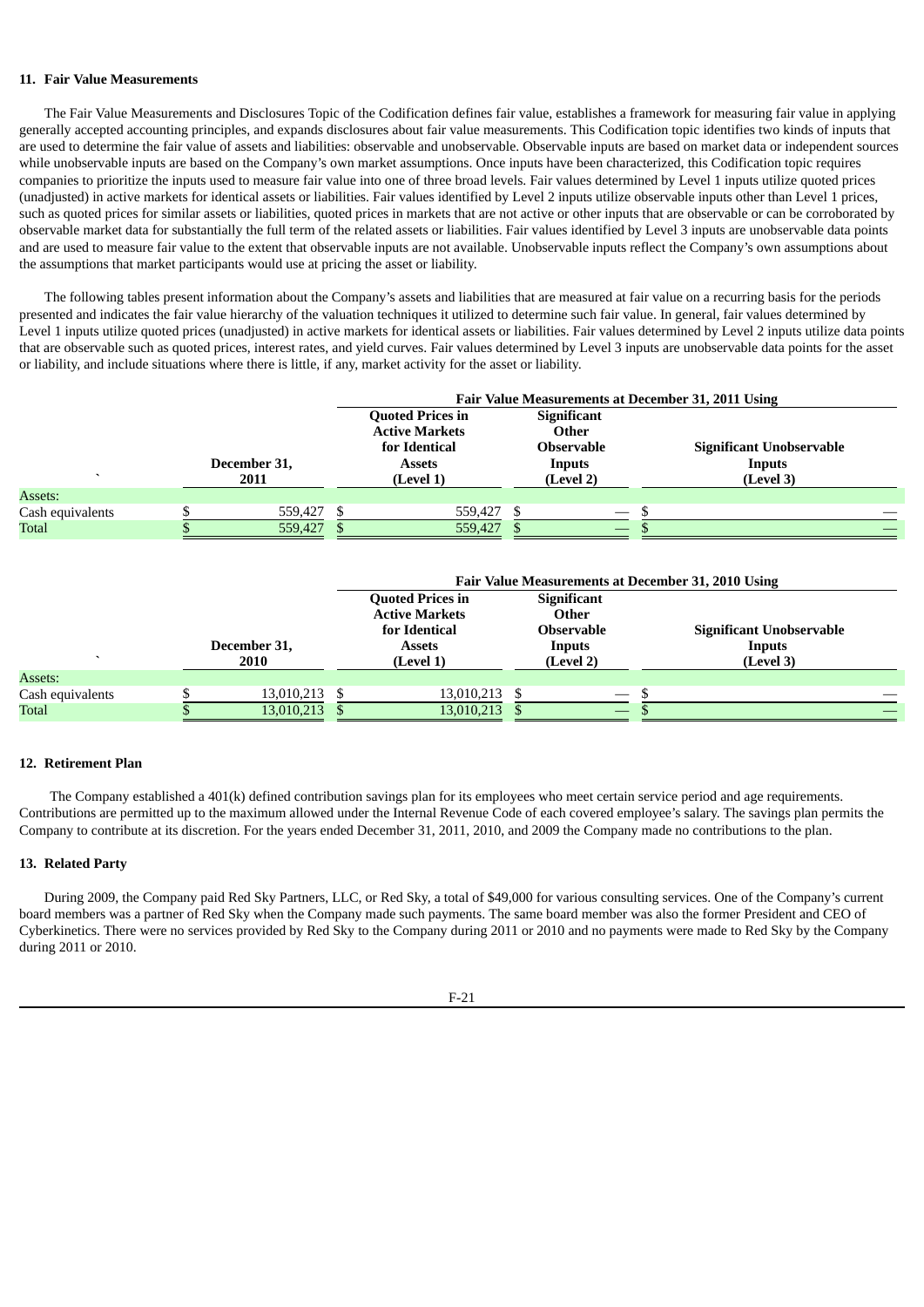# **14. Credit Facility**

In order to supplement the Company's access to capital, on March 5, 2010, it entered into a Loan and Security Agreement, or the Credit Facility, with a bank, which permits the Company to borrow up to \$7.5 million on a revolving basis. The Credit Facility was extended for one year on March 1, 2011 and was further extended on February 15, 2012, and will expire on May 2, 2012. Amounts borrowed under the Credit Facility will bear interest equal to the prime rate plus 0.5%. Any borrowings under the Credit Facility will be secured by the Company's cash, accounts receivable, inventory, and equipment. The Credit Facility includes traditional lending and reporting covenants including that certain financial covenants applicable to liquidity are to be maintained by the Company. As of December 31, 2011, the Company was in compliance with these covenants and had not borrowed any funds under the Credit Facility.

### **15. Reverse Stock Split**

The Company's common stock is quoted on the NASDAQ Capital Market under the symbol "NURO." One of the requirements for continued listing on the NASDAQ Capital Market is maintenance of a minimum closing bid price of \$1.00 per share. Because the Company's common stock had been trading below a price of \$1.00 per share, and was subject to delisting from The NASDAQ Stock Market LLC, or NASDAQ as a result, on September 1, 2011, the Company filed a Certificate of Amendment to its Restated Certificate of Incorporation, as amended, with the Secretary of State of the State of Delaware, to effect a 1-for-6 reverse stock split of its common stock, or the Reverse Stock Split. This action had previously been approved by the Company's stockholders at the Company's annual meeting held on May 16, 2011. As a result of the Reverse Stock Split, every six shares of the Company's pre-reverse split common stock were combined and reclassified into one share of its common stock. No fractional shares were issued in connection with the Reverse Stock Split. Stockholders who otherwise would have been entitled to receive a fractional share in connection with the Reverse Stock Split received a cash payment in lieu thereof. The par value and other terms of the common stock were not affected by the Reverse Stock Split.

The Company's shares outstanding immediately prior to the Reverse Stock Split totaled 23,331,646, which were adjusted to 3,888,607 shares outstanding as a result of the Reverse Stock Split. The Company's common stock began trading at its post-Reverse Stock Split price at the beginning of trading on September 2, 2011. Share, per share, and stock option amounts for all periods presented within this annual report on Form 10-K and the December 31, 2011 Balance Sheet amounts for common stock and additional paid-in capital have been retroactively adjusted to reflect the Reverse Stock Split.

On September 19, 2011, the Company received a letter from NASDAQ indicating that it had regained compliance with the minimum bid price requirement under NASDAQ Listing Rule 5550(a)(2) for continued listing on The NASDAQ Capital Market. The Company's common stock continues to be listed on NASDAQ.

#### **16. Subsequent Events**

On February 13, 2012, the Company completed the sale of 8,530,410 Units at a price of \$1.00 per Unit (the "Offering"). Each Unit consists of one share of the Company's common stock and one warrant to purchase one half of a share of the Company's common stock. The Company issued 8,530,410 shares of common stock and warrants to purchase 4,265,205 shares of common stock and received offering proceeds, net of discounts, commissions and expenses, of approximately \$7.5 million. Each warrant entitles the holder to purchase at any time during the period commencing 180 days after the date of the Offering until the date five years following the closing date of the Offering, one half of a share of the Company's common stock at an exercise price of \$1.15 (115% of the aggregate offering price for a unit). In addition, the placement agent for the offering was issued warrants to purchase 426,520 shares of common stock (equal to 5.0% of the number of shares of common stock included in the Units sold in this offering) at an exercise price of \$1.25 per share (125% of the aggregate offering price for a Unit). The placement agent's warrants will be exercisable at any time beginning one year after the date of issuance and will expire on the fifth anniversary of the effectiveness of the registration statement related to the offering.

On February 15, 2012, the Company extended its Credit Facility through May 2, 2012. See Note 14 – Credit Facility for more information regarding the Credit Facility.

F-22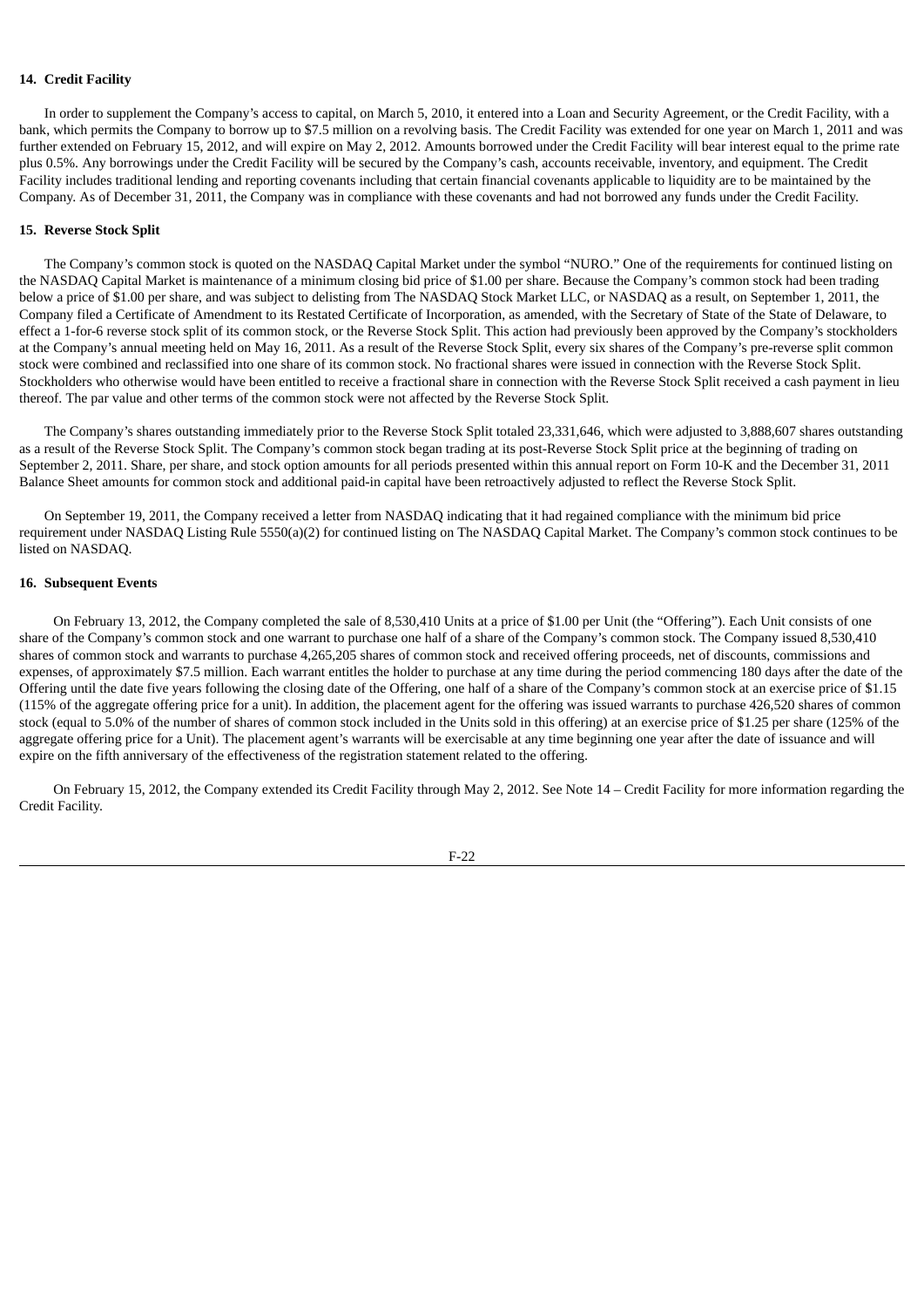# **NeuroMetrix, Inc. Schedule II—Valuation and Qualifying Accounts**

| <b>Description</b>                               | <b>Balance</b> at<br><b>Beginning of</b><br>Period | Charged to costs and<br>expenses | <b>Charged to other</b><br>accounts | <b>Recoveries</b> /<br>(Deductions) | <b>Balance at End of</b><br>Period |
|--------------------------------------------------|----------------------------------------------------|----------------------------------|-------------------------------------|-------------------------------------|------------------------------------|
| <b>December 31, 2011</b>                         |                                                    |                                  |                                     |                                     |                                    |
| <b>Allowance for Doubtful</b>                    |                                                    |                                  |                                     |                                     |                                    |
| <b>Accounts</b>                                  | $\mathbb{S}$<br>379,100 \$                         | 30,825 \$                        | $-$ \$                              | $(123,313)$ $(2)$ \$                | 286,612                            |
| Sales Returns Reserve                            | 26,865                                             |                                  | 272,607                             | $(286, 170)$ (2)                    | 13,302                             |
| Deferred Tax Asset Valuation                     |                                                    |                                  |                                     |                                     |                                    |
| Allowance                                        | 28,670,035                                         | 3,803,223                        |                                     | $(1,986,173)$ (3)                   | 30,487,085                         |
| <b>December 31, 2010</b>                         |                                                    |                                  |                                     |                                     |                                    |
| <b>Allowance for Doubtful</b>                    |                                                    |                                  |                                     |                                     |                                    |
| <b>Accounts</b>                                  | 370,000                                            | 657                              |                                     | 8,443                               | 379,100<br>(1)                     |
| Sales Returns Reserve                            | 144,362                                            |                                  | 655,890                             | (773, 387)                          | (2)<br>26,865                      |
| <b>Deferred Tax Asset Valuation</b><br>Allowance | 22,513,217                                         | 6,147,638                        |                                     | 9,180                               | 28,670,035<br>(3)                  |
| <b>December 31, 2009</b>                         |                                                    |                                  |                                     |                                     |                                    |
| <b>Allowance for Doubtful</b>                    |                                                    |                                  |                                     |                                     |                                    |
| <b>Accounts</b>                                  | 650,000                                            | 114,683                          |                                     | $(394, 683)$ $(2)$                  | 370,000                            |
| Sales Returns Reserve                            | 231,394                                            |                                  | 960,397                             | (1,047,429)                         | (2)<br>144,362                     |
| <b>Deferred Tax Asset Valuation</b>              |                                                    |                                  |                                     |                                     |                                    |
| Allowance                                        | 21, 191, 712                                       | 1,420,233                        |                                     | (98, 728)                           | 22,513,217<br>(3)                  |

(1) Net recoveries.

(2) Write-offs.

(3) Utilization and expiration of Federal and State Net Operating Loss Carryforwards and other reductions.

S-1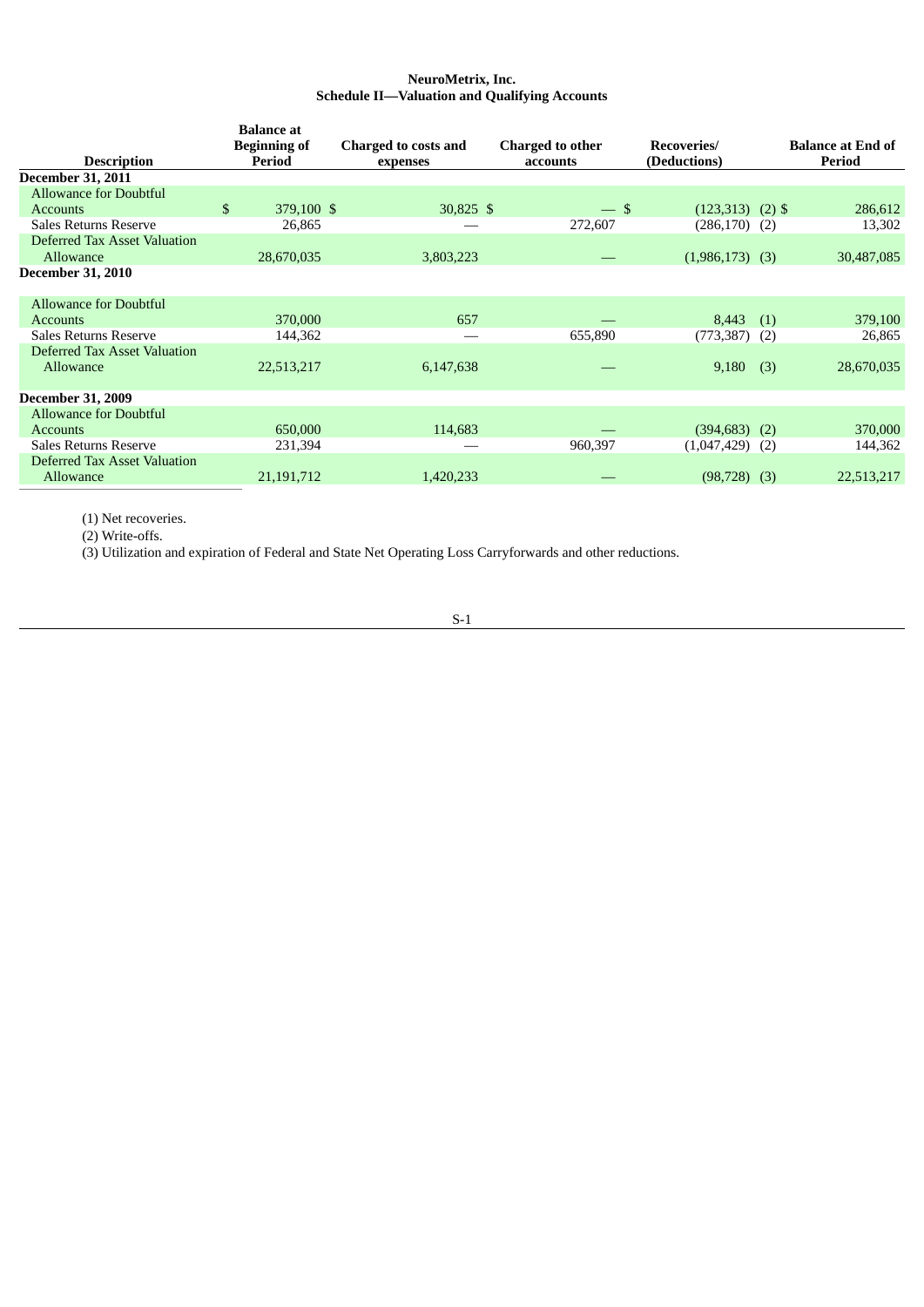# **CONSENT OF INDEPENDENT REGISTERED PUBLIC ACCOUNTING FIRM**

We hereby consent to the incorporation by reference in the Registration Statements on Form S-8 (Nos. 333-118059, 333-135242, 333-151195, 333- 159712, 333-159713, 333-167180 and 333-173769) and on Form S-3 (Nos. 333-150087, 333-162303 and 333-165784) of NeuroMetrix, Inc. of our report dated February 24, 2012 relating to the financial statements and financial statement schedule, which appears in this Form 10-K. We also consent to the reference to us under the heading "Selected Financial Data" in this Form 10-K.

/s/ PricewaterhouseCoopers LLP

Boston, Massachusetts February 24, 2012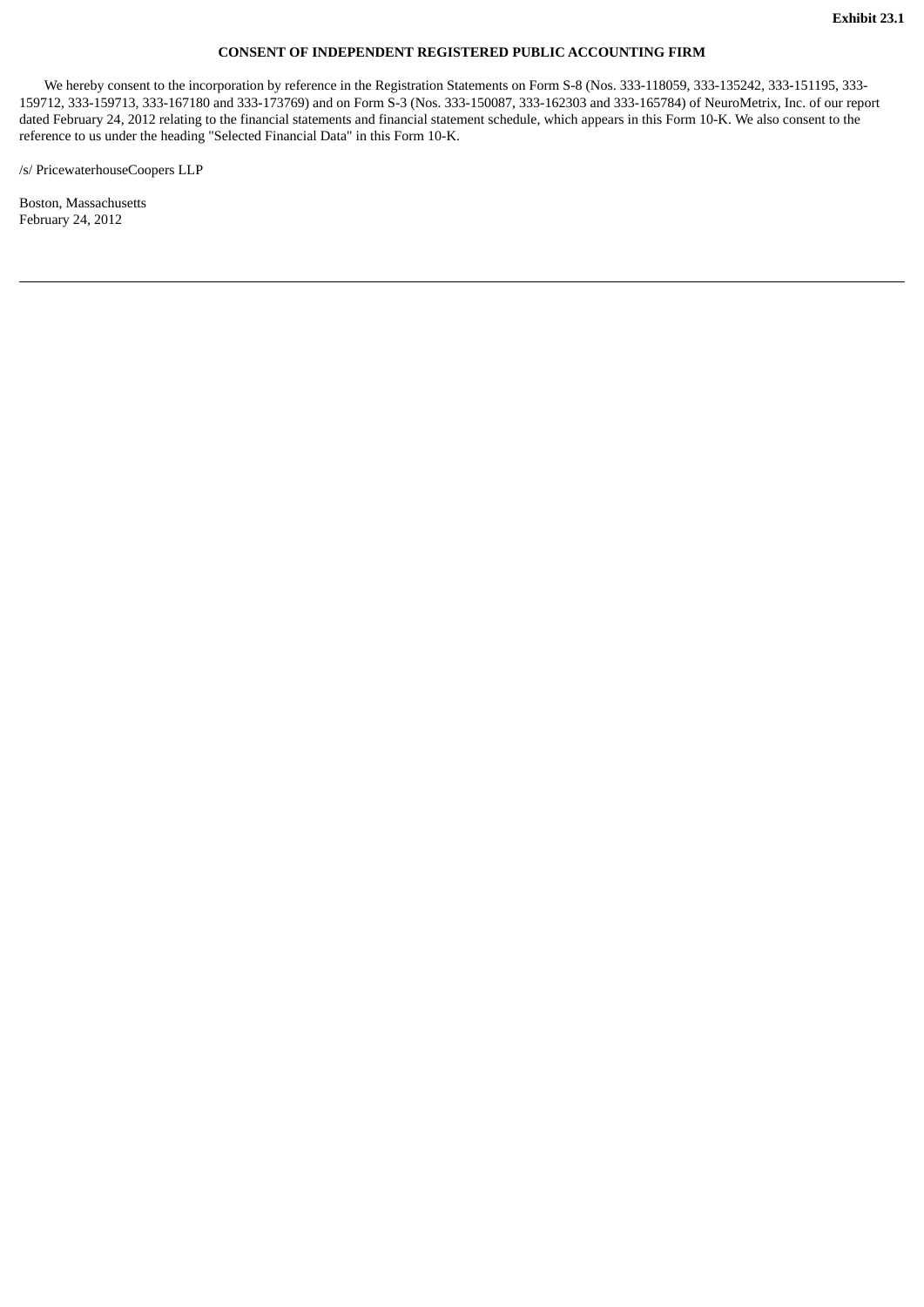I, Shai N. Gozani, certify that:

- 1. I have reviewed this Annual Report on Form 10-K of NeuroMetrix, Inc.;
- 2. Based on my knowledge, this report does not contain any untrue statement of a material fact or omit to state a material fact necessary to make the statements made, in light of the circumstances under which such statements were made, not misleading with respect to the period covered by this report;
- 3. Based on my knowledge, the financial statements, and other financial information included in this report, fairly present in all material respects the financial condition, results of operations and cash flows of the registrant as of, and for, the periods presented in this report;
- 4. The registrant's other certifying officer(s) and I are responsible for establishing and maintaining disclosure controls and procedures (as defined in Exchange Act Rules 13a-15(e) and 15d-15(e)) and internal control over financial reporting (as defined in Exchange Act Rules 13a-15(f) and 15d-15(f)) for the registrant and have:
	- a) designed such disclosure controls and procedures, or caused such disclosure controls and procedures to be designed under our supervision, to ensure that material information relating to the registrant, including its consolidated subsidiaries, is made known to us by others within those entities, particularly during the period in which this report is being prepared;
	- b) designed such internal control over financial reporting, or caused such internal control over financial reporting to be designed under our supervision, to provide reasonable assurance regarding the reliability of financial reporting and the preparation of financial statements for external purposes in accordance with generally accepted accounting principles;
	- c) evaluated the effectiveness of the registrant's disclosure controls and procedures and presented in this report our conclusions about the effectiveness of the disclosure controls and procedures, as of the end of the period covered by this report based on such evaluation; and
	- d) disclosed in this report any change in the registrant's internal control over financial reporting that occurred during the registrant's most recent fiscal quarter (the registrant's fourth fiscal quarter in the case of an annual report) that has materially affected, or is reasonably likely to materially affect, the registrant's internal control over financial reporting; and
- 5. The registrant's other certifying officer(s) and I have disclosed, based on our most recent evaluation of internal control over financial reporting, to the registrant's auditors and the audit committee of the registrant's board of directors (or persons performing the equivalent functions):
	- a) all significant deficiencies and material weaknesses in the design or operation of internal control over financial reporting which are reasonably likely to adversely affect the registrant's ability to record, process, summarize and report financial information; and
	- b) any fraud, whether or not material, that involves management or other employees who have a significant role in the registrant's internal control over financial reporting.

Date: February 24, 2012 /s/ SHAI N. GOZANI, M.D., PH.D. Shai N. Gozani, M.D., Ph.D. *Chairman, President and Chief Executive Officer*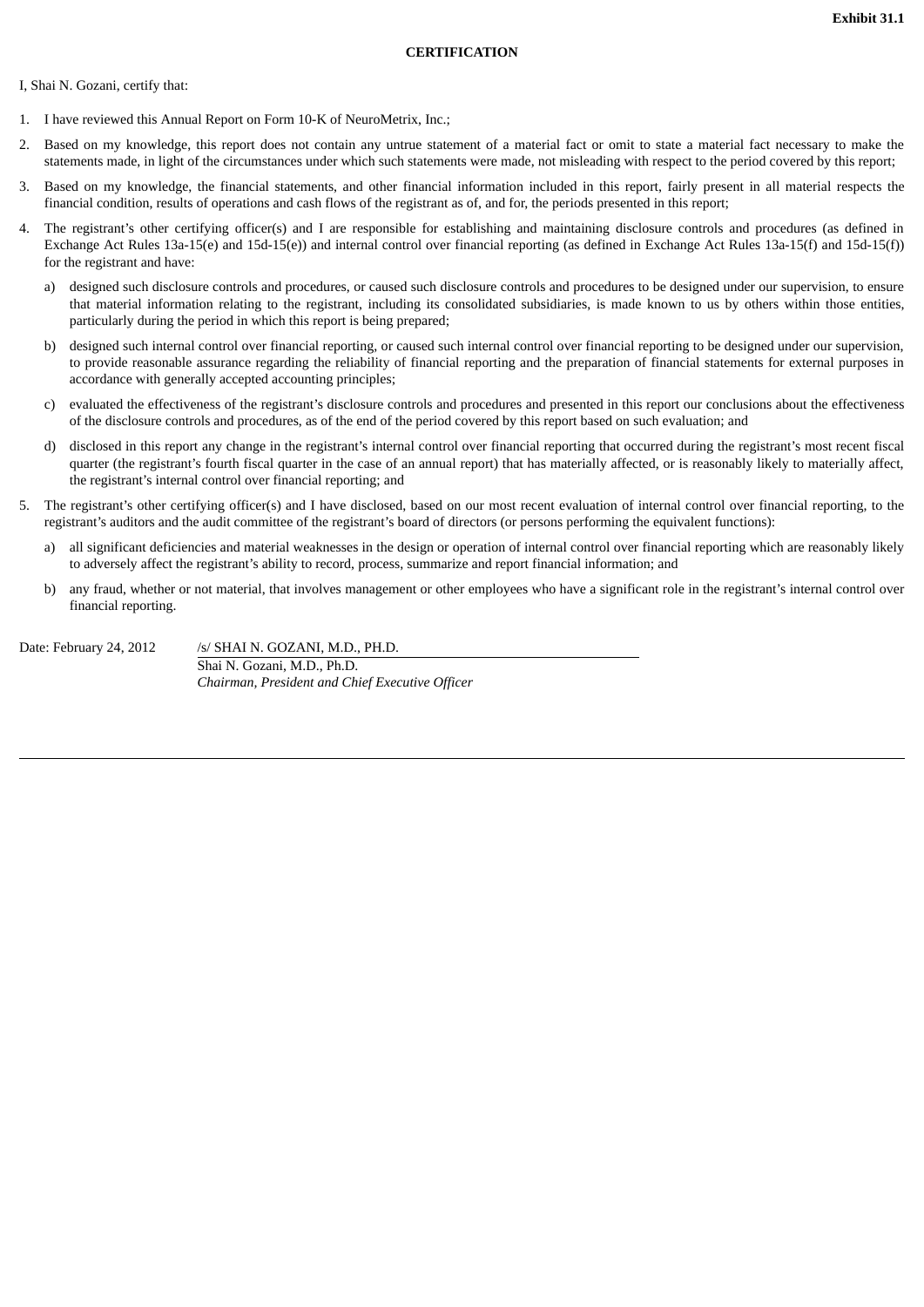### I, Thomas T. Higgins, certify that:

- 1. I have reviewed this Annual Report on Form 10-K of NeuroMetrix, Inc.;
- 2. Based on my knowledge, this report does not contain any untrue statement of a material fact or omit to state a material fact necessary to make the statements made, in light of the circumstances under which such statements were made, not misleading with respect to the period covered by this report;
- 3. Based on my knowledge, the financial statements, and other financial information included in this report, fairly present in all material respects the financial condition, results of operations and cash flows of the registrant as of, and for, the periods presented in this report;
- 4. The registrant's other certifying officer(s) and I are responsible for establishing and maintaining disclosure controls and procedures (as defined in Exchange Act Rules 13a-15(e) and 15d-15(e)) and internal control over financial reporting (as defined in Exchange Act Rules 13a-15(f) and 15d-15(f)) for the registrant and have:
	- a) designed such disclosure controls and procedures, or caused such disclosure controls and procedures to be designed under our supervision, to ensure that material information relating to the registrant, including its consolidated subsidiaries, is made known to us by others within those entities, particularly during the period in which this report is being prepared;
	- b) designed such internal control over financial reporting, or caused such internal control over financial reporting to be designed under our supervision, to provide reasonable assurance regarding the reliability of financial reporting and the preparation of financial statements for external purposes in accordance with generally accepted accounting principles;
	- c) evaluated the effectiveness of the registrant's disclosure controls and procedures and presented in this report our conclusions about the effectiveness of the disclosure controls and procedures, as of the end of the period covered by this report based on such evaluation; and
	- d) disclosed in this report any change in the registrant's internal control over financial reporting that occurred during the registrant's most recent fiscal quarter (the registrant's fourth fiscal quarter in the case of an annual report) that has materially affected, or is reasonably likely to materially affect, the registrant's internal control over financial reporting; and
- 5. The registrant's other certifying officer(s) and I have disclosed, based on our most recent evaluation of internal control over financial reporting, to the registrant's auditors and the audit committee of the registrant's board of directors (or persons performing the equivalent functions):
	- a) all significant deficiencies and material weaknesses in the design or operation of internal control over financial reporting which are reasonably likely to adversely affect the registrant's ability to record, process, summarize and report financial information; and
	- b) any fraud, whether or not material, that involves management or other employees who have a significant role in the registrant's internal control over financial reporting.

Date: February 24, 2012 /s/ THOMAS T. HIGGINS Thomas T. Higgins *Senior Vice President, Chief Financial Officer and Treasurer*